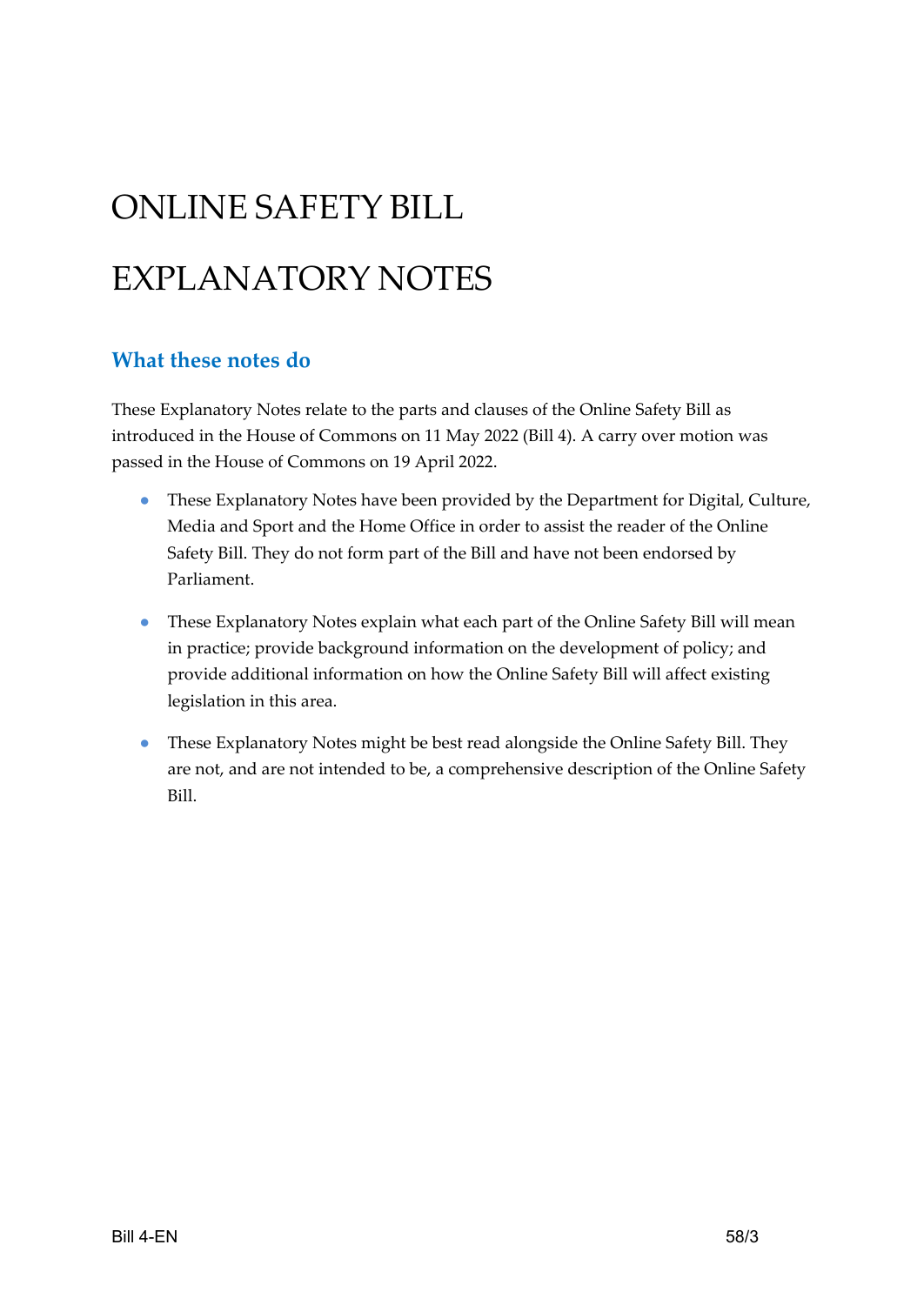### **Table of Contents**

| <b>Overview of the Bill</b>                                                                | 4  |
|--------------------------------------------------------------------------------------------|----|
| Policy background                                                                          | 5  |
| <b>Existing Regulation of Online Services</b>                                              | 5  |
| The Online Harms White Paper                                                               | 6  |
| <b>Interim Codes of Practice</b>                                                           | 8  |
| Government Report on Transparency Reporting                                                | 8  |
| Pre-legislative Scrutiny                                                                   | 8  |
| The Online Safety Bill                                                                     | 9  |
| Legal background                                                                           | 12 |
| Territorial extent and application                                                         | 15 |
| <b>Commentary on provisions of Bill</b>                                                    | 16 |
| Part 1: Introduction                                                                       | 17 |
| Part 2: Key definitions                                                                    | 17 |
| Part 3: Providers of regulated user-to-user services and regulated search services: Duties |    |
| of care                                                                                    | 20 |
| Chapter 1: Introduction                                                                    | 20 |
| Chapter 2: Providers of user-to-user services: duties of care                              | 20 |
| Chapter 3: Providers of search services: duties of care                                    | 31 |
| Chapter 4: Children's Access Assessments                                                   | 37 |
| Chapter 5: Duties about fraudulent advertising                                             | 38 |
| Chapter 6: Codes of practice and guidance                                                  | 40 |
| Chapter 7: Interpretation of Part 3                                                        | 48 |
| Part 4: Other duties of providers of regulated user-to-user services and regulated search  |    |
| services                                                                                   | 55 |
| Chapter 1: Providers of Category 1 services: User identity verification                    | 55 |
| Chapter 2: Reporting Child Sexual Exploitation and Abuse Content                           | 55 |
| Chapter 3: Transparency Reporting                                                          | 58 |
| Part 5: Duties of providers of regulated services: Certain pornographic content            | 59 |
| Part 6: Duties of providers of regulated services: fees                                    | 63 |
| Part 7: OFCOM's powers and duties in relation to regulated services                        | 65 |
| <b>Chapter 1: General Duties</b>                                                           | 65 |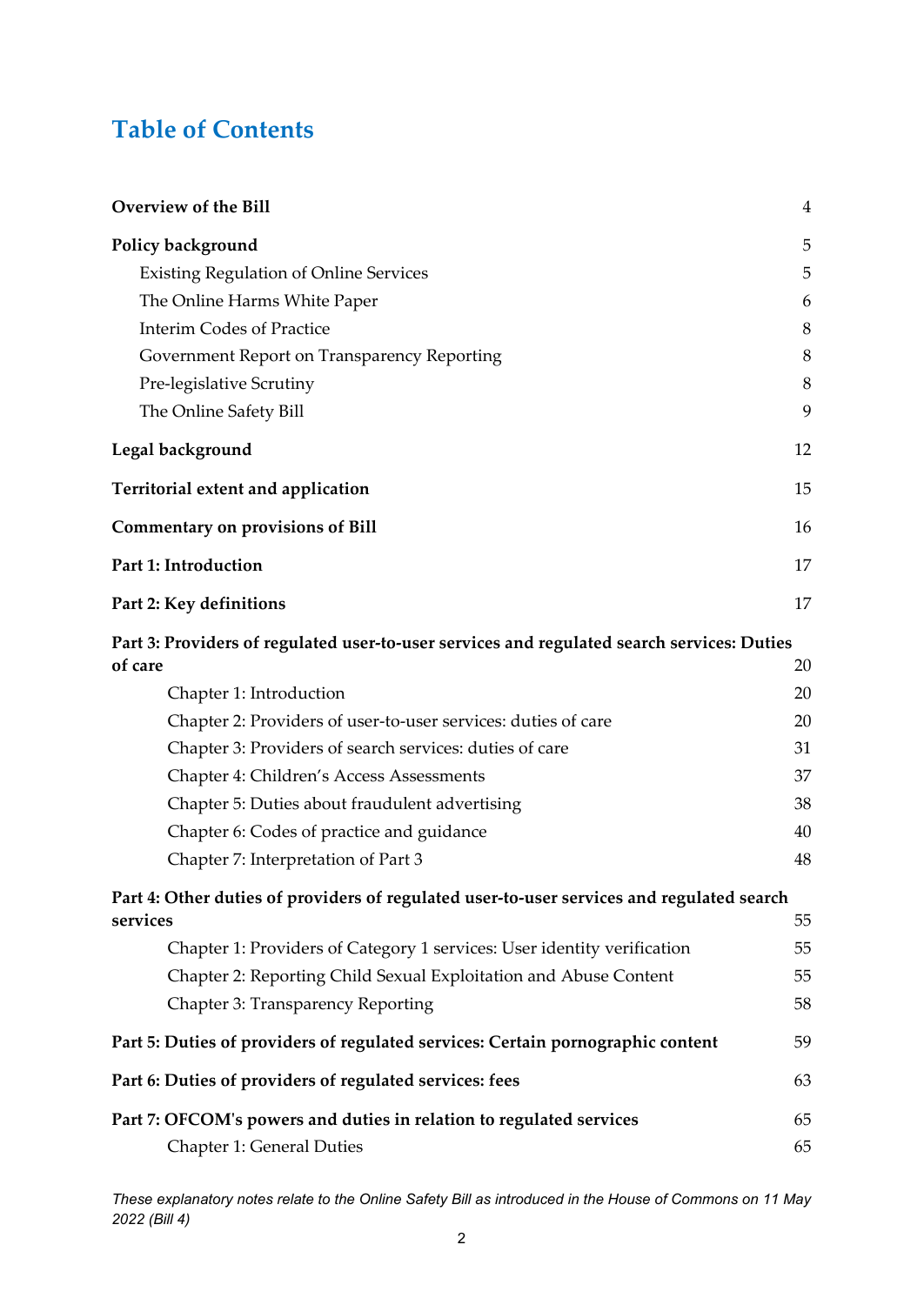| Chapter 2: Register of categories of regulated user-to-user services and regulated<br>search services | 66  |
|-------------------------------------------------------------------------------------------------------|-----|
| Chapter 3: Risk assessments of regulated user-to-user services and regulated search                   |     |
| services                                                                                              | 69  |
| Chapter 4: Information                                                                                | 70  |
| Chapter 6: Enforcement Powers                                                                         | 81  |
| Chapter 7: Committees, research and reports                                                           | 89  |
| Part 8: Appeals and super-complaints                                                                  | 91  |
| Chapter 1: Appeals                                                                                    | 91  |
| Chapter 2: Super-complaints                                                                           | 92  |
| Part 9: Secretary of State's functions in relation to regulated services                              | 93  |
| <b>Part 10: Communications offences</b>                                                               | 96  |
| Part 11: Supplementary and General                                                                    | 102 |
| Commencement                                                                                          | 113 |
| Financial implications of the Bill                                                                    | 114 |
| Parliamentary approval for financial costs or for charges imposed                                     | 115 |
| Compatibility with the European Convention on Human Rights                                            | 116 |
| Compatibility with the Environment Act 2021                                                           | 116 |
| <b>Related documents</b>                                                                              | 117 |
| Annex A - Glossary                                                                                    | 118 |
| Annex B - Territorial extent and application in the United Kingdom                                    | 119 |
| Subject matter and legislative competence of devolved legislatures                                    | 124 |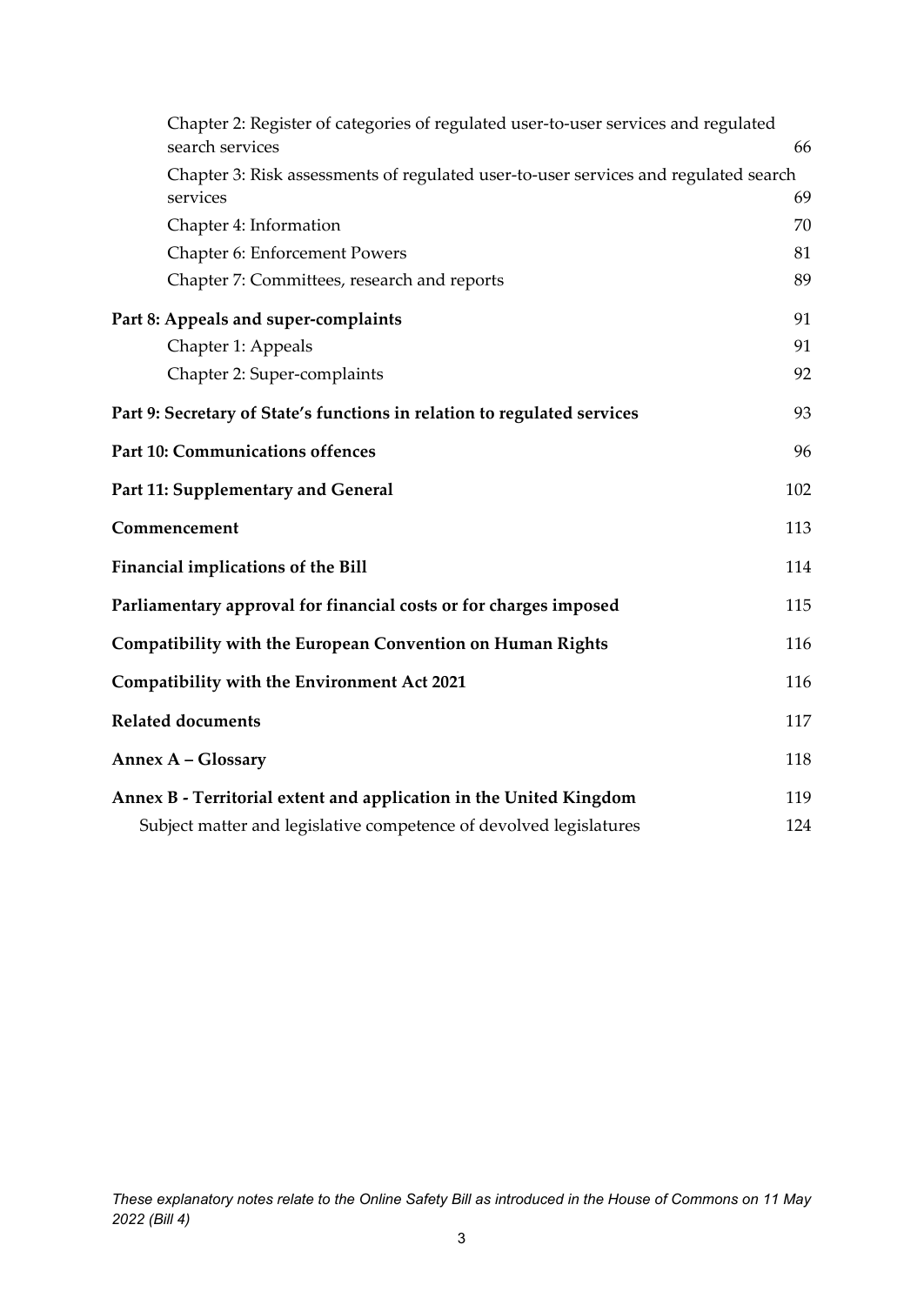# <span id="page-3-0"></span>**Overview of the Bill**

- 1. The Online Safety Bill establishes a new regulatory regime to address illegal and harmful content online. It imposes legal requirements on:
	- a. Providers of internet services which allow users to encounter content generated, uploaded or shared by other users ("user-to-user services");
	- b. Providers of search engines which enable users to search multiple websites and databases ("search services");
	- c. Providers of internet services on which provider pornographic content (pornographic content that is published by a provider and is not user generated) is published or displayed.
- 2. The Bill confers new powers on the Office of Communications (OFCOM) enabling them to act as the online safety regulator. This role will include overseeing and enforcing the new regulatory regime.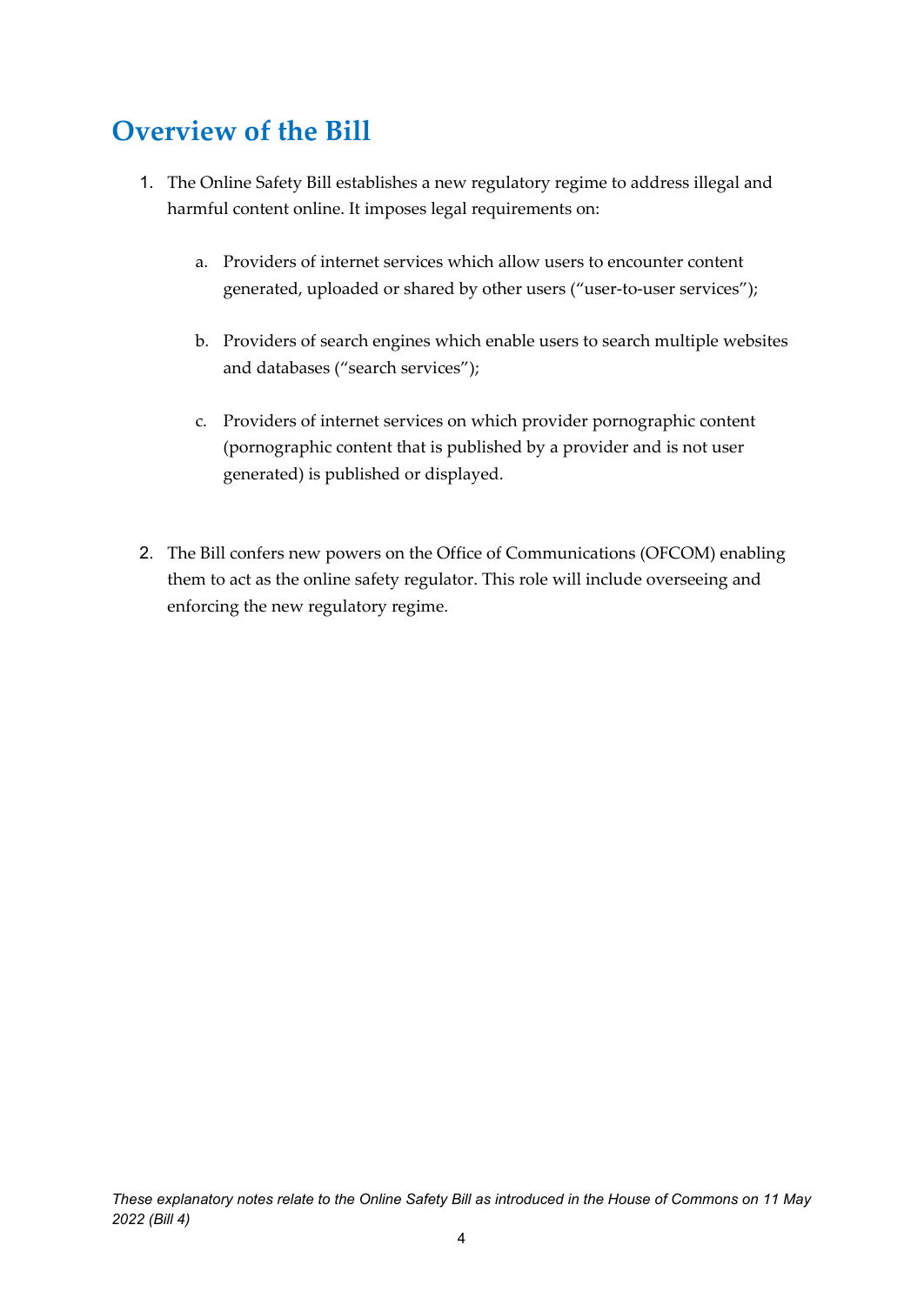# <span id="page-4-0"></span>**Policy background**

3. As use of the internet has expanded there has been an increasing awareness that online content and activity can cause serious harm to users. There are growing levels of public concern about online content and activity that is lawful but potentially harmful. Whilst harmful content may fall short of amounting to a criminal offence, it can have damaging effects on individuals - creating toxic online environments and negatively impacting a user's ability to express themself online.

#### <span id="page-4-1"></span>*Existing Regulation of Online Services*

- 4. At present, most user-to-user and search services operating in the United Kingdom are not subject to any regulation concerning user safety.
- 5. A limited number of user-to-user services which are used in the United Kingdom are subject to the video sharing platform regime set out in Part 4B of the Communications Act 2003 (the "VSP Regime"). Only services which meet the legal definition of a video sharing platform<sup>[1](#page-4-2)</sup> and are established in the United Kingdom<sup>[2](#page-4-3)</sup> are in scope.
- 6. Services subject to the VSP Regime are required to take measures to:
	- a. Protect the public from videos and adverts likely to incite violence or hatred against a person on specified grounds including sex, race, colour, ethnic or social origin, genetic features, language, religion or belief, political opinion, membership of a national minority, disability, age and sexual orientation;
	- b. Protect the public from material in videos or adverts where the inclusion of that material would be a criminal offence under laws relating to terrorism, child sexual abuse material, and racism and xenophobia;
	- c. Protect under 18s from videos and adverts which have or would be likely to be given an R18 certificate,<sup>[3](#page-4-4)</sup> or which have been or would likely be refused a certificate by the British Board of Film Classification;<sup>[4](#page-4-5)</sup> and

<span id="page-4-3"></span><span id="page-4-2"></span> $1$  The legal test is set out in section 368S of the Communications Act 2003. OFCOM have produced guidance on the definition of a video sharing platform which is available on the <u>OFCOM website</u>. <sup>2</sup> Sections 368S(3)-(5) of the Communications Act 2003 sets out when a video sharing platform will be regarded as established in the United Kingdom for the purposes of the VSP Regime. OFCOM have produced guidance in relation to when a video sharing platform will be regarded as established in the United Kingdom, which is available on the [OFCOM website.](https://www.ofcom.org.uk/__data/assets/pdf_file/0015/226302/vsp-harms-guidance.pdf)

<span id="page-4-4"></span> $3$  The R18 category is a special and legally-restricted classification, primarily for explicit videos of consenting sex or strong fetish material involving adults, and where the primary purpose of the material is sexual arousal or stimulation.

<span id="page-4-5"></span>*These explanatory notes relate to the Online Safety Bill as introduced in the House of Commons on 11 May 2022 (Bill 4)* <sup>4</sup> The **BBFC's current guidelines outline that material likely to be unsuitable for classification could** include: material which is in breach of criminal law (or created through the commission of a criminal offence); material that appears to risk harm to individuals or to society such as, for example, the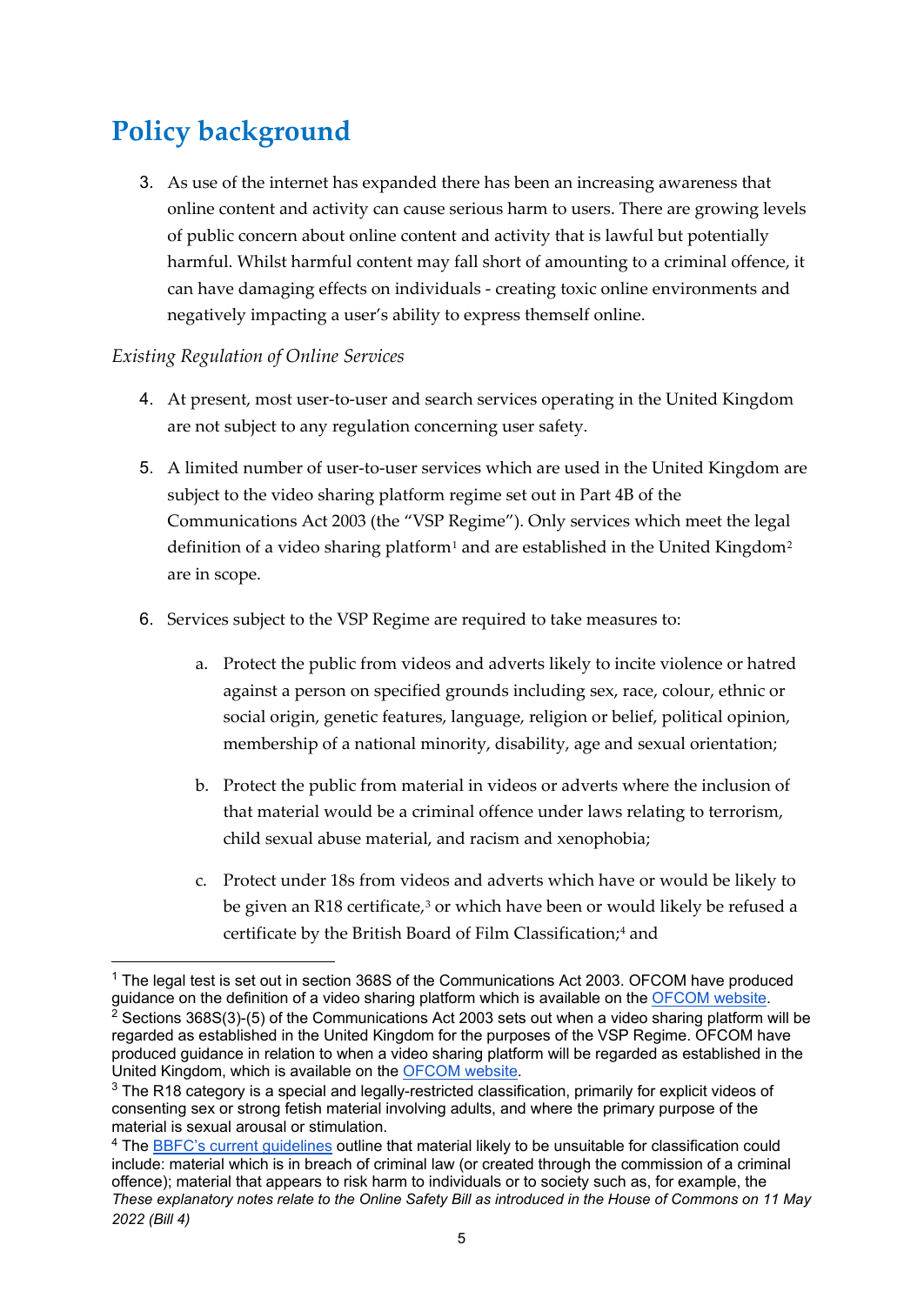- d. Protect under 18s from videos and adverts containing material that might impair their physical, mental or moral development.
- 7. The VSP Regime does not set standards for the content of individual videos.
- 8. OFCOM are responsible for enforcing video sharing platform providers' compliance with their obligations under the VSP Regime. OFCOM have the power to give enforcement notifications (which may set out the steps required to remedy a contravention)[5](#page-5-1) and to impose financial penalties of up to £250,000 or 5% of qualifying revenue, whichever is greater.<sup>[6](#page-5-2)</sup> In certain circumstances, OFCOM may also suspend and/or restrict a service.[7](#page-5-3)
- 9. The government is of the view that, in light of the serious harm that content online can cause to users, more wide reaching and comprehensive regulation of online services should be introduced. The Bill is intended to make the services it regulates safer by placing responsibilities on the providers of those services in relation to content which is illegal, or which, although legal, is harmful to children or adults.

#### <span id="page-5-0"></span>*The Online Harms White Paper*

- 10. The [Online Harms White Paper,](https://www.gov.uk/government/consultations/online-harms-white-paper/online-harms-white-paper) published in April 2019, set out the government's intention to introduce a new regulatory framework to improve protections for users online. It was proposed that this objective would be achieved via a new duty of care on companies, and an independent regulator responsible for overseeing the online safety framework. The White Paper proposed that the regulatory framework should follow a proportionate and risk-based approach, and that the duty of care should be designed to ensure that all in-scope companies had appropriate systems and processes in place to address harmful content and improve the safety of their users.
- 11. A public consultation on the White Paper proposals ran from 8 April 2019 to 1 July 2019. It received over 2,400 responses ranging from companies in the technology industry (including large tech giants and small and medium sized enterprises), academics, think tanks, children's charities, rights groups, publishers, governmental organisations, and individuals.
- 12. In February 2020, the government published an [initial response to the consultation,](https://www.gov.uk/government/consultations/online-harms-white-paper/public-feedback/online-harms-white-paper-initial-consultation-response) providing an in-depth breakdown of the responses to each of the 18 consultation

detailed portrayal of violence or dangerous acts, illegal drug use; and the portrayal or invitations to conduct sadistic violence, rape or other non-consensual sexual violent behaviour or other harmful violent activities.

<span id="page-5-1"></span><sup>5</sup> Sections 368Z2 and 368Z3 of the Communications Act 2003.

<span id="page-5-2"></span><sup>6</sup> Section 368Z4 of the Communications Act 2003.

<span id="page-5-3"></span><sup>7</sup> Sections 368Z5 and 368Z6 of the Communications Act 2003.

*These explanatory notes relate to the Online Safety Bill as introduced in the House of Commons on 11 May 2022 (Bill 4)*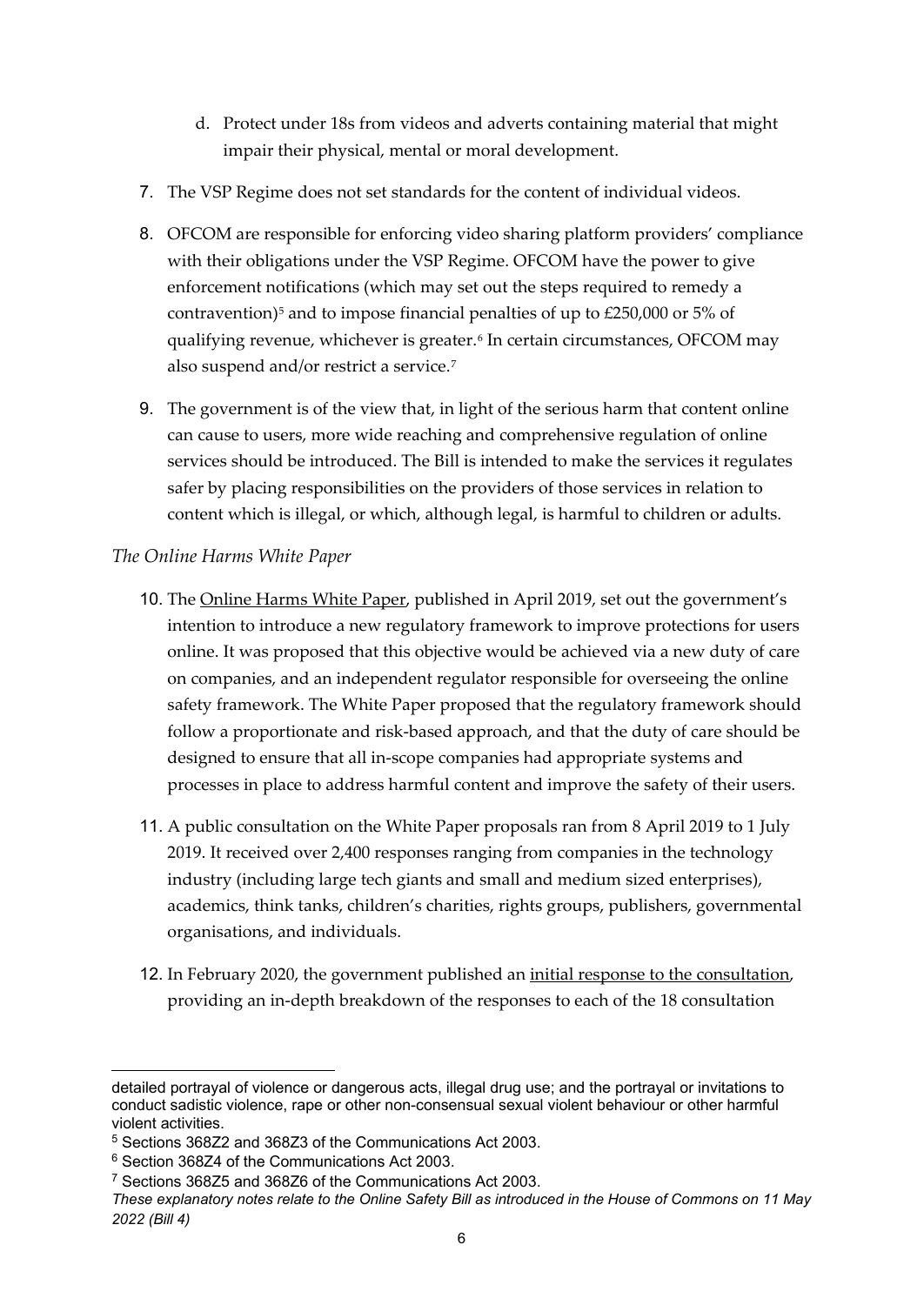questions asked in relation to the White Paper proposals. The response also set out the government's direction of travel in a number of key areas, including:

- a. How the new regulatory framework would ensure protections for users' rights by including safeguards in the legislation;
- b. The differentiated approach to illegal and legal but harmful material;
- c. How the new requirements would be proportionate and risk-based, including clarifying who would not be captured by the proposed scope;
- d. A commitment to delivering a higher level of protection for children; and
- e. That the government was minded to appoint OFCOM as the new regulator.
- 13. In December 2020, the [full government response to the consultation](https://www.gov.uk/government/consultations/online-harms-white-paper/outcome/online-harms-white-paper-full-government-response) was published, outlining the final policy position for the online safety regulatory framework, and the government's intention to enshrine it in law through the Online Safety Bill. The response was split into seven parts:
	- a. Part 1 stated that the regulatory framework would apply to companies whose services host user-generated content or facilitate interaction between users, one or more of whom is based in the United Kingdom, as well as to search engines.
	- b. Part 2 outlined that the legislation would set out a general definition of the harmful content and activity covered by the duty of care. It also set out how all companies in scope would be required to understand the risk of harm to individuals on their services, and to put in place appropriate systems and processes to improve user safety and monitor their effectiveness.
	- c. Part 3 confirmed that OFCOM would be appointed as the regulator, and outlined their regulatory functions and funding.
	- d. Part 4 explained the proposed functions of the regulator, including their duty to set out codes of practice, enforcement powers, and user redress mechanisms.
	- e. Part 5 outlined the role of technology, education, and awareness in tackling online harms.
	- f. Part 6 explained how the new regulatory framework would fit into the wider digital landscape, including as part of the government's Digital Strategy.
	- g. Part 7 provided the next steps for the regime, including the expected timings for the Online Safety Bill.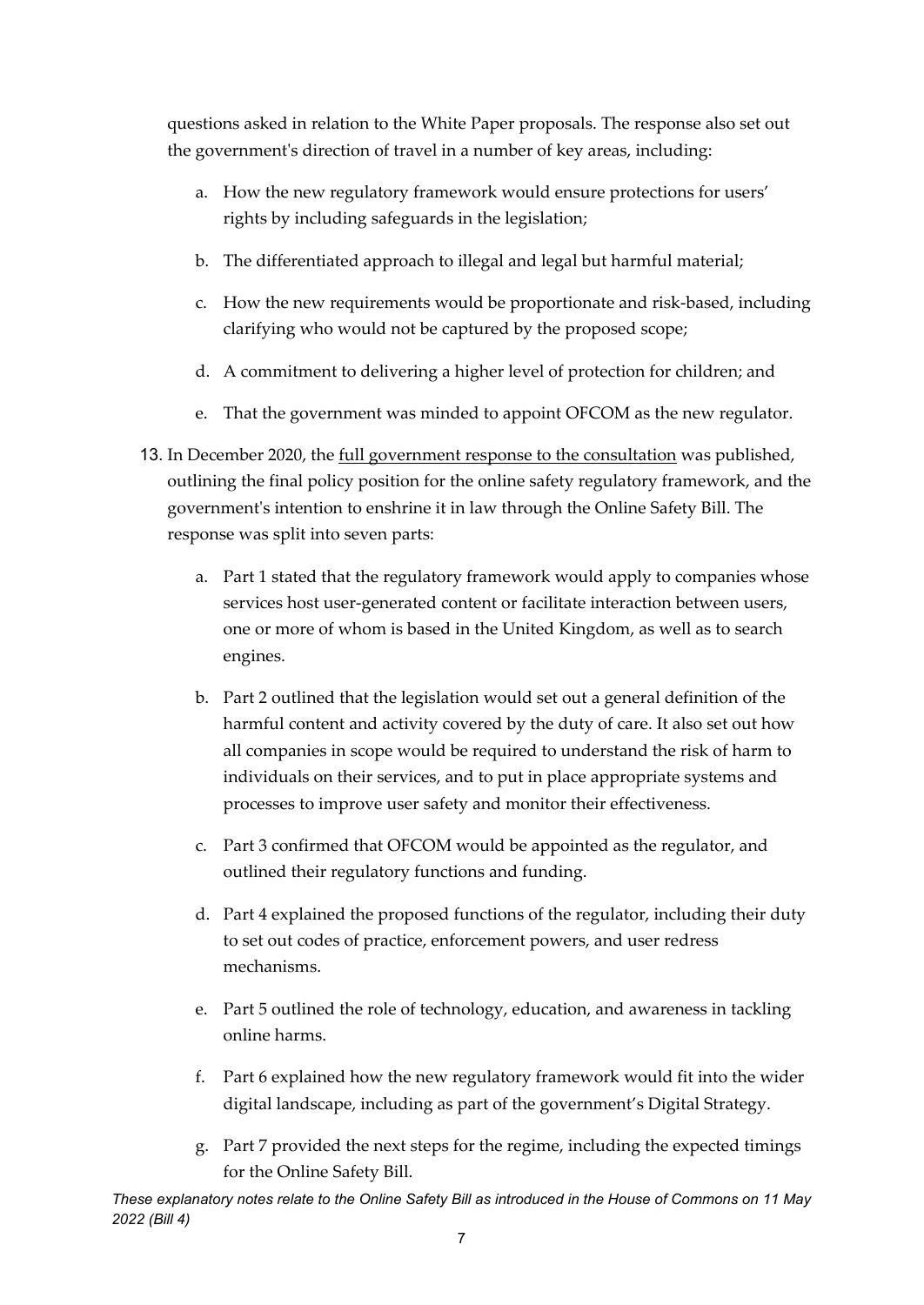#### <span id="page-7-0"></span>*Interim Codes of Practice*

14. The government published two interim codes of practice covering terrorist content and child sexual exploitation and abuse (CSEA) content online alongside the full government response. These interim codes set out the voluntary action the government expects providers to take to tackle the most serious categories of harmful content online before the online harms regulator issues codes of practice using the powers conferred by the Bill.

#### <span id="page-7-1"></span>*Government Report on Transparency Reporting*

15. The first government report on transparency reporting in relation to online harms was published alongside the full government response. This presented the recommendations of the multi-stakeholder transparency working group, set up in October 2019, about how the transparency framework could work in practice within the new online harms regulatory framework.

#### <span id="page-7-2"></span>*Pre-legislative Scrutiny*

- 16. In May 2021 the Online Safety Bill was published in draft. A Joint Committee of MPs and Peers, chaired by Damian Collins MP, was established on 23 July 2021 to carry out pre-legislative scrutiny. The Joint Committee took evidence from over 50 witnesses and received over 200 pieces of written evidence. The Committee published its report and recommendations on 10 December 2021.
- 17. The government responded to the report on 17 March confirming a number of substantive changes that have been made to the Bill, including, but not limited to:
	- a. Including priority offences in primary, rather than secondary legislation;
	- b. Including a new standalone provision for non-user generated pornography, meaning all providers of online pornography will be within scope of the legislation;
	- c. Including three of the Law Commission's recommendations for new harmful online communications offences;
	- d. Amending the senior manager liability offence so that it is no longer deferred, and will instead be commenced three months after Royal Assent;
	- e. Including a new duty on Category  $1<sup>8</sup>$  $1<sup>8</sup>$  $1<sup>8</sup>$  providers to offer optional user verification and user empowerment tools on their sites;

<span id="page-7-3"></span><sup>&</sup>lt;sup>8</sup> Category 1 services will be a subset of user-to-user services that will have additional duties placed on them.

*These explanatory notes relate to the Online Safety Bill as introduced in the House of Commons on 11 May 2022 (Bill 4)*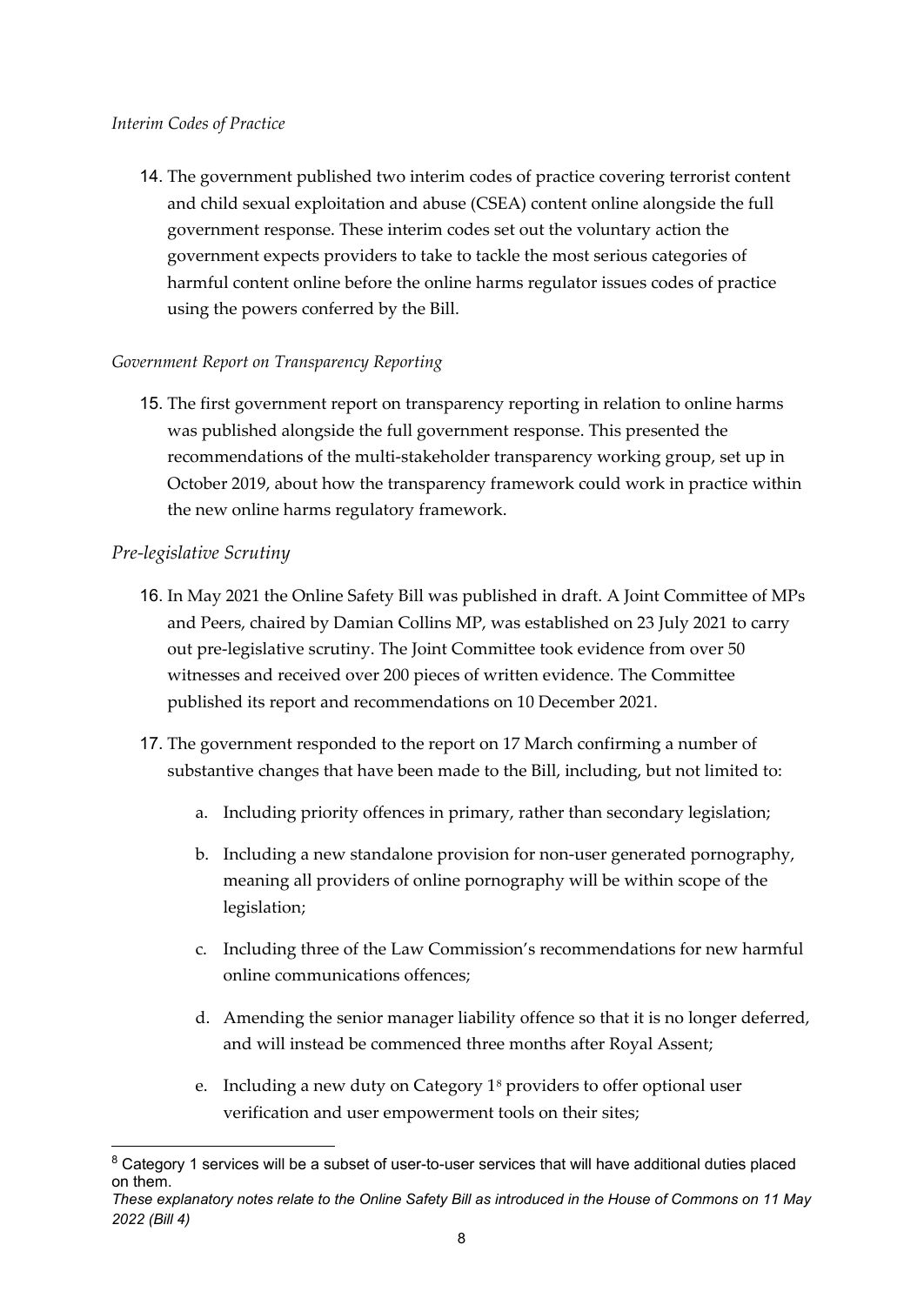- f. Including a new duty on Category 1 and Category 2A providers to protect users from fraudulent advertising online; and
- g. Simplifying the definition of non-designated harmful content, and requiring Category 1 providers only to address categories of content that are legal but harmful to adults, which are designated in secondary legislation.

#### <span id="page-8-0"></span>*The Online Safety Bill*

- 18. The new legislation will impose legal requirements on:
	- a. Providers of internet services which allow users to encounter content generated, uploaded or shared by other users, i.e. user-generated content ("user-to-user services");
	- b. Providers of search engines which enable users to search multiple websites and databases ("search services");
	- c. Providers of internet services on which provider pornographic content is published or displayed.
- 19. The legislation will require providers of user-to-user and search services to:
	- a. Assess their user base and the risks of harm to those users present on the service;
	- b. Take steps to mitigate and manage the risks of harm to individuals arising from illegal content and activity, and (for services likely to be accessed by children) content and activity that is harmful to children;
	- c. Put in place systems and processes which allow users and affected persons to report specified types of content and activity to the service provider;
	- d. Establish a transparent and easy to use complaints procedure which allows for complaints of specified types to be made;
	- e. Have regard to the importance of protecting users' legal rights to freedom of expression and protecting users from a breach of a legal right to privacy when implementing safety policies and procedures; and
	- f. Put in place systems and processes designed to ensure that detected but unreported CSEA content is reported to the NCA.
- 20. Those user-to-user services which meet the Category 1 threshold conditions, specified by the Secretary of State, will be subject to additional legal requirements, including to: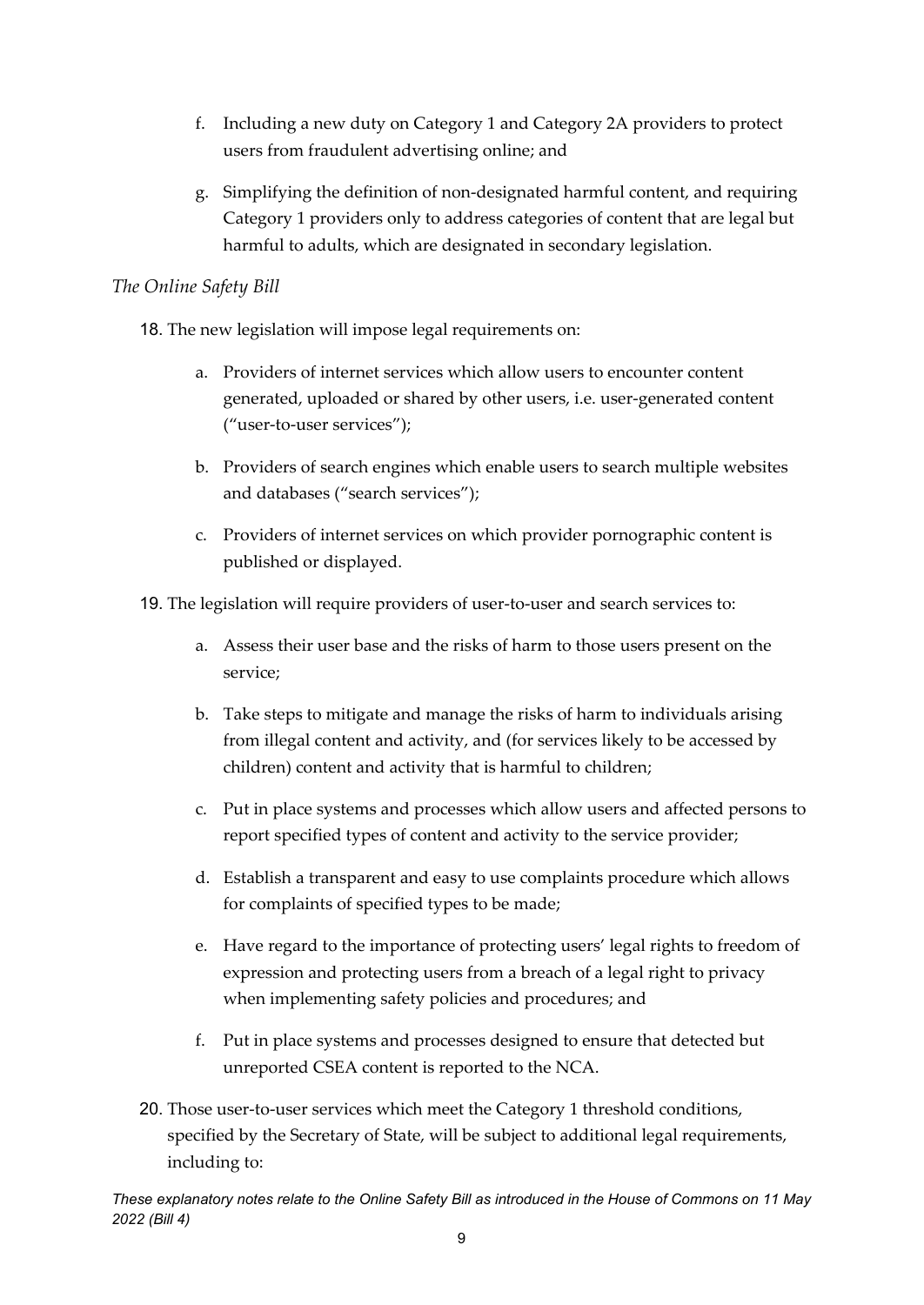- a. Set clear and accessible provisions in terms of service explaining how content that is legal but harmful to adults will be treated, and apply those provisions consistently;
- b. Carry out an assessment of the impact that safety policies and procedures will have on users' legal rights to freedom of expression and users' privacy;
- c. Specify in a public statement the steps taken to protect users' legal rights to freedom of expression and users' privacy;
- d. Put in place systems and processes designed to ensure that the importance of the free expression of content of democratic importance is taken into account when making decisions about how to treat such content;
- e. Put in place systems and processes designed to ensure that the importance of the free expression of journalistic content is taken into account when making decisions about how to treat such content;
- f. Put in place a dedicated and expedited complaints procedure that ensures that the decisions of the service provider to take action against a user because of a particular piece of journalistic content can be challenged;
- g. Offer optional user verification and user empowerment tools on their sites; and
- h. Put in place proportionate systems and processes to prevent the risk of users encountering fraudulent adverts.
- 21. Those search services which meet the Category 2A threshold conditions will be under a duty to produce annual transparency reports and to put in place proportionate systems and processes to prevent the risk of users encountering fraudulent adverts.
- 22. The Bill confers new powers on OFCOM enabling them to act as the online safety regulator. OFCOM will be responsible for enforcing the legal requirements imposed on service providers. The Bill gives OFCOM the power to compel in scope providers to provide information and to require an individual from an in scope provider to attend an interview; powers of entry and inspection; and the power to require a service provider to undertake, and pay for, a report from a skilled person.
- 23. The new powers conferred on OFCOM also include the power to give enforcement notifications (which may set out the steps required to remedy a contravention) and the power to impose financial penalties of up to £18 million or 10% of qualifying worldwide revenue, whichever is greater. If a service provider fails to comply with a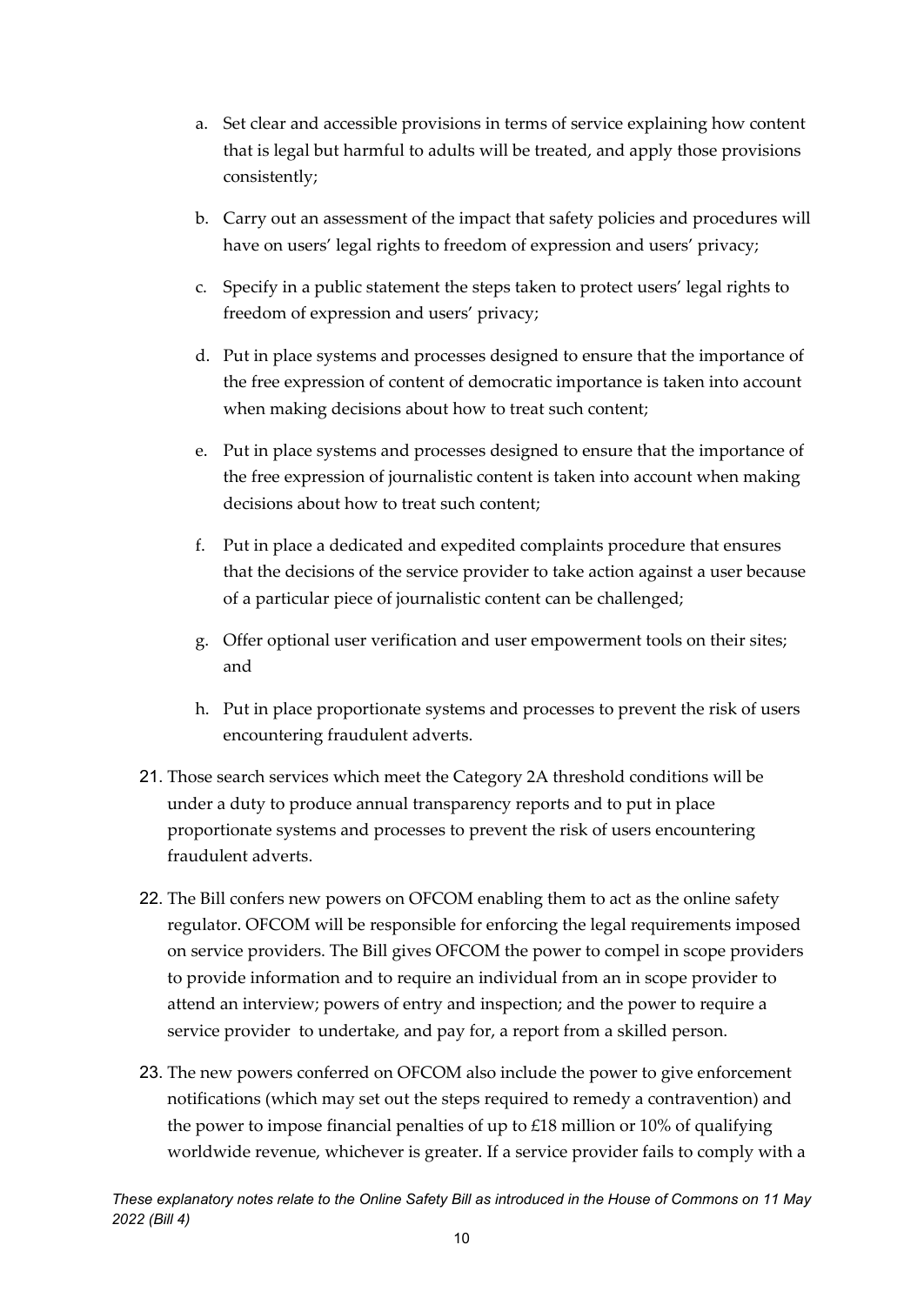confirmation decision, OFCOM can, in certain circumstances, apply to the Courts for an order imposing business disruption measures on that provider.

- 24. The Bill requires OFCOM to produce codes of practice for service providers, setting out the recommended steps that providers can take in order to comply with the legal requirements described at paragraphs 19 and 20 above. A provider may take different measures to those recommended in the codes of practice. A provider will be treated as having complied with the relevant legal obligation if the provider takes the steps recommended in the relevant code of practice for complying with that obligation.
- 25. The Bill also requires providers of internet services which make pornographic material available by way of the service (as opposed to enabling users to generate or share such content) to ensure that children are not normally able to encounter that pornographic content.
- 26. The Bill also replaces existing communications offences with three new communications offences: a harmful communications offence, a false communications offence and a threatening communications offence, as well as the creation of a new "cyberflashing" offence.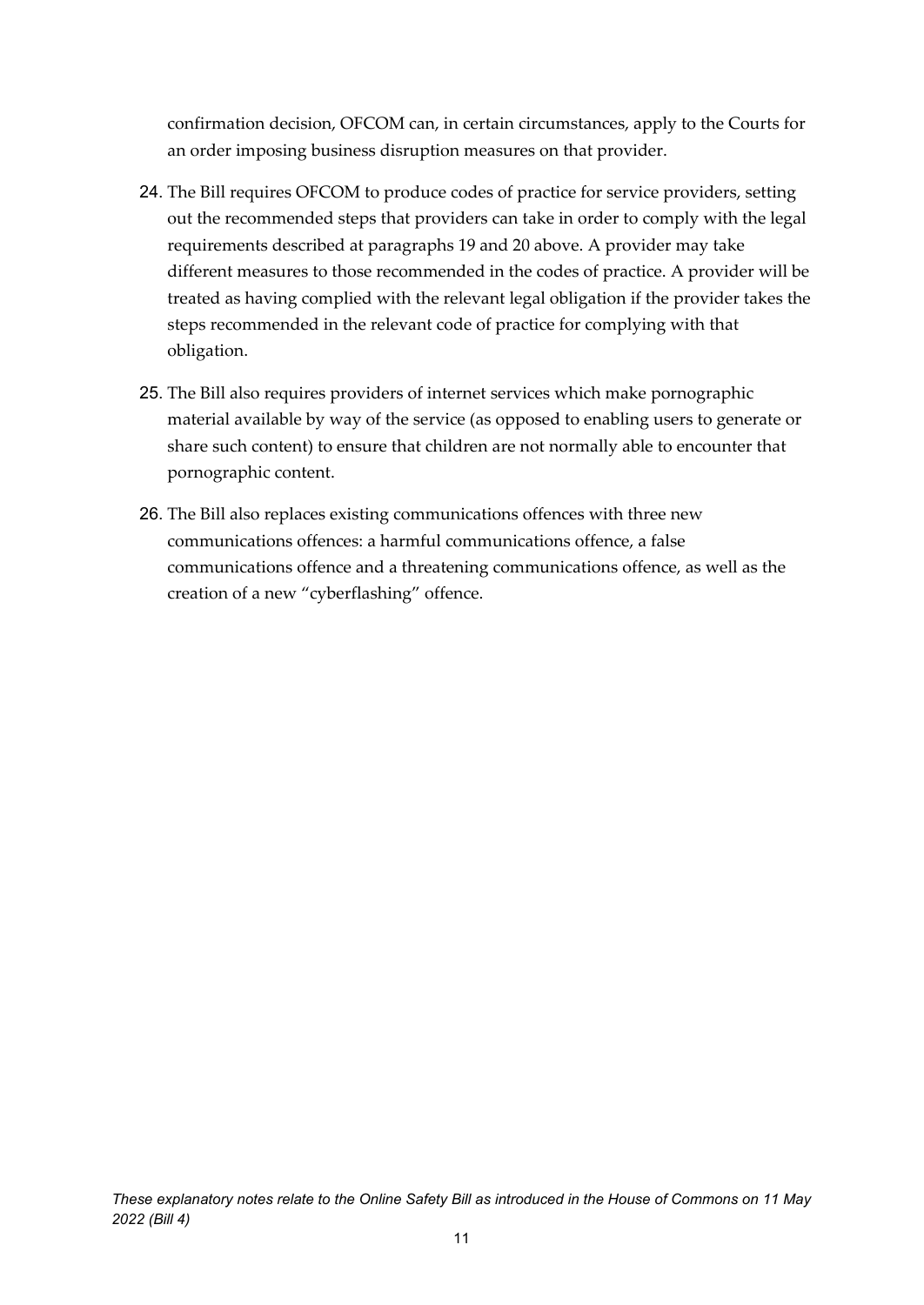# <span id="page-11-0"></span>**Legal background**

- 27. Prior to the United Kingdom's exit from the European Union, the legal framework for the regulation of online services was primarily set out in the EU e-Commerce Directive (eCD)<sup>9</sup>. The eCD detailed the rules for online service providers in respect of transparency and information requirements, rules for cooperation between member states, and, most importantly for the Bill's purposes, a framework limiting the liability of online intermediaries for the content they host on their services.
- 28. The eCD prevented member states from imposing liability on service providers who provide a service that '*consists of the storage of information provided by the recipient of the service*' for content created by users, so long as '*the provider does not have actual knowledge of illegal activity or information and ... is not aware of facts or circumstances from which the illegal activity or information is apparent'.* This limitation was contingent on the host, upon gaining knowledge of such content, removing it expeditiously. Article 15 of the eCD also contained a prohibition on the imposition of requirements on service providers to generally monitor content they transmit or store, or to actively seek facts or circumstances indicating illegal activity.
- 29. The status of the eCD following the United Kingdom's exit from the EU is governed by the European Union Withdrawal Act 2018 (EUWA), which contains some provision for the continued operation of EU law. Section 5 of the EUWA holds that the supremacy of EU law ceased following the end of the transition period. This means there is no longer a legal obligation on the United Kingdom to legislate in line with the provisions of the eCD following the end of the transition period on 31 December 2020.
- 30. The Audiovisual Media Services Regulations 2020 transposed the EU's revised Audiovisual Media Services Directive (AVMSD)<sup>[10](#page-11-2)</sup> into United Kingdom law. The AVMSD introduced a new regulatory framework for video sharing platforms. A principal feature of a video sharing platform is that it enables users to upload and share videos with members of the public (with the platform having no editorial control over the content of the video). The government transposed the VSP framework into Part 4B of the Communications Act 2003, which came into force on 1 November 2021. Further detail on the current regulation of video sharing platforms is set out above.

<span id="page-11-1"></span><sup>9</sup> Directive 2000/31/EC on certain legal aspects of information society services, in particular electronic commerce, in the Internal Market.

<span id="page-11-2"></span>*These explanatory notes relate to the Online Safety Bill as introduced in the House of Commons on 11 May 2022 (Bill 4)* <sup>10</sup> Directive 2010/13/EU on the coordination of certain provisions laid down by law, regulation or administrative action in Member States concerning the provision of audiovisual media services.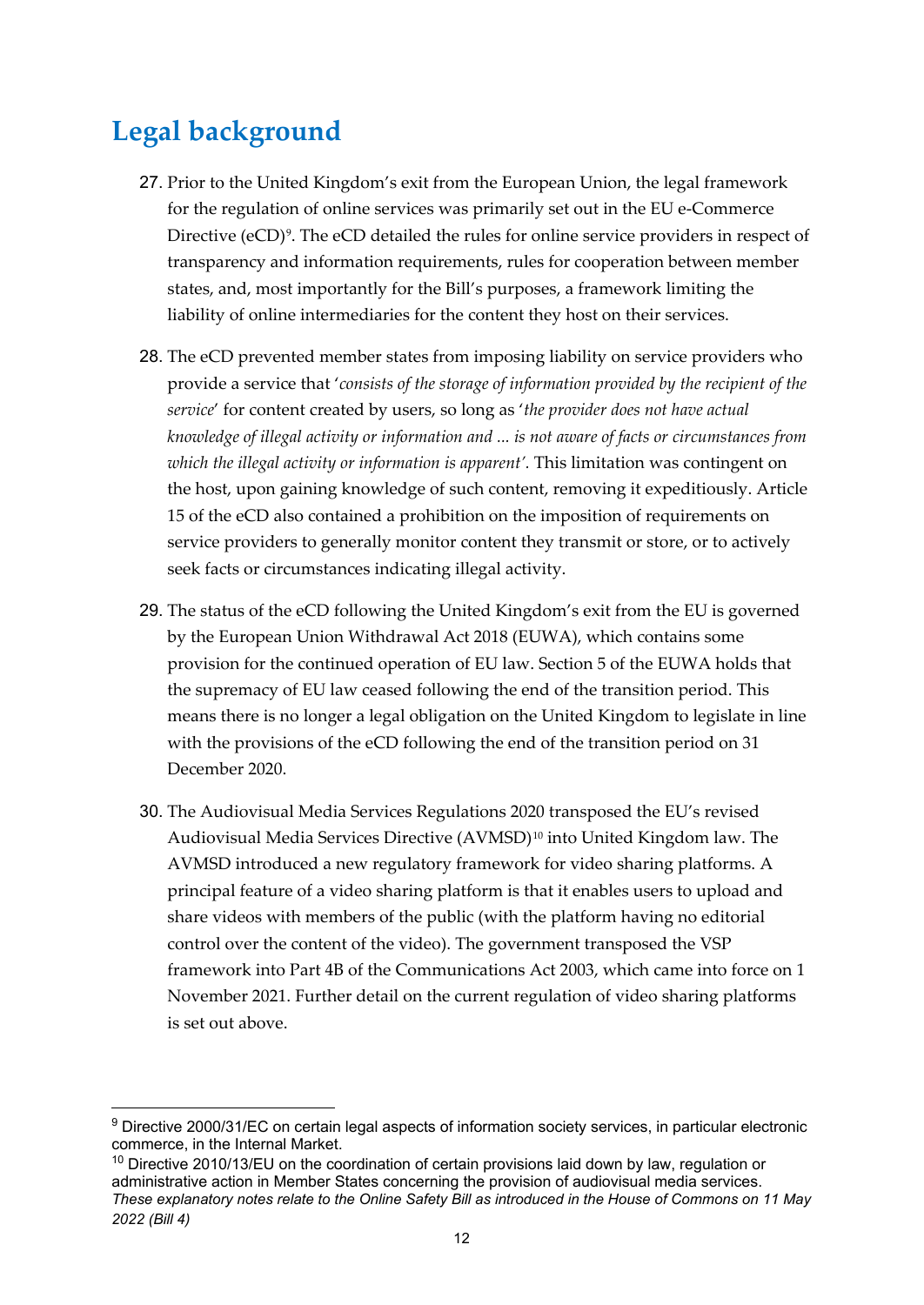- 31. Other related legislation includes the Digital Economy Act 2017 ("DEA"). Section 103 of the DEA obliges the Secretary of State to issue a Code of Practice for providers of online social media platforms setting out guidance on action it might be appropriate for social media providers to take to prevent bullying, insulting, intimidating and humiliating behaviours on their sites. The [Code of Practice](https://www.gov.uk/government/publications/code-of-practice-for-providers-of-online-social-media-platforms) was published on 8 April 2019. Part 3 of the DEA put forward a statutory requirement for all commercial pornographic websites to prevent children's access. The Act received Royal Assent in April 2017 but Part 3 was not fully commenced. The government announced in October 2019 that it would not commence Part 3 of the 2017 Act, and would instead repeal Part 3 and deliver its objectives through the online harms regulatory framework.
- 32. OFCOM are the independent regulator for communications in the United Kingdom. Their remit covers the regulation of broadband and telecoms, TV, radio, video-ondemand services and postal services. They are also responsible for managing the effective use of the radio spectrum.
- 33. OFCOM was established under the Office of Communications Act 2002. OFCOM are a statutory corporation, and their governance arrangements are set out in the Office of Communications Act 2002. As a public authority, OFCOM are also subject to other legal duties, including requirements to ensure they act in a way that is compatible with human rights (under the Human Rights Act 1998) and comply with data protection legislation.
- 34. OFCOM's powers are found in the Communications Act 2003 and the Wireless Telegraphy Act 2006, as well as other enactments including the Broadcasting Acts 1990 and 1996, and the Postal Services Act 2011. The Bill amends OFCOM's general duties, as set out in section 3 of the Communications Act 2003, to extend them in relation to online safety matters.
- 35. The Online Safety Bill repeals the following existing legislative provisions which relate to the regulation of internet services:
	- a. Part 3 of the Digital Economy Act 2017 (online pornography);
	- b. Section 103 of the Digital Economy Act 2017 (code of practice for providers of online social media platforms); and
	- c. Part 4B of the Communications Act 2003 (video-sharing platform services) and Part 4 of the Audiovisual Media Services Regulations 2020 (S.I. 2020/1062) (which inserts Part 4B into the Communications Act 2003).
- 36. The Online Safety Bill repeals the following existing legislative provisions which relate to communications offences: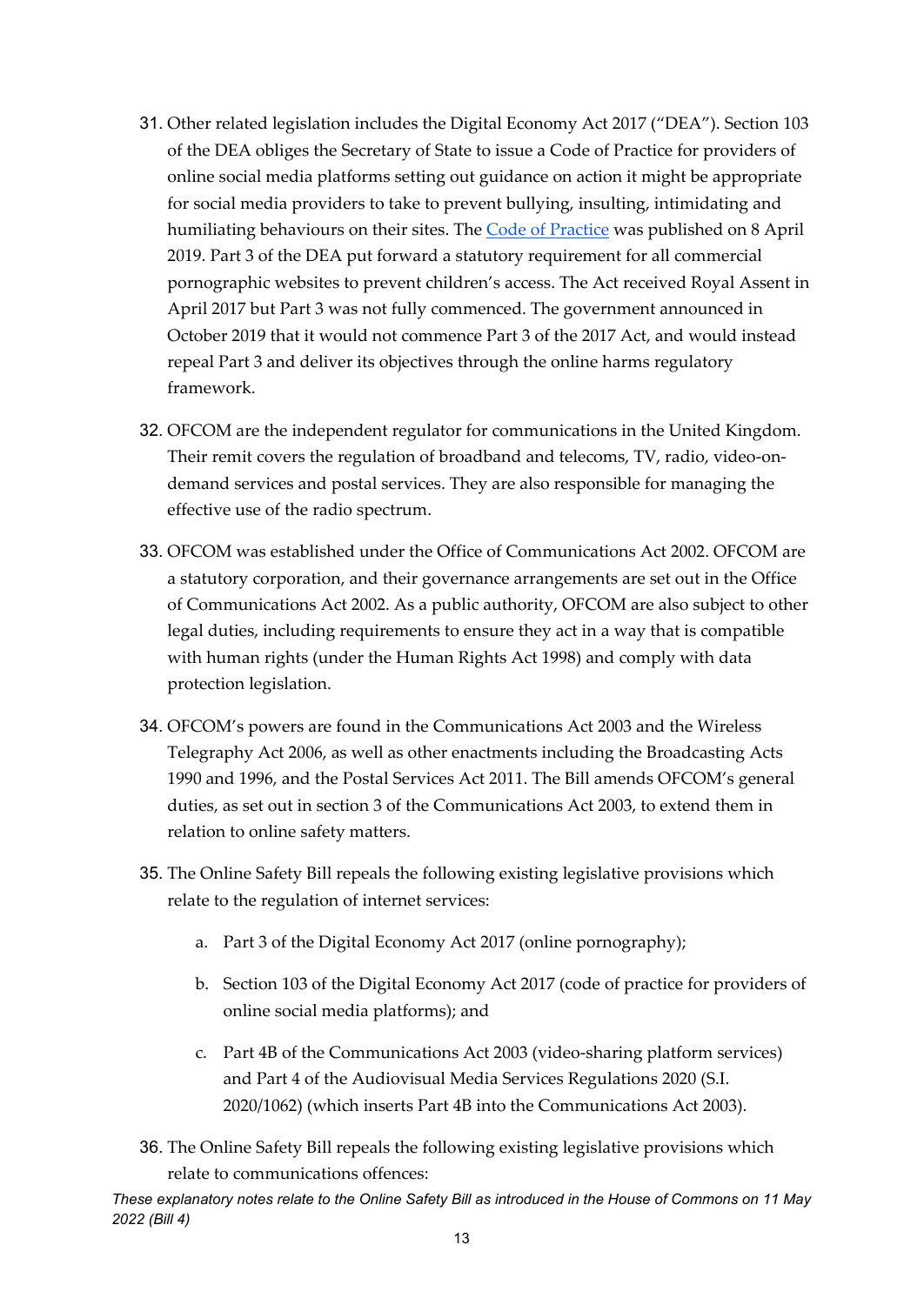a. Subsections (1) and (2)(a) and (b) of section 127 of the Communications Act 2003 (improper use of electronic communications network), in so far as they extend to England and Wales.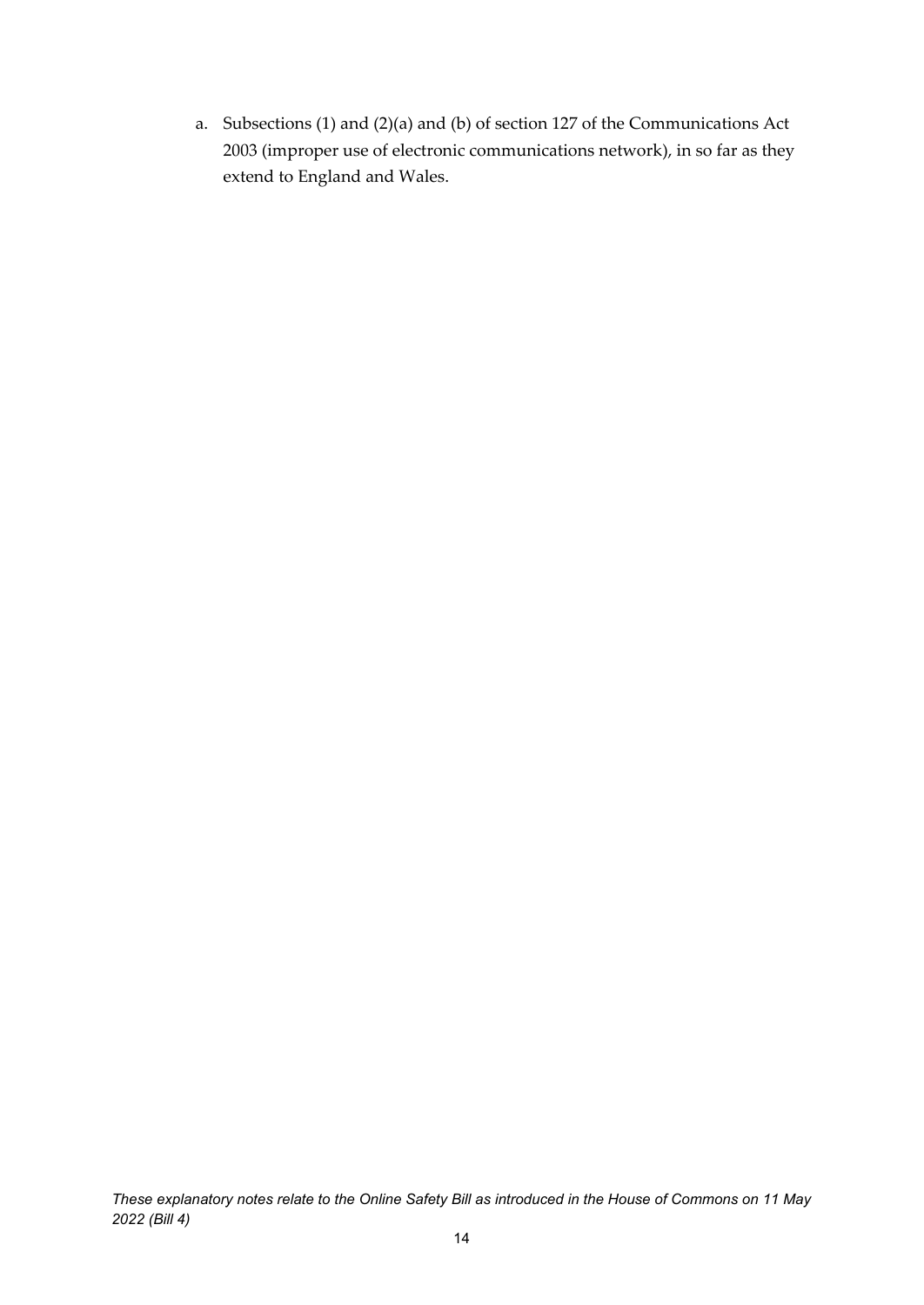# <span id="page-14-0"></span>**Territorial extent and application**

- 37. Clause 192 sets out the extra-territorial application and jurisdiction of the Online Safety Bill. The extent of a Bill can be different from its application. Application is about where a Bill produces a practical effect rather than where it forms part of the law. The Online Safety Bill extends and applies to the whole of the United Kingdom (except for the communications offences in Part 10 which extend to England and Wales only). Repeals and amendments made by the Bill have the same territorial extent as the legislation that they are repealing or amending.
- 38. The Bill also applies to providers of regulated services (as defined in clause 3(4)) which are based outside the United Kingdom. Extraterritorial application is necessary in order to fulfil the Bill's aim of protecting United Kingdom users online. Clauses 166 and 167 make provision in relation to the extra-territorial application of the Bill.
- 39. Internet services policy is reserved across the United Kingdom, and as such the government assesses that the Online Safety Bill is broadly reserved. Elements of the legislation interact with devolved competencies, and for a small number of provisions we will need to seek legislative consent motions (LCMs) from the Devolved Administrations (DAs).
- 40. The Bill confers a power on Ministers in Scotland, Wales, and Northern Ireland to amend the list of exempt educational institutions included at Schedule 1. The Bill also confers a power on Scottish Government Ministers to amend the list of CSEA offences included at Schedule 6. The government will seek legislative consent where these powers have been conferred.
- 41. The Bill contains criminal offences in relation to failures to comply with information requests from OFCOM. These offences apply and extend to the whole of the United Kingdom. These offences also apply where the entity or individual provides a regulated service under the Bill from overseas (and commits the offence overseas). The Bill also includes new communications offences on Part 10 relating to harmful communications. These will apply to England and Wales. The government will extend the offences at clauses 150 and 151 to Scotland and Northern Ireland via government amendment, and will seek legislative consent from Scotland to do so.
- 42. See the table in Annex B for a summary of the position regarding territorial extent and application in the United Kingdom.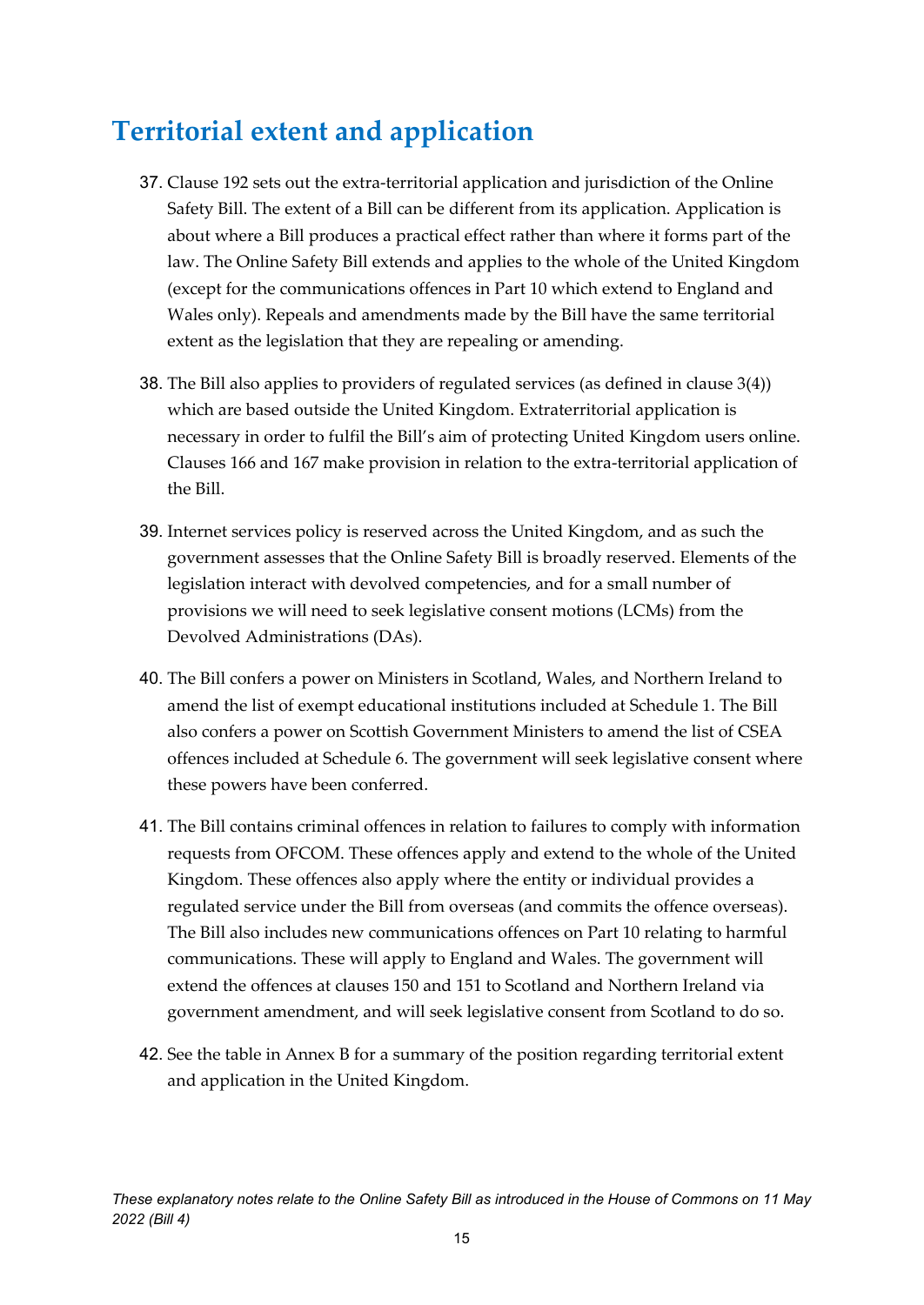# <span id="page-15-0"></span>**Commentary on provisions of Bill**

- 43. The Bill is divided into eleven parts:
	- a. **Part 1** contains an overview clause, setting out what is included in this Bill.
	- b. **Part 2** contains definitions of the services to which the Bill applies.
	- c. **Part 3** imposes duties of care that apply to providers of regulated user-to-user and search services. It requires OFCOM to issue codes of practice relating to those duties.
	- d. **Part 4** imposes further duties on providers of regulated user-to-user and search services, including relating to user identity verification, CSEA content, and transparency reporting.
	- e. **Part 5** imposes duties on providers of regulated services that publish or display provider pornographic content.
	- f. **Part 6** imposes requirements on providers of regulated services to pay fees.
	- g. **Part 7** sets out OFCOM's powers and duties.
	- h. **Part 8** sets out appeals and complaints procedures relating to regulated services.
	- i. **Part 9** sets out the Secretary of State's functions in relation to regulated services.
	- j. **Part 10** sets out the communications offences, as recommended by the Law Commission.
	- k. **Parts 11 and 12** contain miscellaneous and general provisions. In particular, it defines key concepts such as providers of regulated services, users, and internet services.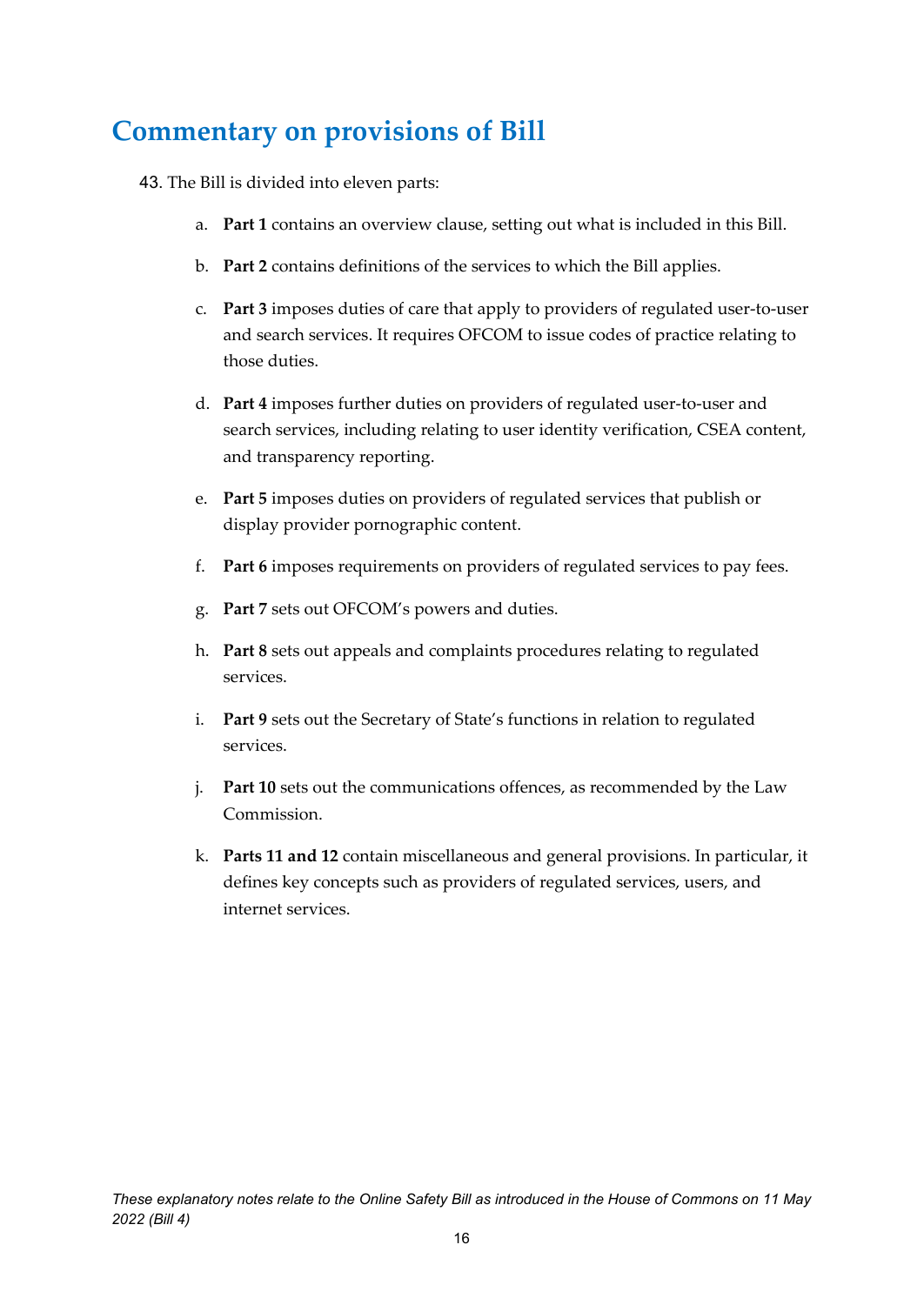## <span id="page-16-0"></span>**Part 1: Introduction**

Clause 1: Overview of Act

44. The first clause sets out the subject matter of the various parts of the Bill.

## <span id="page-16-1"></span>**Part 2: Key definitions**

Clause 2: Meaning of "user-to-user service" and "search service"

- 45. This clause provides definitions for the terms "user-to-user service" and "search service".
- 46. Subsection (1) defines a user-to-user service as an internet service which allows users to generate, upload or share content which may be encountered by others on that service. Subsection (2) sets out that it does not matter if content is shared with another user as long as a service has the functionality that allows such sharing. It also does not matter what proportion of content on a service is user-generated content.
- 47. Subsection (4) provides that a search service is an internet service which is, or includes a search engine. "Search engine" is defined in clause 183 as a service or functionality which enables a person to search more than one website or database.
- 48. Subsections (5) to (7) explain whether an internet service that both enables usergenerated content and includes a search engine will be a user-to-user service or a search service. If the only user-generated content enabled by the service is of a kind exempted under the specified provisions of Schedule 1 of the Bill, then it will be a search service. If a search service enables other forms of user-generated content, then it will be a user-to-user service.

Clause 3: Meaning of "regulated service", "Part 3 service" etc

- 49. This clause defines the term "regulated service" and other related terms used in the Bill.
- 50. Subsection (2) sets out when user-to-user services and search services will be regulated user-to-user services and regulated search services. To be regulated, such services must have links with the United Kingdom and not be listed as exempt in Schedule 1 or Schedule 2. Subsection (3) states that these regulated user-to-user services and search services are referred to as Part 3 services in the Bill.
- 51. Subsection (4) defines "regulated service" as meaning a regulated user-to-user service, a regulated search service, and a service with links to the United Kingdom that publishes or displays provider pornographic content.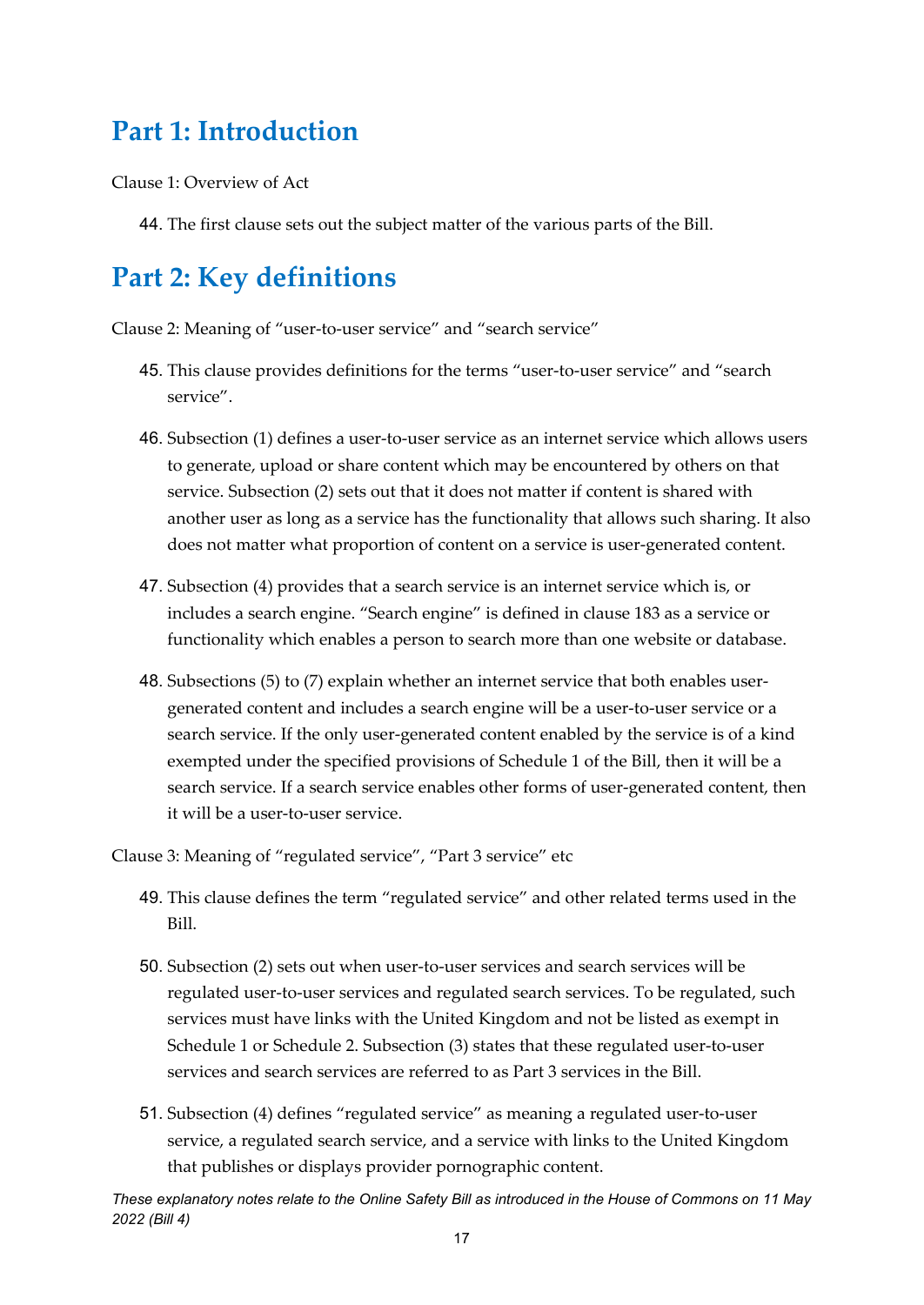- 52. Subsections (5) and (6) clarify the circumstances under which a user-to-user or search service has links with the United Kingdom. A service will be in scope if it has a significant number of users in the United Kingdom or if the United Kingdom is a target market. A service will also be in scope if it can be used in the United Kingdom by individuals and there are reasonable grounds to believe that there is a material risk of significant harm to individuals in the United Kingdom. (Subsections (3) and (4) in Clause 67 apply an equivalent test to other internet services which publish or display provider pornographic content.)
- 53. As the regulatory framework established by the Bill is focused on protecting UK users, these subsections ensure that services which do not have links to the United Kingdom are not in scope of regulation.
- 54. Subsection (7) provides that a regulated user-to-user service that includes a public search engine (i.e. one which is not an internal business service) is referred to as a "combined service".
- *Schedule 1: Exempt user-to-user and search services* 
	- 55. Schedule 1 sets out which user-to-user and search services are exempt from regulatory duties. Subsection (2)(b)(i) of clause 3 ("meaning of 'regulated service'", "Part 3 service" etc) states that services of the descriptions set out in this Schedule are not regulated user-to-user services or regulated search services.
	- 56. Paragraphs 1 to 3 provide that services will be exempt if the only type of usergenerated content enabled by the service is, respectively, email, SMS and/or MMS messages (as defined in clause 49(12), or one-to-one live aural communications (as defined in clause 49(5)).
	- 57. Under the limited functionality services exemption in paragraph 4, a user-to-user service is exempt if the only ways users can communicate on the service are the following:
		- a. The posting of comments or reviews on provider content (content published on the service by or on behalf of the service provider).
		- b. The sharing of these comments or reviews on other internet services.
		- c. Expressing views on provider content or on comments and reviews on provider content through: (i) a "like or dislike" button, (ii) applying an emoji or symbol of any kind, (iii) engaging in yes/no voting or (iv) rating or scoring content.
		- d. Displaying or producing identifying content (e.g. usernames or avatars) in connection with any of these activities.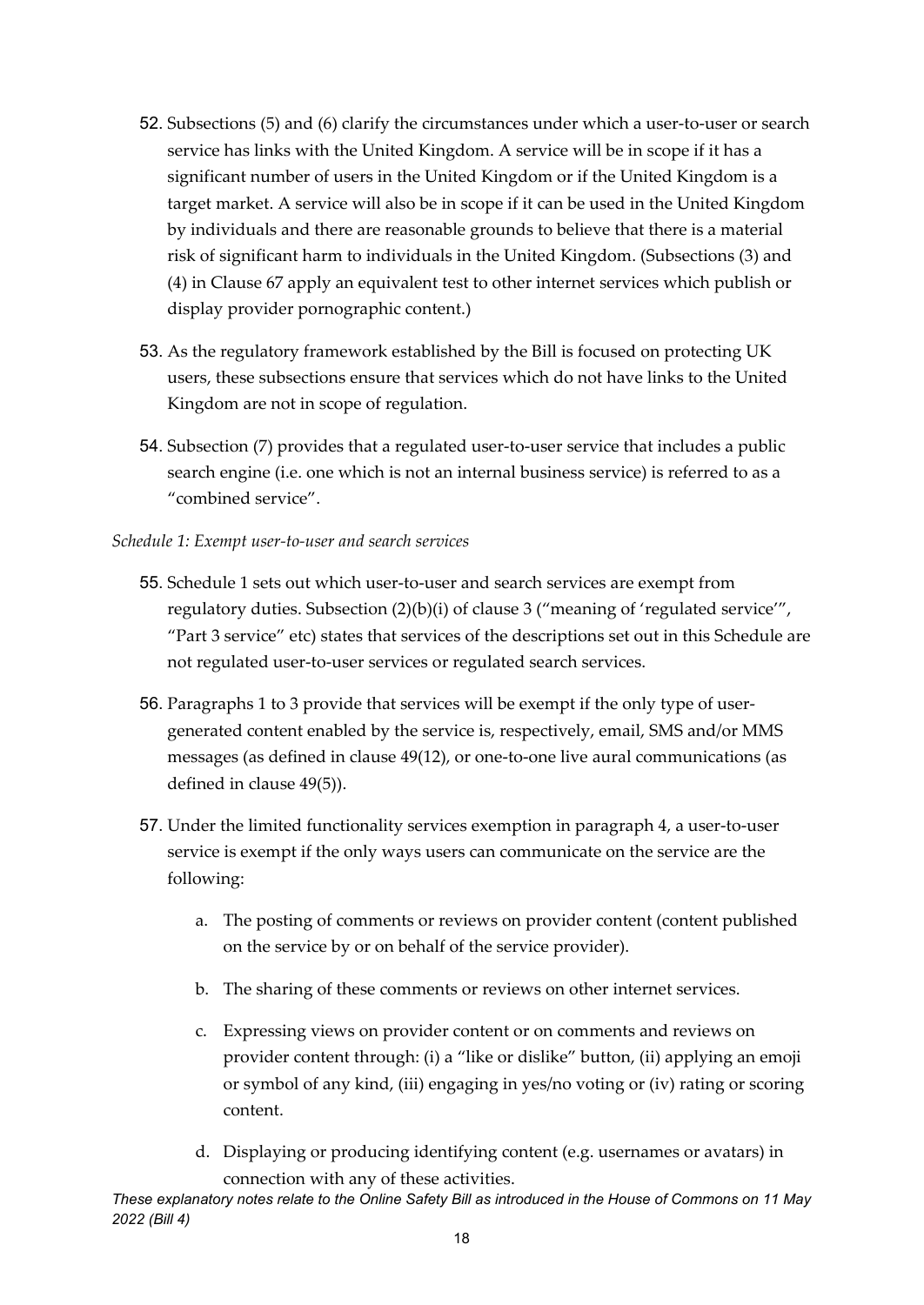- 58. This will exempt services where the only user interaction is, for example, 'below the line' content on media articles, or user reviews of directly provided goods and services. Any services that also have additional user-to-user functionalities will remain in regulatory scope.
- 59. However, paragraph 6 of Schedule 1 sets out that a service which would otherwise benefit from this exemption is not exempt if it has links with the UK and pornographic content is published or displayed on the service. If paragraph 6 applies to a service, paragraph 1 of Schedule 2 may exempt the service from the user-to-user service duties while keeping it in scope of the Part 5 duties.
- 60. Paragraph 7 exempts "internal business services". This exemption encompasses services such as business intranets, productivity and collaboration tools, content management systems, customer relationship management systems and database management software. To qualify as an internal business service, the service must meet the conditions set out in paragraph 7(2). Paragraph 8 provides details on internal business services where they make up only part of the user-to-user service or search service.
- 61. Paragraph 9 provides that some user-to-user and search services provided by certain public bodies are exempt from regulatory duties. This exemption covers services provided by Parliament and foreign governments, as well as services provided by public authorities in the United Kingdom and bodies outside the United Kingdom where those services are provided in the exercise of functions of a public nature only.
- 62. Paragraph 10 provides an exemption for user-to-user or search services that are provided by education or childcare providers as described in Part 2, where those services are provided for the purpose of education and childcare.
- 63. Many education and childcare providers are subject to existing safeguarding duties which require them to protect children online. This exemption ensures that those education and childcare providers listed are not subject to oversight by both OFCOM and the relevant oversight bodies for education across the United Kingdom.
- 64. Paragraph 10 (1) specifies a user-to-user service or a search service is exempt if the provider of the service is:
	- a. The responsible person for that education or childcare for e.g. a governing body of a maintained school in England.
	- b. A person employed or engaged to provide that education or childcare who is subject to safeguarding duties as defined in subsection 2, e.g. a teacher employed to work in an independent school in England.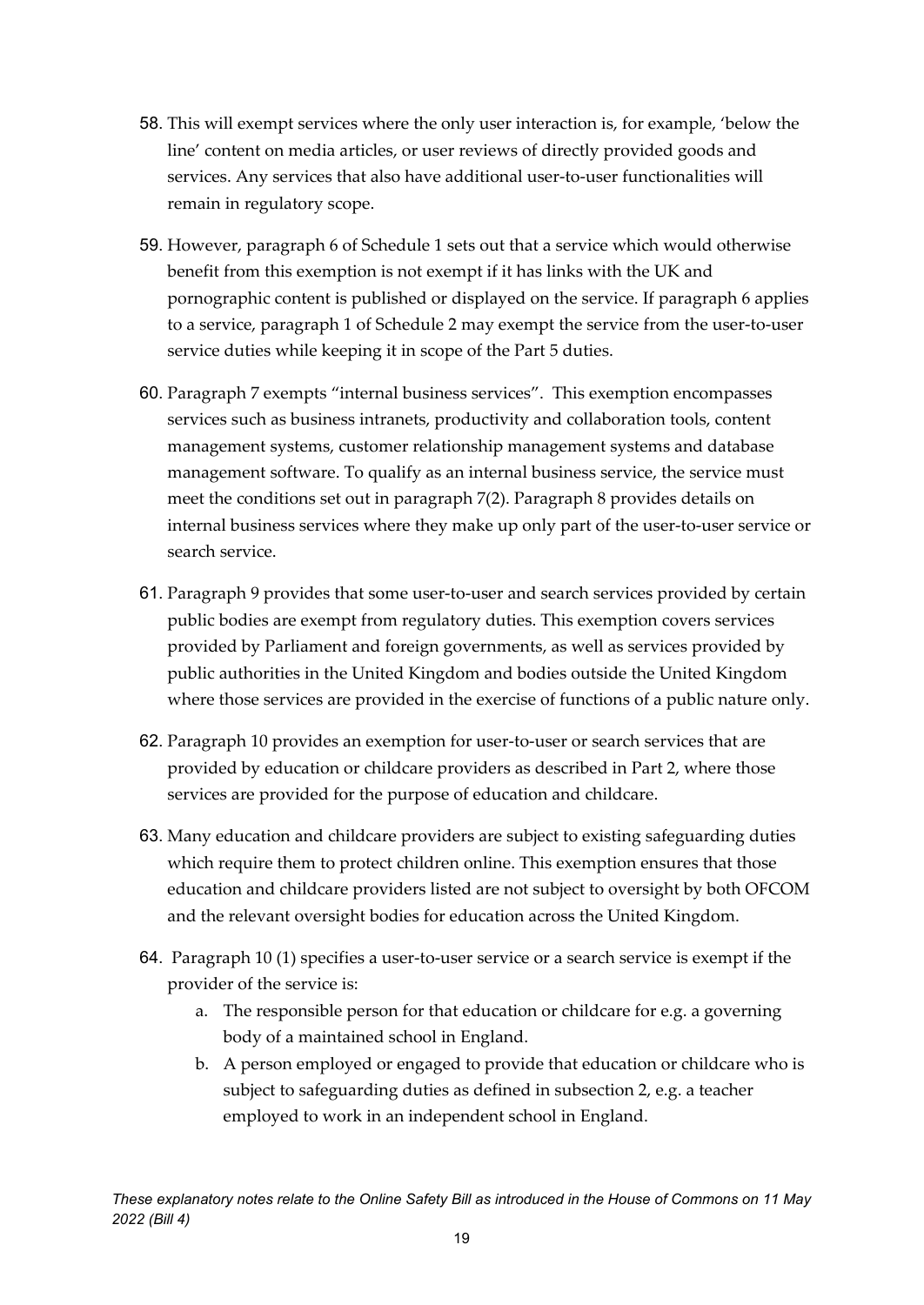- 65. Sub-paragraph 3 specifies that the responsible person must be a person who has dayto-day responsibility for the relevant education or childcare provision, for e.g. a governing body, rather than a person who may have a high-level duty to ensure education or child care is provided e.g a Minister of a government department. A "person" includes (in addition to an individual and a body of persons corporate or unincorporate) any organisation or association of persons.
- 66. Schedule 1 Part 2 provides a list of descriptions of education and childcare provided in the United Kingdom that will be exempt under subsection 10. Any education or childcare providers not described in Part 2 will not be exempt under subsection 10.
- 67. Schedule 1 Part 3 provides a set of definitions for childcare, education, further education, higher education, primary education, and secondary education for each nation in the United Kingdom.

*Schedule 2: User-to-user services and search services that include regulated provider pornographic content* 

68. Clause 3 (2)(b)(ii) outlines the effect of Schedule 2. The effect of Schedule 2 is that certain user-to-user and search services which publish or display regulated provider pornographic content and which would otherwise be exempt under Schedule 1, are instead exempt from only the user-to-user and search services duties. Services which fall within Schedule 2 will still be in scope of Part 5 as set out in clause 67.

Clause 4: Disapplication of Act to certain parts of services

69. This clause sets out the circumstances in which this Bill does not apply to certain parts of regulated services because of the low risk of harm associated with them.

# <span id="page-19-0"></span>**Part 3: Providers of regulated user-to-user services and regulated search services: Duties of care**

#### <span id="page-19-1"></span>**Chapter 1: Introduction**

Clause 5: Overview of Part 3

70. The overview provides an outline of each of the Chapters contained within Part 3 of the Bill.

#### <span id="page-19-2"></span>**Chapter 2: Providers of user-to-user services: duties of care**

*User-to-user services: which duties apply, and scope of duties*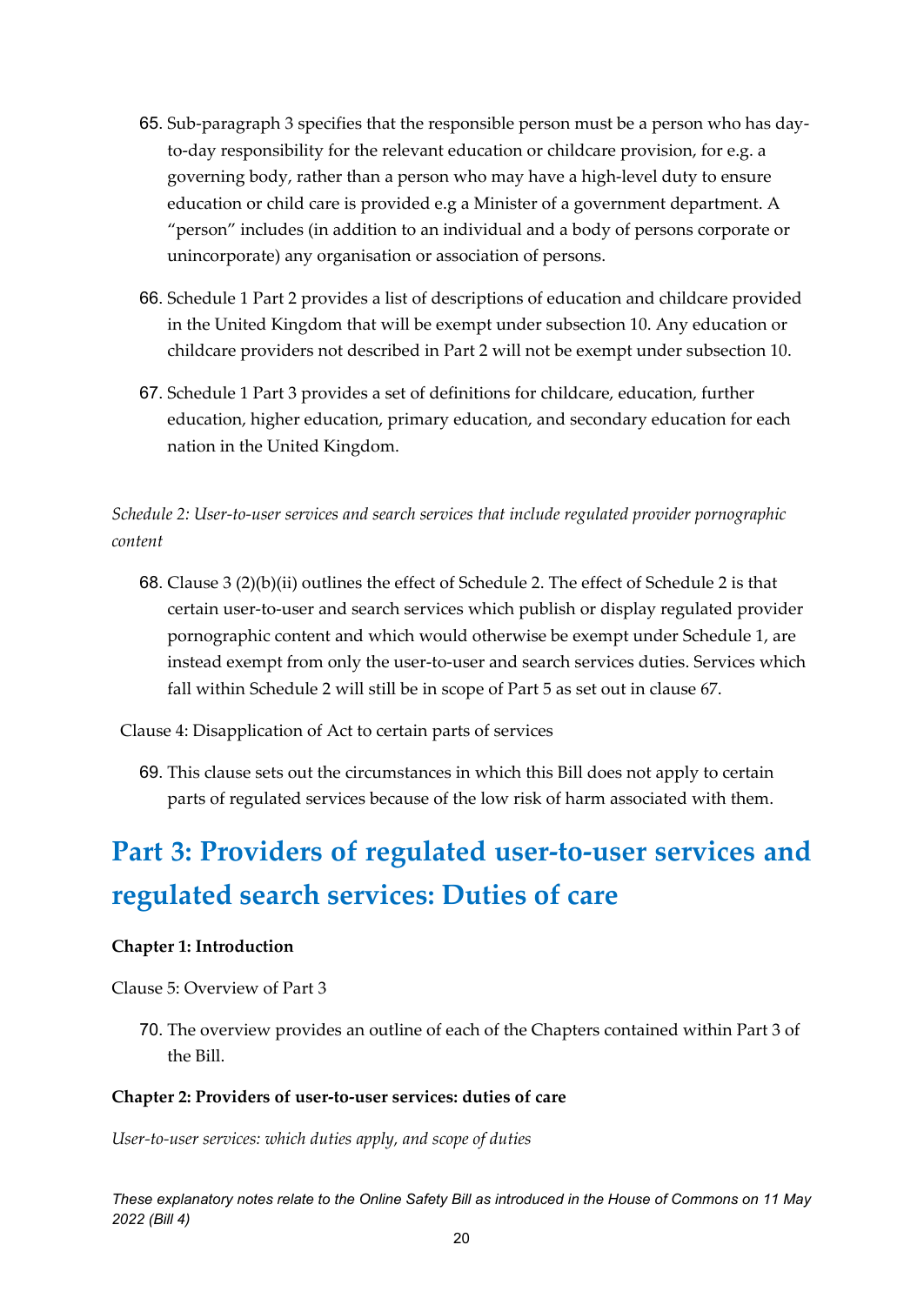Clause 6: Providers of user-to-user services: duties of care

- 71. This clause determines which of the duties set out in Part 3 apply to which regulated user-to-user services. The duties on search services are set out in the following chapter.
- 72. Subsection (2) lists the duties that all regulated user-to-user service providers must comply with.
- 73. Subsection (3) provides that providers of particular kinds of regulated user-to-user services will be required to comply with additional duties, as detailed in subsections (4) to (6).
- 74. Subsection (4) lists the additional duties that providers of regulated user-to-user services that are likely to be accessed by children must comply with. Whether or not a service is likely to be accessed by children is determined in accordance with clause 33.
- 75. Subsection (5) lists the additional duties that Category 1 services must comply with. The designation as a Category 1 service is determined by OFCOM's assessment under the provisions in clause 80.
- 76. Subsection (6) lists the additional duties that providers of combined services must comply with in relation to the search engine component of their service.

Clause 7: Scope of duties of care

- 77. Subsection (1) provides that the duties in this Chapter only apply to regulated usergenerated content on user-to-user services that also include regulated provider pornographic content. Subsection (2) provides that the duties in this Chapter also do not apply to search content on combined services.
- 78. Subsection (3) provides that the duties in this Chapter only relate to the design, operation and use of the service in the United Kingdom and how it affects users in the United Kingdom.

#### *Illegal content duties for all user-to-user services*

Clause 8: Illegal content risk assessment duties

- 79. This clause sets out the risk assessment duties on all providers of regulated user to user services in relation to illegal content. Providers must carry out a suitable and sufficient risk assessment by the relevant deadline specified in Schedule 3.
- 80. Subsection (5) lists the factors that the service provider must assess, including several factors relating to the likelihood of users encountering illegal content and the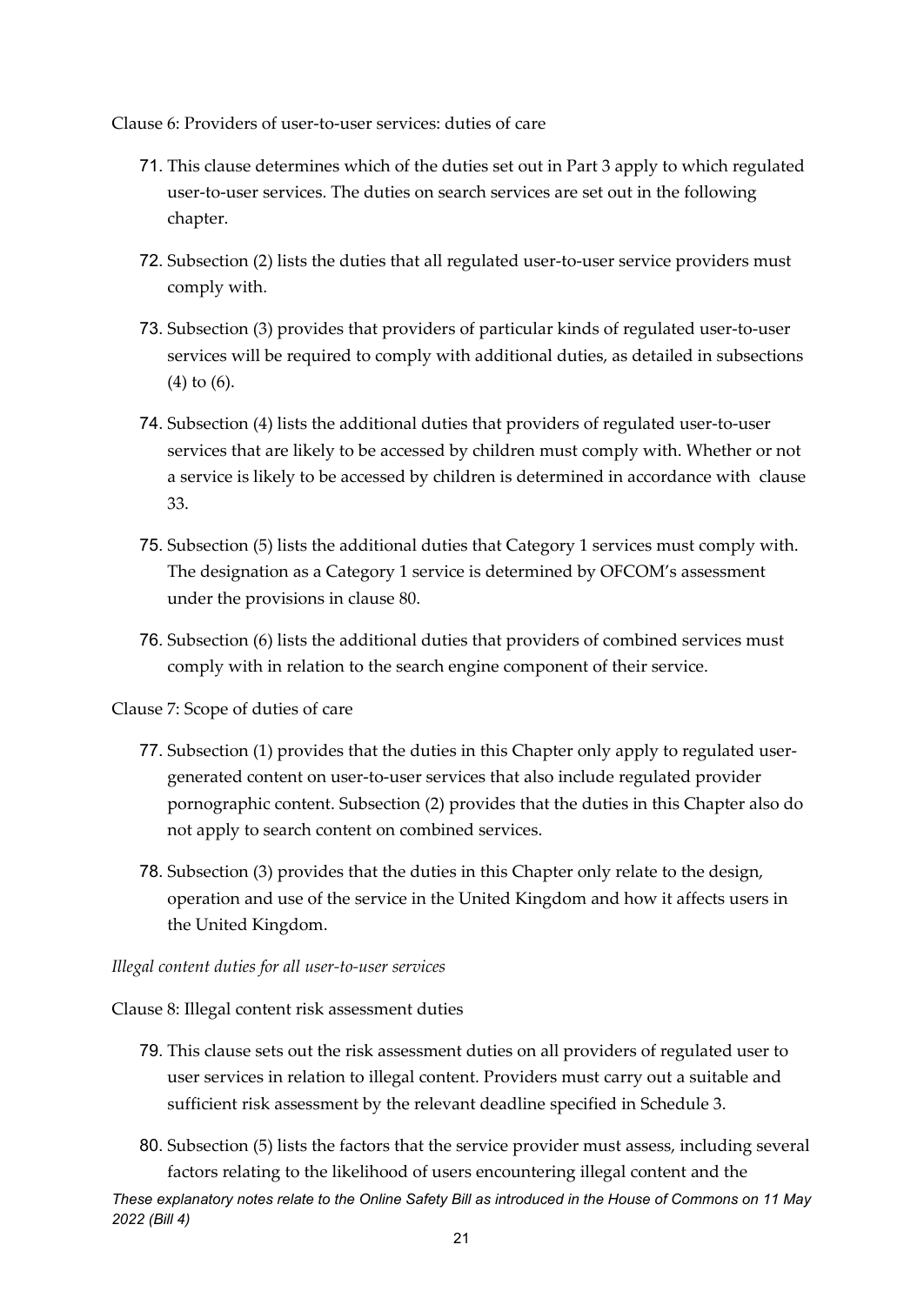severity of the impact this would have on users. It requires the provider to take into account Ofcom's risk profiles (published under clause 83) relating to the kind of service it provides.

- 81. To carry out a suitable and sufficient risk assessment of the risks associated with illegal content, service providers will therefore need to assess how likely content is to be illegal, and therefore how likely it is that illegal content is present on their service, on the basis of the best information available to them.
- 82. The findings of the provider's risk assessment, including its conclusions about the levels of risk, inform the steps it must take to comply with its safety duties to protect individuals from illegal content under clause 9.
- 83. OFCOM will have a duty under clause 84 to issue guidance to assist service providers to carry out their risk assessments.
- 84. Subsection (3) requires the service provider to keep the risk assessment up to date, including when OFCOM significantly changes a risk profile which applies to it.
- 85. Subsection (4) requires the service provider to carry out a further risk assessment before significantly changing the design or operation of the service.

#### *Schedule 3: Timing of providers' assessments*

- 86. Schedule 3 specifies the deadlines by which service providers must complete their risk assessments and childrens' access assessments.
- 87. The general approach is that service providers will have three months from the publication of the guidance relating to a particular assessment (or, once guidance has been published, from the date on which they become a service that needs to complete a particular assessment) to complete the relevant assessment. Ofcom may extend this for individual or groups of service providers. The schedule also specifies how deadlines for childrens' access assessments and childrens risk assessments interact.

#### Clause 9: Safety duties about illegal content

- 88. This clause sets out the duties on all providers of user-to-user services with regard to illegal content on their service.
- 89. Subsection (2) provides for a duty to take or use proportionate measures to reduce and manage the risk of harm to individuals as identified in the illegal content risk assessment carried out under clause 8.
- 90. Subsection (3) requires service providers to use proportionate systems and processes designed to: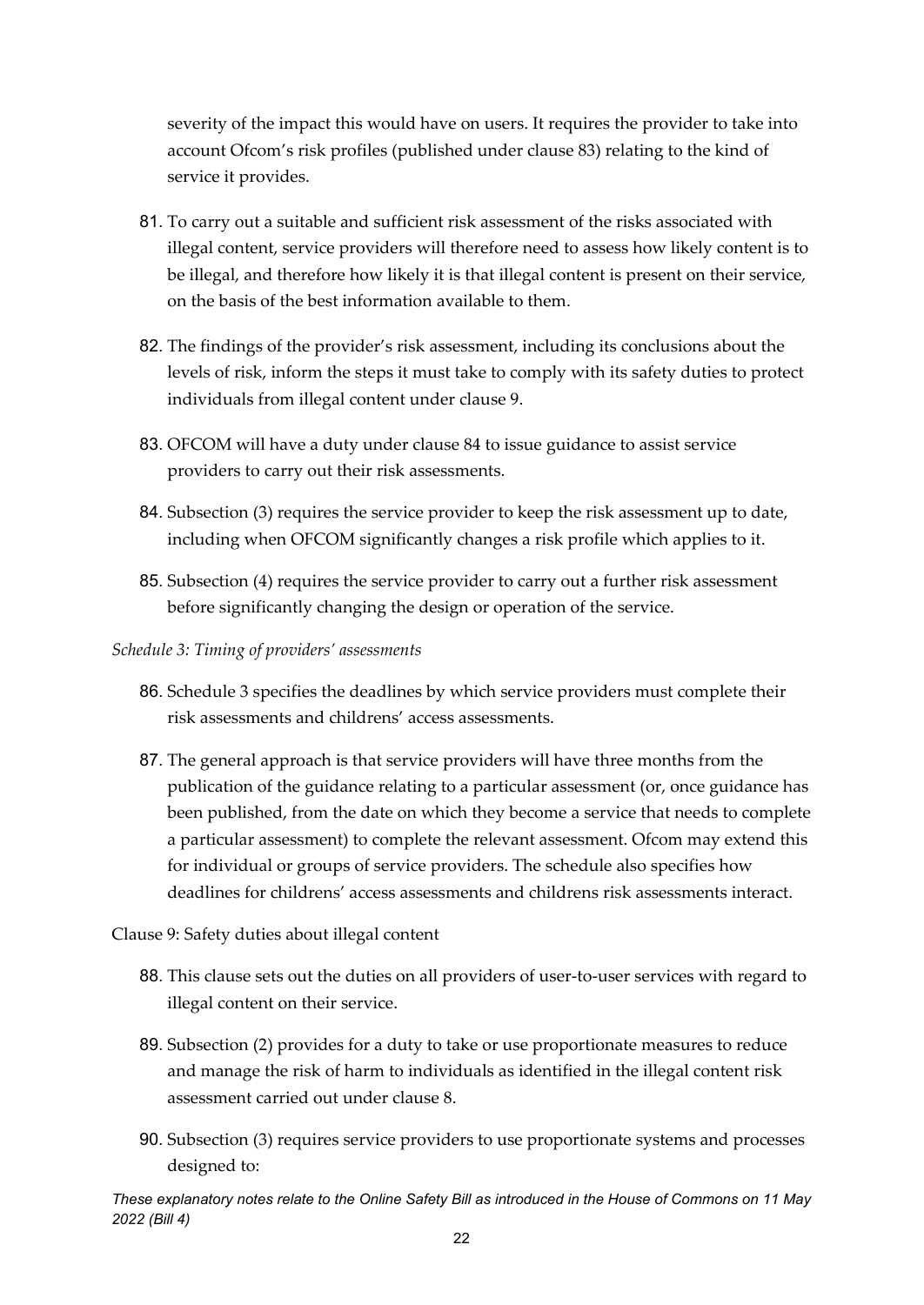- a. Prevent users from coming across priority illegal content on the service.
- b. Where priority illegal content is present on the service, to minimise the length of time for which it is present.
- c. Swiftly remove illegal content on being alerted to it by a person, or on becoming aware of it through any other means.
- 91. Subsection (4) provides that these duties apply to the way the service is operated and used, as well as to the content present on it. This subsection also lists areas within which the service provider may be required to take or use measures, if proportionate, to comply with their illegal content safety duties. These areas include arrangements for compliance and risk management, service design, policies on access and use (e.g. preventing repeat offenders using their services), content moderation (for example content removal), user empowerment and support measures and staff policies.
- 92. Subsections (5) and (6) impose obligations on providers to state in their terms of service how individuals are to be protected from illegal content and to apply these consistently to content they reasonably consider to be illegal.
- 93. Subsection (7) specifies that the service provider must include information in its terms of service about any proactive technology that it will use to comply with its duties in respect of illegal content.
- 94. Subsection (8) sets out that the terms of service must be clear and accessible.
- 95. Subsection (9) specifies the factors which are particularly relevant for determining whether measures, systems and processes to comply with illegal content duties are proportionate. The factors are the levels of risk identified in the risk assessment and the service provider's size and capacity. In practice, this means that requirements will be different for a large, high risk service compared to a small, low risk service. It also means that service providers need to design their systems in a way that reflects the risk of illegal content being present on their service.
- 96. Subsection (11) links the duties about users' rights to freedom of expression and privacy in clause 19 to the illegal content safety duty in this clause.

*User-to-user services likely to be accessed by children*

Clause 10: Children's risk assessment duties

97. This clause sets out the children's risk assessment duties for user-to-user services that are likely to be accessed by children.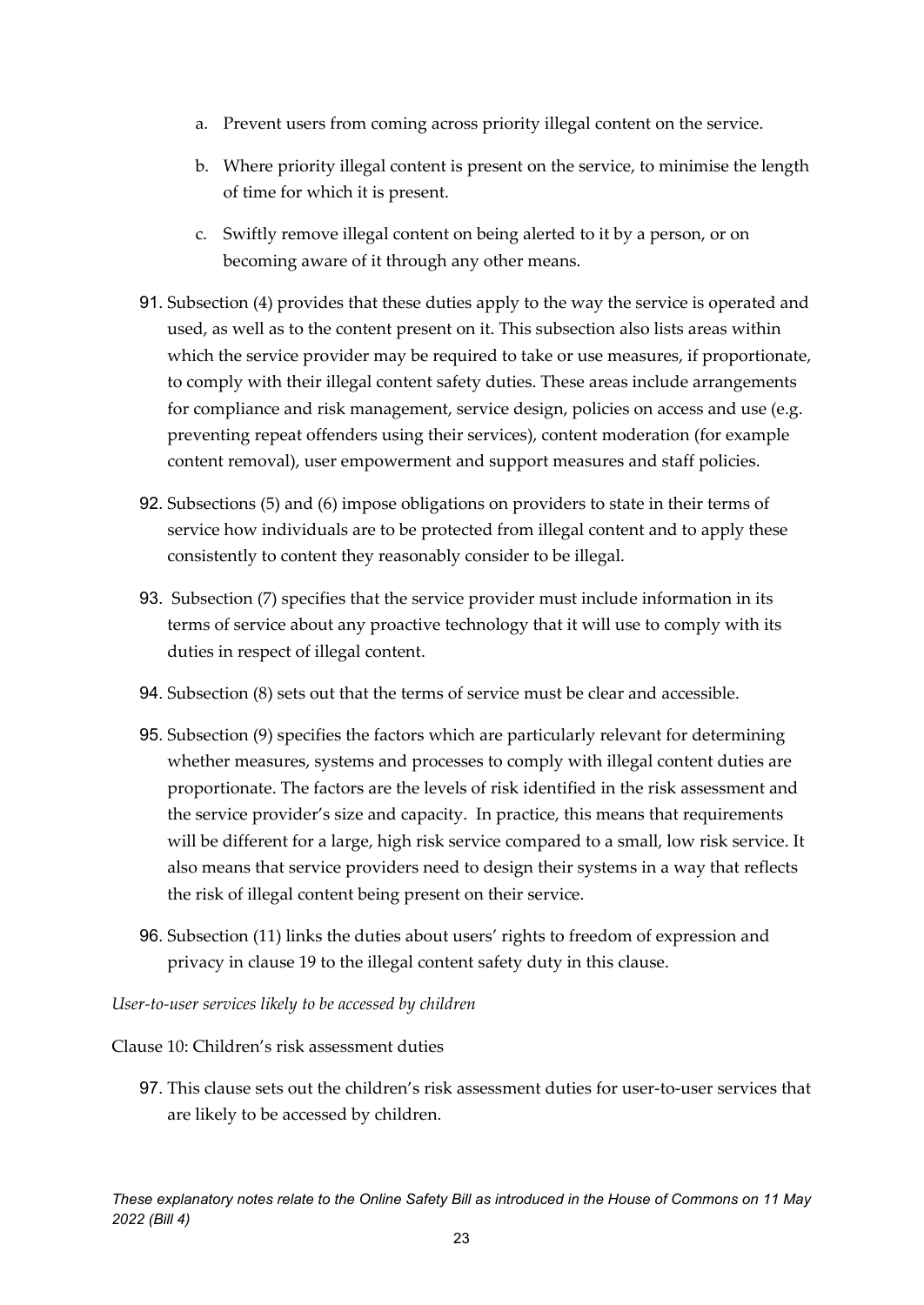- 98. Subsection (5) requires service providers to notify OFCOM about content they identify that is harmful to children that is not specified in secondary legislation as primary priority or priority content that is harmful to children, as well as the incidence of such content on the service.
- 99. Subsection (6) lists the factors that the service provider must assess, for example risks created by algorithms and how easily and quickly content can be shared - such as auto playing content. This subsection requires the provider to take into account the risk profile that relates to the kind of service it provides.
- 100. OFCOM will have a duty under clause 84 to issue guidance to assist service providers to carry out their children's risk assessments.
- Clause 11: Safety duties protecting children
	- 101. This clause sets out the duties on providers of user-to-user services with regard to content that is harmful to children but is not illegal. User-to-user services that are likely to be accessed by children must comply with these duties.
	- 102. Subsection (2) provides for a duty on services to take proportionate steps:
		- a. to manage the risk of harm to children in different age groups from risks identified in the children's risk assessment carried out under clause 10.
		- b. to mitigate the impact of harm to children in different age groups from content that is harmful to children.
	- 103. Subsection (3) requires service providers to use proportionate systems and processes, which are designed to:
		- a. Prevent children of any age from accessing primary priority content on their service, as defined in regulations to be made under clause 53, which could be achieved by using age verification or another form of age assurance.
		- b. Protect children in age groups which are judged to be at risk from other content that is harmful to children (either priority content as defined in regulations made under clause 53 or other content that satisfies the definition of content that is harmful to children) on their service.
	- 104. The duties described in subsections (2) and (3) apply to all areas of the service, including the way the service is operated and used, as well as to the content present on it. Subsection (4) also lists areas within which the service provider may be required to use measures, if proportionate, to comply with the safety duties for protecting children.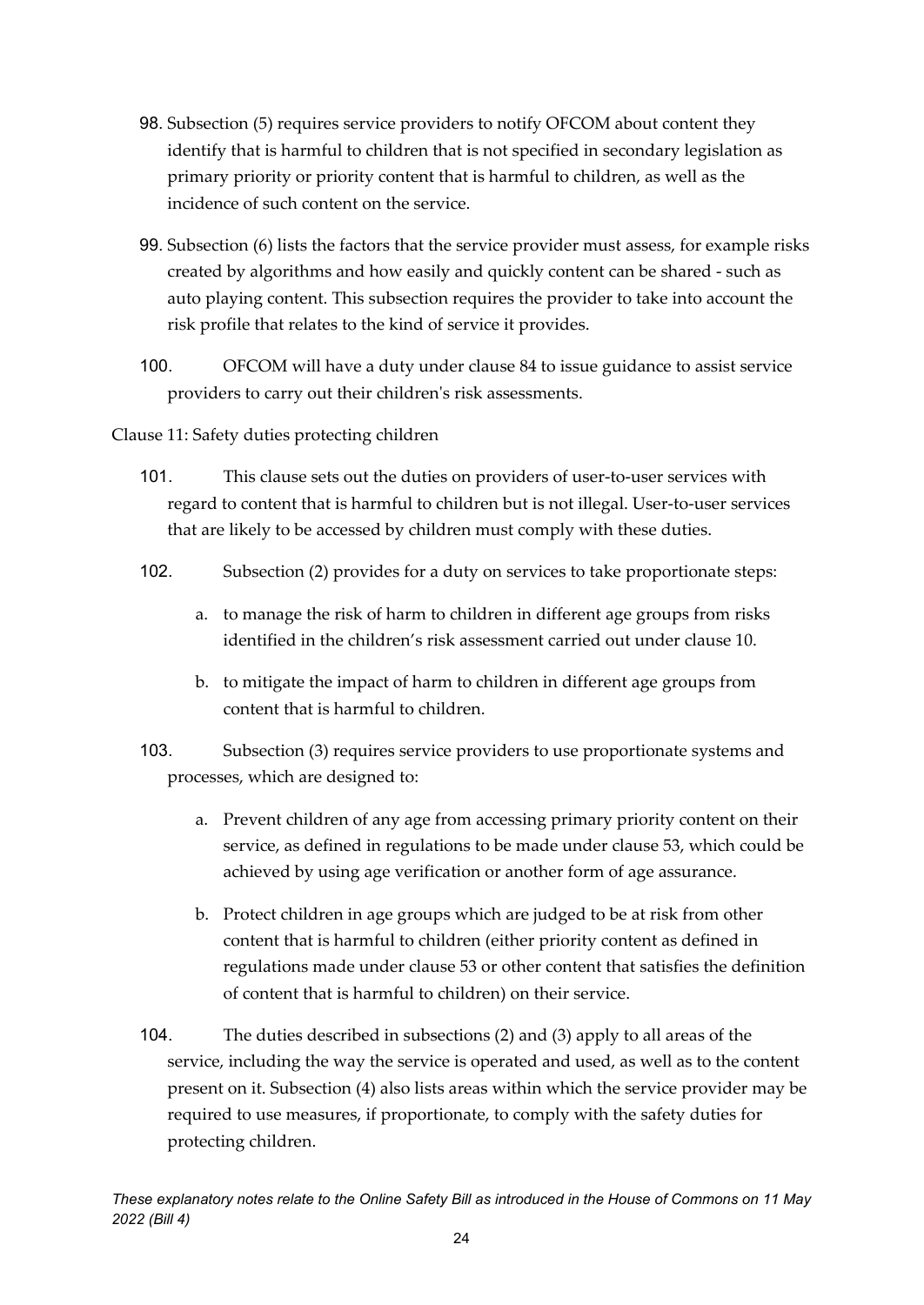- 105. Subsection (5) requires providers to state in their terms of service how children are being prevented from encountering primary priority content and protected from encountering priority content on their service. It also requires providers to set out how children are protected from encountering other content that would satisfy the definition of harmful to children. These terms should be applied consistently and must be clear and accessible (subsections (6) and (8)).
- 106. Subsection (7) specifies that information about any proactive technology the service provider will use to comply with its duties under subsections (2) and (3) must be included in the terms of service.
- 107. Subsection (9) specifies that the factors (in particular) which determine whether steps, systems and processes are proportionate are the levels of risk identified in the children's risk assessment and the service provider's size and capacity.
- 108. Subsection (10) makes clear that services are only required to fulfil the duty in this section in relation to non-designated content (i.e. neither primary priority content nor priority content, but content that would satisfy the definition of being harmful to children) if risks from non-designated content have been identified in the most recent children's risk assessment.
- 109. Subsection (11) explains that references in this clause to children judged to be in age groups at risk of harm from content that is harmful to children, are to be read as being those who have been assessed as such by the provider in its most recent children's risk assessment.
- 110. Subsection (13) clarifies that the duties in this section to protect children only extend to those parts of the service which it is possible for children to access, in line with the assessment on children's access set out in clause 31. For example, a service could have robust systems and processes, such as effective age verification measures, that ensure children are not normally able to access a part of the service.
- 111. Subsection (15) links the duties about users' rights to freedom of expression and privacy in clause 19 to the safety duties for services likely to be accessed by children.

#### *Category 1 services*

Clause 12: Adults' risk assessment duties

112. This clause sets out the adults' risk assessment duties which apply to Category 1 services.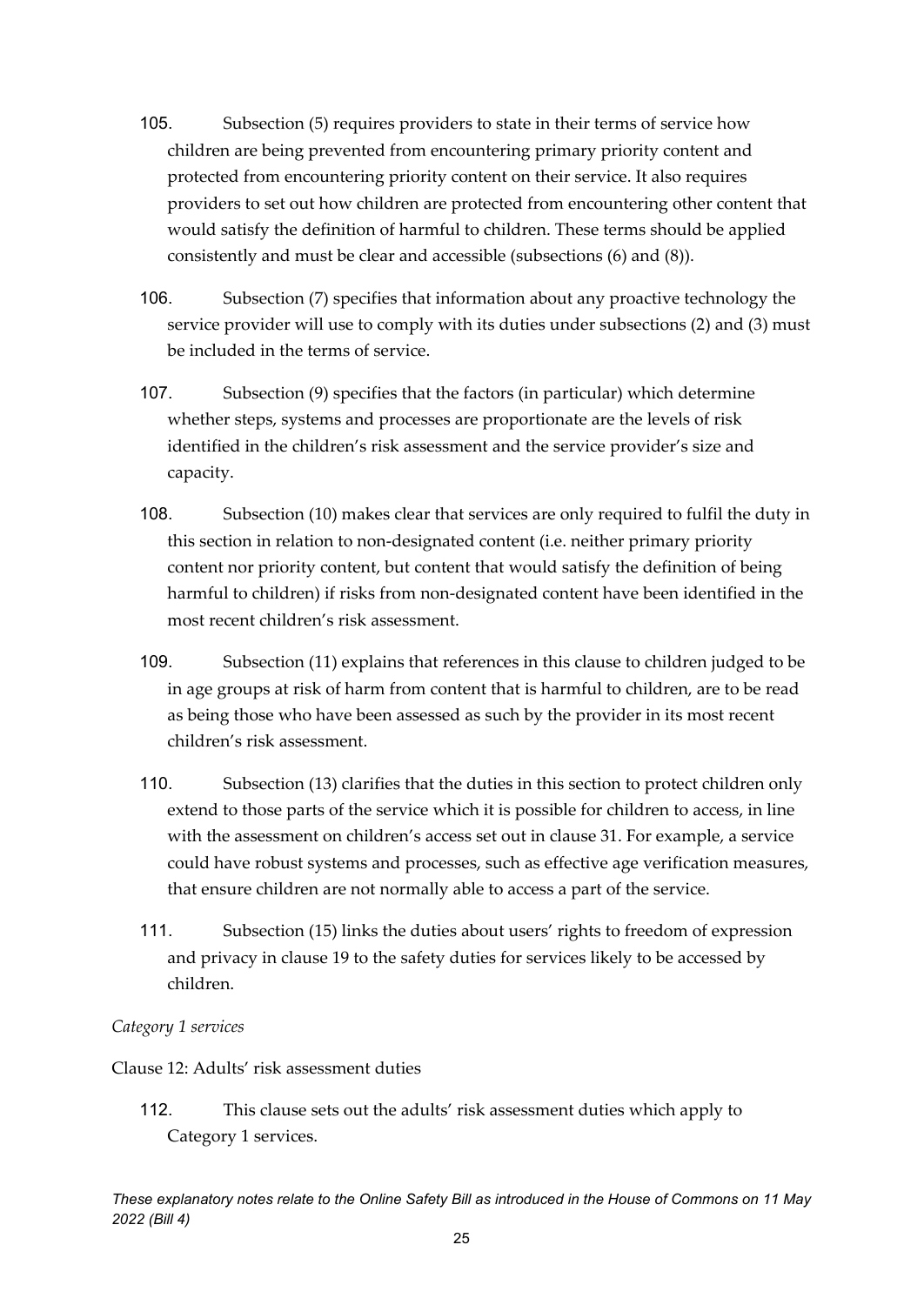113. OFCOM will have a duty under clause 84 to issue guidance to assist service providers to carry out their adults' risk assessments.

Clause 13: Safety duties protecting adults

- 114. This clause sets out the safety duties on Category 1 service providers with regards to content that is harmful to adults. Subsection (2) requires a provider to summarise the findings of its latest adults' risk assessment in its terms of service.
- 115. Subsection (3) requires a service provider to state in its terms of service how it will treat each kind of priority content that is harmful to adults (as defined in clause 53) if it is to be treated in one of the ways described in subsection (4).
- 116. Subsection (4) lists different ways in which a service provider could treat content that is harmful to adults. These are to take it down, restrict access to it, limit its promotion or recommendation or recommend or promote it.
- 117. Subsection (5) obliges a service provider to set out in its terms of service its response to the findings of its adults' risk assessment, referring to what the terms of service say about how each kind of priority harm is to be treated and any other provisions in the terms of service designed to mitigate or manage the identified risks.
- 118. Subsection (6) requires that terms of service included to comply with the requirement in subsection (3) must be both clear and accessible, and applied consistently in relation to content that the service provider reasonably considers to be priority content that is harmful to adults, or a particular kind of it.
- 119. Subsection (7) requires service providers to notify OFCOM about the kinds and incidence of any non-designated content that is harmful to adults on its service of which it becomes aware.
- 120. Subsection (8) explains the meaning of adult's risk assessment and nondesignated content that is harmful to adults.
- 121. Subsection (9) refers to the duties about users' rights to freedom of expression and privacy in clause 19.

Clause 14: User empowerment duties

- 122. This clause sets out the duty on Category 1 services to provide adult users with the tools to increase their control over what legal but harmful content they see and who they interact with.
- 123. Under subsection (2) and (3), Category 1 services will need to have tools in place to allow adult users to control what priority legal but harmful content they see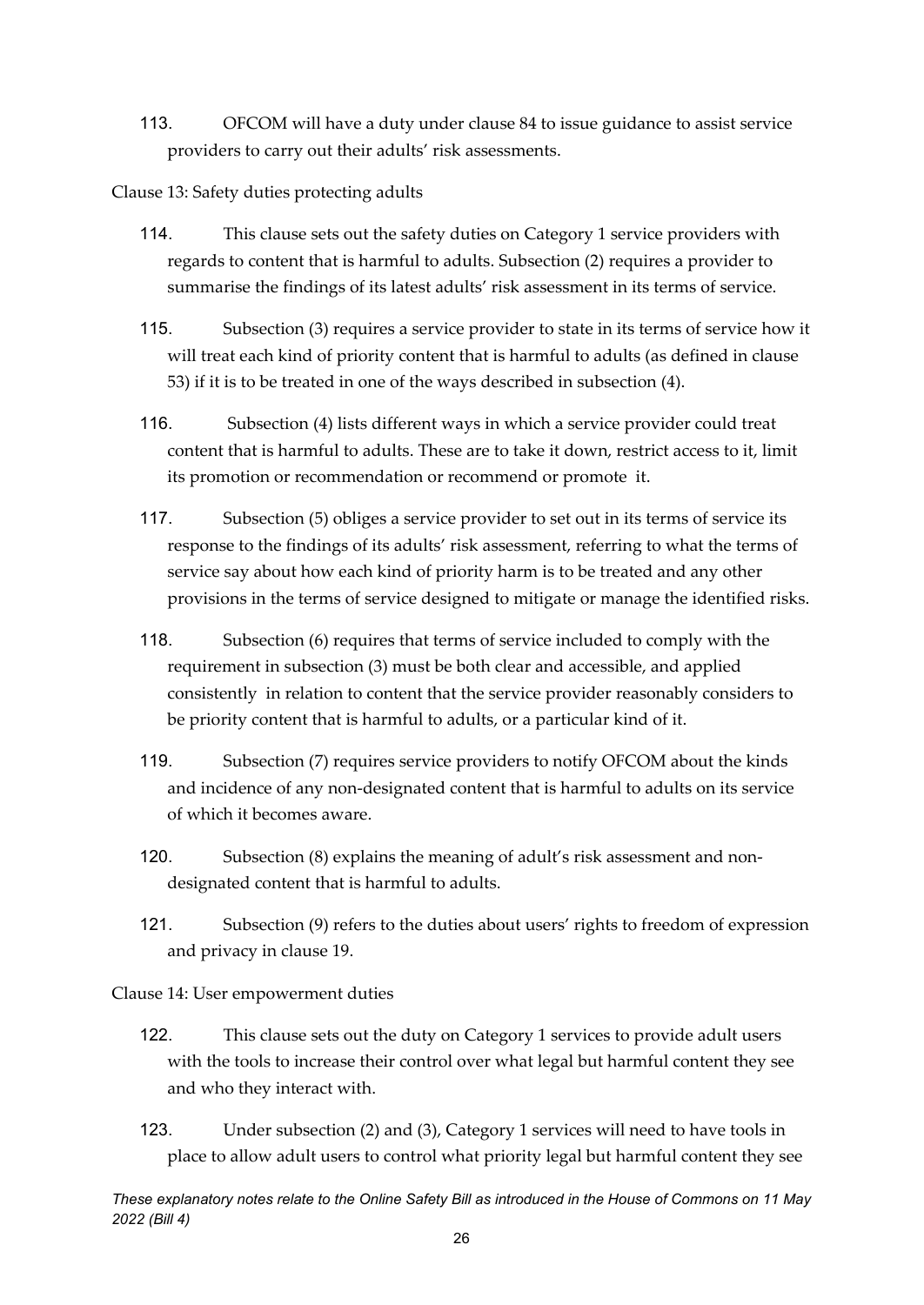on a service. These tools, when used, should result in the application of systems and processes designed to have the effect that adults are less likely to encounter this content or are alerted to the harmful nature of this content before viewing it.

124. Under subsection (6) and (7) Category 1 services will also need to provide users the tools to filter content from non-verified users. This includes ensuring that a user is able to set a preference preventing non-verified users from interacting with their content, and reducing the likelihood of them encountering content from a nonverified user.

Clause 15: Duties to protect content of democratic importance

- 125. This clause sets out the duties on providers of Category 1 services to protect content of democratic importance on their services.
- 126. Subsection (2) places a duty on Category 1 services to take into account the importance of freedom of expression when designing proportionate systems and processes for taking decisions about content of democratic importance or about users who post such content. This includes decisions about whether to take the content down, to restrict access to it or to take action against a user of the service. For example, Category 1 services could adopt processes to identify democratically important content and ensure users have access to this, even where it might otherwise be removed.
- 127. Subsection (3) requires service providers to apply these systems and processes in the same way to a wide diversity of political opinion. This is to ensure that Category 1 services do not privilege some political opinions over others when deciding how to protect content of democratic importance.
- 128. Subsection (6) defines "content of democratic importance" as news publisher content or regulated content, both defined under clause 48, which is, or appears to be, specifically intended to contribute to democratic political debate in the United Kingdom or in any part or area of the United Kingdom. Examples of such content would be content promoting or opposing government policy and content promoting or opposing a political party.

Clause 16: Duties to protect journalistic content

- 129. This clause sets out the duties on providers of Category 1 services with regard to protecting journalistic content on those services.
- 130. Subsection (2) places a duty on Category 1 services to take into account the importance of free expression when designing proportionate systems and processes for taking decisions about journalistic content, or about users who post such content.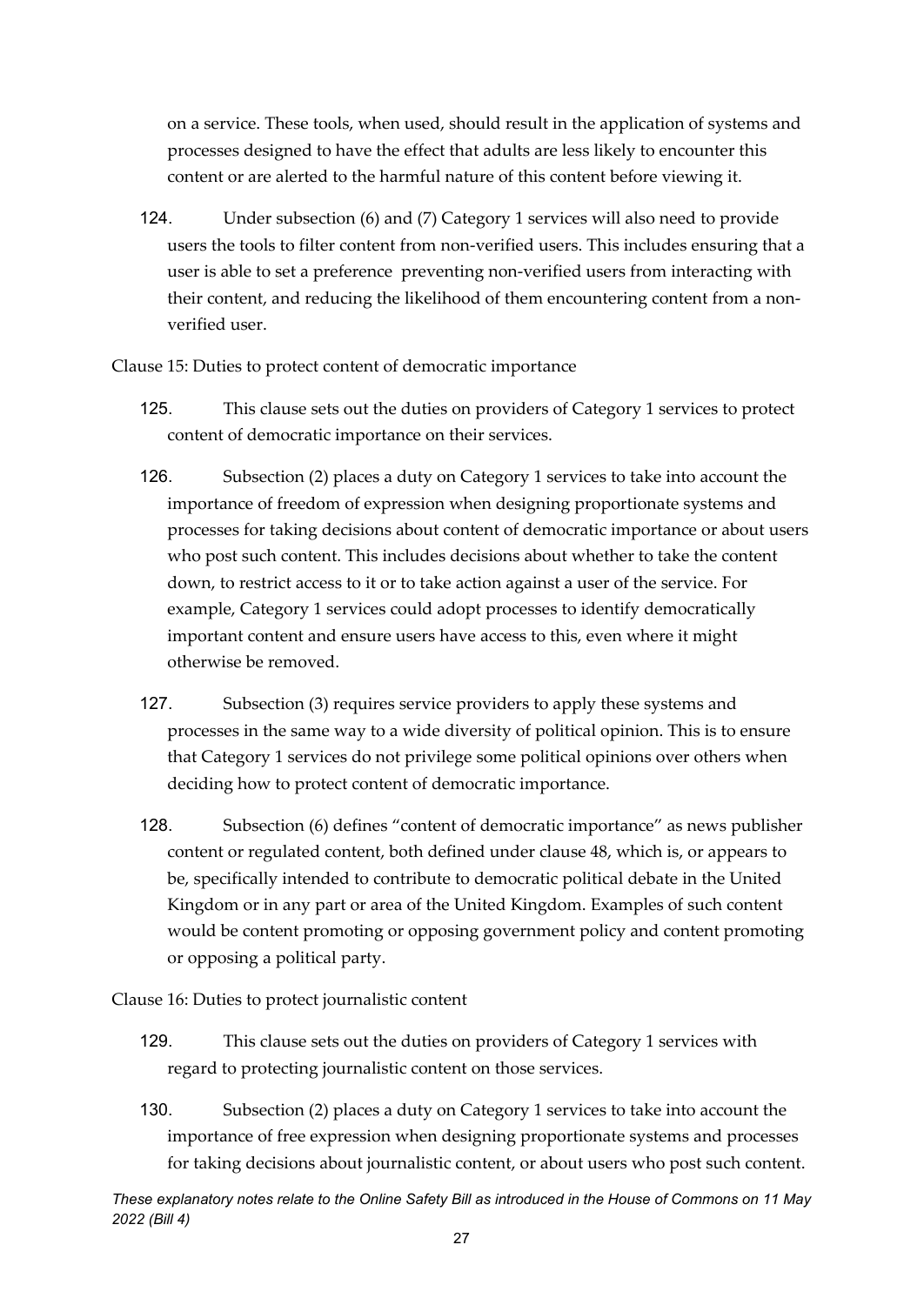This includes decisions about whether to take the content down, to restrict access to the content or to take action against a user of the service. For example, Category 1 services could adopt procedures to identify journalistic content and ensure users have access to this, even where it might otherwise be removed.

- 131. Subsection (3) and (4) require a provider of Category 1 services to create a dedicated complaints procedure decisions relating to journalistic content, in relation to decisions by that provider to take down or restrict access to such content to take action against a user because of content shared, uploaded or generated by the user which the user considers to be journalistic content. This should be available to users who generate, upload or share what they consider to be journalistic content on the service and to creators of journalistic content. This complaints procedure must be expedited, i.e. complaints should be prioritised so that they are resolved as quickly as possible.
- 132. Subsection (8) defines "journalistic content" as news publisher content or regulated content, defined in clause 48, that is generated for the purposes of journalism, and which is 'UK-linked'. This includes, but is not limited to, content generated by news publishers, freelance journalists and citizen journalists. Subsection (9) defines the term "UK-linked".

#### *Duties about content reporting and complaints procedure*

Clause 17: Duty about content reporting

- 133. This clause sets out the content reporting mechanisms which regulated userto-user services must have in place. (Clause 27 contains similar provisions relating to search services.)
- 134. All user-to-user services must enable reporting of illegal content, services likely to be accessed by children must enable reporting of content that is harmful to children where they are able to access such content, and Category 1 services must enable reporting of content that is harmful to adults. The types of content that users and affected persons must be able to report correspond to the types of content that the regulatory framework requires them to address.
- 135. Subsection (6) lists the types of people who might be affected by content, or who may need to assist other users with making a complaint, but who might not be users of the service themselves. These people must also be able to access the content reporting mechanisms.

Clause 18: Duties about complaints procedures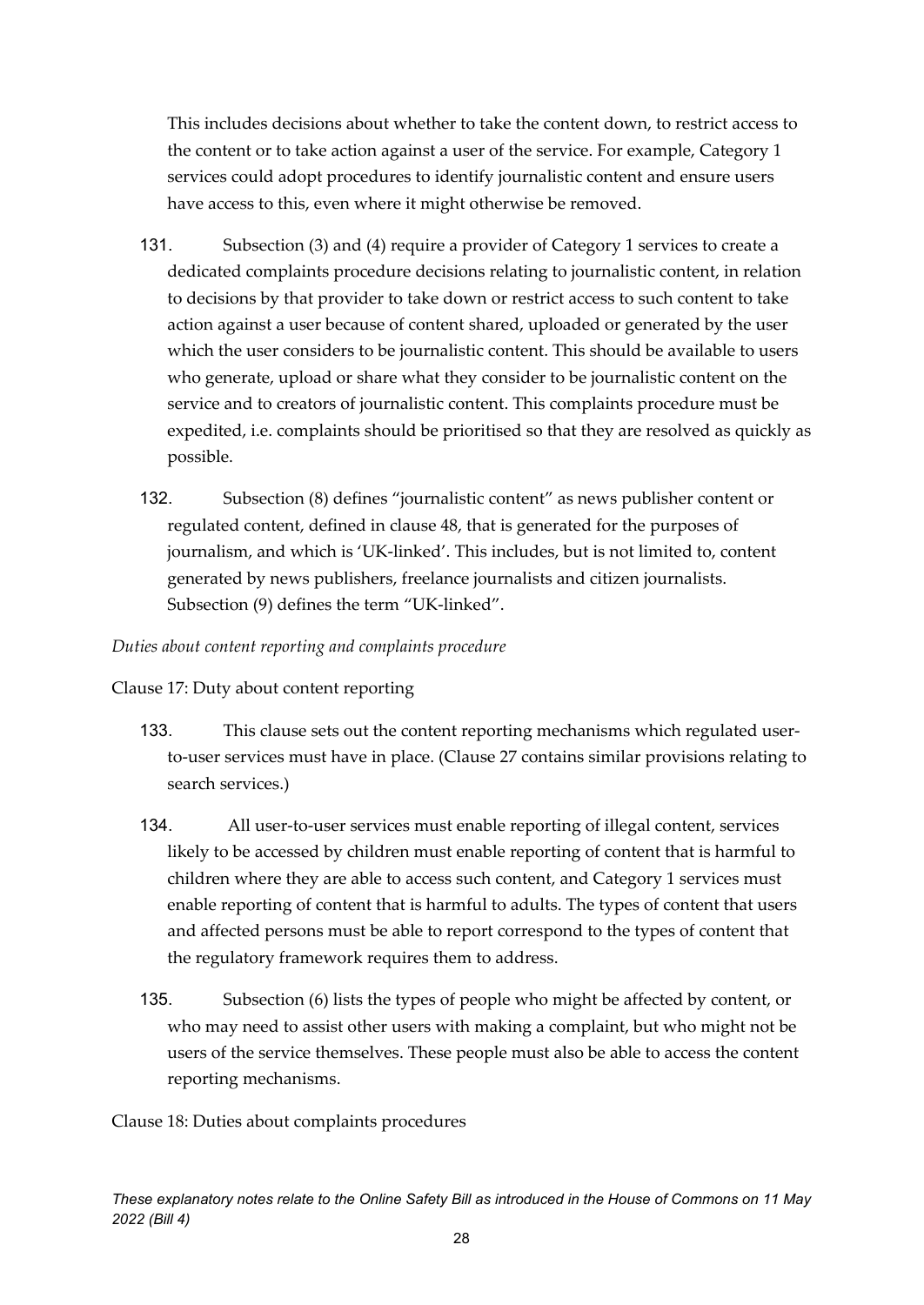- 136. This clause sets out the duties regarding complaint and redress mechanisms which apply in relation to regulated user-to-user services. (Clause 28 contains similar provisions relating to search services.)
- 137. Subsection (2) sets out that services must have a complaints procedure that:
	- a. allows for complaints to be made relevant to the type of content and the duties on the service.
	- b. provides for appropriate action to be taken when a complaint is upheld. Examples of appropriate action might include removal of illegal content if flagged, or reinstating content unfairly removed.
	- c. is easy to access and use for all users, including for children, and that the process is transparent. For example, each step of the complaints procedure should be set out clearly, including the types of complaints that can be made and what a user can expect to happen from the point at which they make the complaint.
- 138. Subsection (3) sets out that the policies and procedures that govern handling of complaints must be set out in a service provider's terms of service, and these must be accessible for all users, including children. This is to ensure that users and affected persons can easily find and use the complaints policies and procedures.
- 139. Subsections (4) to (6) set out the types of complaints for which the different categories of service provider must have a complaints procedure. The types of complaint correspond to the types of content that the regulatory framework requires them to address.
- 140. Subsection (7) provides that affected persons are people who might be affected by content, or who may need to assist other users with making a complaint, but who might not be users of the service themselves. These people must also be able to access the content reporting mechanisms.

#### *Cross-cutting duties*

Clause 19: Duties about freedom of expression and privacy

141. This clause sets out the freedom of expression and privacy duties. This clause applies in relation to user-to-user services. (Clause 29 contains similar provisions relating to search services.)

*All services*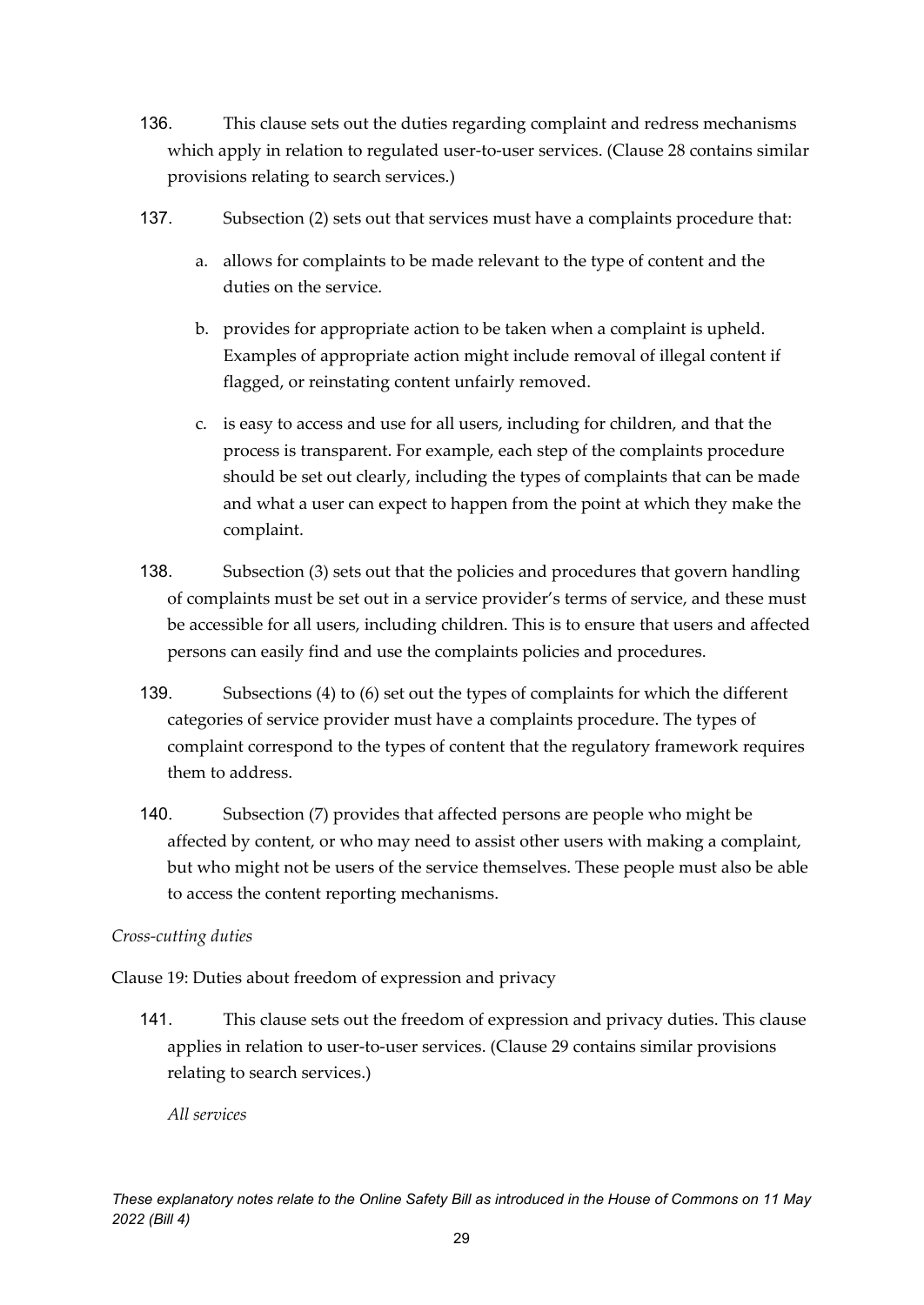- 142. Subsection (2) places a duty on providers of all regulated user-to-user services to have regard to the importance of protecting users' legal rights to freedom of expression when deciding on and implementing safety measures to comply with their duties. Examples of measures that services could take to comply with this duty could include ensuring human moderators are adequately trained to assess contextual and linguistic nuance to prevent over-removal of content.
- 143. Subsection (3) places a duty on providers of all regulated user-to-user services to have regard to the importance of protecting users from breaches of law concerning privacy when deciding on and implementing safety measures to comply with their duties. This is intended to encompass breaches of existing statutory provisions in data protection legislation such as the Data Protection Act 2018 and the Privacy and Electronic Communications Regulations 2003, as well as common law rights such as those relating to private and confidential information. The regulator which enforces obligations which arise under data protection law is the Information Commissioner's Office.
- 144. Service providers can comply with their duties in subsections (2) and (3) by following measures in OFCOM's codes of practice. Under Schedule 4 paragraph 10, OFCOM are required to design recommended measures in light of the importance of protecting users' rights to freedom of expression and protecting users' privacy, and where appropriate, it should incorporate protections for the same. Where service providers take measures alternative to those set out in the codes of practice, they are also under an obligation to ensure that they have regard to the importance of freedom of expression and user privacy. OFCOM are obliged to consult with the Information Commissioner's Office when preparing the codes of practice (see clause  $37(6)(g)$ ).
- 145. Subsection (4) requires service providers to set out clearly, in their terms of service, that users have a right of action in court for breach of contract where a service provider removes content in violation of its terms of service.

#### *Category 1 services*

146. Subsections (5), (6) and (7) require providers of Category 1 services to carry out and publish an impact assessment on the impact any steps which they have taken, or plan to take, to comply with their safety duties have, or will have, on users' rights to freedom of expression and users' privacy. They must also publish a statement specifying any positive steps they have taken in response to this impact assessment.

Clause 20: Record-keeping and review duties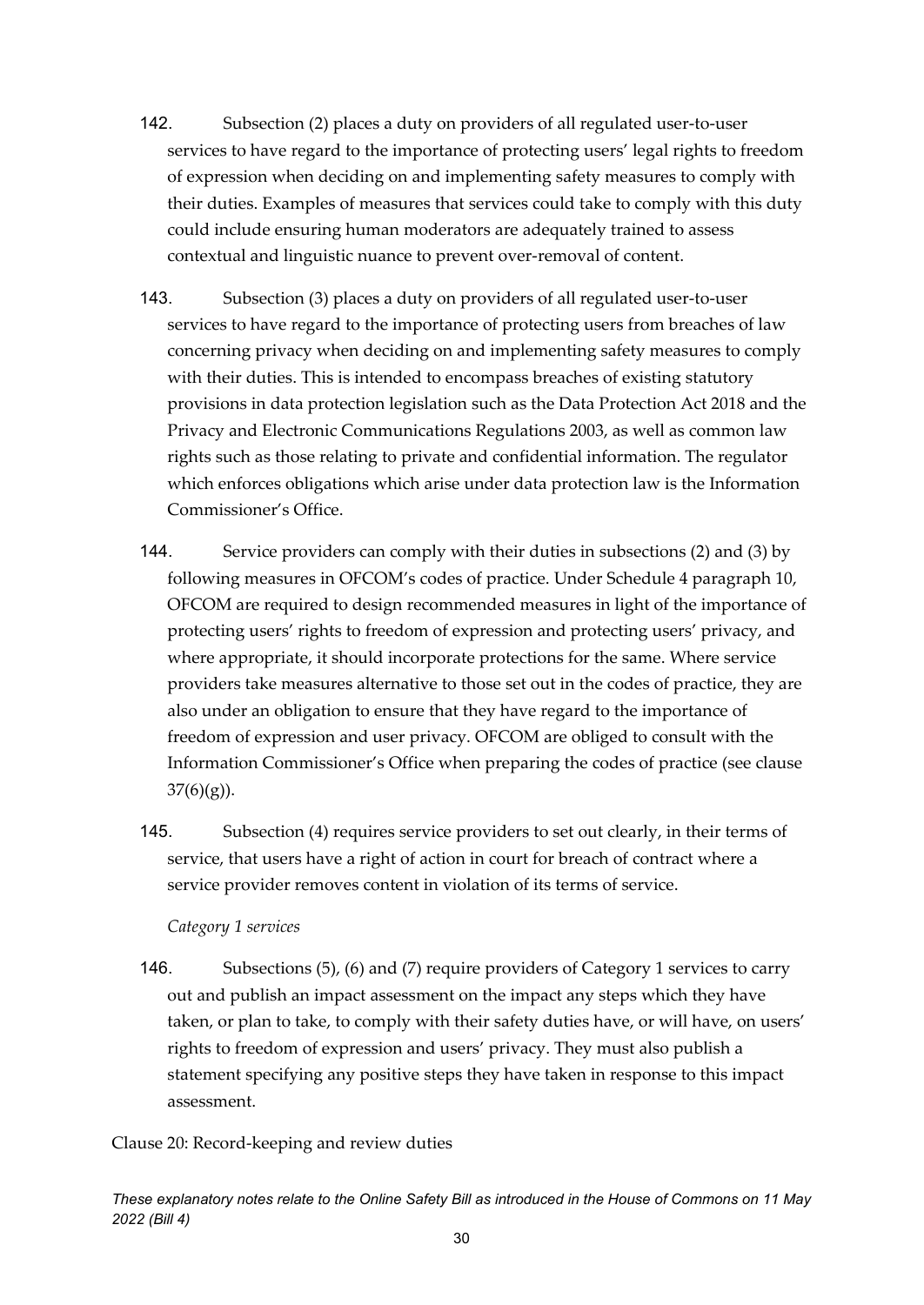- 147. This clause sets out the record-keeping and review obligations that apply to regulated user-to-user services.
- 148. User-to-user services are obliged to keep a written record of the risk assessments that they carry out. They must also keep written records explaining which of the measures recommended in a code of practice for the purposes of complying with the duties listed in subsection (9) they are taking. Where a provider is taking an alternative approach to that recommended in a code of practice, it must keep a written record explaining what it is doing instead and how that amounts to compliance with the relevant duties.
- 149. Subsection (6) requires providers to review compliance with the relevant duties regularly and after making any significant change to their service.
- 150. Subsection (7) provides OFCOM with the ability to exempt categories of providers from the need to keep written records and carry out reviews. It is anticipated that this power could be used for small, low risk services to ensure these service providers do not face an unnecessary regulatory burden. Where OFCOM considers an exemption is no longer appropriate, they may revoke that exemption. Under subsection (8), OFCOM must publish the details of any such exemptions or revocation of exemptions with reasons.

#### <span id="page-30-0"></span>**Chapter 3: Providers of search services: duties of care**

*Search services: which duties apply, and scope of duties*

Clause 21: Providers of search services: duties of care

151. This clause lists (in subsection (2)) the duties which apply to all regulated search services and (in subsection (3)) the additional duties that providers of search services that are likely to be accessed by children must comply with. Whether or not a service is likely to be accessed by children is determined by the service provider in accordance with clause 33.

Clause 22: Scope of duties of care

- 152. Subsection (1) of this clause sets out how the duties in Part 3, Chapter 3 apply to a search engine. The duties for a search service only extend to the design, operation and use of the service in the United Kingdom or how the service affects users and others (such as individuals affected by content on services they do not themselves use) in the United Kingdom.
- 153. Subsection (2) sets out how the duties in the Chapter apply to the search engine of a combined service. Firstly, where duties in this Chapter require a service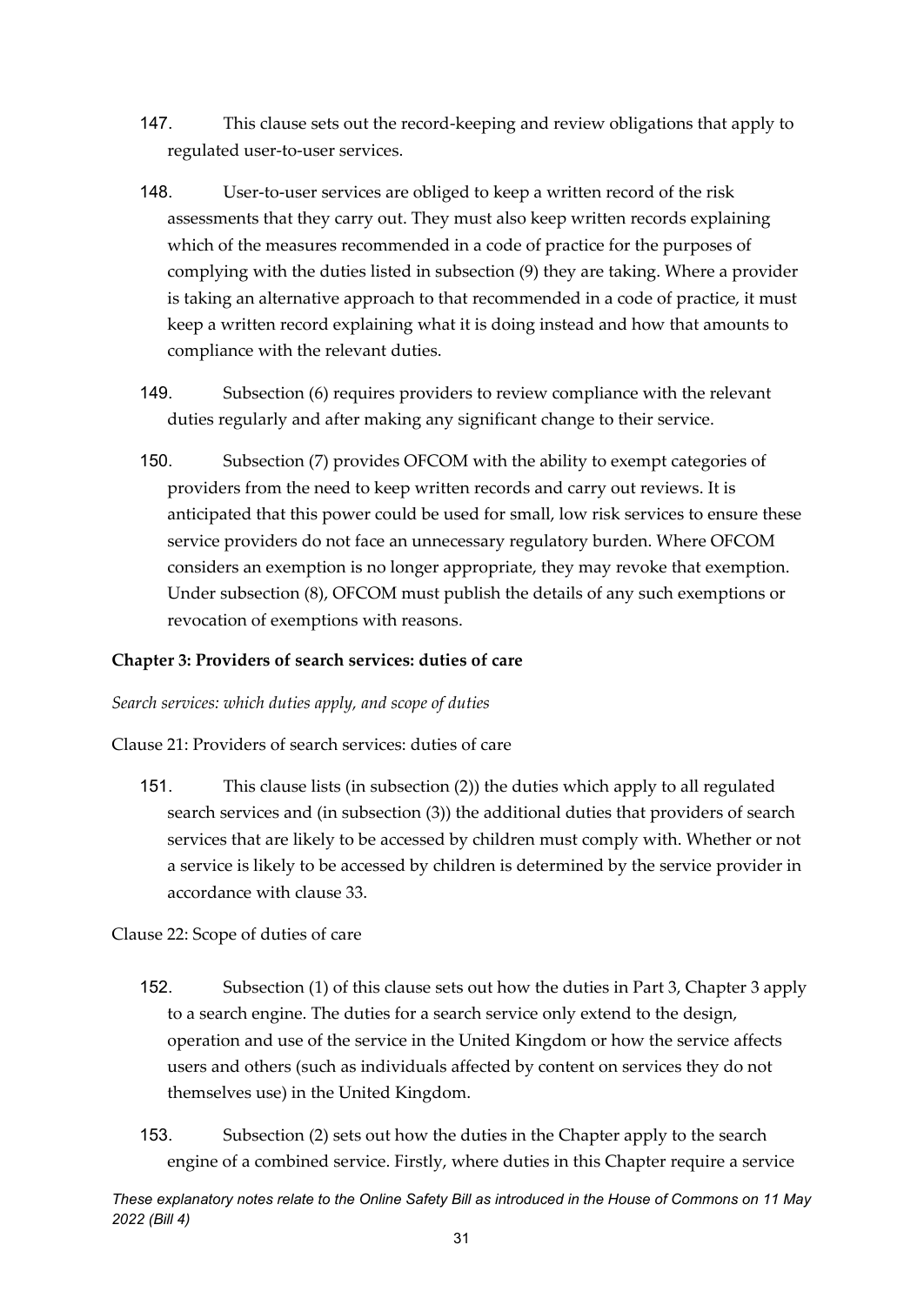to include something in a publicly available statement, the provider of a combined service may set this out in terms of service. Unlike a search service, a combined service has a user-to-user part which will have such terms. Secondly, since the duties in this chapter refer to a "search service" and a "provider of a search service", this provision makes clear that these references are also to the search engine of a combined service (which does not fulfil the definition of a search service). The intention is that duties apply to the search engine of a combined service, and to the provider of that service, in the same way that they apply to a search service and its provider. The references in clause 21 are excepted from this provision because the duties on the provider of a combined service in relation to its search engine are set out at clause 6(6).

#### *Illegal content duties for all search services*

Clause 23: Illegal content risk assessment duties

- 154. This clause sets out the risk assessment duties on all providers of regulated search services in relation to illegal content. Providers must carry out a suitable and sufficient risk assessment by the relevant deadline specified in Schedule 3.
- 155. Subsection (5) lists the factors that the service provider must assess, including several factors relating to the likelihood of users encountering illegal content and the severity of the impact this would have on users. It requires the provider to take into account Ofcom's risk profiles (published under clause 83) relating to the kind of service it provides when doing so.
- 156. To carry out a suitable and sufficient risk assessment of the risks associated with illegal content, service providers will therefore need to assess how likely content is to be illegal, and therefore how likely it is that their search content contains illegal content, on the basis of the best information available to them.
- 157. The findings of the provider's risk assessment, including its conclusions about the levels of risk, inform the steps it must take to comply with its safety duties to protect individuals from illegal content under clause 24.
- 158. OFCOM will have a duty under clause 84 to issue guidance to assist service providers to carry out their risk assessments.
- 159. Subsection (3) requires the provider of a service to keep the risk assessment up to date, including when OFCOM significantly changes a risk profile which applies to that kind of service.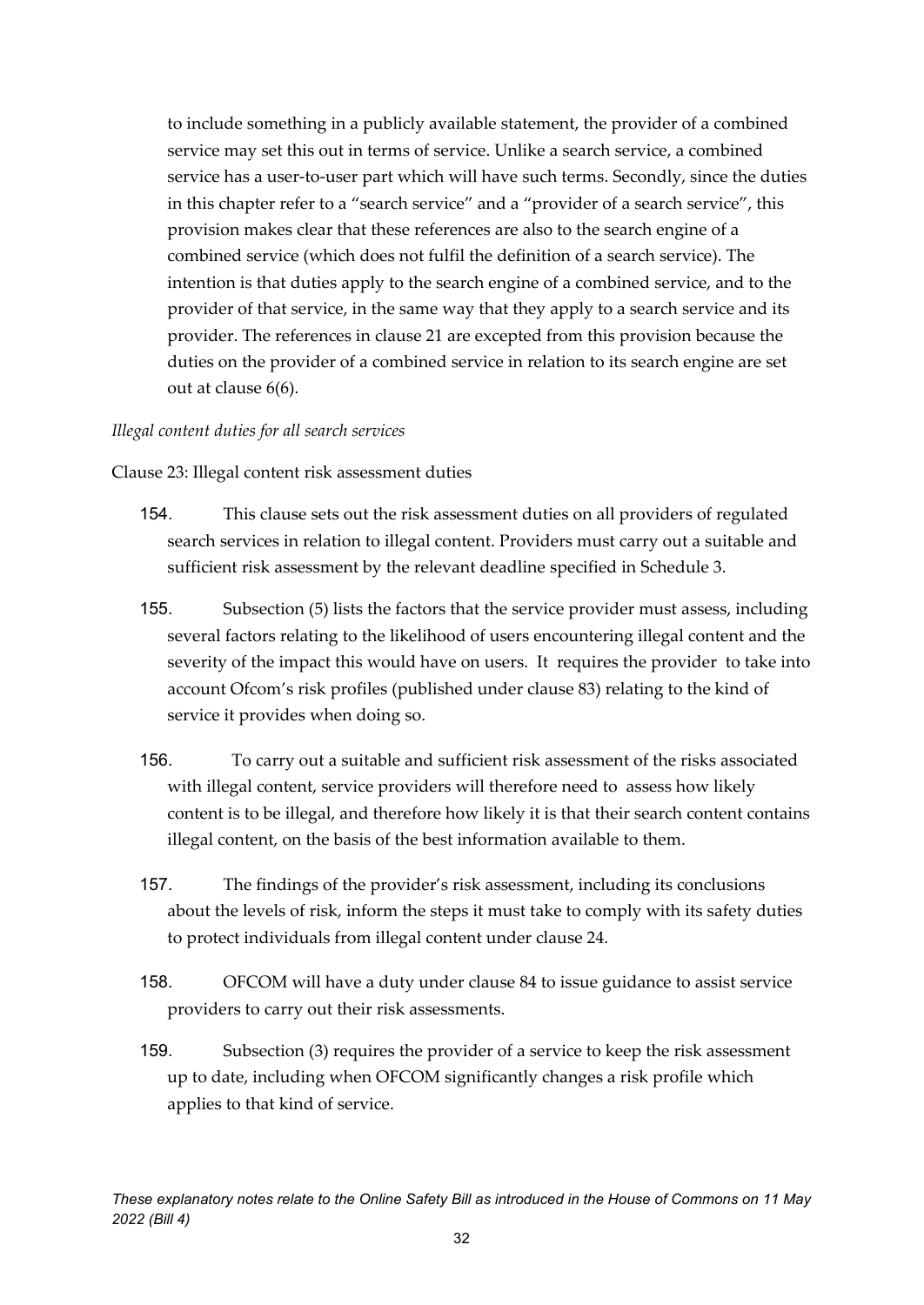160. Subsection (4) requires the service provider to carry out a further risk assessment before significantly changing the design or operation of the service such that the impact of the proposed change is assessed.

#### Clause 24: Safety duties about illegal content

- 161. This clause imposes duties on providers of regulated search services with regards to illegal content. Subsection (2) requires service providers to take proportionate steps to mitigate and manage the risks of harm to individuals, as identified in the most recent illegal content risk assessment of the service, set out in clause 23.
- 162. Subsection (3) requires service providers to ensure they have proportionate systems and processes to minimise the risk of users encountering either priority illegal content or other illegal content that the provider knows about.
- 163. Subsection (4) provides that these duties apply to the way the service is operated and used, as well as to the content present on it. This subsection also lists areas in which the service provider is required to use measures, if proportionate, to comply with their illegal safety duties.
- 164. Subsections (5), (6) and (8) require service providers to set out their policies and procedures for protecting users from illegal content in a clear and accessible publicly available statement and apply them consistently to content that they reasonably consider to be illegal.
- 165. Subsection (7) specifies that the service provider must include information in a publicly available statement about any proactive technology that it will use to comply with its duties in respect of illegal content.
- 166. Subsection (9) specifies the factors which are particularly relevant for determining whether measures, systems and processes to comply with illegal content duties are proportionate. These factors are the levels of risk identified in the risk assessment and the service provider's size and capacity. In practice, this means that the requirements will be different for a large, high risk service compared to a small, low risk service. It also means that service providers need to design their systems in a way that reflects the risk of their search content containing illegal content.

#### *Search services likely to be accessed by children*

#### Clause 25: Children's risk assessment duties

167. This clause sets out the children's risk assessment duties for search services that are likely to be accessed by children. Service providers must carry out a suitable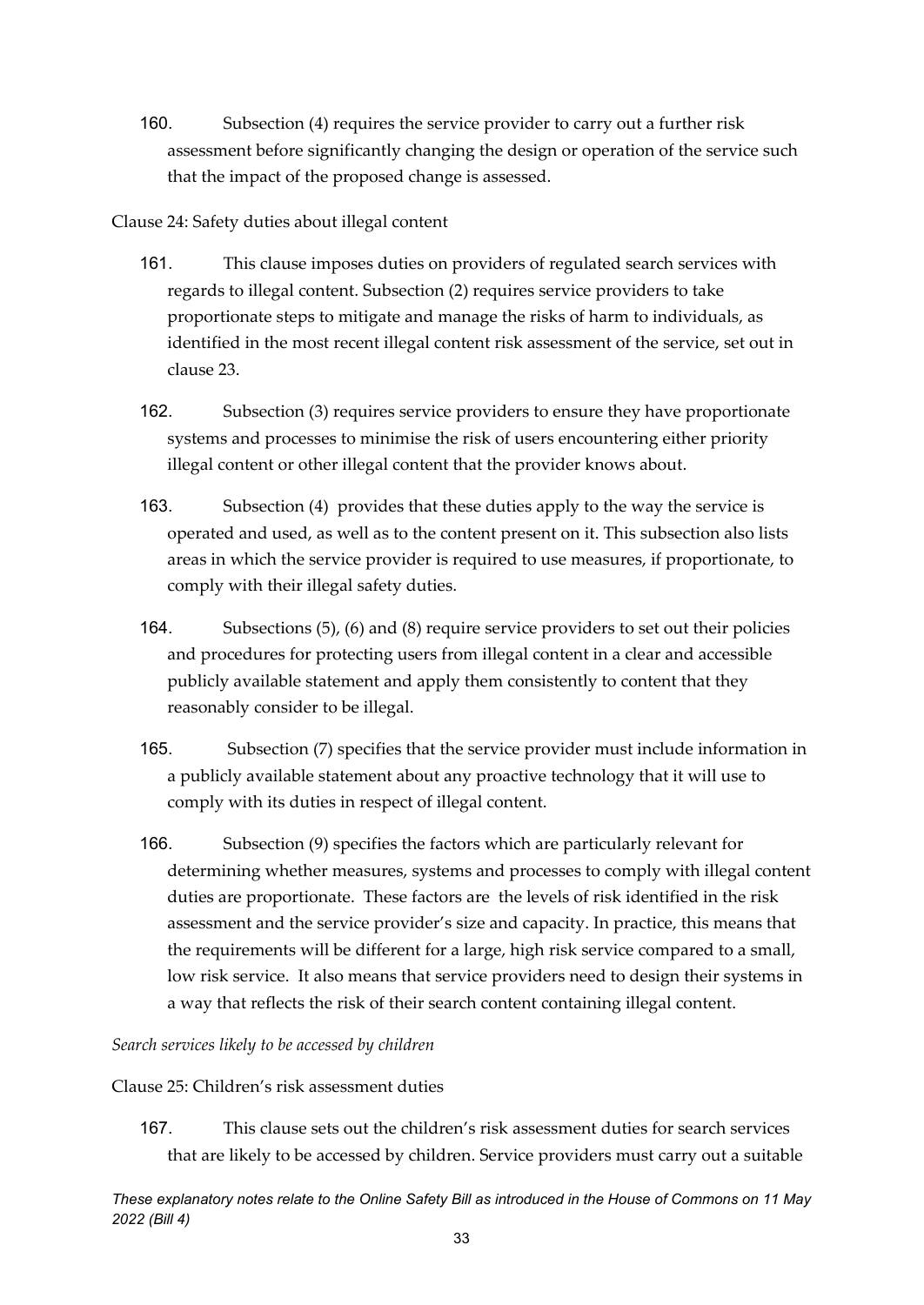and sufficient children's risk assessment by the relevant deadline specified in Schedule 3.

- 168. Subsection (3) requires the provider of a service to keep its children's risk assessment up-to-date, including when OFCOM significantly changes the risk profile which applies to that kind of service.
- 169. Subsection (4) requires the service provider to carry out a further risk assessment before significantly changing the design or operation of their service such that the impact of the proposed change is assessed.
- 170. Subsection (5) lists the factors that the service provider must assess in the children's risk assessment and requires it to take into account the risk profile that relates to the kind of service it provides.
- 171. OFCOM will have a duty under clause 84 to issue guidance to assist service providers to carry out their children's risk assessments.

Clause 26: Safety duties protecting children

- 172. This clause sets out the duties on providers of regulated search services with regards to content that is harmful to children but is not illegal. As established in clause 21, regulated search services that are likely to be accessed by children must comply with these duties.
- 173. Subsection (2) provides for a duty on services to take proportionate steps:
	- a. to manage the risks of harm to children in different age groups which have been identified in the children's risk assessment as carried out under clause 25; and
	- b. to mitigate the impact of harm to children in different age groups from search content that is harmful to children.

174. Subsection (3) requires service providers to use proportionate systems and processes:

- a. to minimise the risk of children of any age from encountering search content which is primary priority content that is harmful to children, as defined in regulations made under clause 53.
- b. to minimise the risk of children in certain age groups encountering other search content that is harmful to children, where those age groups have been judged to be at risk of content of that kind.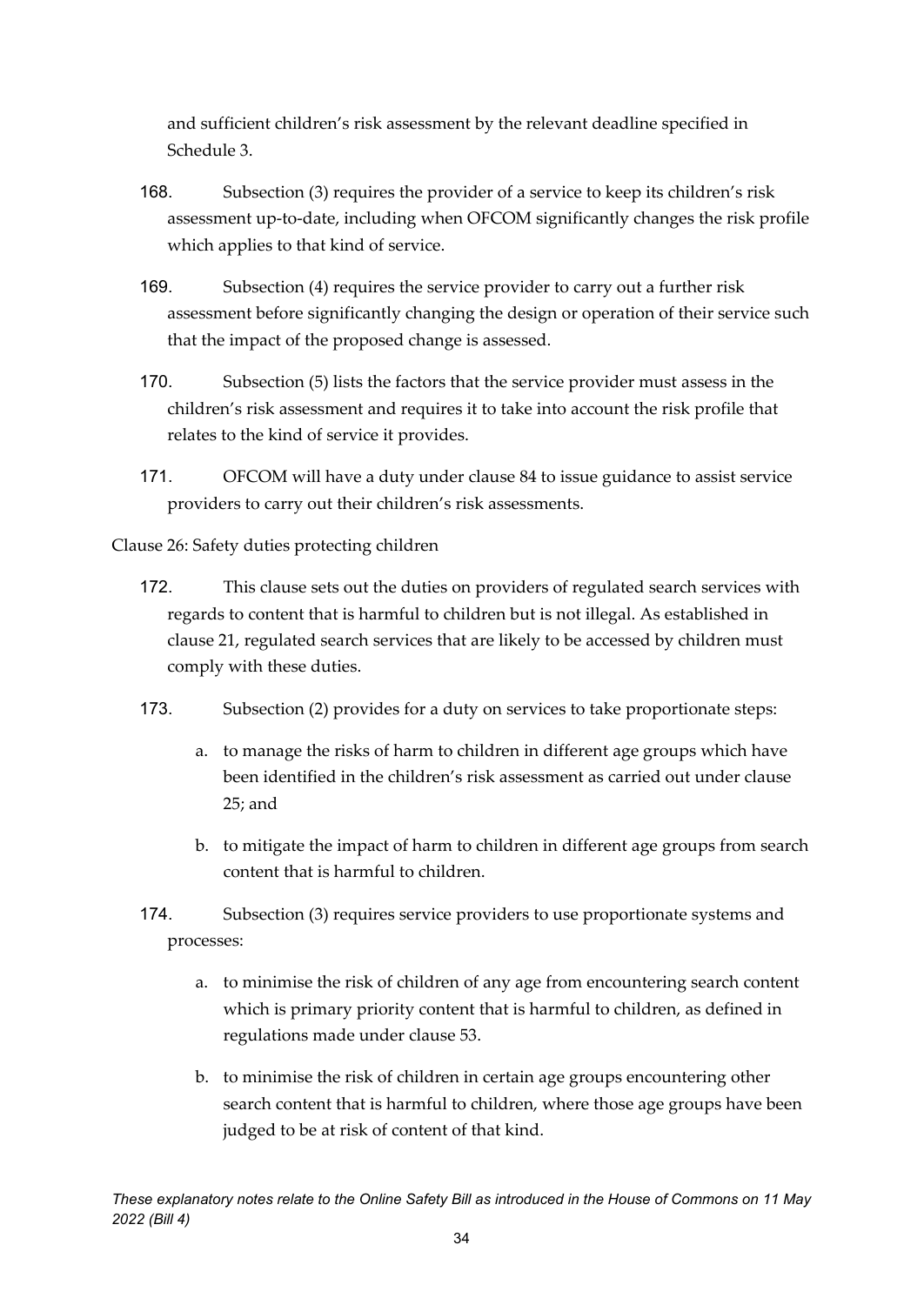- 175. Subsection (4) sets out that the duties described in subsections (2) and (3) apply to all areas of the service, including the way the search engine is operated and used, as well as to the search content present on it. This subsection also lists areas in which the service provider is required to use measures, if proportionate, to comply with the safety duties for protecting children.
- 176. Subsection (5) requires service providers to specify clearly in a publicly available statement how children will be protected from different types of search content that is harmful for children on their service. Service providers must then apply the provisions in the publicly available statement consistently (subsection (6)).
- 177. Subsection (7) specifies that information about any proactive technology the service provider will use to comply with its duties under subsections (2) and (3) must be included in the publicly available statement.
- 178. Subsection (9) specifies that the factors which determine whether steps, systems and processes are proportionate particularly include the levels of risk identified in the children's risk assessment and the service provider's size and capacity.
- 179. Subsection (10) clarifies that services are only required to fulfil the duty in this clause in relation to content that is harmful to children but neither primary priority content nor priority content if risks from such content have been identified in the most recent children's risk assessment.
- 180. Subsections (12) and (13) clarify that the duties in this clause to protect children only extend to those parts of the service which it is possible for children to access, in line with the assessment on children's access set out in clause 31. For example, a service could have robust systems and processes, such as effective age verification measures, that ensure children are not normally able to access a part of the service.

#### *Duties about content reporting and complaints procedures*

Clause 27: Duty about content reporting

- 181. This clause sets out the content reporting mechanisms which apply in relation to all regulated search services (see clause 17 for the provisions relating to user-touser services).
- 182. Subsection (2) places a duty on providers of services to have systems and processes in place that allow users and affected persons (as defined in subsection (5)) to report content of the kinds listed which are relevant to the service in question.

Clause 28: Duties about complaints procedures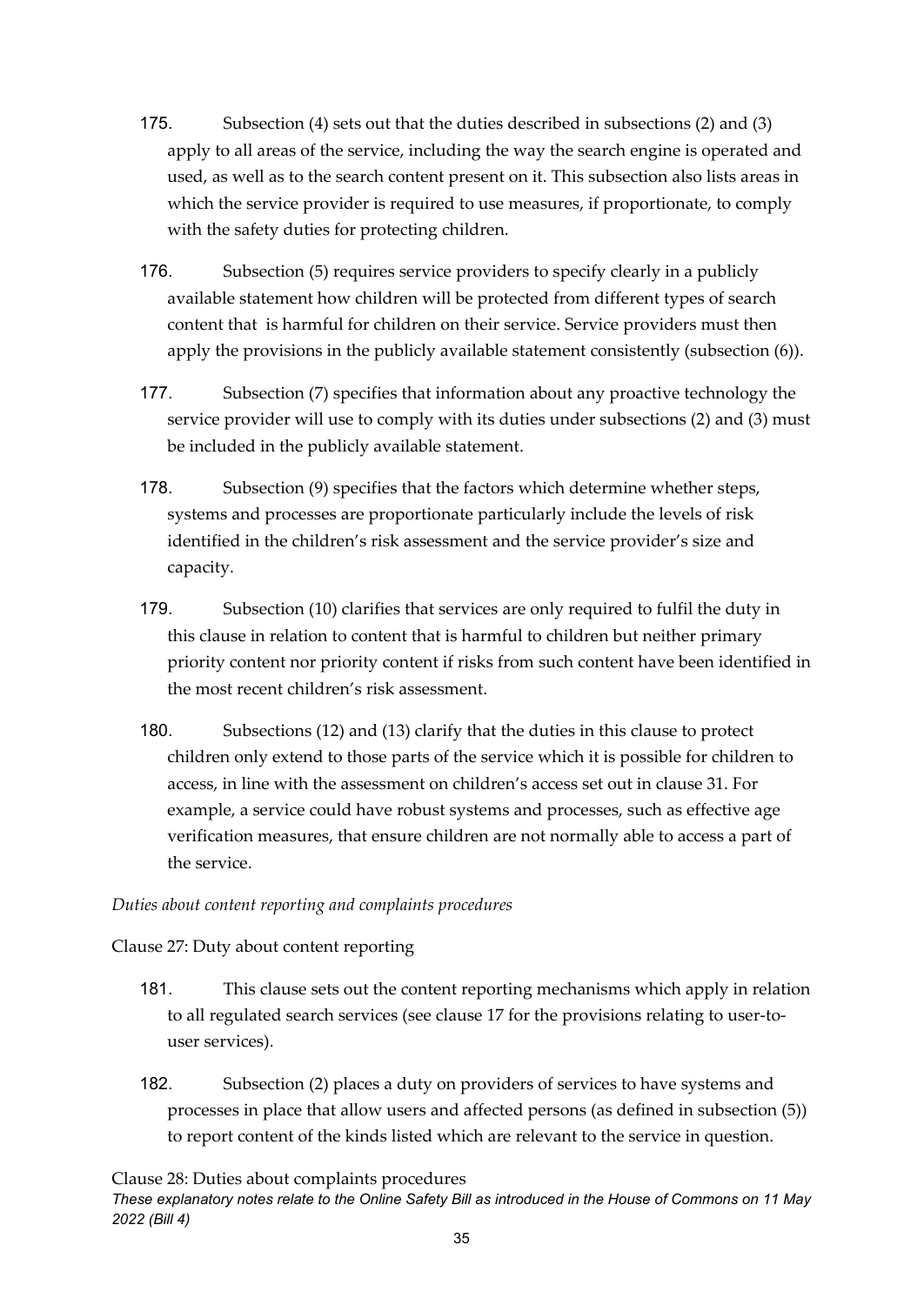- 183. This clause sets out the duties regarding complaint and redress mechanisms which apply in relation to all regulated search services as set out in clause 21 (see clause 6 for the provisions relating to user-to-user services).
- 184. Subsection (2) sets out the requirements on services' complaints procedures. Subsection (3) sets out that the policies and procedures that govern handling of complaints must be set out in a service provider's terms of service, and these must be accessible for all users, including children. This is to ensure that users and affected persons can easily find and use the complaints policies and procedures.
- 185. Subsection (4) sets out the types of complaints that can be made to all search services.
- 186. Subsection (5) sets out the types of complaints that can be made to search services likely to be accessed by a child.

#### *Cross-cutting duties*

Clause 29: Duties about freedom of expression and privacy

- 187. This clause sets out the freedom of expression and privacy duties that apply in relation to all search services (see clause 19 for the provisions relating to user-touser services).
- 188. Subsection (2) places a duty on all search services to have regard to the importance of protecting users' and interested persons' legal rights to freedom of expression when deciding on and implementing steps to comply with their safety duties.
- 189. Subsection (3) places a duty on providers of all regulated search services subject to the safety duties to have regard to the importance of protecting users from breaches of law concerning their privacy when deciding on and implementing safety measures to comply with their duties. This is intended to encompass existing obligations on service providers regarding users' privacy under data protection law, in particular the Data Protection Act 2018 and the Privacy and Electronic Communications Regulations 2003, as well as common law rights such as those relating to private and confidential information. The regulator which enforces obligations which arise under data protection law is the Information Commissioner's Office.
- 190. Service providers can comply with duties in subsections (2) and (3) by following steps in OFCOM's codes of practice. Under Schedule 4 paragraph 10, OFCOM are required to design recommended steps to be included in codes of practice in light of the importance of protecting users' legal rights to freedom of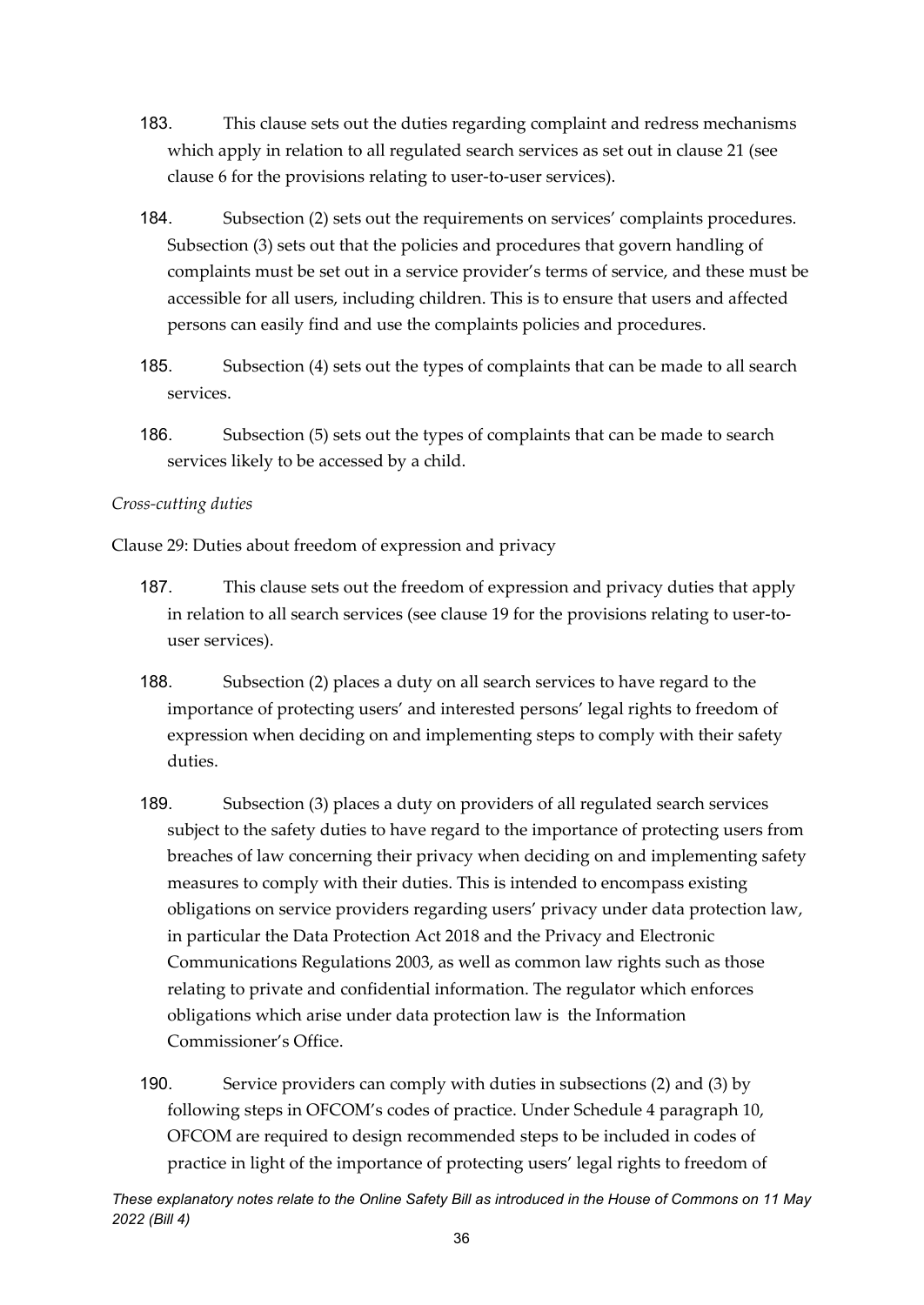expression and protecting users' privacy, and, where appropriate, it should incorporate protections for the same. Where service providers take alternative measures to those set out in the codes of practice, they are also under an obligation to ensure that they have regard to the importance of freedom of expression and user privacy. OFCOM are obliged to consult with the Information Commissioner's Office when preparing the codes of practice (see clause  $37(6)(g)$ ).

Clause 30: Record-keeping and review duties

- 191. This clause sets out the record-keeping and review obligations that apply to search services.
- 192. Search services are obliged to keep a written record of the risk assessments that they carry out. They must also keep written records explaining which of the measures recommended in a code of practice for the purposes of complying with the duties listed in subsection (9) they are taking. Where a provider is taking an alternative approach to that recommended in a code of practice, it must keep a written record explaining what it is doing instead and how that amounts to compliance with the relevant duties.
- 193. Subsection (6) requires providers to review compliance with the relevant duties regularly and after making any significant change to their service.
- 194. Subsection (7) provides OFCOM with the ability to exempt categories of providers from the need to keep written records and carry out reviews. It is anticipated that this power could be used for small, low risk services to ensure these service providers do not face an unnecessary regulatory burden. Where OFCOM considers an exemption is no longer appropriate, they may revoke that exemption. Under subsection (8), OFCOM must publish the details of any such exemptions or revocation of exemptions with reasons.

# **Chapter 4: Children's Access Assessments**

Clause 31: Children's Access Assessments

195. This clause establishes a requirement for providers of regulated services to assess whether it is possible for children to access the service (or part of it) and, if so whether a significant number of children use the service (or the relevant part) and/or whether the service (or relevant part) is likely to attract a significant number of users who are children. Where either of the latter two conditions is satisfied, the service provider will be obliged to conduct a children's risk assessment (see clauses 10 and 25) and will be subject to the safety duties protecting children (see clauses 11 and 26).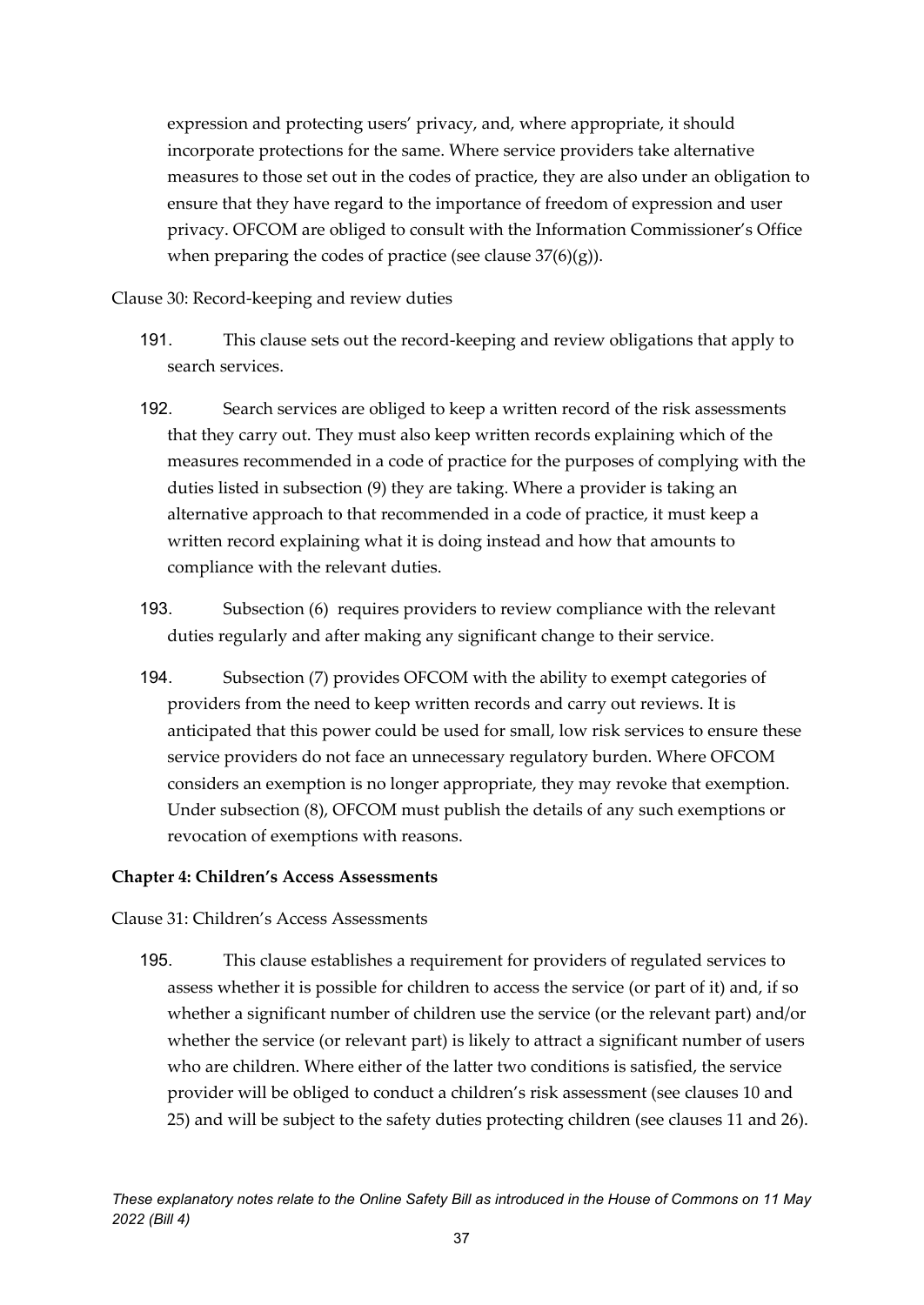- 196. Subsection (2) provides that a provider is only able to conclude that it is not possible for a child to access a service (or part of it), if there are systems and processes, such as effective age verification measures, in place that ensure that children are not normally able to access the service. Age verification is intended to refer to the age assurance measures that provide the highest level of confidence about a user's age.
- 197. A provider is only required to consider parts of its service that are user-touser services or search services when assessing the likelihood of children's access.

Clause 32: Duties about children's access assessments

- 198. This clause explains when children's access assessments must be carried out. It also explains that children's access assessments must be suitable and sufficient and that providers must make and keep a written record of each assessment.
- 199. For example, if a platform provides services which can be publicly accessible (e.g. public profiles) but also private (e.g. private messaging), the likelihood of children accessing each part of the service will need to be accessed separately.

Clause 33: Meaning of "likely to be accessed by children"

- 200. This clause sets out three cases in which a regulated Part 3 service is to be considered likely to be accessed by children and therefore subject to the children's risk assessment and child safety duties at either clauses 10 and 11 for regulated userto-user services or 25 and 26 for regulated search services.
- 201. The first case at subsection (2) is when it is both possible for children to access the service and when the "child user condition" (referred to in clause 31(3)) is met in relation to the service as a whole, or any part of the service which it is possible for children to access.
- 202. The second case at subsection (3) is when the service provider has failed to complete the first children's access assessment required under clause 32(1).
- 203. The third case at subsection (5) is when following an investigation into a failure to comply with the duty set out in clause 32, OFCOM concludes that a service should be considered "likely to be accessed" by children in accordance with the provisions under clause 115(4) and (5) relating to confirmation decisions made by OFCOM on children's access assessments.

# **Chapter 5: Duties about fraudulent advertising**

Clause 34: Duties about fraudulent advertising: Category 1 services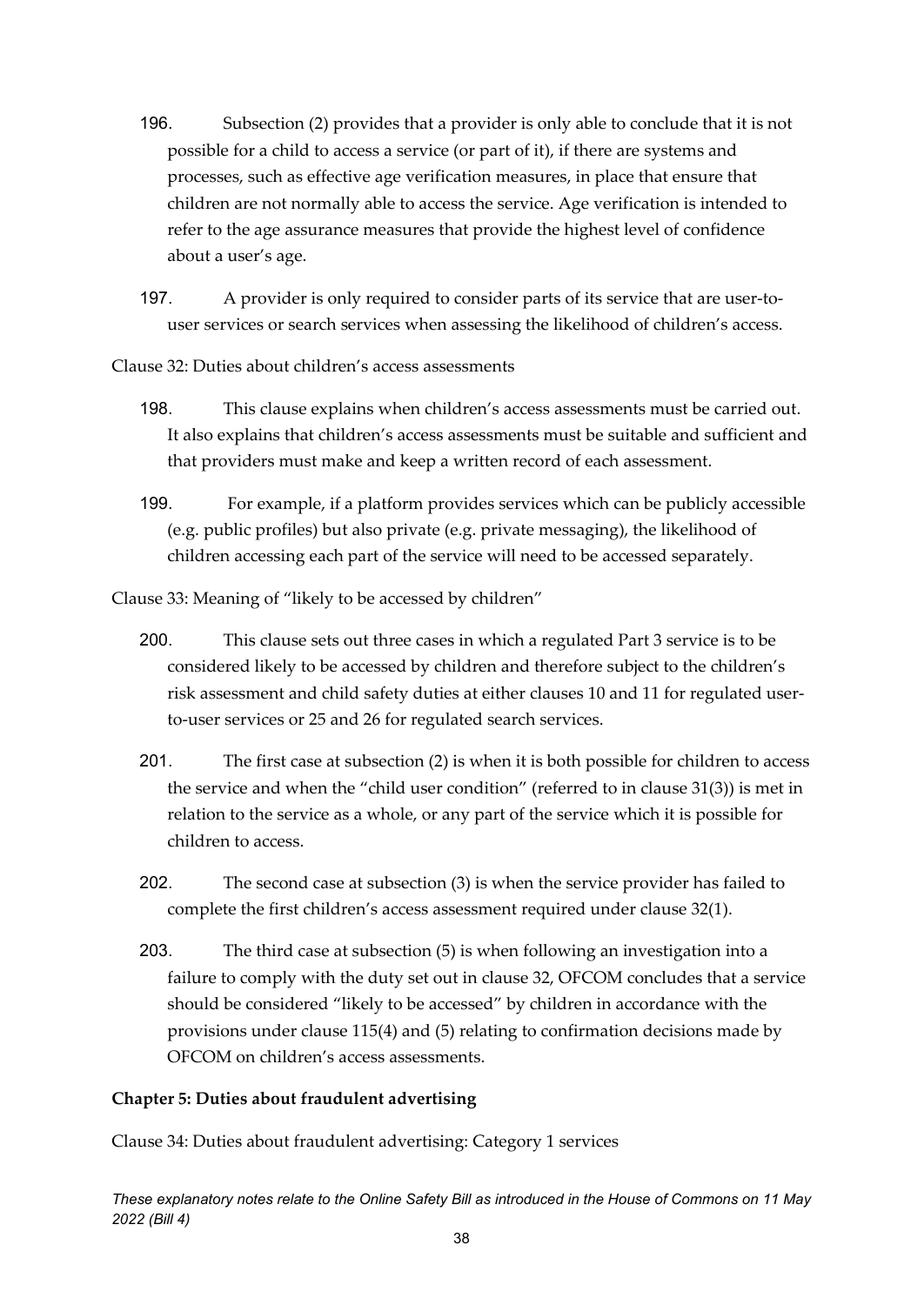- 204. This clause sets out duties about fraudulent advertising for Category 1 services. Category 1 service providers must operate their services using proportionate systems and processes designed to prevent individuals from encountering fraudulent advertisements, minimise the amount of time that fraudulent advertising is present, and swiftly remove fraudulent advertising once they are made aware of it through any means. The definition of a fraudulent advertisement to which the duties on providers apply is at subsection (3).
- 205. Subsection (2) specifies that a Category 1 provider must include information in its terms of service about any proactive technology that it will use to comply with its duties in respect of fraudulent advertising.
- 206. Subsection (4) specifies that if a person is the provider of more than one Category 1 service, the duties set out in this clause apply in relation to each such service.
- 207. Subsection (5) sets out factors for determining proportionality regarding service providers' systems and processes to comply with the duty about fraudulent advertising. These are a) the nature and severity of potential harm from fraudulent advertisement and b) the degree of control a provider has over the placement of advertisements on the service. This recognises that a Category 1 service may rely on third party intermediaries to display paid advertisements on its service, and will therefore have less control over measures to prevent posting of fraudulent adverts.

Clause 35: Duties about fraudulent advertising: Category 2A services

- 208. This clause sets out the fraudulent advertising duties for Category 2A services. Category 2A services must operate their services using proportionate systems and processes designed to minimise the risk of individuals encountering fraudulent advertisements in or via search results of the service. A fraudulent advertisement to which the duties on providers apply is defined in subsection (3).
- 209. Subsection (2) specifies that a Category 2A provider must include information in a publicly available statement about any proactive technology that it will use to comply with its duties in respect of fraudulent advertising.
- 210. Subsection (4) defines what is meant by references to encountering fraudulent advertisements in or via search results of a search service. This includes interacting with a paid-for advertisement in search results, for example by clicking on the fraudulent advertisement in a search result and then being redirected to a web page which was linked to the original fraudulent advertisement. Encountering does not include any subsequent interactions with a website, for example leaving the original fraudulent advertisement web page.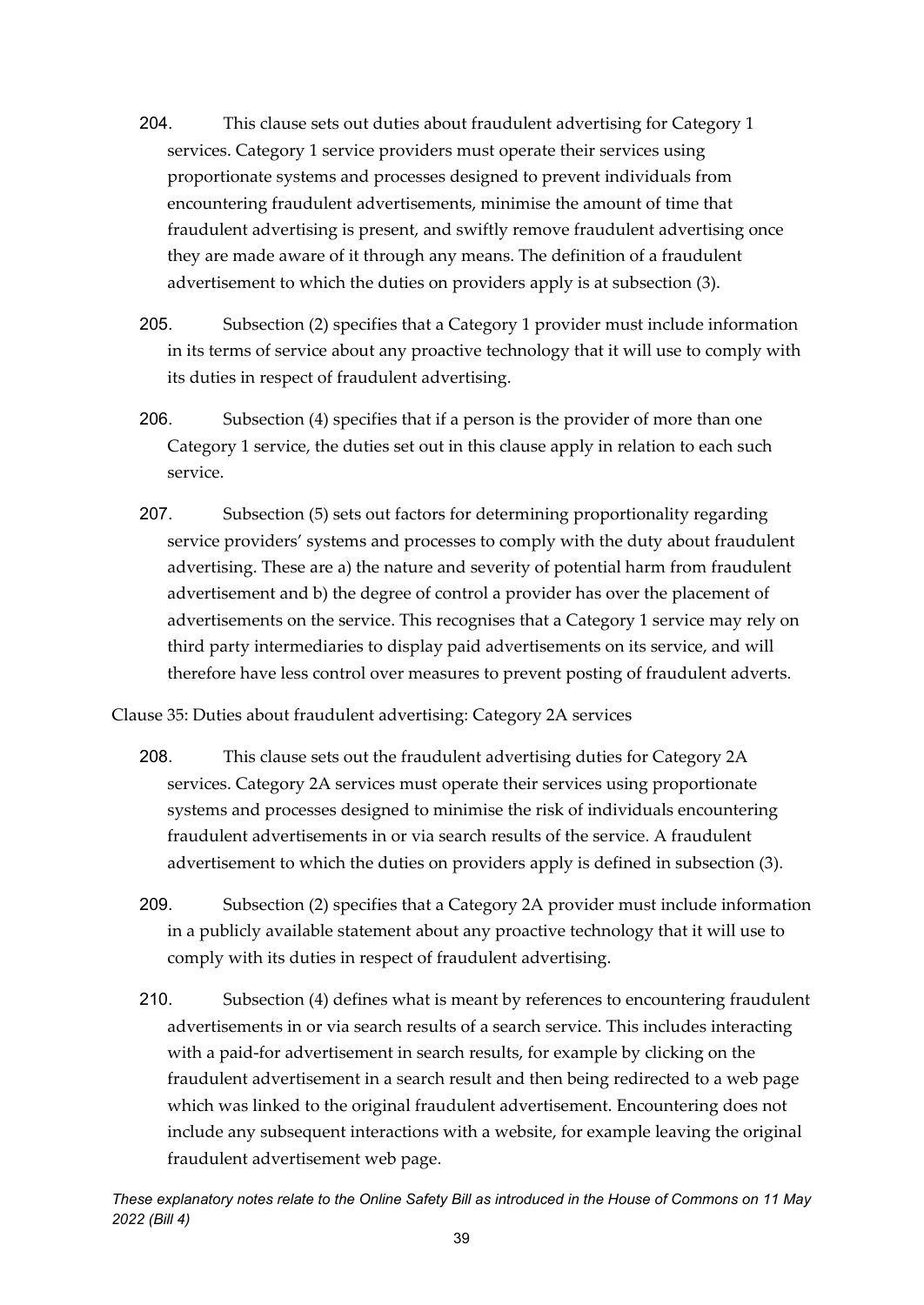- 211. Subsection (5) specifies that if a person is the provider of more than one Category 2A service, the duties set out in this clause apply in relation to each such service.
- 212. Subsection (6) sets out factors for determining proportionality regarding service providers' systems and processes to comply with the duty about fraudulent advertising. These are a) the nature and severity of potential harm from fraudulent advertisement and b) the degree of control a provider has over the placement of advertisements on the service. This recognises that a Category 2A service may rely on third party intermediaries to display paid advertisements on its service, and will therefore have less control over measures to prevent posting of fraudulent adverts.

### Clause 36: Fraud etc offences

- 213. This clause sets out a list of offences that will constitute fraud offences in relation to the duties about fraudulent advertising.
- 214. Subsection (5) states that the relevant inchoate offences also apply to the definition of fraud offences i.e. attempting or conspiring to commit an offence specified in subsection (2), (3) or (4).

# **Chapter 6: Codes of practice and guidance**

# *Codes of practice*

Clause 37: Codes of practice about duties

- 215. OFCOM are required to produce specific codes of practice in relation to the illegal content duties (set out in clauses 9 and 24) covering terrorist content (subsection (1)) and child sexual exploitation and abuse content (subsection (2)).
- 216. Subsection (3) requires OFCOM to prepare one or more codes of practice in relation to the relevant safety duties beyond those set out in subsections (1) and (2). How these codes should be structured and organised will be a matter for OFCOM to decide as appropriate. The codes of practice will set out the recommended steps that service providers can take to comply with the relevant duties. The relevant duties are set out in subsection (10).
- 217. Subsection (4) sets out that OFCOM must prepare a code of practice for providers of Category 1 and Category 2A services in relation to the duties set out in Chapter 5 (duties about fraudulent advertising).
- 218. Subsection (5) allows OFCOM to prepare amendments and replacements to the codes of practice or to withdraw a code of practice.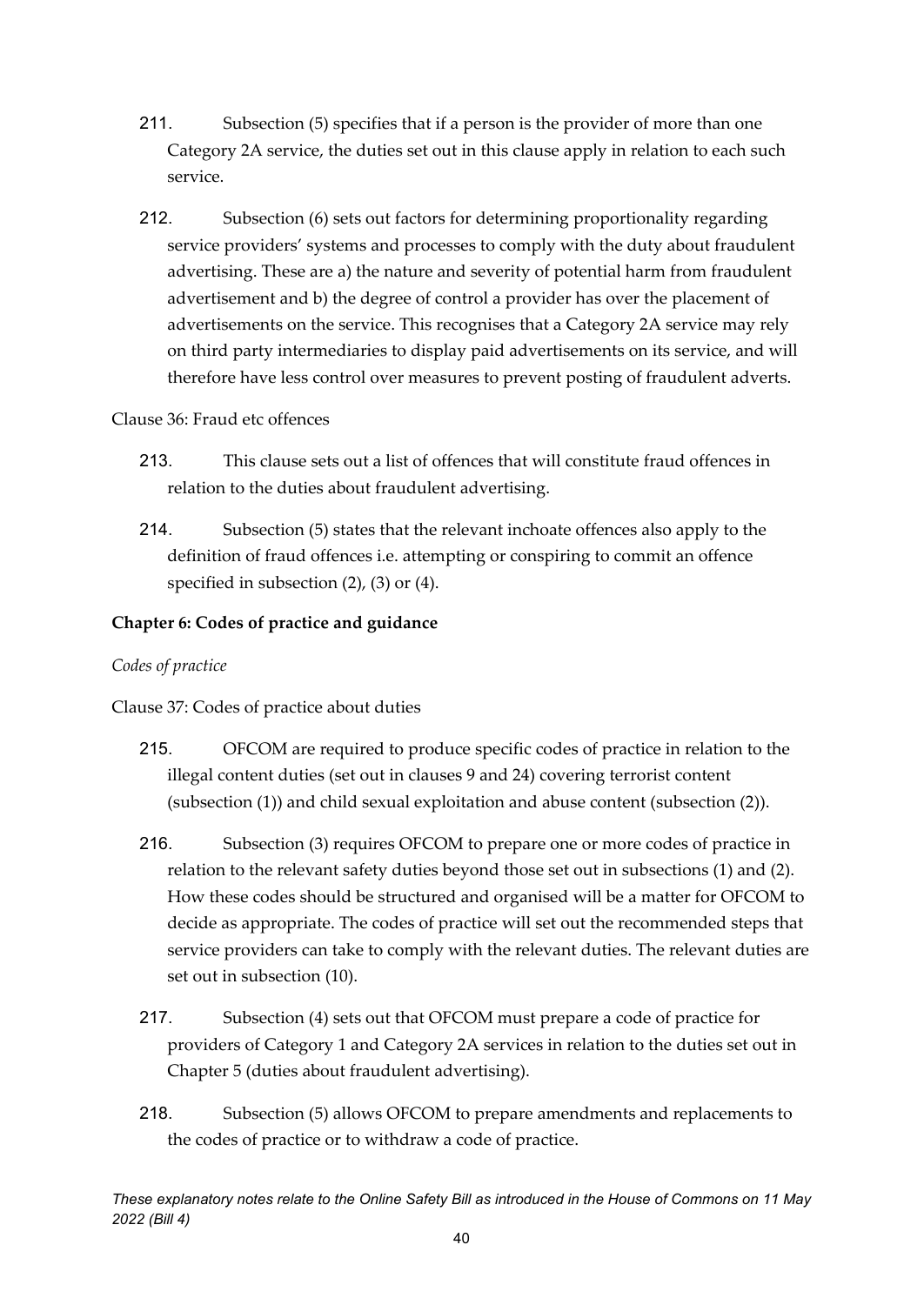- 219. When preparing draft codes of practice or amendments to them, subsection (6) sets out the parties whom OFCOM must consult. OFCOM must also consult those with expertise in national security or the enforcement of criminal law which is relevant to online safety matters dealing with illegal content (subsection (7)). Subsection (8) sets out the circumstances in which this consultation requirement applies.
- 220. Subsection (9) sets out that the consultation requirements in subsections (6) and (7) are subject to exceptions where minor amendments are made to the codes of practice (as set out in clause 44).

Clause 38: Codes of practice: principles, objectives, content

- 221. This clause introduces Schedule 4 which establishes the principles OFCOM must consider when preparing codes of practice, the online safety objectives and the measures that may be recommended by codes of practice. It also contains other provisions related to codes of practice.
- *Schedule 4: Codes of practice under section 37: principles, objectives, content* 
	- 222. Paragraph 1 requires OFCOM to consider how appropriate the provisions of codes of practice are for the different kinds of regulated user-to-user and search services and to the differing sizes and capacities of the providers of those services.
	- 223. Paragraph 2 sets out various principles OFCOM must have regard to when preparing or amending a code of practice.
	- 224. Paragraph 3 requires OFCOM to ensure that the measures set out in its codes of practice are compatible with the online safety objectives, which are set out at paragraph 4 for regulated user-to-user services and paragraph 5 for regulated search services.
	- 225. Paragraph 6 clarifies how the objectives for user to user services and search services apply to combined services.
	- 226. Paragraph 7 gives the Secretary of State power to make changes to the online safety objectives by regulations subject to the affirmative resolution procedure. Paragraph 8 obliges OFCOM to consider as soon as is reasonably practicable whether they should review and subsequently amend the codes of practice following changes to the online safety objectives.
	- 227. Paragraph 9 contains obligations on OFCOM relating to the content of their codes of practice. These are that codes of practice for illegal content and children's online safety must include measures in the areas set out in those duties where this is

*These explanatory notes relate to the Online Safety Bill as introduced in the House of Commons on 11 May 2022 (Bill 4)* proportionate to the type and size of service providers and to risk (sub-paragraph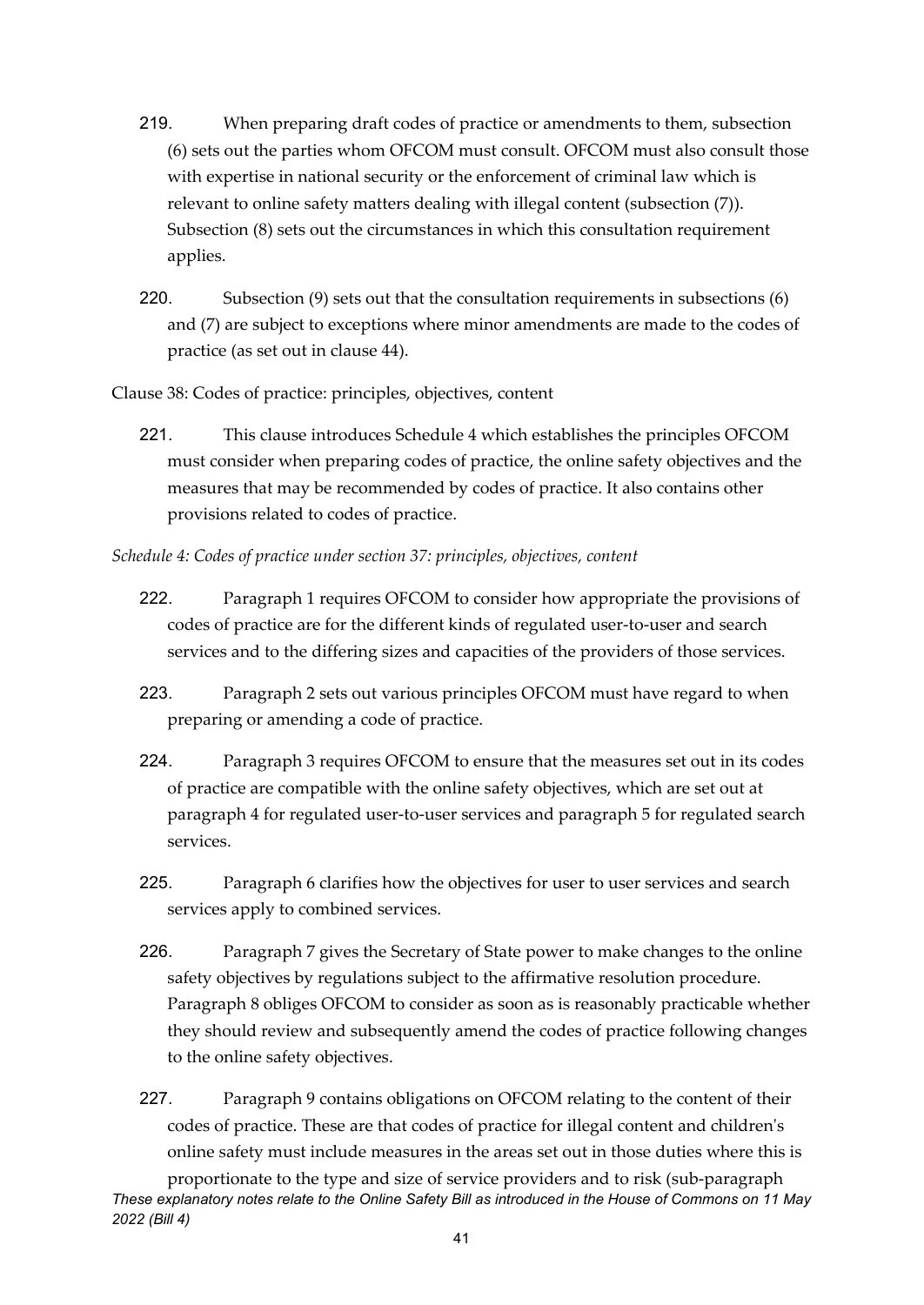(5)). Sub-paragraphs (1) and (2) cover user-to-user services and (3) and (4) cover search services.

- 228. Paragraph 10 requires OFCOM to design measures in the codes of practice with the importance of protecting users' rights to freedom of expression and privacy and incorporate safeguards for these rights where appropriate.
- 229. Paragraph 11 provides that measures set out in a code of practice may only apply to services that are in the United Kingdom or affect users in the United Kingdom. This means that OFCOM could not set out measures in codes of practice that apply to services that do not operate in the United Kingdom or have UK users.
- 230. Paragraph 12 sets constraints on how OFCOM may recommend proactive technologies in the codes of practice (relating to illegal content, child online safety and fraudulent advertising). Any such recommendation must be a proportionate response to the risk. In relation to the accuracy and effectiveness of tools, OFCOM may refer to industry standards or set principles through the codes. A proactive technology measure may not be recommended to analyse user-generated content, or metadata thereof, which has been communicated privately.
- 231. Paragraph 13 allows codes of practice to make provisions that are different for user to user and search services and to make different provisions for different kinds of service. It also allows OFCOM to differentiate between services and service providers as appropriate.
- 232. Paragraph 14 provides that codes of practice can apply to service providers based outside of the United Kingdom.
- 233. Paragraph 15 specifies that a code of practice for the purposes of this schedule means a code of practice about duties issued by OFCOM under clause 37.

Clause 39: Procedure for issuing codes of practice

- 234. This clause sets out the procedural requirements for approval of the draft codes of practice.
- 235. Subsections (1) and (2) set out that OFCOM must submit a draft code of practice to the Secretary of State and, provided the Secretary of State does not intend to issue a direction to OFCOM (see clause 40), the Secretary of State must lay the draft code before Parliament.

*These explanatory notes relate to the Online Safety Bill as introduced in the House of Commons on 11 May*  236. Subsection (3) provides that, once the draft code of practice has been laid before Parliament, Parliament has 40 days within which it may resolve not to approve it. If either House of Parliament makes such a resolution, OFCOM must not issue the draft code and instead must prepare another version of it under clause 37.

*2022 (Bill 4)*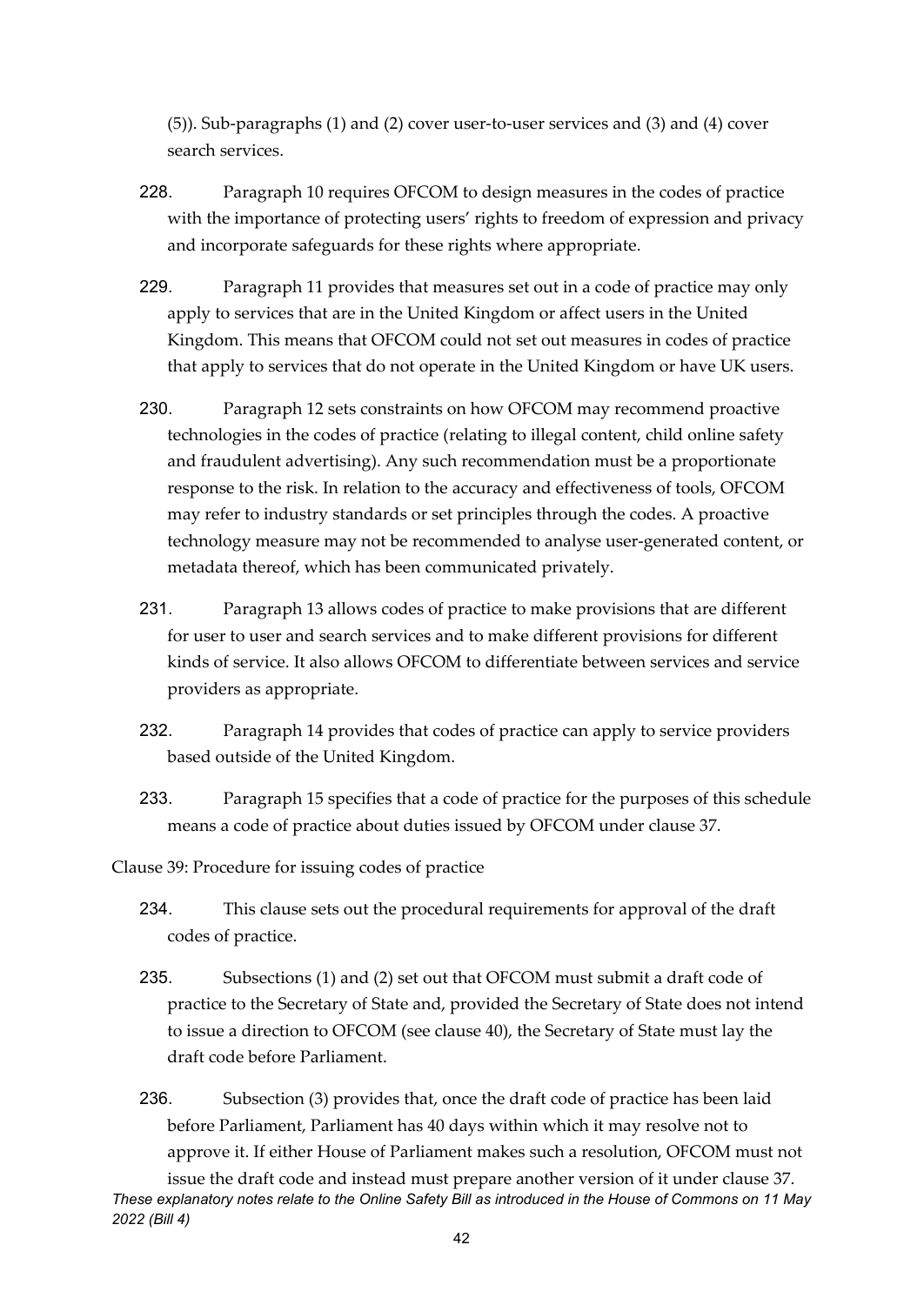- 237. If neither House of Parliament makes such a resolution, OFCOM must issue the code of practice and it will come into force after 21 days.
- 238. This clause applies in the same way to amendments to a code of practice prepared under clause 37 as it does to a new code of practice, but not to minor amendments made under clause 44.

Clause 40: Secretary of State's powers of direction

- 239. Subsection (1) confers a power on the Secretary of State to direct OFCOM to modify a draft code of practice submitted to the Secretary of State under clause 39(1), if the Secretary of State believes that modifications are required for reasons of public policy; or, in respect of the CSEA and terrorism codes only, for reasons of national security or public safety.
- 240. Subsection (2) qualifies this power by providing that, where the Secretary of State has required OFCOM to review a draft code of practice under clause 43(2), a direction may not be made under this clause requiring OFCOM to modify a draft code of practice unless the Secretary of State believes modifications are required for reasons of national security or public safety.
- 241. Subsection (3) allows the Secretary of State to direct OFCOM to modify a code of practice, following a review under clause 43(2) where OFCOM have decided no change is required and have submitted a statement under 43(3)(b), should the Secretary of State still believe that modifications are required for reasons of national security or public safety.
- 242. Subsection (4) requires that any direction to OFCOM under subsection (3) must be given within a period of 45 days from the day on which OFCOM's review statement is submitted to the Secretary of State, and must make particular reference to OFCOM's review statement.
- 243. Under subsection (5), a direction made under this clause cannot require OFCOM to include a particular step to be recommended to providers of regulated user-to-user or search services in a code of practice. The Secretary of State must give reasons for requiring modifications, except where setting out those reasons would be against the interests of national security, public safety, or the relations with the government of a country outside the United Kingdom.
- 244. Subsection (6) provides that OFCOM must as soon as reasonably practicable comply with a direction made under this clause, and sets out what OFCOM must do when sending the modified draft code back to the Secretary of State.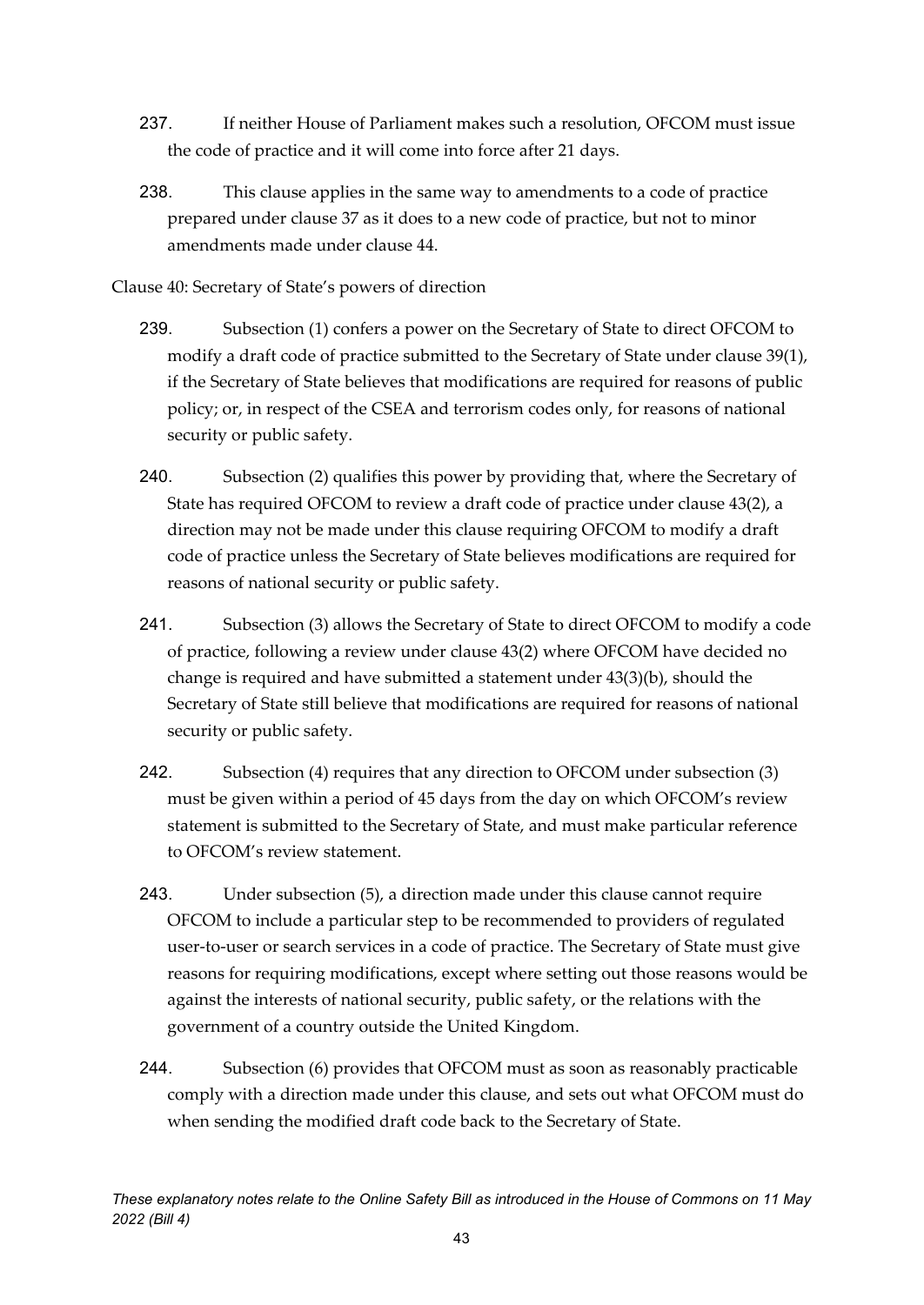- 245. Subsections (7) and (8) provide that the Secretary of State may direct OFCOM to make further modifications. Subsections (1) to (6) of this clause apply to any further directions.
- 246. Under subsection (9), once the Secretary of State is content that no further modifications are necessary, they must as soon as reasonably practicable lay the revised draft code of practice before Parliament, along with any document submitted by OFCOM that details what changes have been made to the draft code of practice, as mentioned in subsection  $(6)(c)$ .
- 247. Subsection (10) allows the Secretary of State, with OFCOM's agreement, to remove or obscure information in OFCOM's review statement, prior to laying it before Parliament, where the Secretary of State considers that its disclosure would be against the interests of national security, public safety, or relations with the government of a country outside the United Kingdom.
- 248. Subsection (11) provides that the process set out in this clause also applies to amendments to a code of practice submitted to the Secretary of State under clause 39(1).
- 249. Subsection (12) defines "terrorism or CSEA code of practice" in this clause as a code of practice under clause 37(1) or (2).
- Clause 41: Procedure for issuing codes of practice following direction under section 40
	- 250. This clause explains the affirmative and negative procedures for parliamentary approval of the draft codes of practice and sets out when each of the procedures will be applied.
	- 251. Subsection (1) sets out that this clause applies where a draft of a code of practice is laid before Parliament under clause 40(9).
	- 252. Subsection (2) sets out that if the draft contains modifications made following a direction from the Secretary of State for reasons of public policy under clause 40(1)(a) then the affirmative procedure applies.
	- 253. Subsection (3) sets out that if the draft terrorism or CSEA code of practice contains modifications made following a direction from the Secretary of State for reasons of national security or public safety under clause 40(1)(b), (2), or (3) then the negative procedure applies.
	- 254. Subsection (4) sets out the affirmative procedure, which stipulates that a draft code of practice laid before Parliament under this procedure must not be issued by OFCOM unless the draft has been approved by each House of Parliament.

*These explanatory notes relate to the Online Safety Bill as introduced in the House of Commons on 11 May 2022 (Bill 4)* If the draft is approved, then it comes into force 21 days from the day on which it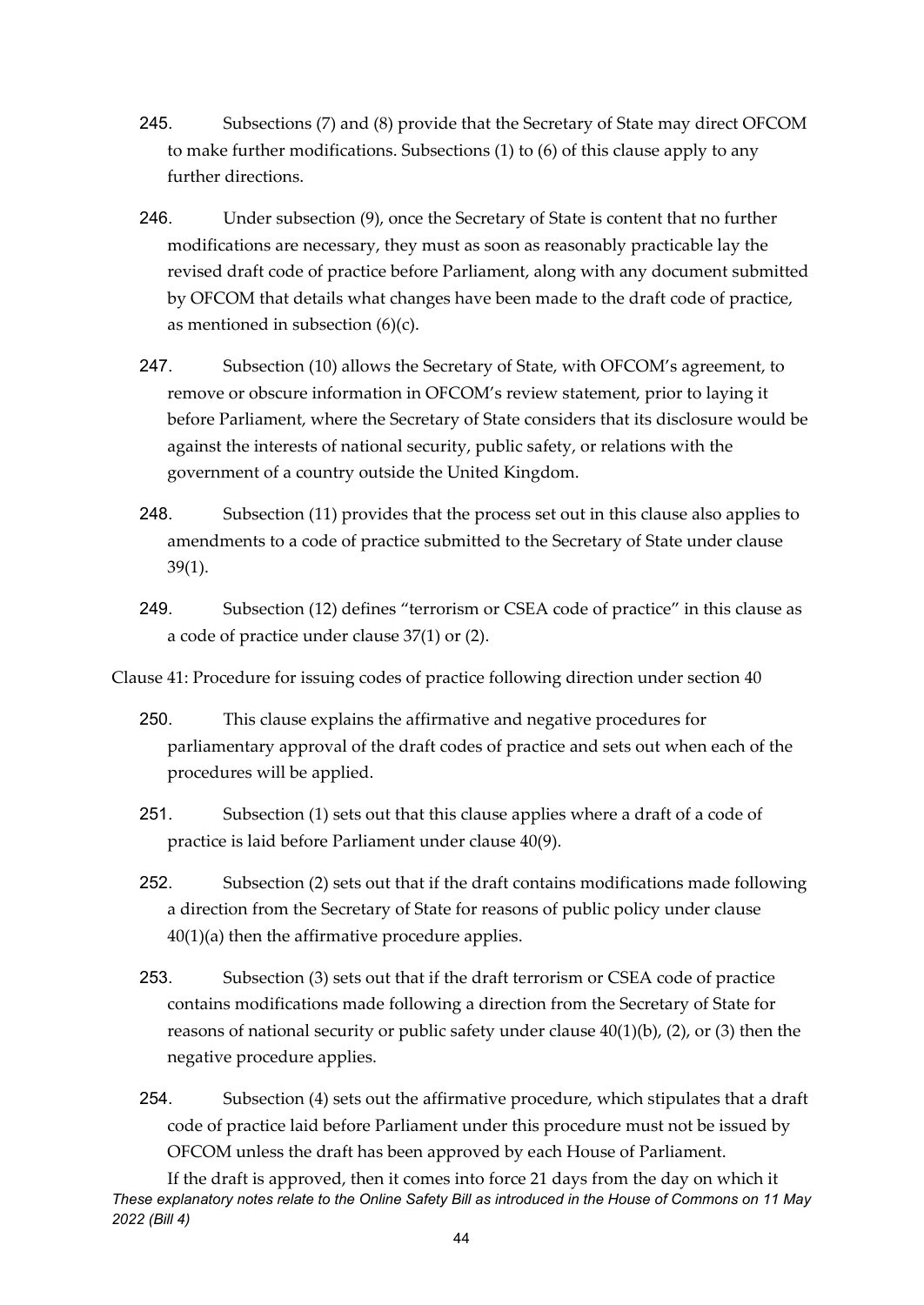was issued. If the draft is not approved, OFCOM must prepare another draft under clause 37.

- 255. Subsection (5) sets out the negative procedure, which stipulates that a code of practice laid before Parliament under this procedure will be issued by OFCOM after a 40 day period unless Parliament resolves not to approve it.If Parliament resolves not to approve the draft codes then OFCOM must prepare another draft under clause 37.
- 256. Subsection (6) defines "40 day period" as the same as is set out in clause 39.
- 257. Subsection (7) sets out that this clause also applies to drafts of amendments of a code of practice laid before Parliament under clause 40(9).

Clause 42: Publication of codes of practice

- 258. This clause sets out what OFCOM must do once a code is ready for publication. Subsections (1) and (2) state that OFCOM must publish a code of practice or amendments to a code of practice within 3 days of the code or amendments being issued under clause 39 or 41.
- 259. Subsection (3) requires OFCOM to publish a notice where a code has been withdrawn.
- Clause 43: Review of codes of practice
	- 260. This clause makes provision for review of codes of practice by OFCOM. Subsection (1) requires OFCOM to keep all codes of practice published under review.
	- 261. Subsection (2) gives the Secretary of State the power to require OFCOM to review a code of practice on CSEA or terrorism if the Secretary of State deems it necessary for reasons of national security or public safety; and requires the Secretary of State to notify OFCOM of which category the reasons fall into. OFCOM must then carry out a review and either prepare a draft of amendments to the code of practice if they consider that changes are required or, if not, submit a statement to the Secretary of State explaining the reasons for that conclusion.
	- 262. OFCOM must publish the statement submitted to the Secretary of State as soon as is reasonably practicable after a period of 45 days has elapsed, if the Secretary of State has not given a direction to make modifications under clause 40(3).
	- 263. Subsection (6) allows the Secretary of State to make representations to OFCOM regarding the removal or obscuring of information in the statement in the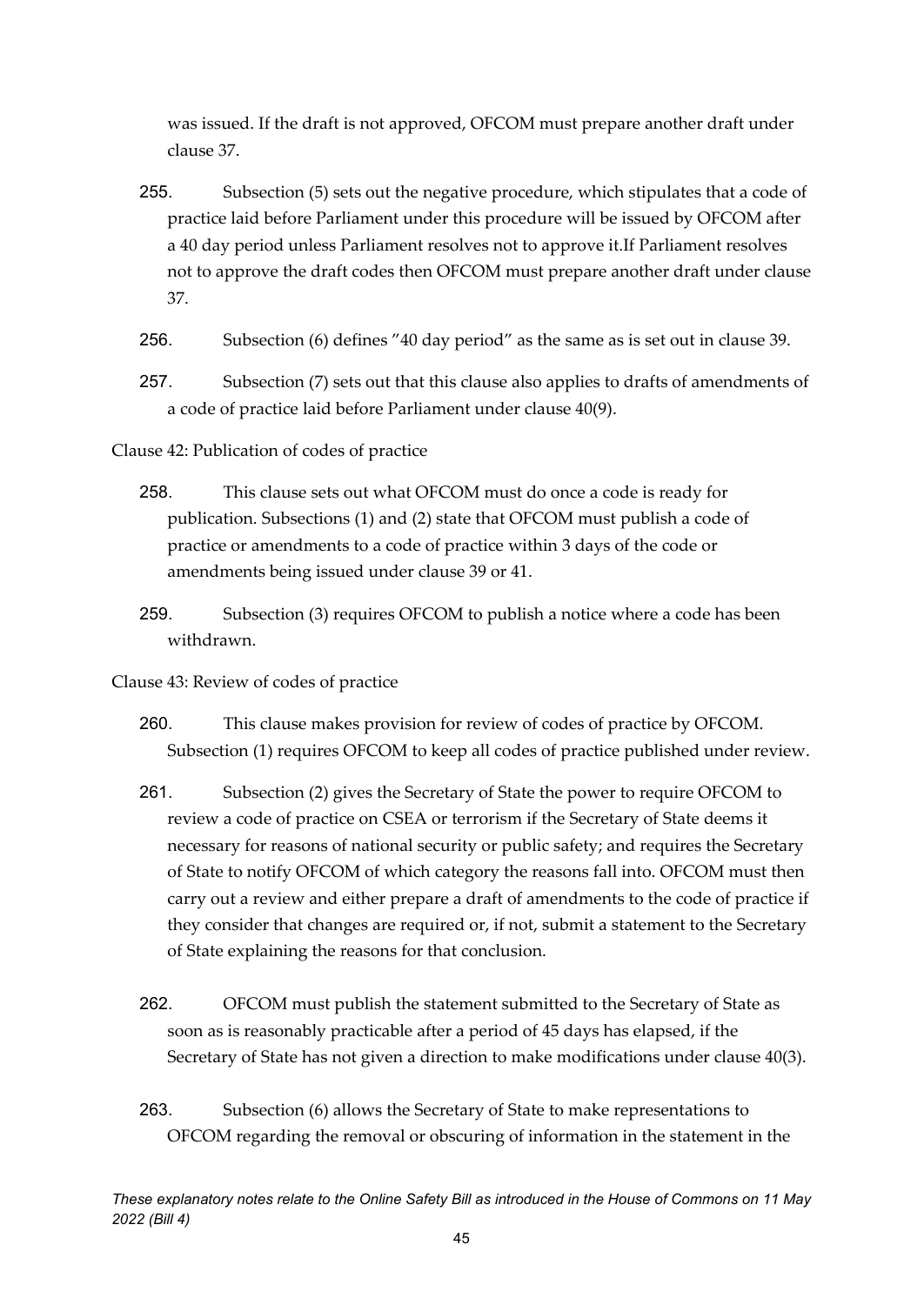interests of national security, public safety, or relations with the government of a country outside the United Kingdom

Clause 44: Minor amendments of codes of practice

- 264. This clause allows OFCOM to make minor amendments to the codes of practice (for example to reflect the changes of the name of a relevant organisation) without needing to comply with the requirements for consultation and parliamentary scrutiny. This flexibility should allow the codes to remain up-to-date.
- 265. Subsection (1) explains that this clause applies when OFCOM proposes amendments to a code of practice and OFCOM considers that the minor nature of the amendments means that consultation is unnecessary and the amendments should not be required to be laid before Parliament.
- 266. Subsection (2) provides that OFCOM must notify the Secretary of State of these proposed amendments.
- 267. Subsection (3) provides that, if the Secretary of State agrees that it is appropriate, the amendments may be made and issued without complying with the requirements of clause 37(6) and (7) or clause 39. This means that OFCOM does not have to consult on the proposed changes and the amended codes do not need to be laid before Parliament.
- 268. Subsection (4) provides that if the Secretary of State agrees with OFCOM that the changes are minor and do not require consultation or to be laid before Parliament, OFCOM may prepare and issue the amendments of the code of practice.
- 269. Subsection (5) provides that amendments issued under this clause come into force at the end of 21 days, beginning with the day on which the amendments are issued.
- 270. Subsection (6) provides that amendments of a code of practice issued under this clause must be published within three days of issue.

Clause 45: Relationship between duties and codes of practice

- 271. This clause sets out how providers of Part 3 services can comply with their relevant duties under this Bill.
- 272. Subsection (1) states that providers will be treated as complying with their duties if they follow the recommended measures set out in the relevant codes of practice. Subsections (2) and (3) provide that user-to-user service and search service providers are to be treated as complying with their duties to protect users' rights to freedom of expression and privacy if they follow the measures in the codes

*These explanatory notes relate to the Online Safety Bill as introduced in the House of Commons on 11 May 2022 (Bill 4)*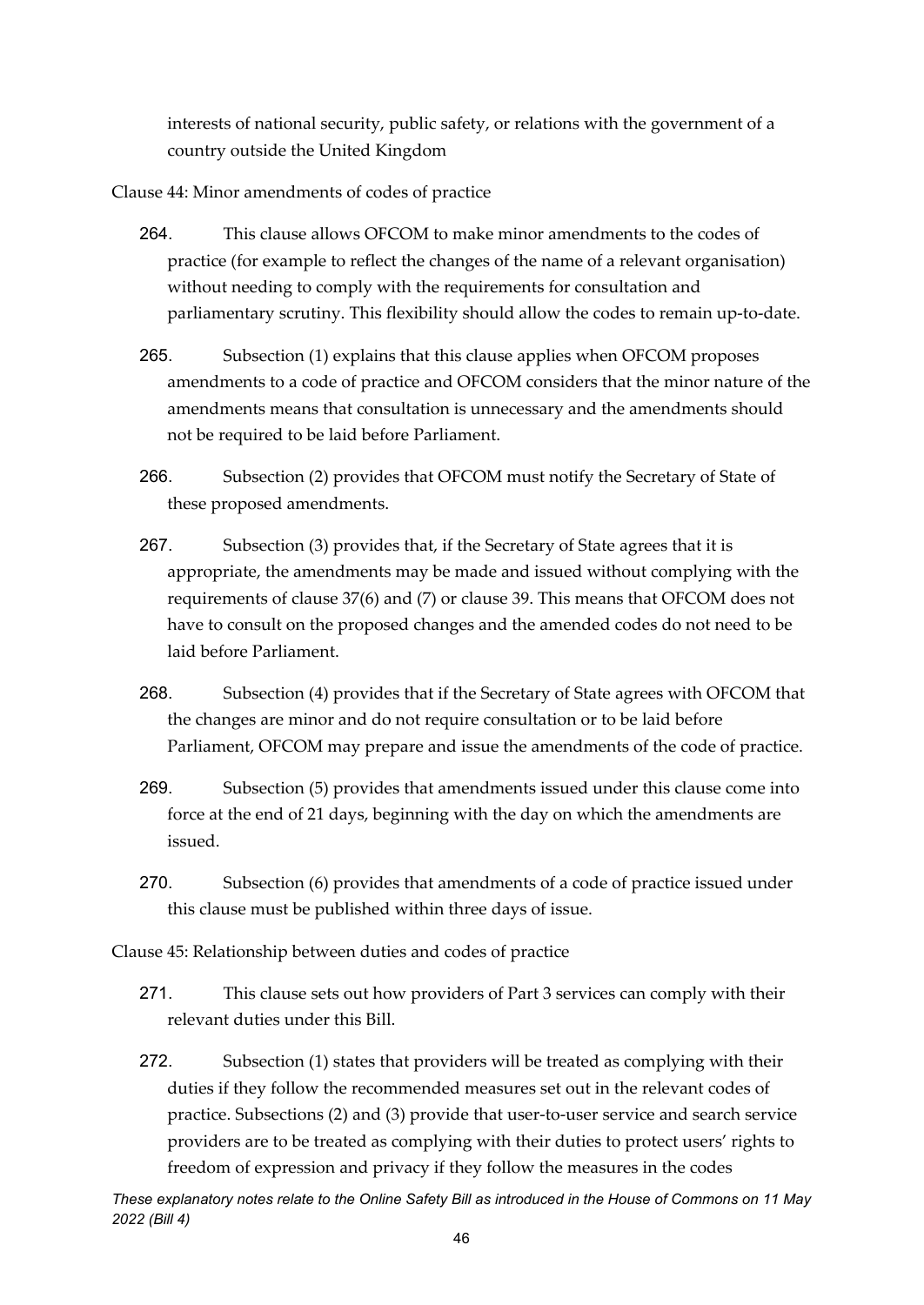incorporating safeguards for the protection of freedom of expression and privacy. Separately, subsection (4) makes this provision for providers of Category 1 or Category 2A services in relation to a fraudulent advertising code.

- 273. A provider is not obliged to follow a code of practice, they may instead take alternative measures to comply with the relevant duties in the legislation.
- 274. Where a regulated provider seeks to comply with a relevant duty by taking alternative measures to those set out in the codes, they must have regard to protecting users' rights to freedom of expression and privacy (subsection (5)). When OFCOM assess compliance when a regulated provider has taken alternative measures to those set out in the codes of practice, they must also consider the extent to which users' rights have been safeguarded (where relevant) (subsection (6)).

### Clause 46: Effect of codes of practice

- 275. Subsection (1) provides that not taking or using a measure in a code of practice does not of itself make the provider liable to legal proceedings.
- 276. Subsection (2) confirms that codes of practice can be used as evidence in legal proceedings. Subsection (3) requires a court or tribunal, when determining a question in legal proceedings, to take into account a provision of a code of practice that was in force at the time relating to the question and appears to the court to be relevant.
- 277. Subsection (4) puts an equivalent requirement on OFCOM when they determine a question which arises in connection with their exercise of a relevant function.

# Clause 47: Duties and the first codes of practice

278. This clause establishes that duties in respect of which OFCOM must issue a code of practice (under clause 37) will only apply once the first code of practice for that duty has come into force. This could mean that different duties will apply at different times, depending on when the relevant code for a particular duty comes into force. This clause specifies the relevant duties and the corresponding codes under clause 37.

### *Guidance*

Clause 48: OFCOM's guidance: record-keeping duties and children's access assessments

279. Subsection (1) requires OFCOM to produce guidance for providers of services on how to carry out their record-keeping and review duties at clauses 20 and 30 and the children's access assessment duties at clause 32.

*These explanatory notes relate to the Online Safety Bill as introduced in the House of Commons on 11 May 2022 (Bill 4)*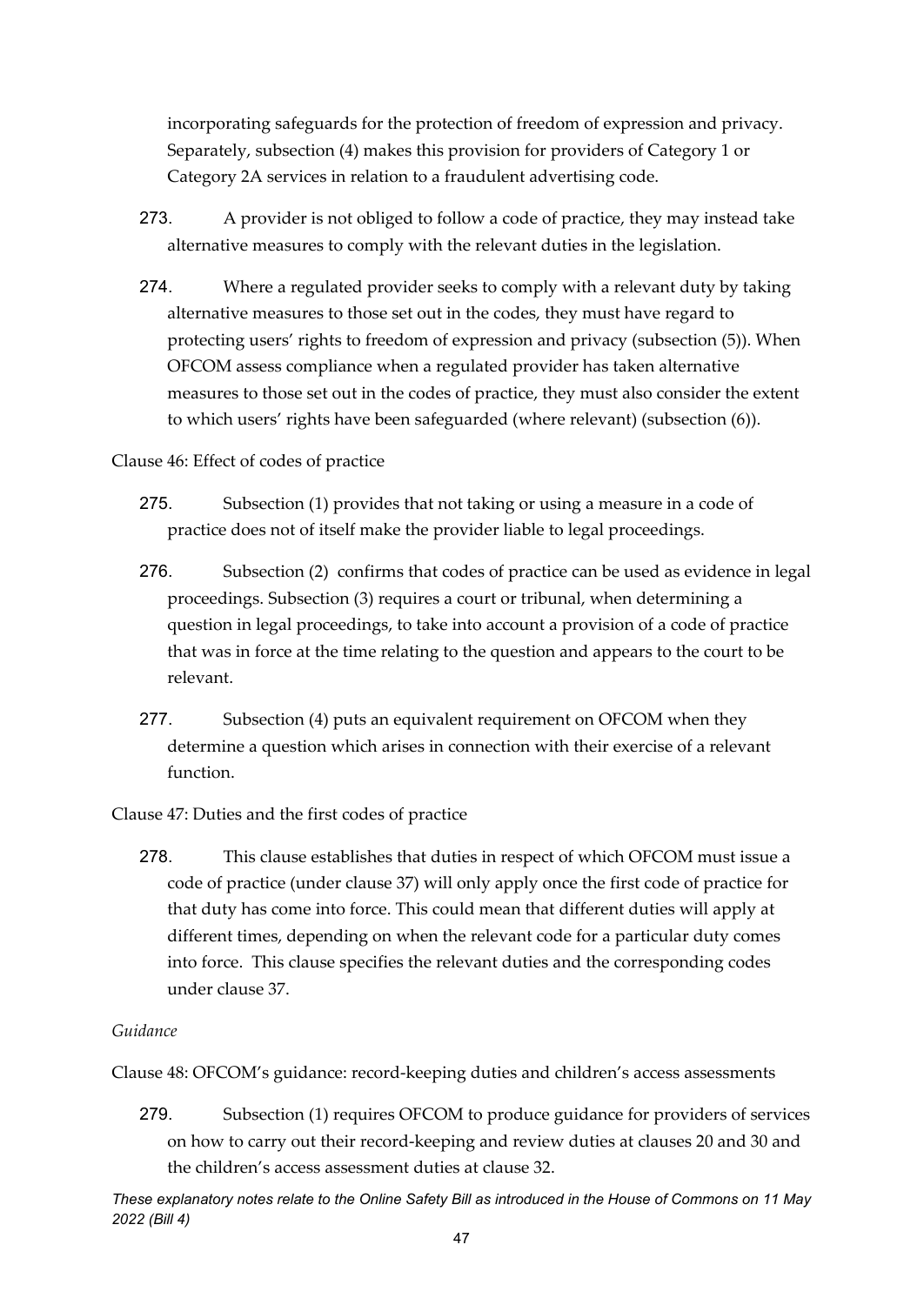280. Subsection (2) requires OFCOM to consult the Information Commissioner before preparing, revising or replacing this guidance. OFCOM must publish this guidance, including any revised guidance (subsection (3)).

### **Chapter 7: Interpretation of Part 3**

Clause 49: Meaning of "regulated user-generated content" and "news publisher content"

- 281. This clause defines "regulated user-generated content" and describes the types of user-generated content that are exempt from this definition, including "news publisher content". Part 3 duties on regulated user-to-user services apply with regard to "regulated user-generated content".
- 282. Subsections (3) and (4) define "user-generated content". This is content that is generated by a user of the service, or uploaded to or shared on the service by a user of the service, and which may be encountered by another user (or users) by means of the service. This means that content shared only between a user and the service provider (such as through a customer service chat function) would not fall under the definition of user-generated content.
- 283. Subsection (5) defines "one-to-one live aural communications". It states that only aural communications between two users which are not accompanied by written messages, videos or other visual images (other than identifying content, such as a user name or profile picture) and which are not recordings of such content, are exempt from the definition of "regulated content". For example, a one-to-one live voice call over an internet service would not count as "regulated content", but a oneto-one video call or a recording of a call shared on a regulated service would.
- 284. Subsections (6) and (7) define "comments and reviews on provider content" in respect of user-to-user services. This definition encompasses user comments and reviews in relation to all content that is published on a service by the service provider or someone acting on their behalf.
- 285. Subsections (8) to (10) define "news publisher content". This includes any content on a service directly generated by a recognised news publisher (as defined in clause 50). In addition, it includes content originally published by a recognised news publisher but uploaded to or shared on a service by a user of that service, either in its entirety or by way of a link to the entirety of the material. For example, if a user shares the text of an article copied from a recognised news publisher's website, with no additions or amendments, that text will not count as user-generated content. If a user amends content generated by a recognised news publisher that content will count as user-generated content, as will any user-generated text or images accompanying the news publisher content.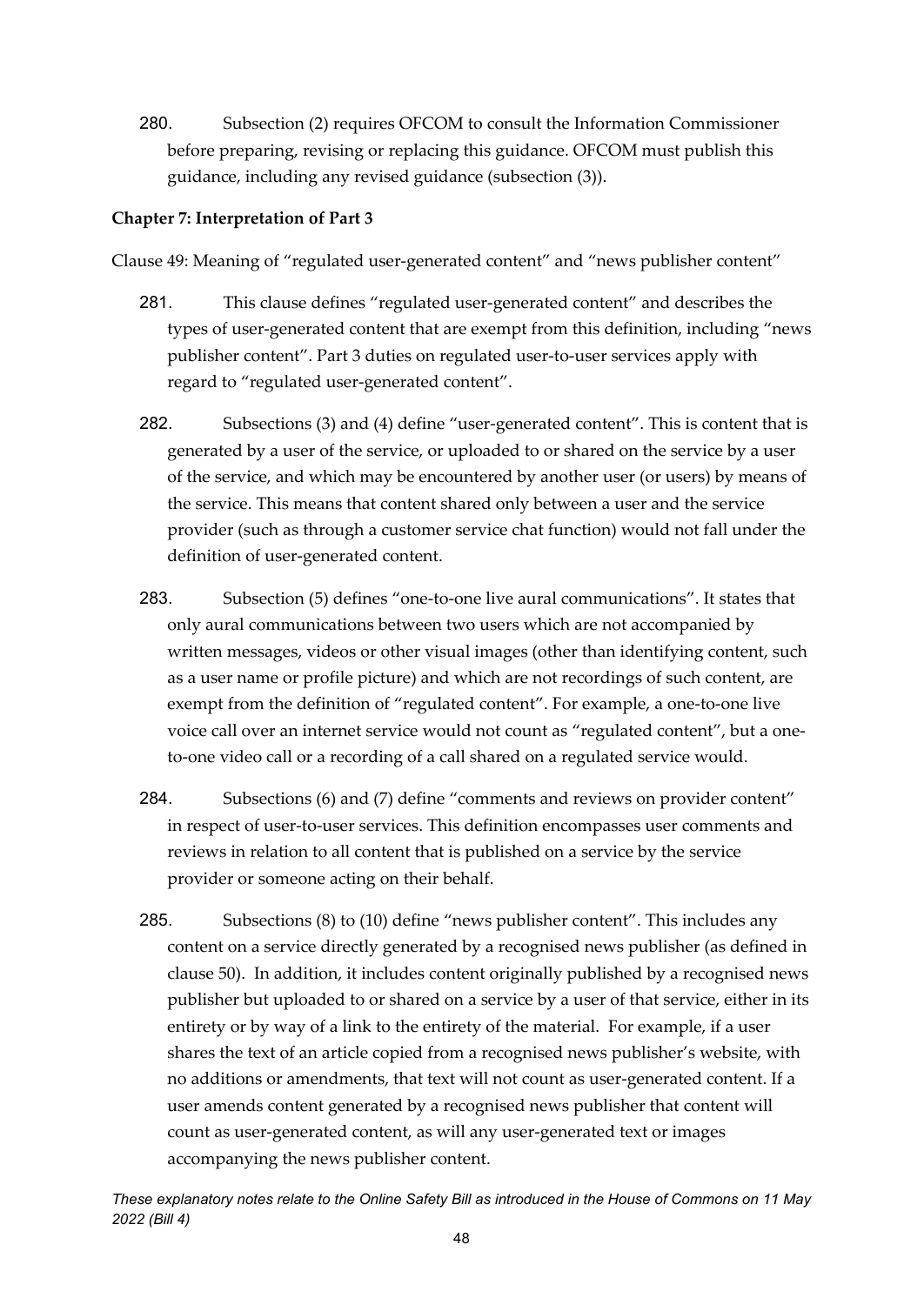Clause 50: Meaning of "recognised news publisher"

- 286. This clause defines the term "recognised news publisher". Subsection (1) states that the British Broadcasting Corporation, Sianel Pedwar Cymru, and any entity that holds a licence under the Broadcasting Act 1990 or 1996 and which publishes news-related content under that licence will qualify as a recognised news publisher.
- 287. Subsection (1)(d) adds that any entity that meets the conditions listed in subsection (2) will also be considered a "recognised news publisher", providing it is not excluded under subsection (3).
- 288. Subsection (2) then sets out the conditions that other entities have to meet in order to be considered a "recognised news publisher" under subsection (1)(d).
- 289. Subsection (3) sets out the conditions in which an entity is excluded from the definition of "recognised news publisher", even where it otherwise meets the criteria set out in subsection (2). These are that the entity is a proscribed organisation under the Terrorism Act 2000 or is an entity which supports such an organisation.
- 290. Subsection (4)(a) defines the conditions in which news-related material can be said to be "subject to editorial control". This relates to the conditions for a "recognised news publisher" in subsection (2).

Clause 51: Meaning of "search content" etc.

- 291. This clause defines "search content" and describes the types of content that are exempt from this definition, including content on the website of a recognised news publisher and paid-for advertisements.
- 292. Search content is content that may be encountered in or via search results of a search service or search engine. Search results are the content which is presented to a user of the service by the search engine when they make a search request. Typical examples would be a link to a website or an image on an image search results page. Search results may also include short pieces of text from a website, media in other forms, links which are icons or anything else provided it is presented by the operation of the search engine when a search request is made. Content encountered "via search results" is content which is presented to a user when they interact with a search result itself, for example by clicking on it. It does not include content which a user comes across as a result of any subsequent interaction (that is, interaction with anything other than a search result). This means that search content includes content on a webpage that is accessed by interacting search results but would not include all content on that internet service, such as if a user clicked a link on that webpage.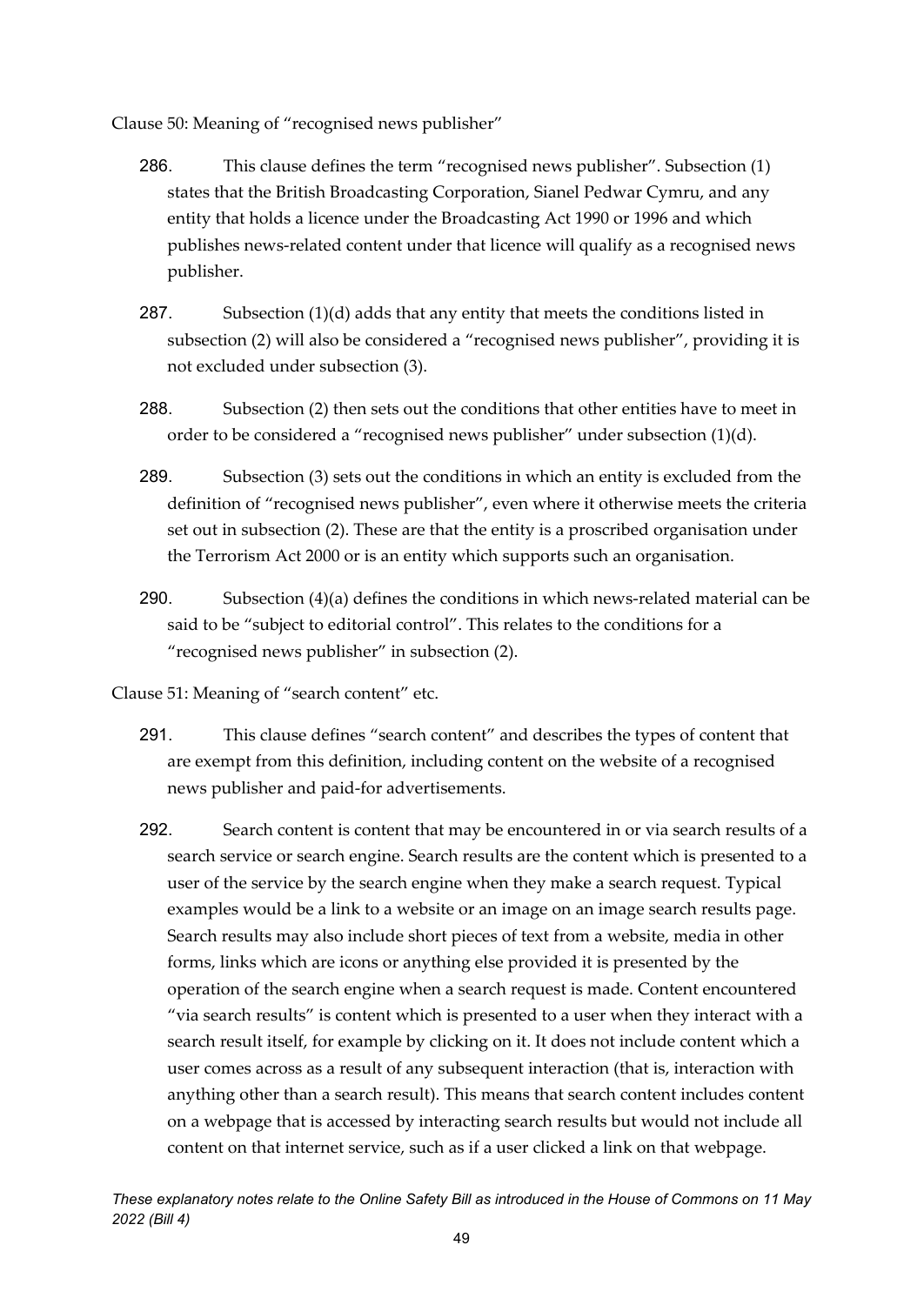293. "Search" includes by input of images, speech or any other means, as well as by inputting text. This is designed to capture the variety of different ways in which search engines can be operated, including speech based virtual assistants.

Clause 52: "Illegal content" etc

- 294. This clause defines illegal content as content which amounts to a relevant offence.
- 295. Subsection (4) defines a "relevant offence" as a terrorism offence specified in Schedule 4, a child sexual exploitation and abuse (CSEA) offence specified in Schedule 5, an offence specified in Schedule 6, or another offence which has or is intended to have one or more victim who is an individual. Subsection (8) excludes from this definition certain categories of offence.
- 296. Subsection (7) defines priority illegal content as terrorism content, CSEA content or content that amounts to an offence listed in Schedule 6.
- 297. Under subsection (9), content does not need to be generated, uploaded or accessed (or have anything else done in relation to it) in any part of the United Kingdom to amount to an offence under this provision. This is the case regardless of whether the criminal law would require the offence, or any element of it, to take place in the United Kingdom (or a particular part of it).
- 298. Subsections (10) and (11) clarify that for user-to-user services and the user-touser part only of combined services, illegal content, terrorism content, CSEA content and priority illegal content does not have to be present on a regulated service to meet the relevant definitions for these types of content. This provision is necessary to allow service providers to take steps in relation to content which would not otherwise meet the definitions because it has not yet been uploaded to or shared on their services. In relation to such a service (or part of a service), content of these types must nevertheless be, or be capable of being were it present on the service, regulated user-generated content.
- 299. Content amounting to any offence under the law of England and Wales, Scotland or Northern Ireland which meets the definition under subsection (4) is illegal content (or, as appropriate, priority illegal content, CSEA content etc.) in all parts of the United Kingdom for the purposes of regulation under this Bill.

# *Schedule 5: Terrorism offences*

300. Schedule 5 defines the offences that constitute "terrorism content". They are based in existing domestic legislation, including from the Terrorism Act 2000 and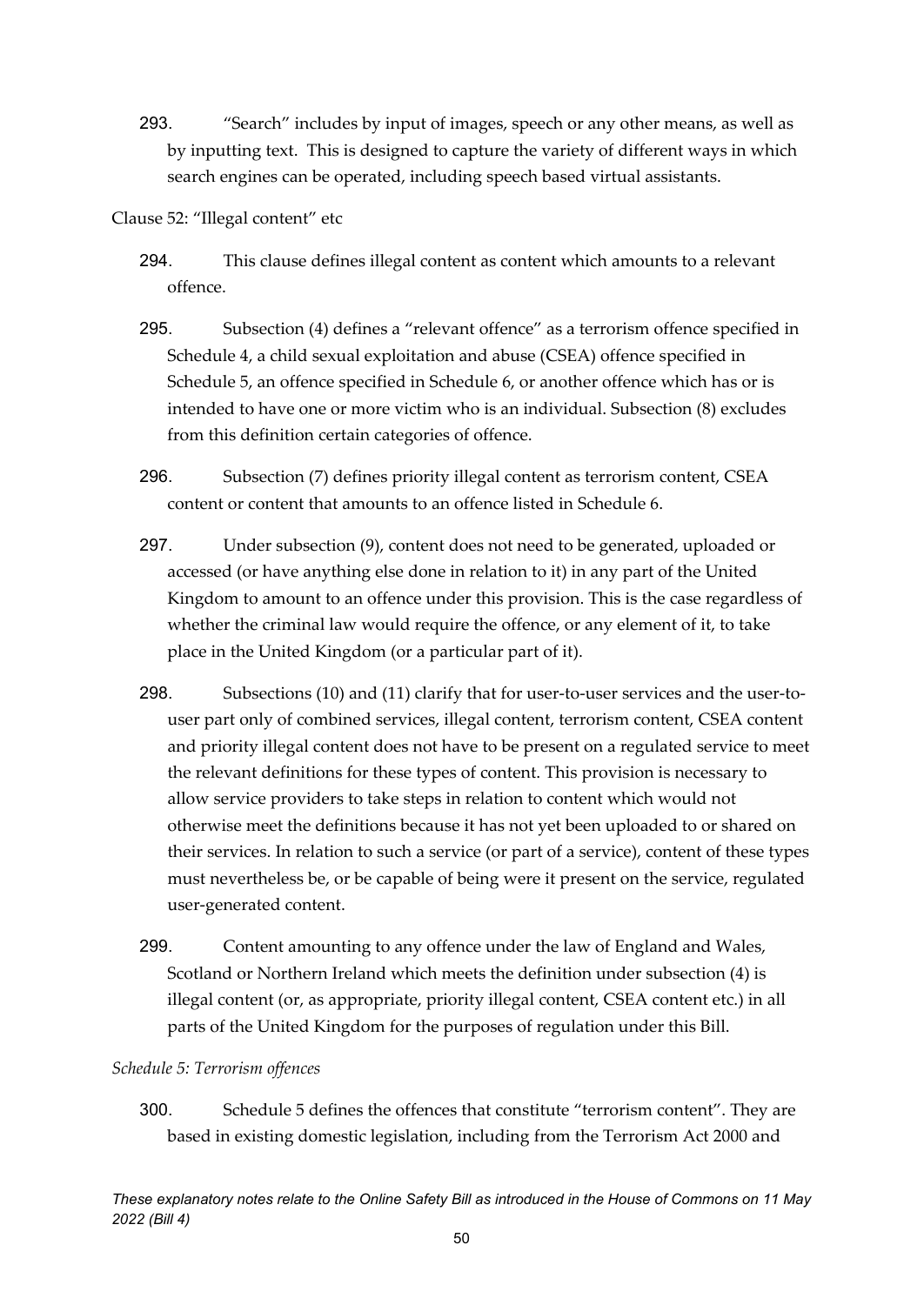2006, and the Anti-terrorism, Crime and Security Act 2001. The Bill does not introduce any new terrorism offences.

- 301. Paragraph 1 lists the relevant provisions that apply from the Terrorism Act 2000.
- 302. Paragraph 2 sets out the relevant section from the Anti-terrorism, Crime and Security Act 2001.
- 303. Paragraph 3 lists the relevant provisions that apply from the Terrorism Act 2006.
- 304. Paragraph 4 sets out the offences that constitute an inchoate offence. These offences include attempting or conspiring to commit an offence in the Schedule, or encouraging or assisting, aiding, abetting, counselling or procuring the commission of one of those offences (or in Scotland being involved in the commission of such an offence).

*Schedule 6: Child sexual exploitation and abuse (CSEA) offences* 

- 305. Schedule 6 defines the offences, in the component jurisdictions of the United Kingdom, that constitute "CSEA content". The Bill does not introduce any new CSEA offences.
- 306. Schedule 6, Part 1 lists the relevant CSEA offences in England, Wales and Northern Ireland.
- 307. Paragraph (1) sets out the offence under the Obscene Publications Act 1959, relating to an obscene article tending to deprave and corrupt others. The inclusion of this offence is for instances in which the article would encourage an individual to commit a CSEA offence, as listed in paragraphs 2, 4, 5, 7 or 8.
- 308. Paragraph (2) sets out offences with regard to indecent photographs, and pseudo-photographs of children: taking; permitting to be taken; making, distributing or showing, possessing with a view to their being distributed or shown by himself or others; and publishing, or causing to be published, any advertisement likely to be understood as conveying that the advertiser distributes or shows such indecent photographs.
- 309. Paragraph (3) sets out equivalent offences in Northern Ireland regarding indecent photographs, or pseudo-photographs, of children, as set out in the Protection of Children (Northern Ireland) Order 1978.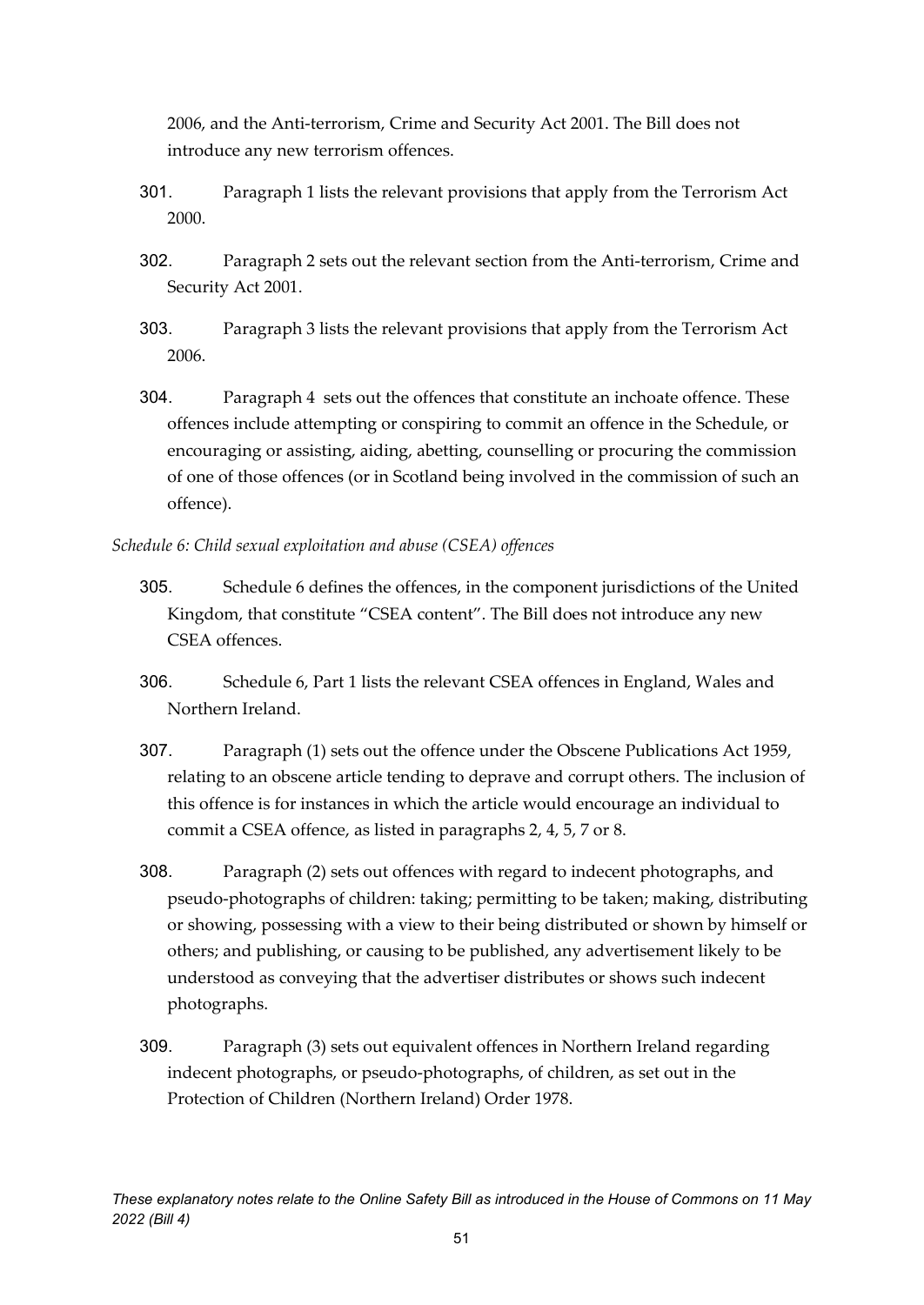- 310. Paragraph (4) lists the offence of possession of any indecent photograph, or pseudo-photograph of a child, as set out in Section 160 of the Criminal Justice Act 1988.
- 311. Paragraph (5) lists relevant CSEA related offences from the Sexual Offences Act 2003 which can be committed online.
- 312. Paragraph (6) lists equivalent relevant CSEA related offences in Northern Ireland from the Sexual Offences (Northern Ireland) Order 2008.
- 313. Paragraph (7) lists the offence under Section 62 of the Coroners and Justice Act 2009 (possession of a prohibited image of a child).
- 314. Paragraph (8) lists the offence under Section 69 of the Serious Crime Act 2015 (possession of a paedophile manual)
- 315. Paragraph (9) lists CSEA-related inchoate offences: the offence of attempting or conspiring to commit an offence specified in this Part (Schedule 6, Part 1); an offence under Part 2 of the Serious Crime Act 2007 (encouraging or assisting) in relation to an offence specified in this Part; and an offence of aiding, abetting, counselling or procuring the commission of an offence specified in this Part.
- 316. Schedule 6, Part 2 lists the relevant CSEA offences in Scotland. Paragraph (10) sets out the relevant offences under the Civic Government (Scotland) Act 1982: Section 52 (indecent photographs etc of children) and Section 52A (possession of indecent photographs of children).
- 317. Paragraph (11) lists relevant CSEA offences from the Protection of Children and Prevention of Sexual Offences (Scotland) Act 2005.
- 318. Paragraph (12) lists relevant CSEA offences from the Sexual Offences (Scotland) Act 2009.
- 319. Paragraph (13) lists CSEA-related inchoate offences: attempting or conspiring to commit an offence specified in this Part; inciting a person to commit an offence specified in this Part; and aiding, abetting, counselling or procuring the commission of an offence specified in this Part, or being involved art and part in the commission of such an offence.

# *Schedule 7: Priority offences*

320. Content which amounts to the criminal offences which are set out in Schedule 7 is priority illegal content. We intend to amend Schedule 7 via government amendment to list corresponding offences which extend only to Scotland or Northern Ireland ("devolved offences"), alongside the offences extending to England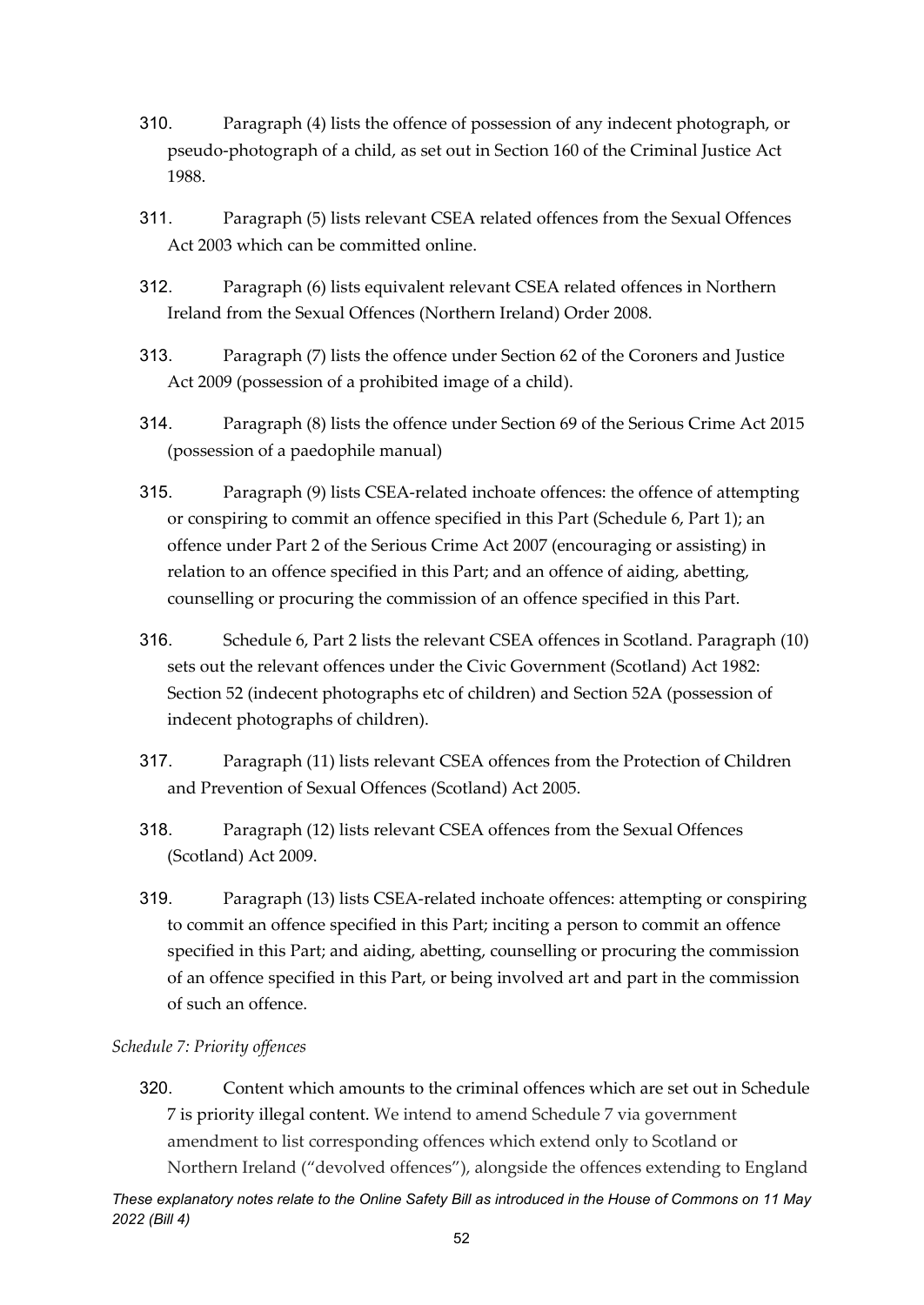and Wales (and, in some cases, also to Scotland, Northern Ireland, or both) included for introduction. Terrorism and CSEA offences are set out in Schedules 5 and 6 respectively.

Clause 53: "Content that is harmful to children" etc

321. This clause defines "content that is harmful to children".

- 322. Subsections (2) and (3) define "primary priority content that is harmful to children" and "priority content that is harmful to children". This is content which the Secretary of State has designated in regulations (see clause 55).
- 323. Subsection (4) defines "content that is harmful to children" as primary priority or priority content that is harmful to children or a third category of "nondesignated content that is harmful to children" - another kind of content which presents a material risk of significant harm to an appreciable number of children in the UK.
- 324. The definition of "non-designated content that is harmful to children" means that content need not affect a very large number of children to be considered harmful, but kinds of content which affect only one child or very few children are not in scope. Harm is itself defined in clause 187. The effect of these two clauses together is that service providers will need to consider all the information available to them when deciding if content is harmful to children. Such information includes knowledge that the content particularly affects children with certain characteristics or belonging to a certain group, for example disabled people or people of a certain religion. It also includes any knowledge they have about particular users at whom the content is directed.
- 325. Subsection (5) specifies that certain types of content should not be regarded as content that is harmful to children. These types of content are illegal content (which is dealt with separately by other clauses of the Bill) and content where the risk of harm comes from the content's potential financial impact, the safety or quality of goods featured in the content or a way in which a service featured in the content may be performed.
- 326. Subsection (8) provides that only regulated user-generated content present or potentially present on a regulated user-to-user service can be content that is harmful to children. Subsection (7) clarifies that for a combined service, this would only apply to the regulated user-generated content but not any search content on the service.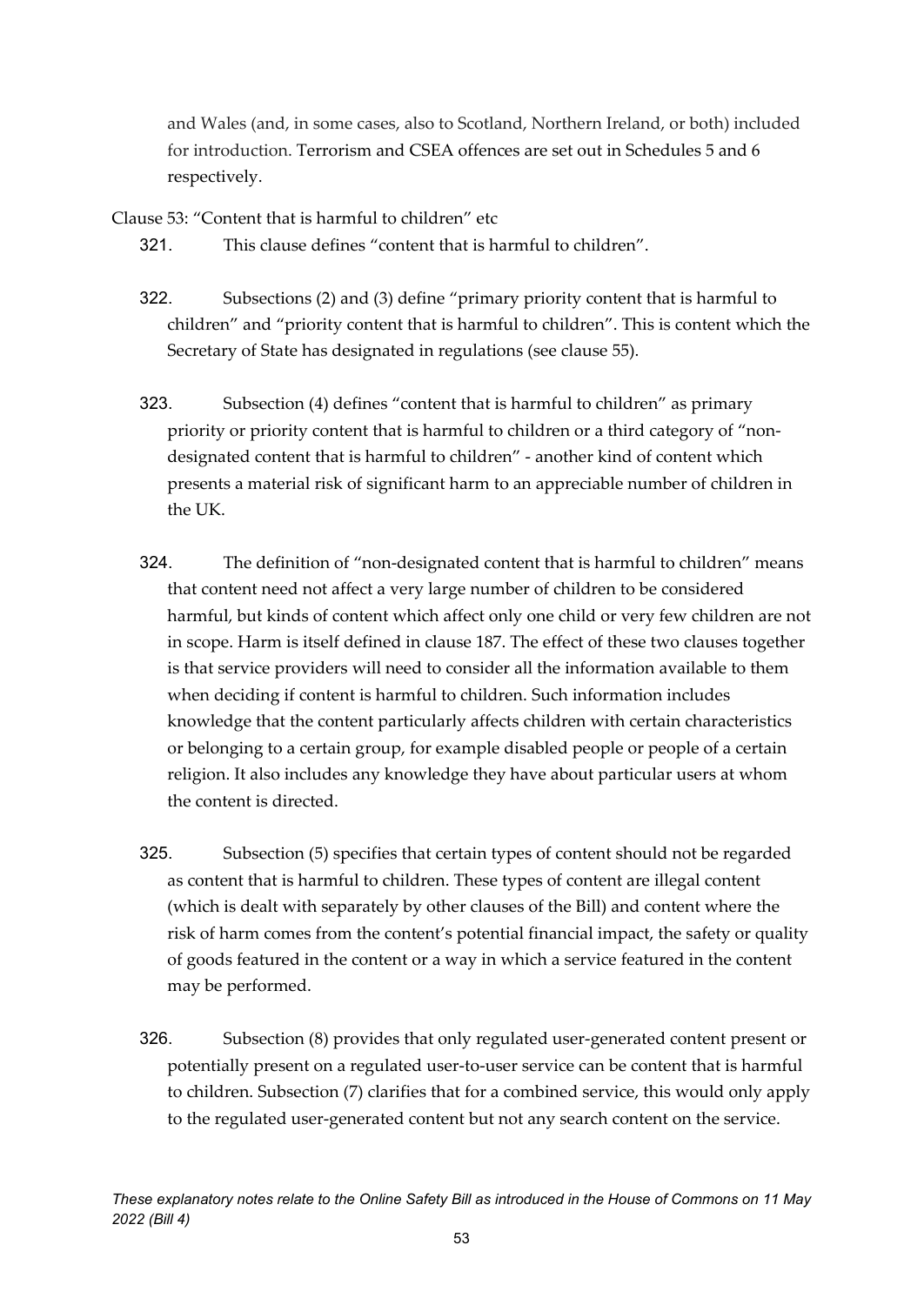Clause 54: "Content that is harmful to adults" etc

- 327. This clause defines "content that is harmful to adults". Subsection (2) defines "priority content that is harmful to adults". This is content which the Secretary of State has designated in regulations (see clause 55).
- 328. Subsection (3) defines "content that is harmful to adults" as priority content that is harmful to adults or another kind of content which presents a material risk of significant harm to an appreciable number of adults in the UK.
- 329. This definition means that content need not affect very large numbers of people to be considered harmful, but kinds of content which affect only one person or very few people are not in scope. Harm is itself defined in clause 187. The effect of these two clauses together is that service providers will need to consider all the information available to them when deciding if content is harmful to adults. Such information includes knowledge that the content particularly affects people with certain characteristics or belonging to a certain group, for example disabled people or people of a certain religion. It also includes any knowledge they have about particular users at whom the content is directed.
- 330. Subsection (4) specifies that certain types of content should not be regarded as content that is harmful to adults. These types of content are illegal content (which is dealt with separately by other clauses of the Bill) and content where the risk of harm comes from the content's potential financial impact, the safety or quality of goods featured in the content or a way in which a service featured in the content may be performed.
- 331. Subsection (5) provides that only regulated user-generated content present or potentially present on a regulated user-to-user service can be content that is harmful to adults.
- Clause 55: Regulations under sections 53 and 54
	- 332. This clause makes provision in relation to the making of regulations under clauses 53 and 54 designating primary priority and priority content that is harmful to children, and priority content that is harmful to adults. The Secretary of State may only specify a description of content in regulations if the Secretary of State considers that there is a material risk of significant harm to an appreciable number of children or adults in the United Kingdom presented by user-generated or search content of that description, and must consult OFCOM before making such regulations.

*These explanatory notes relate to the Online Safety Bill as introduced in the House of Commons on 11 May 2022 (Bill 4)* Clause 56: Regulations under sections 53 and 54: OFCOM's review and report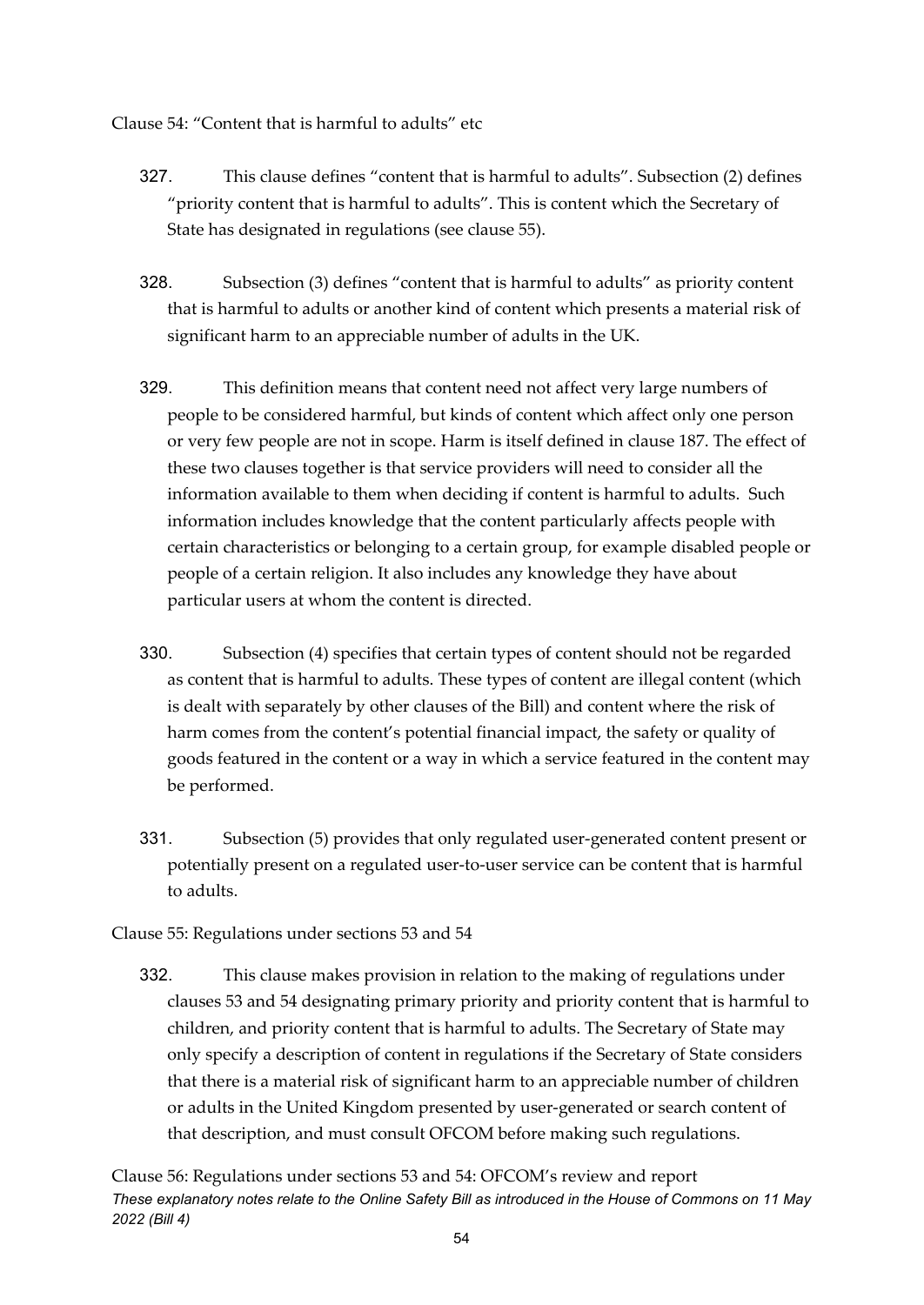333. This clause relates to OFCOM's ongoing review of the prevalence and severity of content that is harmful to children and to adults on user-to-user services and content that is harmful to children on search services. It requires OFCOM to prepare and publish reports on this at least every three years, and include advice as to whether it is appropriate for the Secretary of State to make changes to the regulations setting out priority content that is harmful to adults and children in clauses 53 and 54. Subsection (7) requires Ofcom to send a copy of each report to the Secretary of State.

# **Part 4: Other duties of providers of regulated user-touser services and regulated search services**

# **Chapter 1: Providers of Category 1 services: User identity verification**

Clause 57: User identity verification

- 334. This clause places a duty on all Category 1 services to offer adult users the option to verify their identity. Services will have discretion as to which form of identity verification they offer.
- 335. They will need to make it clear to users in their terms of service what form of identity verification is available and how the process works.

Clause 58: OFCOM's guidance about user identity verification

- 336. This clause places a requirement on OFCOM to publish guidance for providers of Category 1 services to assist them in complying with the user identity verification duty.
- 337. As part of preparing the guidance, OFCOM must have particular regard to the desirability of ensuring that the recommended identity verification measures are accessible to vulnerable users. In preparing the guidance OFCOM must consult the Information Commissioner, persons with technical expertise, persons representing the interests of vulnerable adult users and anyone else they consider appropriate.

# **Chapter 2: Reporting Child Sexual Exploitation and Abuse Content**

Clause 59: Requirement to report CSEA content to the NCA

338. This clause sets out the requirement on relevant services to report CSEA content to the National Crime Agency (NCA). The NCA will be the organisation responsible for receiving reports from services via secure transmission, processing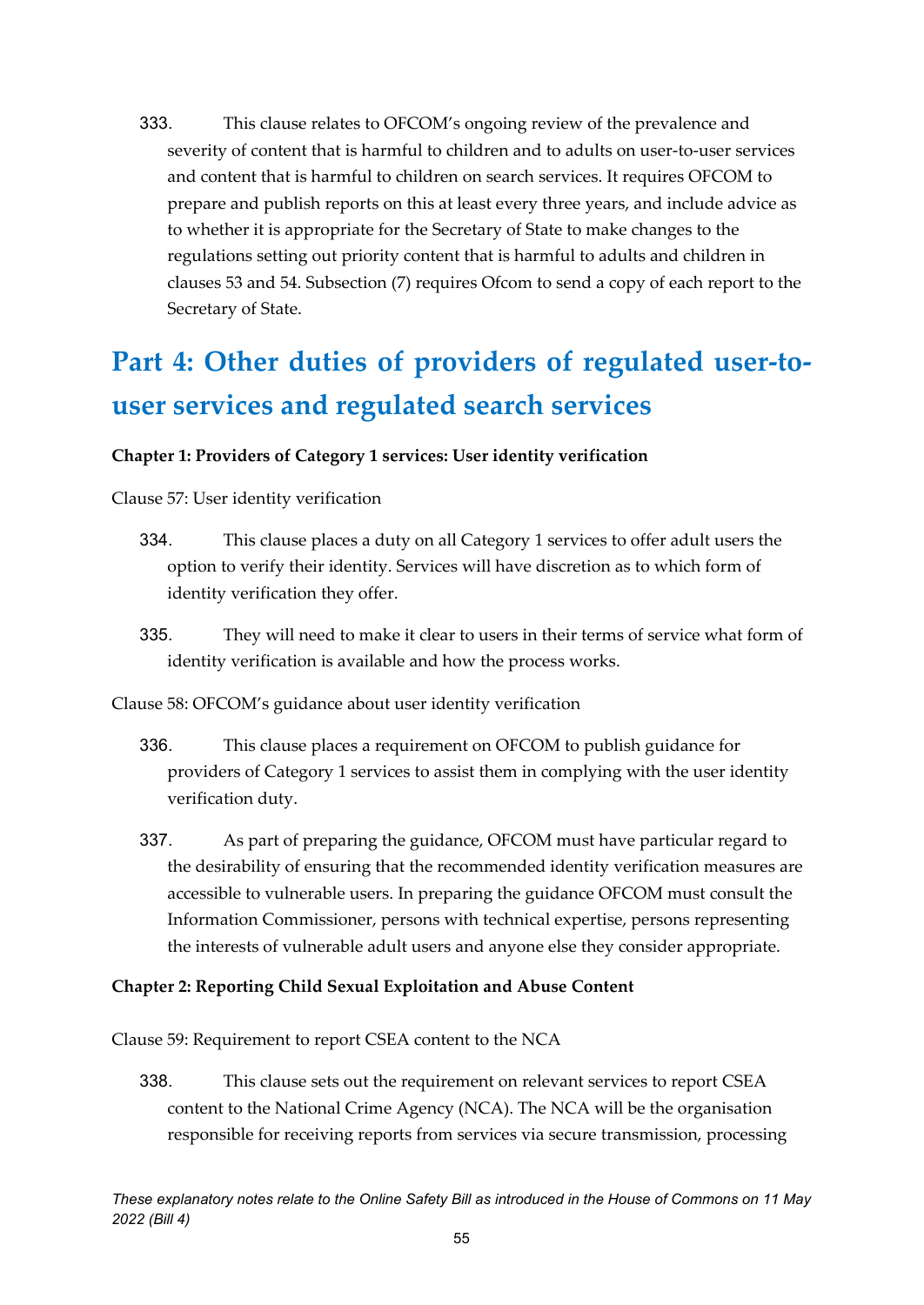reports including triaging and disseminating reports to law enforcement and other appropriate agencies in the United Kingdom and internationally.

- 339. Subsection (1) states that a UK provider of a regulated user-to-user service must have systems and processes in place which are capable of making all detected, but unreported CSEA content into a report that meets the requirements set out in regulations and that these reports are submitted to the NCA.
- 340. Subsection (2) places the same requirement on non-UK providers of regulated user-to-user services. Non-UK services will only be required to report CSEA content to the NCA where they can establish a UK link, unless that provider is already reporting all CSEA content, including UK CSEA content to overseas law enforcement or an alternative reporting body outside the UK – whether on a mandatory or voluntary basis.
- 341. It is a service's responsibility to ensure all relevant UK offences are reported to the NCA or reported to another body under an alternative reporting regime, regardless of whether the content constitutes an offence in the country the service is based. If the service starts to voluntarily report these additional offences to the relevant reporting body in their country they will remain exempt from this requirement.
- 342. Subsection (3) sets out the reporting requirement for UK providers of regulated search services. Search services will be required to report CSEA content which they detect during routine web crawling which those services already carry out for business purposes. This element of the reporting duty is separate from safety duties under the Bill.
- 343. Subsection (4) places the same requirement on non-UK providers of regulated search services where there exists a UK link to the CSEA content.
- 344. Subsection (7) sets out that reports must meet requirements set out in regulations and must be sent to the NCA in the manner, and within timeframes set out in regulations.
- 345. Subsection (10) states that the requirement to report CSEA content will be based on when it is detected, not when the offence occurred. An offence may have occurred before the commencement of this requirement, but if it is detected on or after commencement, the service would need to report it.

Clause 60: Regulations about reports to the NCA

346. This clause places a duty on the Secretary of State to produce regulations about the reports being made to the NCA.

*These explanatory notes relate to the Online Safety Bill as introduced in the House of Commons on 11 May 2022 (Bill 4)*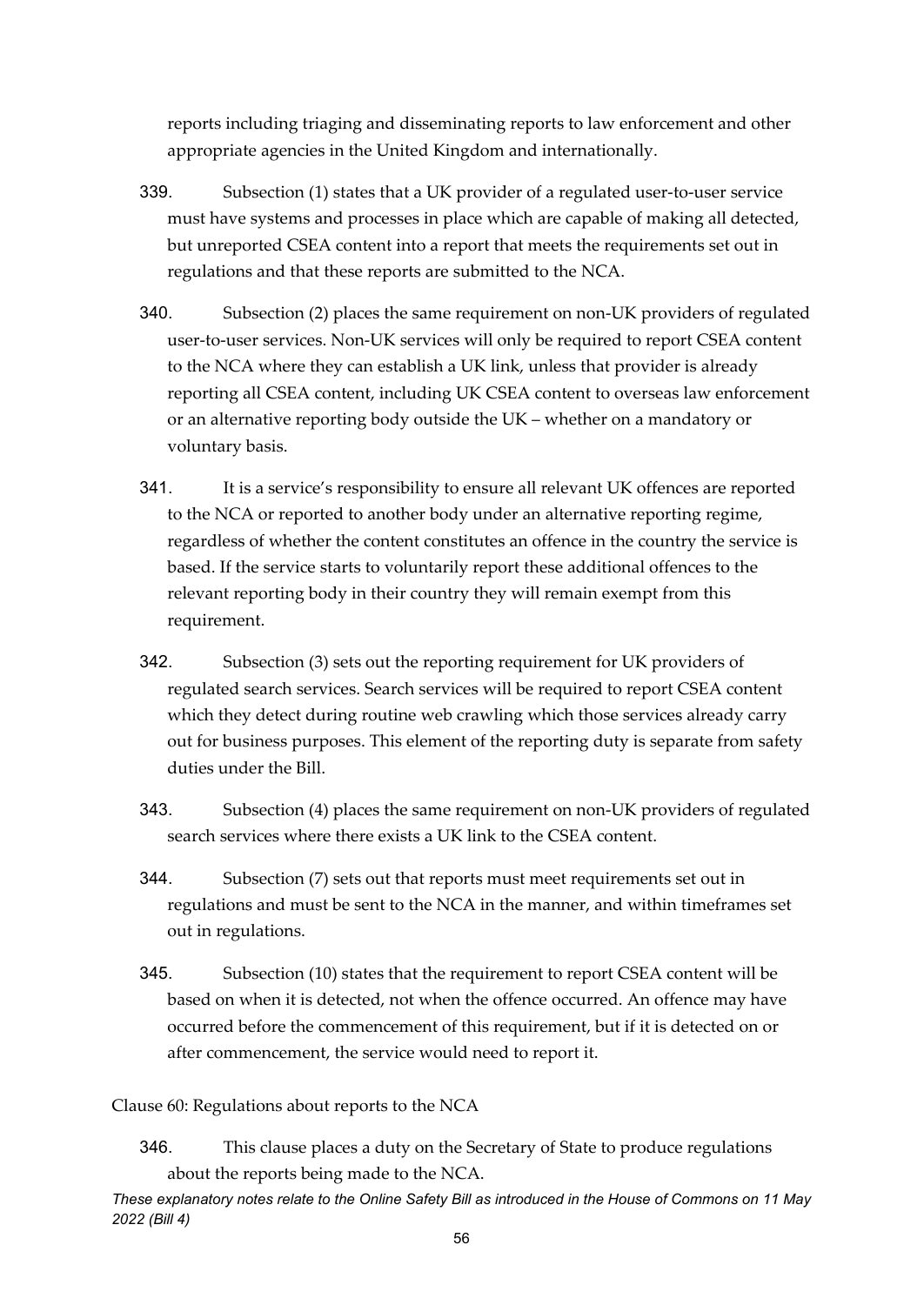- 347. Subsection (2) lists the provisions which may be covered in regulations but is not exhaustive. The information that can or should be reported will vary depending on the nature of the service and the offence that has occurred. Services will be required to report all and any available information relating to instances of CSEA, including any that help identify a perpetrator or victim.
- 348. Services will need to include information relating to the identity of any individual who is suspected of committing a CSEA offence; information relating to the geographic location of the involved individual or website, which may include the Internet Protocol address or verified address; evidence of the CSEA offence itself, such as indecent images or sexual communications between an adult and a child; and any information relating to a child.
- 349. Subsection (3) requires that before making (including revising), regulations, the Secretary of State must consult the NCA, OFCOM and any other appropriate persons. Regulations will be adaptable to allow for ongoing technological and industry developments and can be revised as necessary.

Clause 61: NCA: information sharing

- 350. This clause amends the definition of 'permitted purpose' in section 16(1) of the Crime and Courts Act 2013 to allow the NCA to disclose information to OFCOM for the purpose of its functions under the Online Safety Bill.
- Clause 62: Offence in relation to CSEA reporting
	- 351. This clause sets out the offence of providing false information in relation to the reporting requirement.
	- 352. Subsection (1) states that an offence has been committed where a person provides false information either knowingly or without regard to its accuracy.
	- 353. Subsections (2) sets out the sentencing for a person who is convicted of this offence in England and Wales, Scotland and Northern Ireland.

# Clause 63: Interpretation of this Chapter

- 354. This clause provides clarification of terms used in this chapter.
- 355. Subsection (4) provides clarification of when content is considered detected. This content may be detected by the service provider through a number of means, including automated monitoring systems (such as hash matching), human moderators or user reports. The requirement to report CSEA content will be based on when content is detected, not when the offence occurred.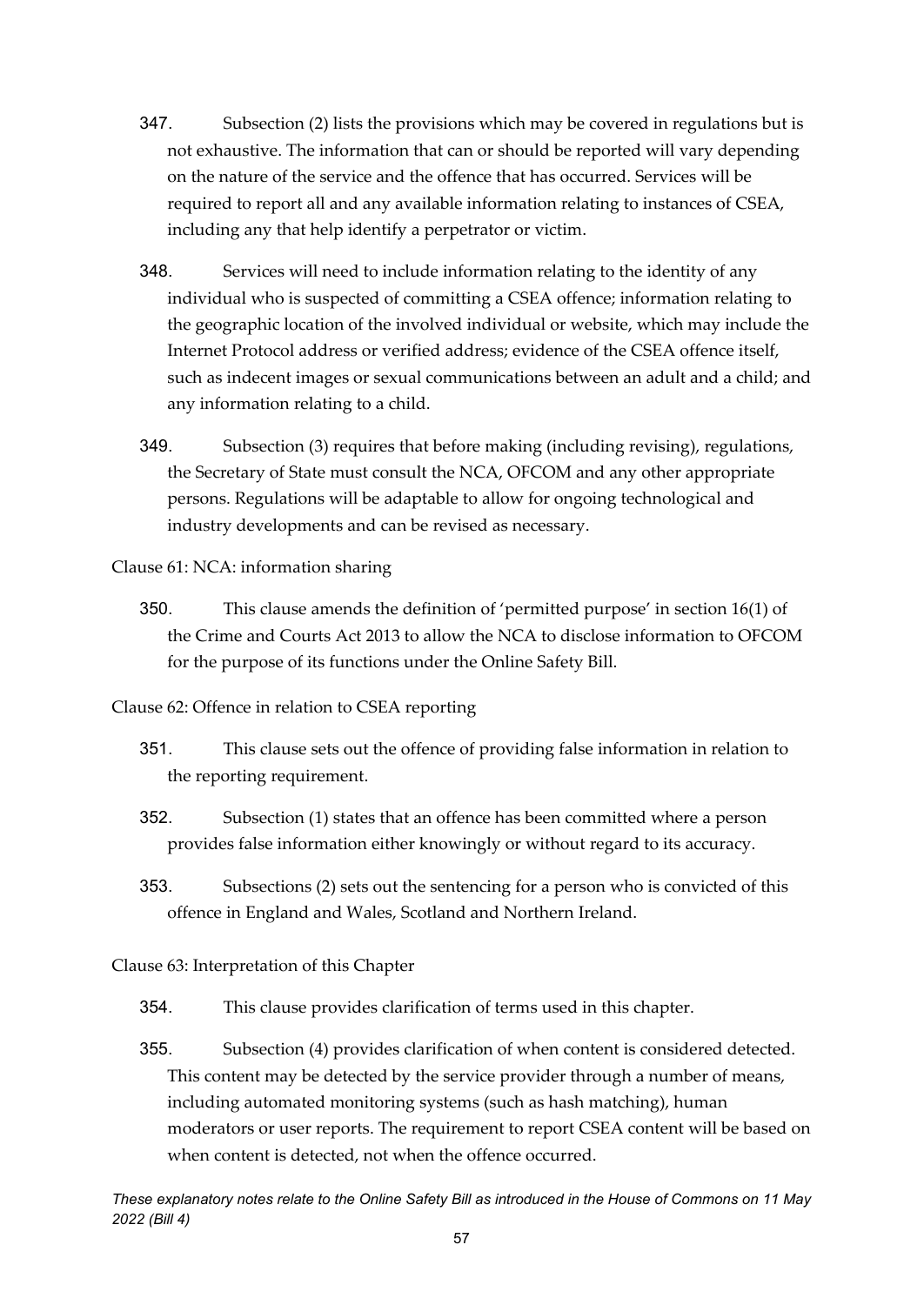- 356. Subsection (5) sets out that content is considered 'unreported' by the service if that service does not meet exemptions listed at subsection  $(5)(a)$  and  $(5)(b)$  by reporting on to a foreign agency or to the NCA. The reporting to the foreign agency may be on a mandatory or voluntary basis.
- 357. Subsection (6) describes the term 'UK linked' for the purpose of the reporting requirement. The content may be UK-linked based on the place where content is published, generated, uploaded or shared in the UK; the nationality of the person suspected of committing the related offence; or where the person suspected of committing the related offence is located in the UK or where the child who is the suspected victim of the related offence is located in the UK. Where a non-UK service is able to establish a UK link as described in subsection (6), this content must be reported to the NCA if it has not already been reported under alternative voluntary or mandatory reporting regimes. The information that a service provider has available to them to determine whether CSEA content is linked to the UK will vary depending on the nature of that service and the information they collect on their users. The legislation does not specify how services could determine location, but this can be determined through multiple indicators, which may include Internet Protocol (IP) addresses, Media Access Control (MAC) addresses, information provided by users on their profiles, etc.
- 358. There will not be a consequence if the provider reports CSEA content to the NCA which the provider thinks might have a UK link, but does not.
- 359. The term 'foreign agency' noted at subsection (7) denotes the exemption for services who report under alternative voluntary or mandatory reporting outside of the UK.

# **Chapter 3: Transparency Reporting**

Clause 64: Transparency reports about certain Part 3 Services

- 360. This clause requires providers of relevant services to publish annual transparency reports and sets out OFCOM's powers in relation to these reports. The information set out in transparency reports is intended to help users understand the steps providers are taking to keep them safe, and provide OFCOM with the information required to hold them to account.
- 361. Transparency reports are required from Category 1, Category 2A and Category 2B services, as included in the register of categories of certain Part 3 Services (established under clause 81). OFCOM may request different types of information depending on which category a particular service meets the conditions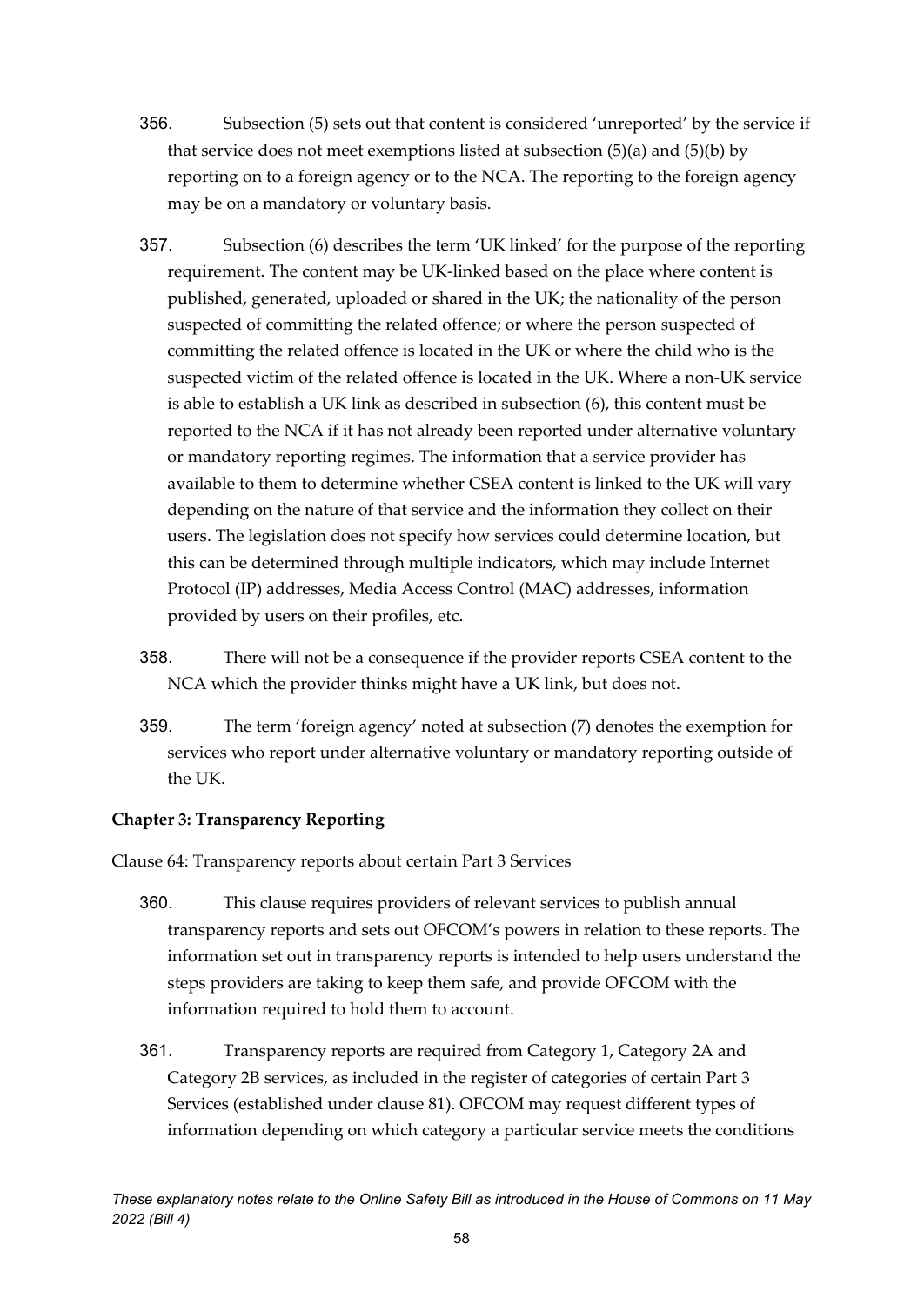for. The Secretary of State may change by regulations the frequency of production of transparency reports, and must consult OFCOM before doing so.

Schedule 8: *Transparency reports by providers of Category 1 services, Category 2A services and Category 2B services*

- 362. Schedule 8 lists matters about which information may be required from Category 1 and Category 2B services (Part 1) and Category 2A services (Part 2) in their transparency reports under clause 64. It describes high-level types of information that OFCOM will be able to require a service provider to report on. OFCOM will then set out the specific information within these categories that service providers will need to report on in a notice. This will give OFCOM the flexibility to tailor the reporting requirements so the information sought is as useful as possible. It will also allow OFCOM to account for differences between services in setting the transparency requirements and will allow the requirements to evolve over time.
- 363. This schedule also sets out various factors that OFCOM must take into account when deciding which types of information to require under clause 64. These include the service provider's capacity, the type of service and the functionalities the service offers, the number of users of the service and the proportion of users who are children. This will help ensure that the reporting requirements account for the differences between services and are proportionate. These factors are designed to help ensure the information that OFCOM selects is the most appropriate and proportionate type of information to require from the service provider in question.

Clause 65: OFCOM's guidance about transparency reports

364. This clause places a requirement on OFCOM to prepare and publish guidance on how they will exercise their power relating to transparency reports. Subsection (1) sets out the matters which must be included in guidance and subsection (2) lists expert bodies and interested parties which must be consulted before preparing this guidance, if OFCOM consider them appropriate consultees. OFCOM must have regard to this guidance when preparing or giving a notice to a provider to produce a transparency report (under clause 64) or producing their own transparency reports (under clause 135).

# **Part 5: Duties of providers of regulated services: Certain pornographic content**

Clause 66: Meaning of "pornographic content", "provider pornographic content" and "regulated provider pornographic content"

*These explanatory notes relate to the Online Safety Bill as introduced in the House of Commons on 11 May 2022 (Bill 4)*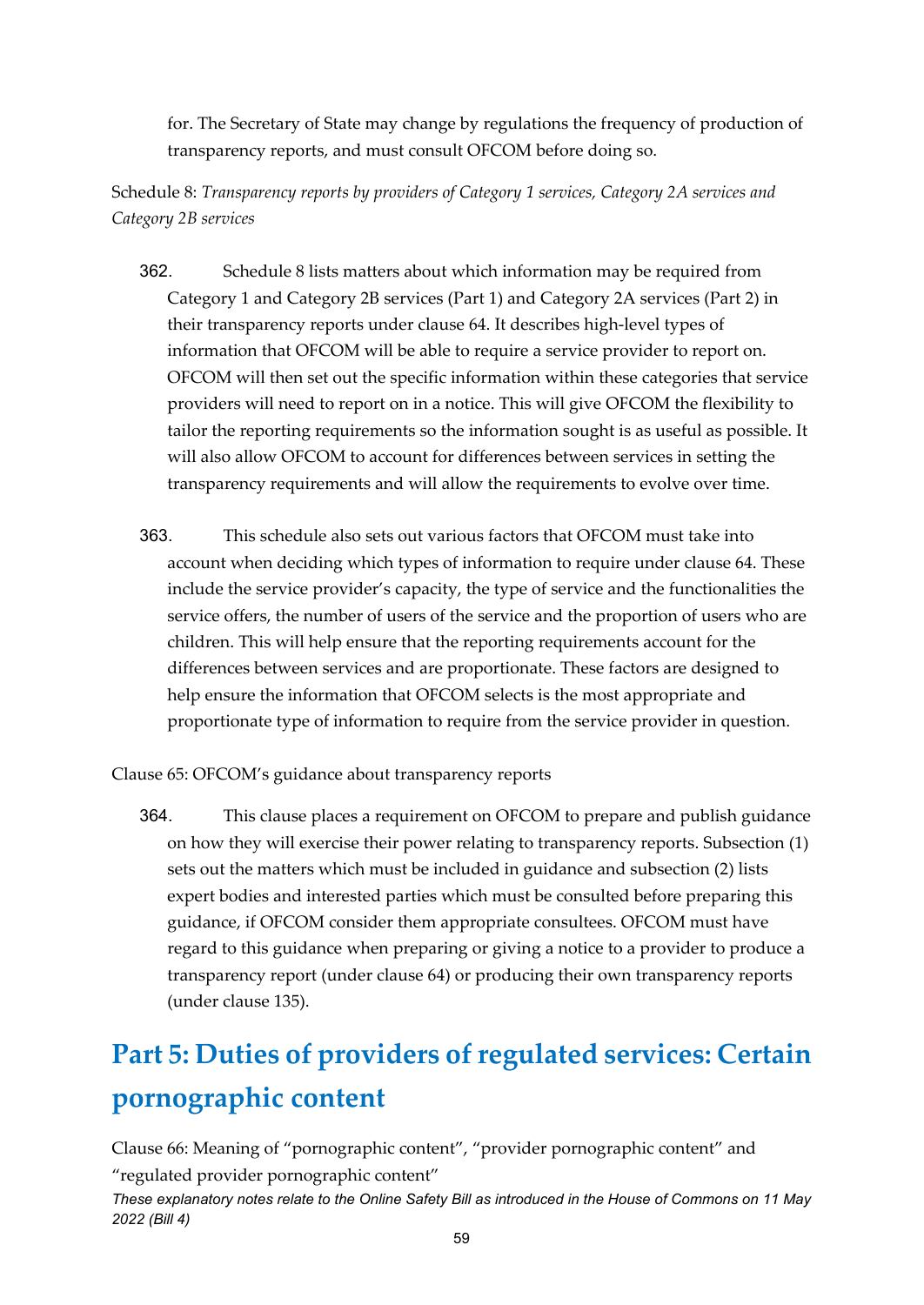- 365. This clause sets out what content the duties in clause 68 apply to.
- 366. Subsection (2) defines what content (see clause 189 for the definition of content) is considered to be pornographic for the purposes of Part 5.
- 367. Subsection (3) sets out what is meant by "provider pornographic content". This is pornographic content which is published or displayed on a service by the service provider itself, or an individual acting on behalf of the service provider. It does not include user-generated content (as set out in subsection (6)). Provider pornographic content also includes pornographic content which is published or displayed on the service by means of software, automated tools or algorithms. This may include instances where the provider displays on the service thumbnails of images or videos which are hosted on the server of a third party.
- 368. Subsection (4) sets out that "regulated provider pornographic content" includes any content which meets the definition of "provider pornographic content" but does not include text-only content or paid-for advertisements.
- 369. Subsection (5) clarifies that pornographic content that is "published or displayed" on a service includes content that may require user interaction in order to be visible or audible (for example, by clicking on content that is blurred, distorted or obscured) and present on the service but not such content that is in the search results of a search service or a combined service. It clarifies that pornographic content that is "published or displayed" on a service includes content that is embedded on the service.
- 370. Subsection (6) provides that user-generated content, as defined in clause 49 is not to be considered provider pornographic content for the purposes of subsection (3). This subsection keeps the categories of user-generated content and provider pornographic content mutually exclusive.

Clause 67: Scope of duties about regulated provider pornographic content

- 371. Subsections (1) and (2) set out the providers of internet services which are required to comply with the duties under clause 68. Providers are required to comply i) where they have regulated provider pornographic content published or displayed on their service, ii) they are not exempt as set out in subsection (3) and iii) have links with the United Kingdom for the purposes of this Part as set out in subsection (4).
- 372. Subsection (3) sets out that a service is exempt if it is a user-to-user or search service that is exempt as provided for by Schedule 1 or any internet service described in Schedule 9.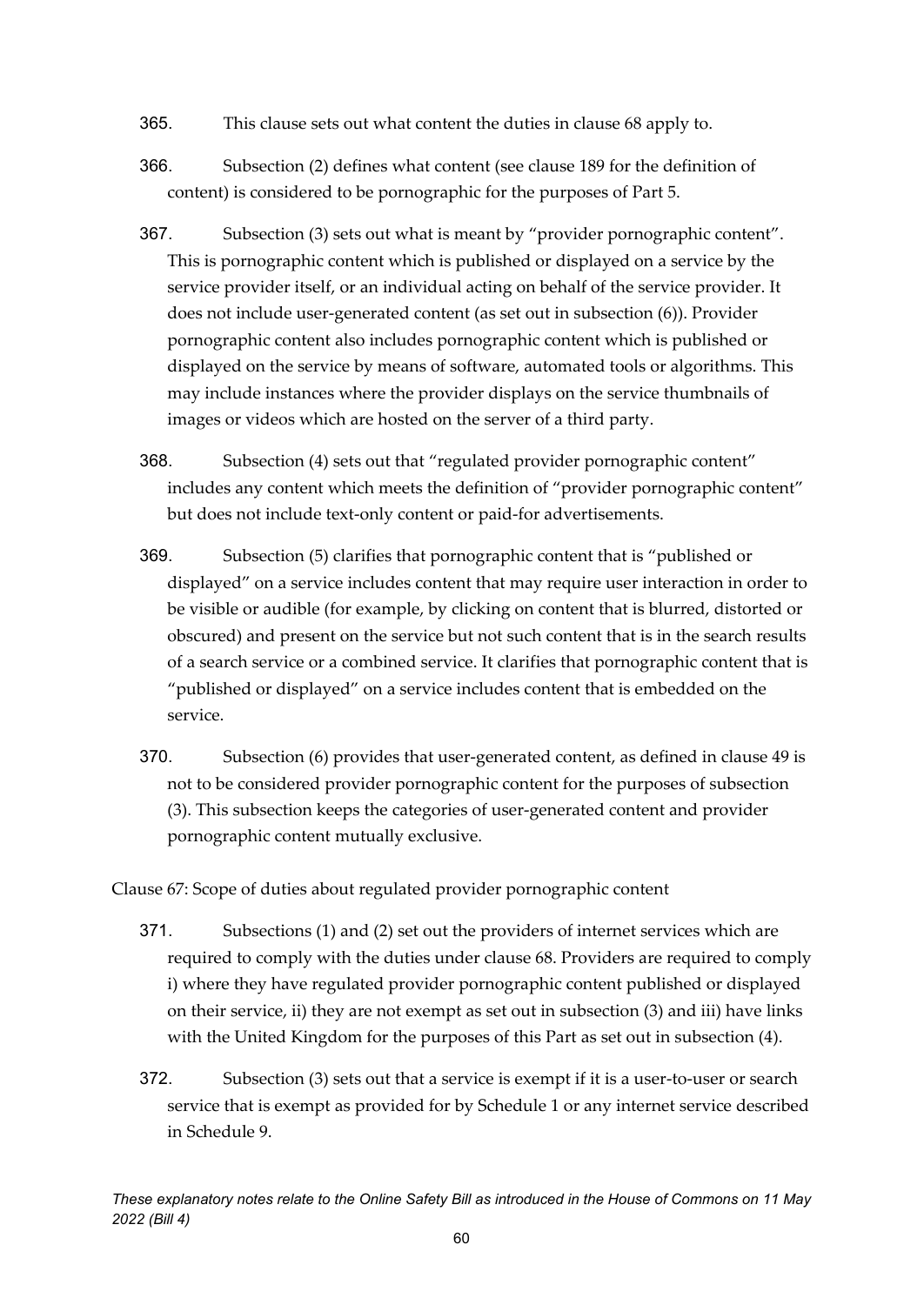- 373. Subsection (4) sets out that a service "has links to the United Kingdom" if it has a significant number of users in the United Kingdom or if the service is targeted partially or solely at users in the United Kingdom.
- 374. Subsection (5) states that Part 5 does not apply to a part of a regulated service if that part meets the definition of an internal business service in either: (a) paragraph 7(2) of Schedule 1 if it is a Part 3 service, or (b) in paragraph 1(2) of Schedule 9 if it is an internet service which is not a Part 3 service. Part 5 may still apply to the noninternal business service part of the service if that part has regulated provider pornographic content. Further exemptions for internal business services are contained in Schedule 9.
- 375. The effect of subsection (6) is that the duties of Part 5 do not apply to the part of a regulated service which is an on-demand programme service (ODPS) as defined by section 368A of the Communications Act 2003. Part 5 may still apply to the non-ODPS part of the service if that part has regulated provider pornographic content. Further exemptions for ODPS are contained in Schedule 9.
- 376. The purpose of the combination of exemptions contained in subsections (5), (6), and paragraphs 2 and 6 of Schedule 9 is to provide for where only part of a service is exempt and the remainder of the service remains in scope of Part 5.
- 377. Subsection (7) clarifies that a service provider's compliance with the duties in clause 68 only applies to the design, operation and use of the service in the United Kingdom or as it affects United Kingdom users of the service.

Schedule 9: *Certain internet services not subject to duties relating to regulated provider pornographic content* 

- 378. Schedule 9 sets out the providers of internet services which are not subject to the duties on regulated provider pornographic content.
- 379. This includes services which meet the definition of internal business services (either as a whole or for part of the service) and which are not user-to-user or search services. It also includes services provided by public bodies or services provided for by persons providing education or childcare. It also includes internet services which are an on-demand programme service as defined by section 368A of the Communications Act 2003 (either as a whole or for part of the service).

Clause 68: Duties about regulated provider pornographic content

380. Clause 68 establishes the duties which apply to providers of services with regulated provider pornographic content as set out in clause 67(2).

*These explanatory notes relate to the Online Safety Bill as introduced in the House of Commons on 11 May 2022 (Bill 4)*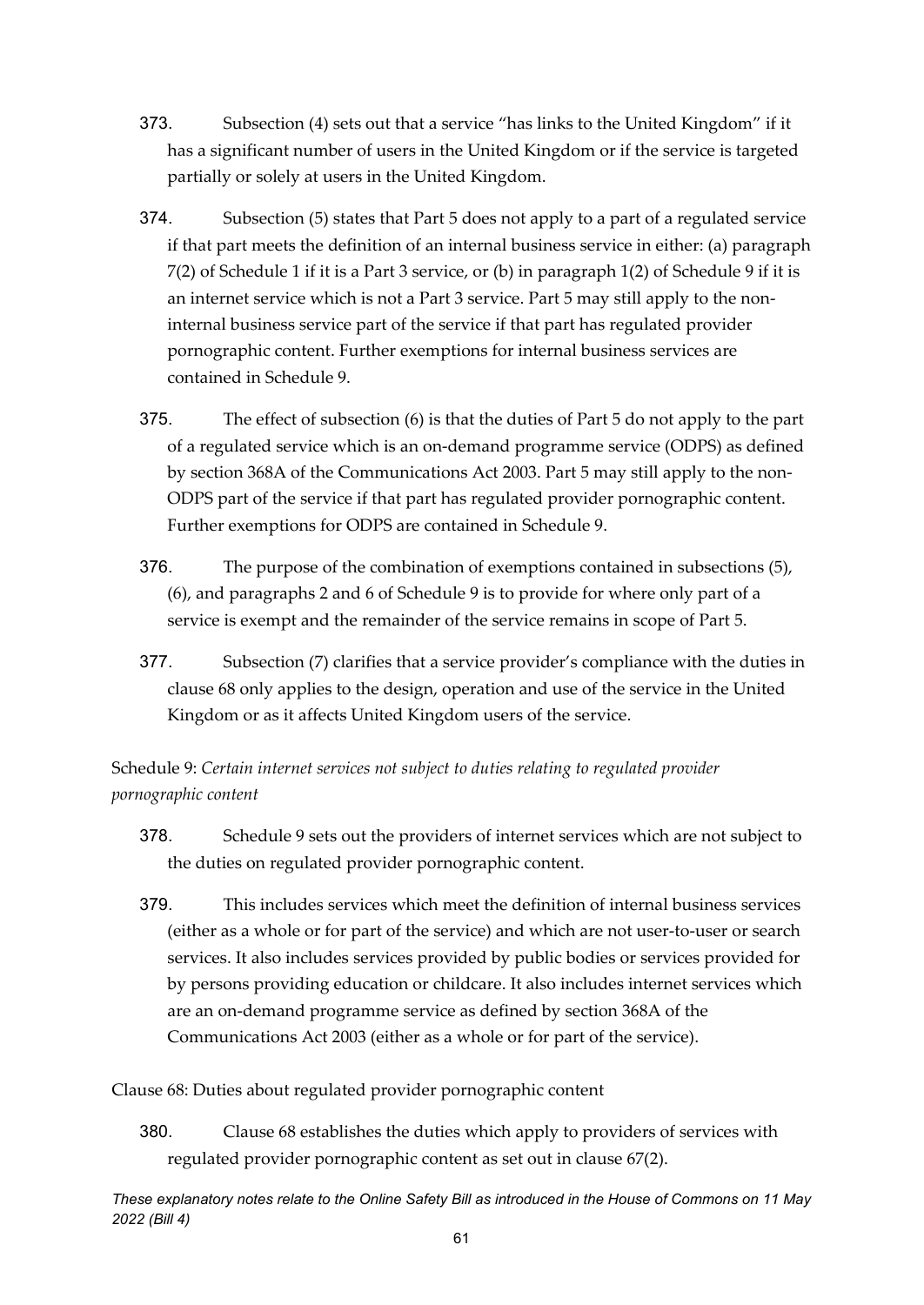- 381. Subsection (2) requires service providers to restrict those under the age of 18 from being able to view regulated provider pornographic content on their service. One example of a measure which service providers could use to prevent children from accessing this content is age verification. Age verification refers to the age assurance measures that provide the highest level of confidence about a user's age.
- 382. Subsection (3)(a) requires service providers to keep an easily understood, written record of the measures they have taken or which are in use, and any policies they have implemented, to comply with the duty in subsection (2). Subsection (3)(b) requires service providers to keep such a record of the ways they have protected users from a breach of any statutory provision or rule of law concerning privacy (including, but not limited to, any such provision or rule concerning the processing of personal data).

Clause 69: OFCOM's guidance about duties under section 68

- 383. This clause requires OFCOM to produce guidance for providers of services with regulated provider pornographic content as set out in clause 67(2) to assist them in complying with the duties under clause 68.
- 384. Subsection (2) sets out what OFCOM must include within guidance under this section. The intention is that the guidance will provide services with practical examples to assist them with complying with their obligations which are set in primary legislation. The guidance will also provide additional transparency on how OFCOM will determine if a service has complied with its duties under clause 68.
- 385. Subsection (3) requires OFCOM to consult with particular persons as set out in this subsection prior to preparing, revising or replacing the guidance for providers.
- 386. Subsection (4) provides that where OFCOM consider any proposed changes to the guidance to be of a minor nature, there is no requirement on OFCOM to consult as set out subsection (3) providing the Secretary of State is notified of the proposed changes and agrees that the amendments are minor and consultation is unnecessary.
- 387. Subsection (5) places a duty on OFCOM to keep the guidance under this section under review. Subsection (6) places a duty on OFCOM to publish the guidance and any revised or replacement guidance produced under this section.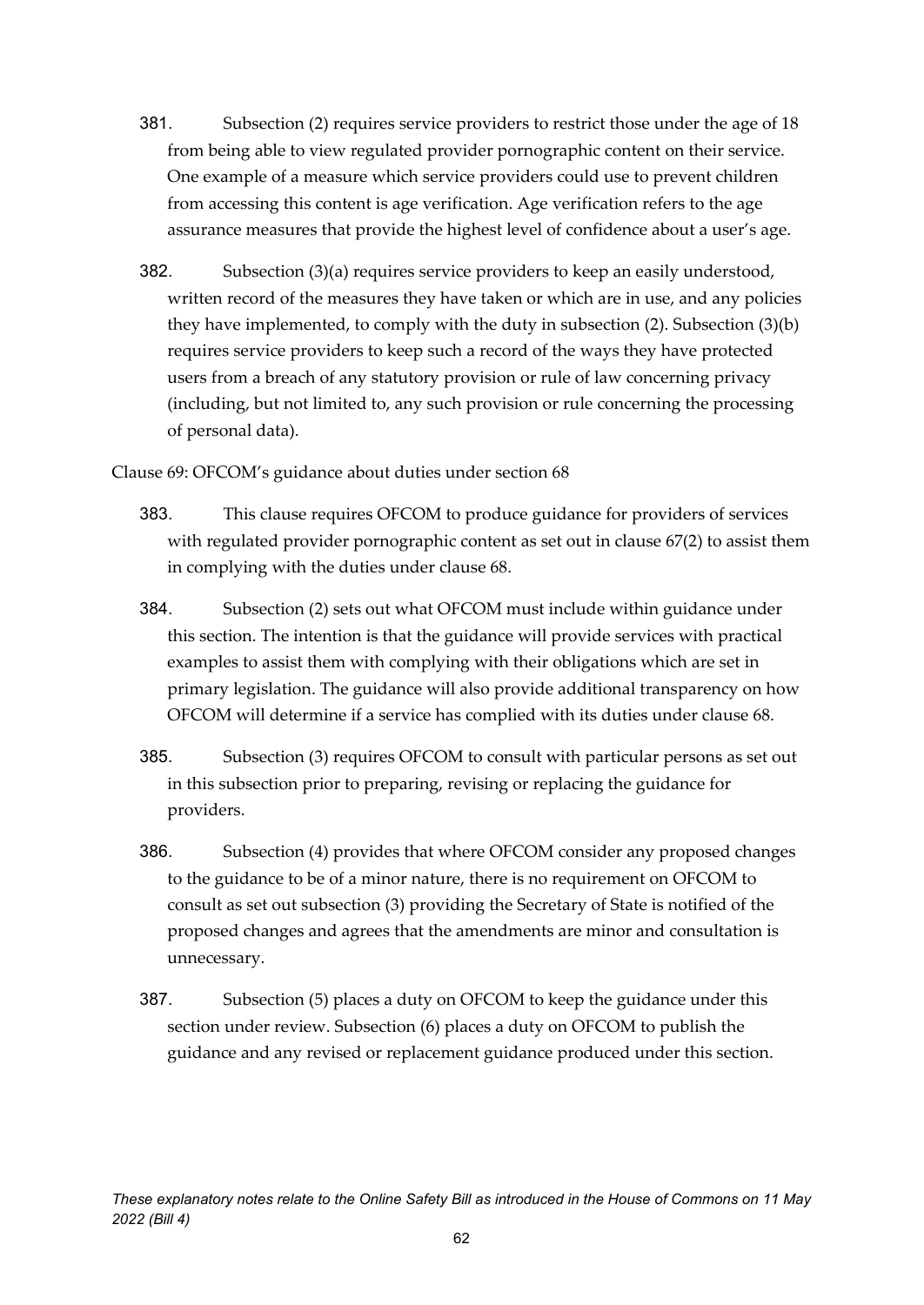# **Part 6: Duties of providers of regulated services: fees**

Clause 70: Duty to notify OFCOM

- 388. The cost to OFCOM of exercising their online safety functions will be met by fees charged to providers of regulated services. The regulated providers whose qualifying worldwide revenue is at or above a specified threshold must notify OFCOM for the relevant charging year as per the conditions set out in clause  $70(1)(a)$ and (1)(b). A provider is not required to notify OFCOM should they fall within an exemption designated by OFCOM and approved by the Secretary of State.
- 389. When notifying OFCOM, regulated services must provide specific evidence within the timeframes stipulated in subsection (5).
- 390. The evidence which services must provide at the point of notification will be set out in regulations to be made by the Secretary of State. OFCOM will also issue a statement defining the terms "qualifying worldwide revenue" and "qualifying period".

Clause 71: Duty to pay fees

- 391. The cost to OFCOM of exercising their online safety functions will be met by fees charged to providers of regulated services. This clause empowers OFCOM to require a provider of a regulated service to pay the fee.
- 392. The fee payable to OFCOM will be based on the provider's qualifying worldwide revenue for the qualifying period and any other factors that OFCOM consider appropriate.

Clause 72: OFCOM's statement about "qualifying worldwide revenue" etc

- 393. This clause sets out the content of the statement, and the process to be followed, when OFCOM prepares the statement setting out the definition of "qualifying worldwide revenue" and "qualifying period".
- 394. Before publishing the statement, OFCOM must consult with the Secretary of State, the HM Treasury and any other persons who OFCOM consider may be affected by the content in the statement.
- 395. OFCOM will publish and send a copy of the statement to the Secretary of State who will lay it before Parliament.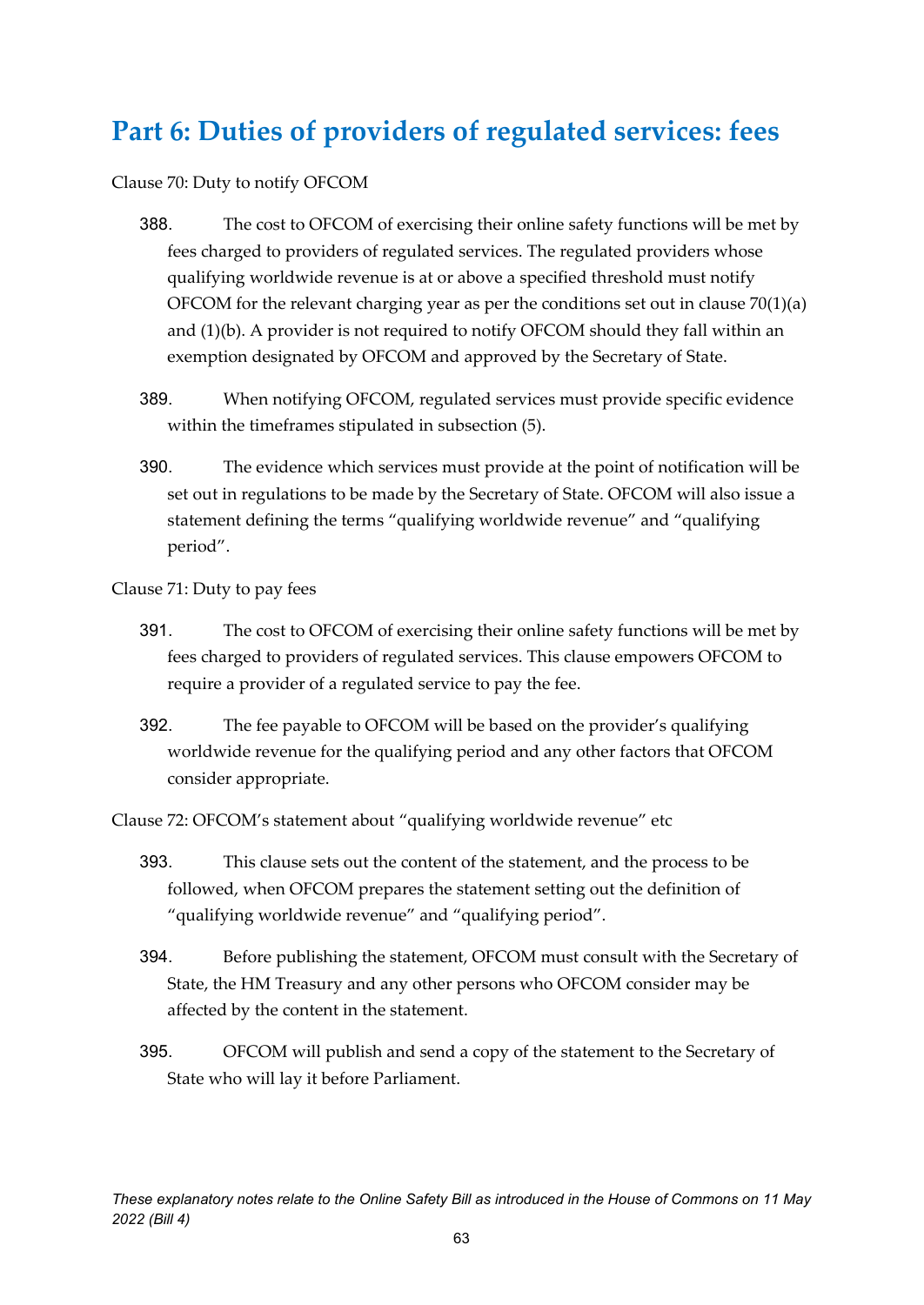Clause 73: Threshold figure

- 396. OFCOM will be funded via fees from providers of regulated services whose qualifying worldwide revenue is equal to or greater than the specified threshold as determined by clause 73.
- 397. This clause sets out that OFCOM will consult persons affected by the threshold in order to inform the threshold figure for the purposes of clauses 70 and 71. The Secretary of State will then determine the figure for the threshold after having taken advice from OFCOM following the conclusion of the consultation.
- 398. Subsections (3)-(5) set out the process to be followed when the threshold is first set and each time it is revised.

Clause 74: Secretary of State's guidance about fees

- 399. This clause sets out the requirement for the Secretary of State to issue guidance to OFCOM regarding the principles to be included in their Statement of Principles (see clause 75).
- 400. The Secretary of State must consult with OFCOM before issuing or revising the guidance. The Secretary of State must also publish and lay the guidance (and any subsequent revisions) before Parliament. OFCOM are required to have regard to the fees guidance when exercising their funding functions.

Clause 75: OFCOM's fees statements

- 401. The cost to OFCOM of exercising their online safety functions will be met by fees charged to providers of regulated services. OFCOM are required to produce a Statement of Principles that it will apply when setting the fees payable by providers of regulated services. Without publication of this document, OFCOM is not permitted to require providers to pay a fee.
- 402. The principles included in the Statement of Principles should justify that the fees payable are sufficient to cover OFCOM's operating costs and are justifiable and proportionate.
- 403. The content within the Statement of Principles must include the following: (a) details of the computation model used to calculate the fees; (b) the definition of qualifying worldwide revenue and qualifying period; and (c) the details of the threshold figure.
- 404. Subsection 9 (a) and (b) of this clause clarify that "OFCOM's costs" include costs incurred by OFCOM in preparing to carry out their online safety functions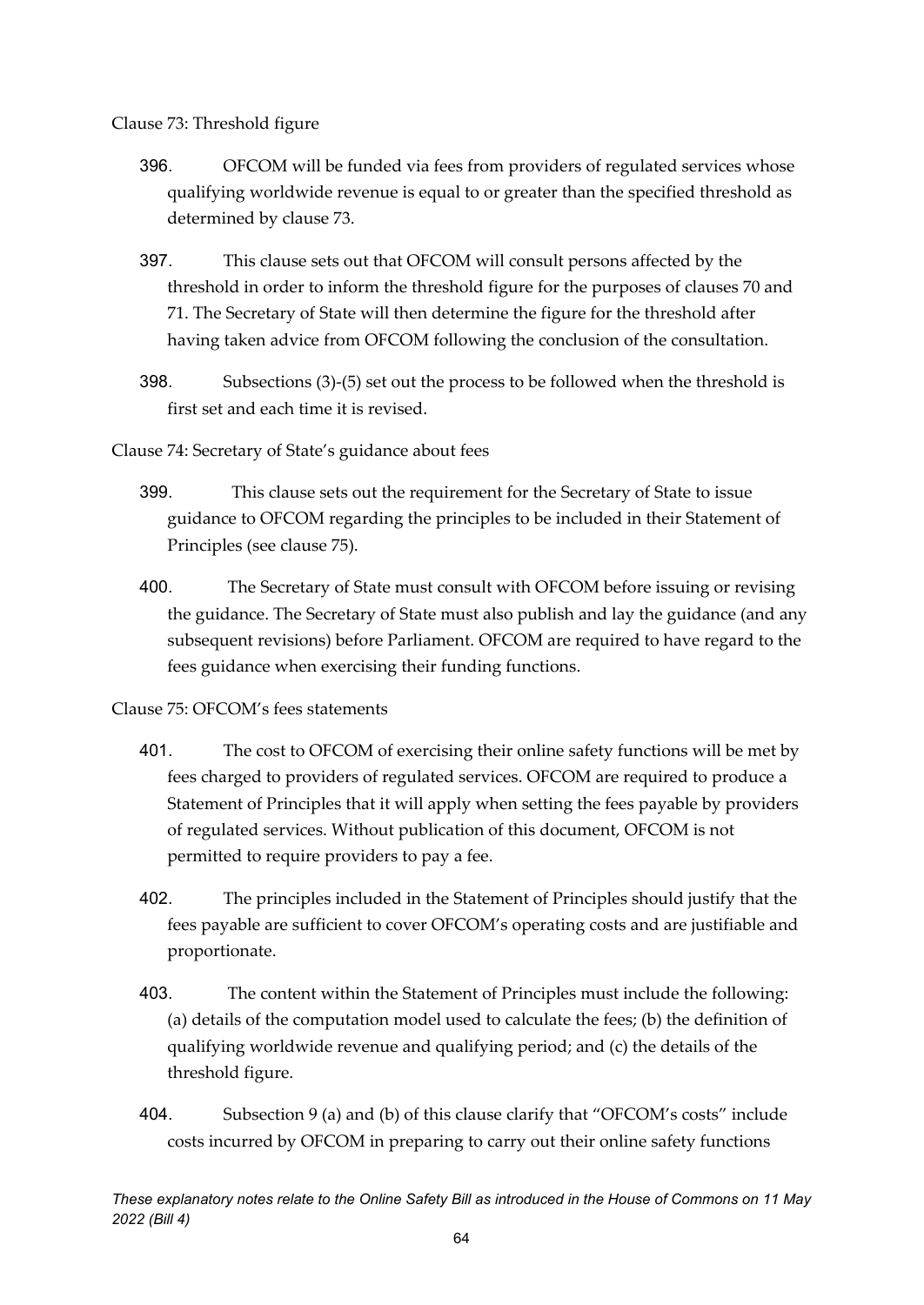during a charging year and also include preparatory costs incurred after Part 6 of the Bill comes into force.

Clause 76: Meaning of "charging year" and "initial charging year"

405. This clause sets out the definitions of ''charging year'' and ''initial charging year''. The charging year will run for 12 months beginning on 1st April.

# **Part 7: OFCOM's powers and duties in relation to regulated services**

# **Chapter 1: General Duties**

Clause 77: General duties of OFCOM under section 3 of the Communications Act

- 406. This clause amends OFCOM's existing general duties under section 3 of the Communications Act 2003 (CA 2003), in order to set out duties applicable to OFCOM's new role as the online safety regulator.
- 407. This clause introduces a new general duty on OFCOM to secure, in the carrying out of their functions, the adequate protection of citizens from harm arising from content on regulated services, through the appropriate use by providers of such services of systems and processes designed to reduce the risk of such harm.
- 408. The amendments include listing the factors that OFCOM must have regard to in performing the new general duty, and specifying that OFCOM do not need to have regard to the desirability of promoting and facilitating the development of selfregulation in carrying out their functions under this Bill.
- 409. This clause also provides that the terms 'content', 'harm', 'provider' and 'regulated service' have the same meaning in the CA 2003 as in this Bill.

Clause 78: Duties in relation to strategic priorities

- 410. This clause sets out OFCOM's duties in relation to statements of strategic priorities designated by the Secretary of State under clause 143(1).
- 411. In particular, OFCOM must have regard to any such statement in carrying out their online safety functions.

Clause 79: Duty to carry out impact assessments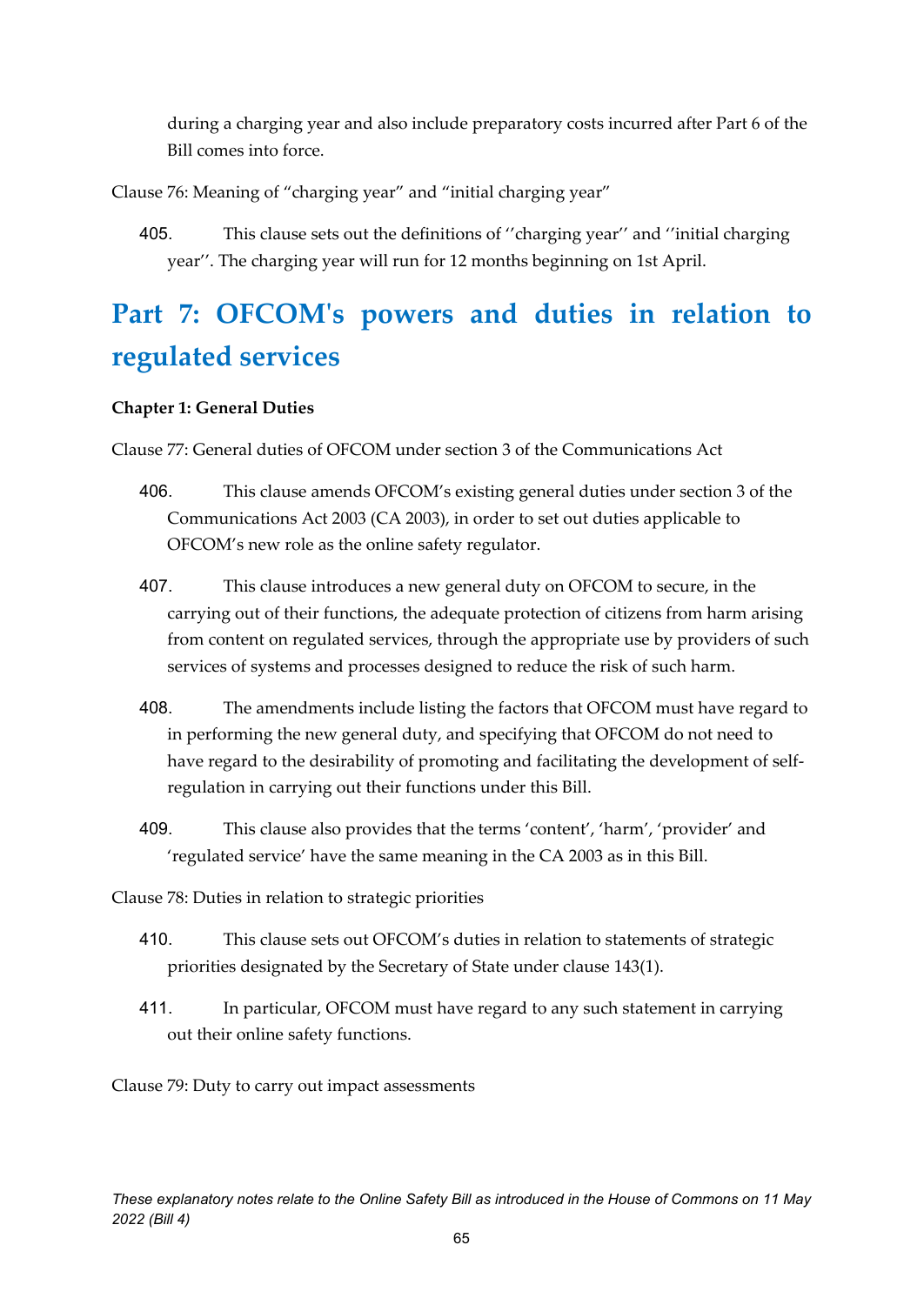- 412. This clause extends OFCOM's duty to carry out impact assessments on important proposals under section 7 of the Communications Act 2003 (CA 2003) to their online safety functions.
- 413. Section 7(2A) of the CA 2003 will provide that all proposals to introduce, replace or amend codes of practice under this Bill are "important proposals" for the purposes of OFCOM's duty to carry out impact assessments. This means that OFCOM will either need to undertake and publish an impact assessment on these proposals, or to publish a statement detailing why they consider such an assessment unnecessary.
- 414. Section 7(4B) of the CA 2003 will provide that all assessments of proposals which relate to the carrying out of OFCOM's online safety functions must include an assessment of the likely impact of implementing the proposal on small and micro businesses. If only part of the proposal relates to OFCOM's online safety functions, then only that part must be assessed to determine its likely impact on small and micro businesses.

# **Chapter 2: Register of categories of regulated user-to-user services and regulated search services**

Clause 80: Meaning of threshold conditions etc

415. This clause sets out how Schedule 10, which provides details about the regulations for establishing threshold conditions, applies in relation to Part 3 Services.

*Schedule 10: Categories of regulated user-to-user services and regulated search services: regulations* 

- 416. This Schedule sets out the procedure for making and amending the regulations that establish the threshold conditions a relevant service must meet in order to be designated as a Category 1, Category 2A or Category 2B service.
- 417. Paragraph 1(4) provides that these regulations must specify how a service may meet the relevant threshold conditions. It makes clear that, in order to meet the threshold conditions to become a Category 1 or 2A Service, a service must meet at least one condition relating to the number of users and at least one condition relating to functionality. For Category 2A Services, a service must meet at least one condition relating to the number of users. This ensures that the factors which are set out on the face of the Bill as being most important in determining whether it is proportionate to place additional duties on the provider of a user-to-user service or a search service will be reflected in each designation decision.

*These explanatory notes relate to the Online Safety Bill as introduced in the House of Commons on 11 May 2022 (Bill 4)* 418. Under sub-paragraphs (5) to (7) of paragraph 1, the Secretary of State, in making regulations under this Schedule, must consider the likely impact the factors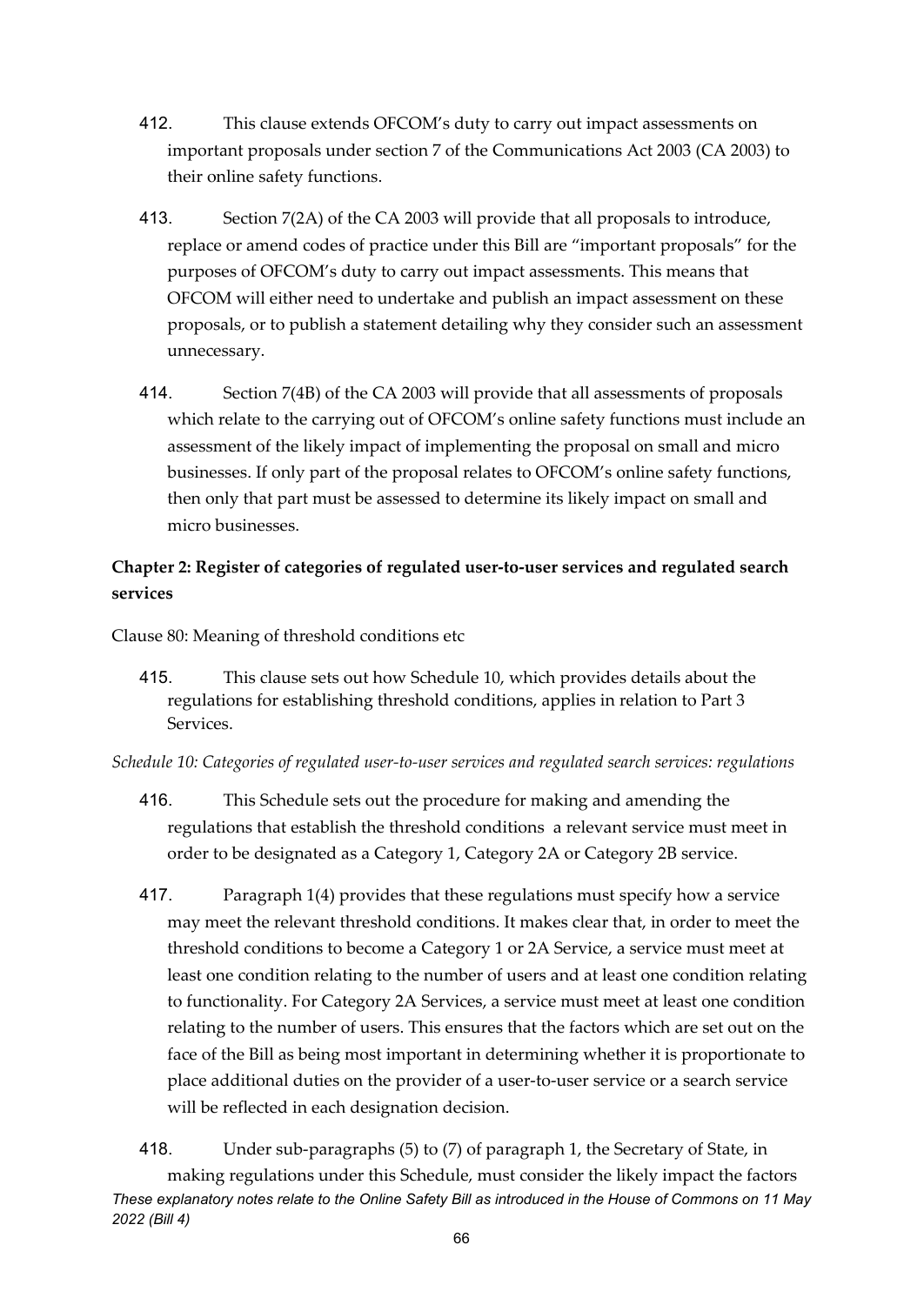set out in the previous sub-paragraphs will have on the level of risk of certain types of harm.

- 419. Paragraph 2 establishes the procedure for making the first set of regulations under paragraph 1. Sub-paragraphs (2), (3) and (4) of paragraph 2 set out that OFCOM must carry out research to inform the making of these regulations. This research must be carried out within six months of Royal Assent. However, for research in relation to Category 2A and 2B services, paragraph 2(10) allows for the Secretary of State to give OFCOM extra time to carry out the research, up to a limit of 18 months after Royal Assent. Extra time could be required if, for example, the Secretary of State determined that it were necessary to consider the effectiveness of the transparency reporting framework for Category 1 services before extending its scope.
- 420. OFCOM must then provide advice to the Secretary of State, based on their research, as to what they consider would be the appropriate threshold conditions (paragraph 2(5) of Schedule 10). In respect of Category 2A and 2B threshold conditions, OFCOM may advise that the regulations should include another factor in addition to number of users (and, for user-to-user services, functionalities), and what that other factor should be.
- 421. If the regulations include provisions which differ in any material respect from what was advised by OFCOM, the Secretary of State must publish a statement explaining why they have departed from that advice (paragraph 2(8) of Schedule 10).
- 422. After the regulations are made, OFCOM will be required to assess services which they consider are likely to meet the relevant threshold conditions against the threshold conditions set out in the regulations, and to establish a register of Category 1, Category 2A and Category 2B services (see clause 80(1)). Services become subject to Category 1, 2A or 2B duties by virtue of being added to the relevant part of the register.
- 423. Paragraph 3 establishes the procedure for updating the threshold conditions by amending or replacing regulations made under paragraph 1. Paragraphs 3(1), (2) and (3) state that regulations may only be amended or replaced by further regulations, once OFCOM have carried out further research.
- 424. Paragraph 3(4) states that either OFCOM or the Secretary of State may initiate the carrying out of this further research and the research should be carried out to the depth that OFCOM consider appropriate.
- 425. Paragraph 3(6) states that following further research being carried out, OFCOM must advise the Secretary of State whether or not, in OFCOM's opinion,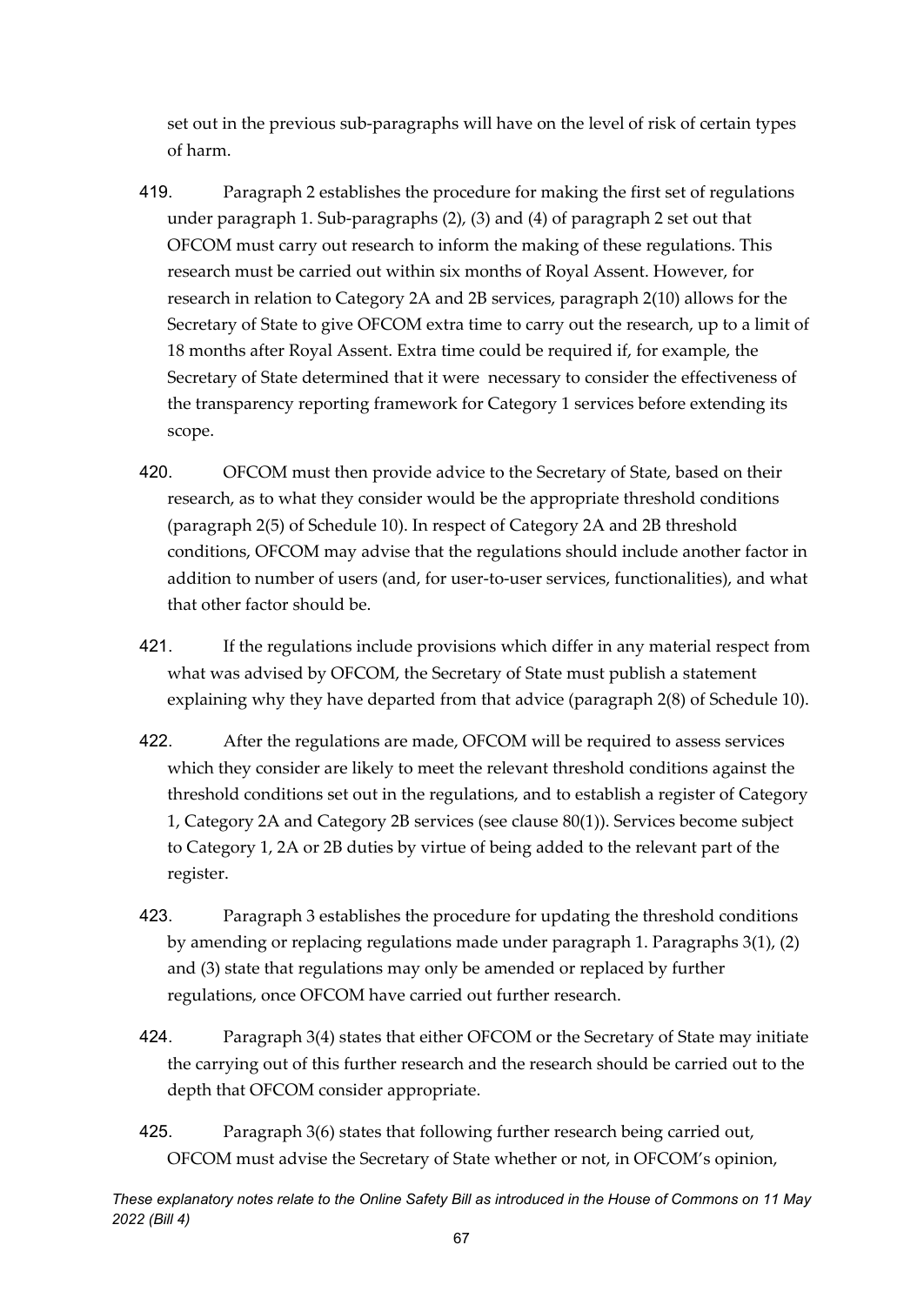changes to the regulations are appropriate (and, if appropriate, what those changes should be). Paragraph 3(7) notes that OFCOM must publish this advice as soon as reasonably practicable after providing it.

426. To ensure oversight of the process, paragraphs 3(8) and (9) impose duties on the Secretary of State to publish a statement explaining their decision if they take action which departs from OFCOM's advice.

Clause 81: Register of categories of certain Part 3 services

- 427. This clause imposes a duty on OFCOM to establish and publish a register of each regulated service that meets the various threshold conditions set out in Schedule 10 and will therefore be designated as a Category 1, 2A or 2B Service.
- 428. Subsections (5) and (6) set out how services should be treated if they meet the threshold conditions for different categories of service. This can happen either where a user-to-user service (with no search engine) meets both the Category 1 and Category 2B threshold conditions or in the case of a combined service. Where a userto-user service meets both the Category 1 and Category 2B conditions, it is considered a Category 1 service, and added only to the Category 1 part of the register. As a combined service is a user-to-user service with a search engine part, it is possible that the user-to-user part of the service will meet the threshold conditions for Category 1 or Category 2B and, at the same time, the search engine will meet the threshold conditions for Category 2A. Where this happens, the service is considered both a Category 1 and Category 2A service or both a Category 2B and Category 2A service, and added to both relevant parts of the register. Where a service meets the threshold conditions for all three categories, it is considered both a Category 1 and a Category 2A service and added to these parts of the register.
- 429. Subsection (9) outlines that OFCOM must take steps to obtain or generate information in order to assess whether Part 3 services meet the threshold conditions.

Clause 82: Duty to maintain register

- 430. This clause sets out OFCOM's duties with regards to maintaining the register of regulated services that are designated as either Category 1, Category 2A or Category 2B. Further detail on the register is set out in clause 80.
- 431. Subsections (1), (2) and (3) state that, for Category 1, Category 2A and Category 2B services respectively, if regulations setting threshold conditions are amended or replaced, OFCOM must conduct a full reassessment of services which they consider are likely to meet the amended thresholds set in the relevant regulations. They must then update the register accordingly. OFCOM must do this as

*These explanatory notes relate to the Online Safety Bill as introduced in the House of Commons on 11 May 2022 (Bill 4)*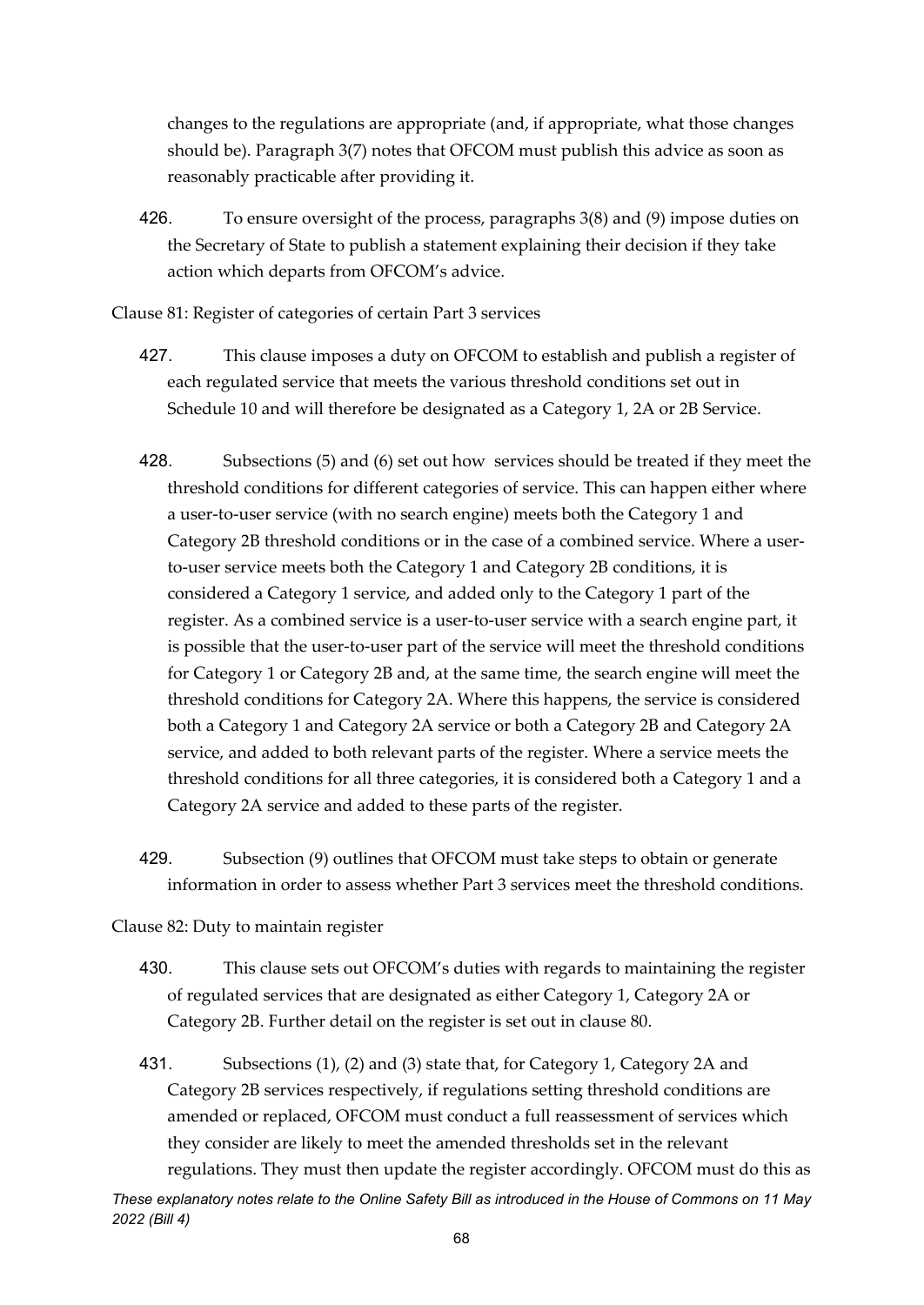soon as is reasonably practicable after the date on which the amending or replacement regulations are made.

- 432. Subsection (4) requires OFCOM, at any other time, to assess those services which are not on the register, but which they consider are likely to meet the threshold conditions for designation as a Category 1, Category 2A or Category 2B service, and to add them to the relevant part of the register accordingly if they are assessed to meet the threshold conditions. In practice, this allows OFCOM to respond to changes relating to a regulated service and to ensure that the register remains up-to-date.
- 433. Subsections (6) to (8) allow providers of a service listed in the register to request the service's removal from the register. If they make such a request, OFCOM must first determine whether they are satisfied, based on the evidence submitted by the provider in question, that there has been a change to the service or to regulations under paragraph 1 of Schedule 10 which appears likely to be relevant. Only if OFCOM are satisfied that this is the case are they obliged to assess the service and notify the provider of their decision. This ensures that OFCOM do not have to do a full assessment every time a request is made, which could create disproportionate burdens. If OFCOM assess the service and consider that they no longer meet the relevant threshold, OFCOM must remove them from the relevant part of the register.
- 434. Subsection (9) requires OFCOM to take reasonable steps to obtain or generate information or evidence to inform their assessments of services under this clause, in the same way as they are required to do for the original assessments undertaken when the register is first established.
- 435. Subsection (11) refers to the appeals section of the Bill, for provisions about appeals against a decision to either include a service in the register, or a decision not to remove a service from the register.

# **Chapter 3: Risk assessments of regulated user-to-user services and regulated search services**

Clause 83: OFCOM's register of risks, and risk profiles, of Part 3 services

436. This clause places a duty on OFCOM to carry out risk assessments to identify and assess the risks of harm to individuals in the United Kingdom presented by inscope services. These risk assessments must cover illegal content, content that is harmful to children and content that is harmful to adults. OFCOM must publish a register of risks of Part 3 services which reflects the findings of the risk assessments carried out.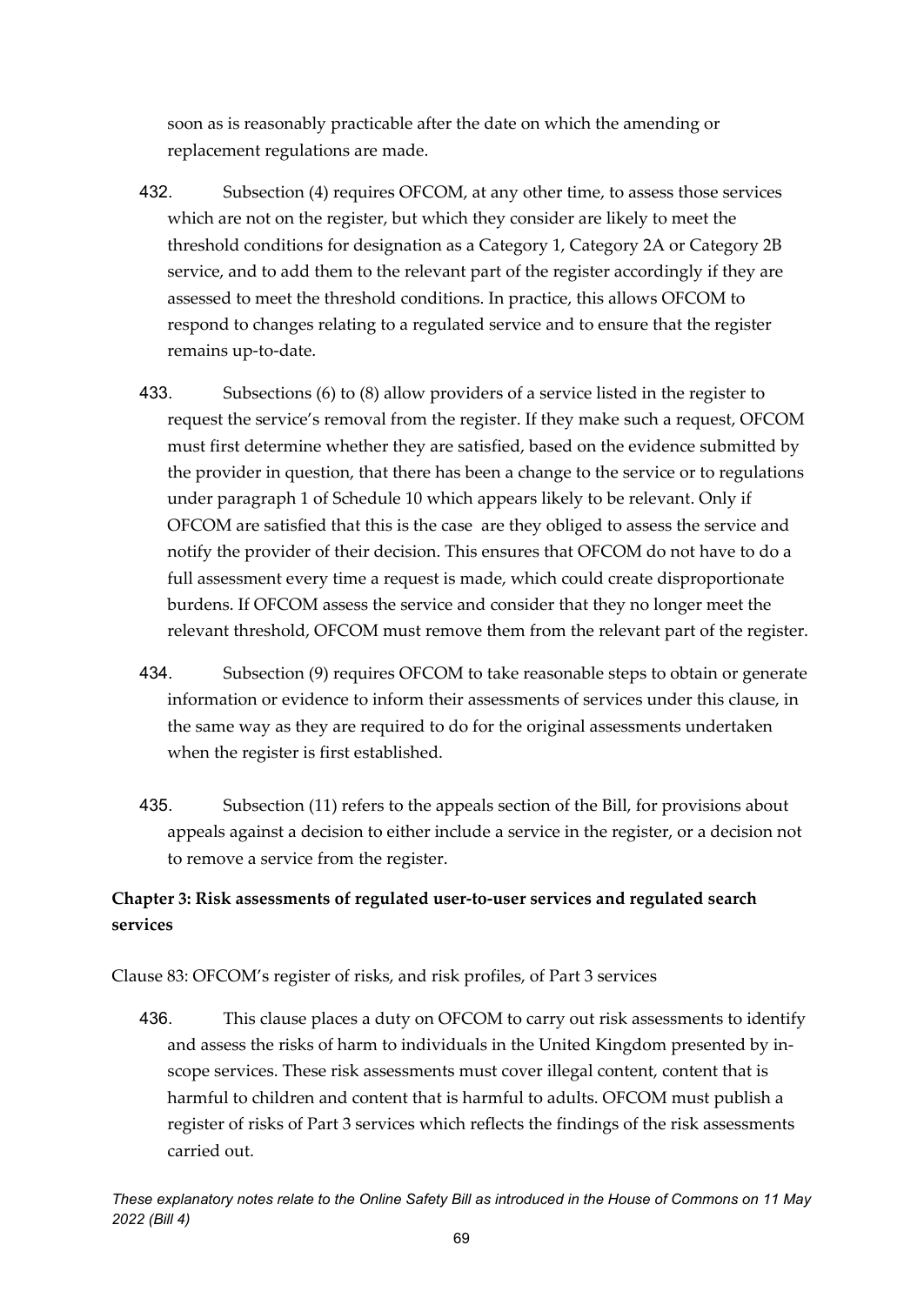- 437. Subsection (5) sets out that OFCOM must develop risk profiles for different groupings of regulated services to assist them in complying with their risk assessment and safety duties. OFCOM should categorise these services as they consider appropriate. This must take into account the services' characteristics, which include user base, business model, governance and other systems and processes (see subsection (12)), the risk levels, and any other relevant matters identified in its risk assessment.
- 438. Subsection (6) specifies that OFCOM should disregard non-designated content that is harmful to adults when developing risk profiles.

Clause 84: OFCOM's guidance about risk assessments

- 439. This clause sets out OFCOM's duties to provide guidance for providers of regulated services to assist them with complying with their risk assessment duties.
- 440. The clause sets out the types of guidance that must be prepared, when the guidance must be prepared and when it must be updated. The clause requires Ofcom to consult the Information Commissioner before producing any guidance.

### **Chapter 4: Information**

*Information power and information notices*

Clause 85: Power to require information

441. This clause gives OFCOM the power to require the provision of information they require in order to discharge their online safety functions. For instance, OFCOM could use this power to require a service provider to share its risk assessment in order to understand how a service provider was identifying risks.

### Clause 86: Information notices

- 442. This clause provides further information on OFCOM's information gathering powers. The clause sets out the information that can, and the information that must, be included in a notice requiring the provision of information and imposes a duty on the recipient of such a notice to comply with it.
- 443. The clause also clarifies that OFCOM may require the provision of information in any form; that OFCOM may cancel an information notice; and that a person to whom a document is produced, for example an OFCOM employee, can take copies of a document and require an explanation of it.

Clause 87: Requirement to name a senior manager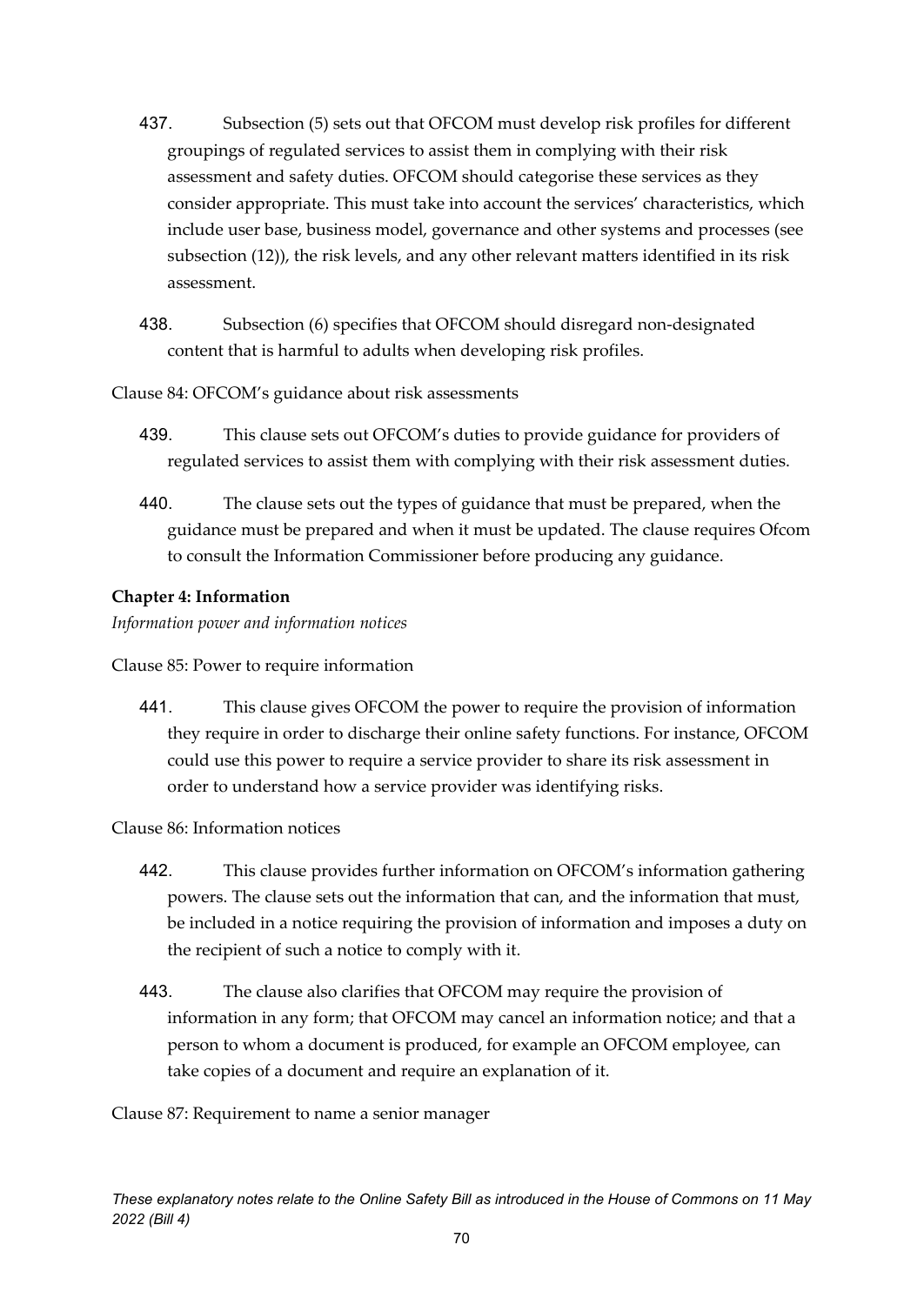- 444. Criminal proceedings may be pursued against a named senior manager of a regulated service that fails to comply with an information notice (see clause 93). This clause provides OFCOM with the power to require, in an information notice, that an entity names a relevant senior manager who will then be responsible for ensuring the entity complies with the notice.
- 445. Subsection (4) defines a senior manager as an individual who plays a significant role in making decisions or the managing and organising of the entity's relevant activities, as defined in subsection (5).

### *Skilled persons' reports*

### Clause 88: Reports by skilled persons

- 446. Subsection (1) sets out the circumstance under which OFCOM can require a report from a skilled person. The first scenario is for the purpose of identifying and assessing a failure or a possible failure, by a provider of a regulated service to comply with a relevant requirement (as listed in subsection (12)). The second scenario, which applies only where OFCOM consider that the provider may be at risk of failing to comply with a relevant requirement, is for the purpose of developing OFCOM's understanding of this risk and ways to mitigate it.
- 447. Subsections (3) and (4) set out that OFCOM may appoint a skilled person (an external third party with relevant expertise) to carry out a report and notify the provider, or, alternatively, OFCOM can give a notice to a provider requiring them to appoint a skilled person to produce a report for OFCOM, in the form stipulated by OFCOM, and specifying the relevant matters that must be dealt with in the report.
- 448. Subsection (6) sets out that the service provider, their employees, their contractors and other providers have a duty to assist the skilled person in any way reasonably required to prepare the report. Subsection (7) states that the provider is liable to pay the skilled person directly for the production of the report, which can be recovered through the courts

### *Investigations and interviews*

# Clause 89: Investigations

449. This clause relates to investigations by OFCOM into whether a provider of a regulated service has failed, or is failing, to comply with a requirement mentioned in subsection (2). Subsection (1) lays down that the provider must cooperate fully with the investigation.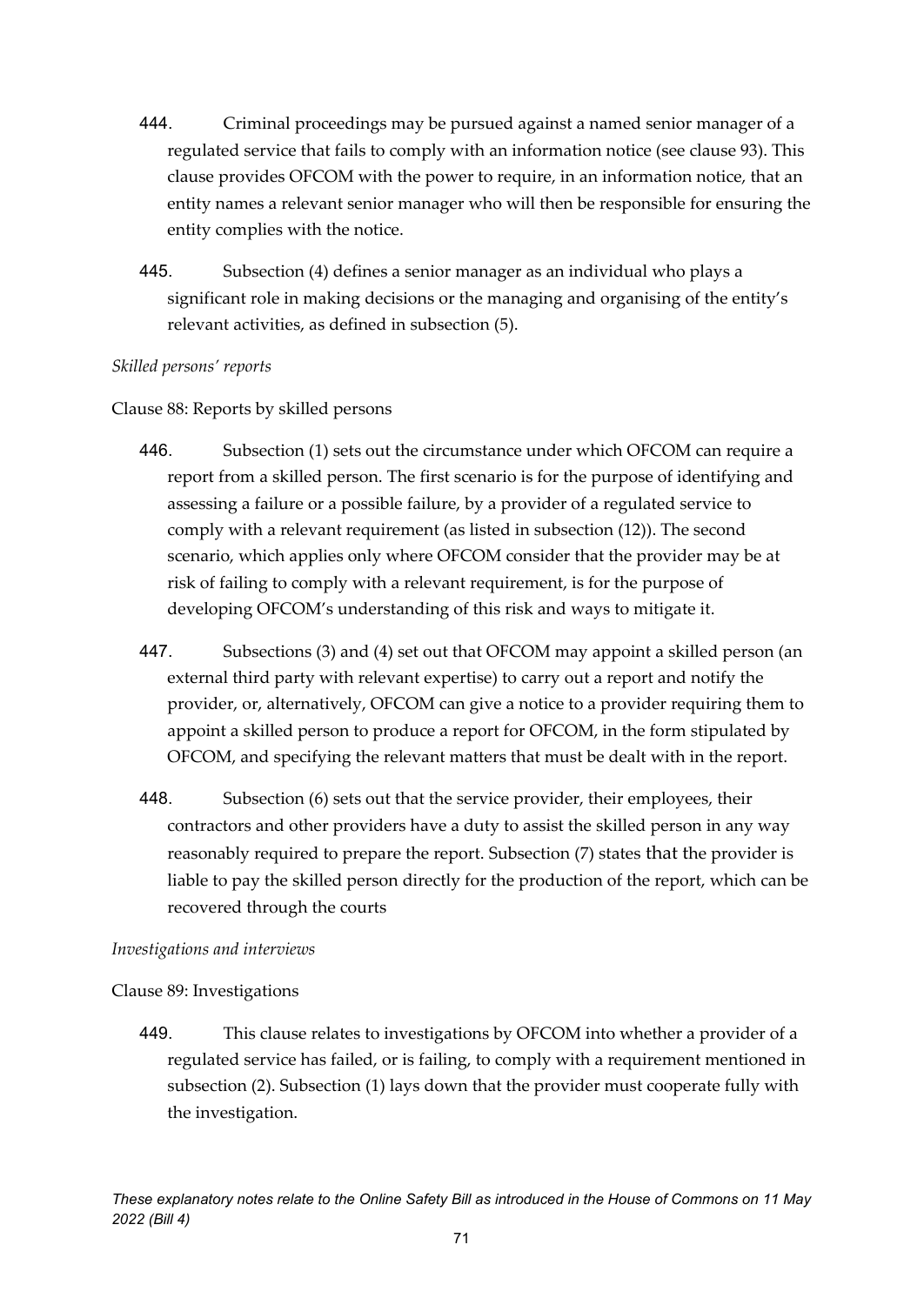450. Subsection (2) sets out that the requirements cover the list of duties and requirements in clause 111 (enforceable requirements) and any requirements imposed by a notice under clause 103(1) (notices to deal with terrorism content or CSEA content (or both)).

Clause 90: Power to require interviews

- 451. This clause gives OFCOM the power to require an individual to attend an interview. Subsection (1) states that this power can be used when OFCOM are carrying out an investigation into the failure, or possible failure, of a provider of a regulated service to comply with a relevant requirement.
- 452. Subsections (2) and (3) specify what information OFCOM must provide when giving an individual a notice to attend an interview and subsection (4) lists the individuals who can be required to attend an interview.
- 453. Subsection (5) states that OFCOM must give a copy of the notice to the provider of the service if they give a notice to an officer, a partner or an employee of the provider of the service.
- 454. Subsection (6) specifies that this clause does not require a person to disclose information that would be protected by legal professional privileges (or, in Scotland, to confidentiality of communications) in legal proceedings.

# *Powers of entry, inspection and audit*

Clause 91: Powers of entry, inspection and audit

455. This clause refers to Schedule 11 to the Bill, which makes provision about powers of entry, inspection and audit.

# *Schedule 11: OFCOM's powers of entry, inspection and audit*

### *Authorised persons*

456. Schedule 11 sets out OFCOM's powers of entry, inspection and audit. Paragraph (1) states that OFCOM may authorise persons to exercise their powers of entry and inspection, carry out audits or apply for and execute a warrant.

### *Power of entry and inspection without a warrant*

- 457. Paragraph 2, sub-paragraphs (1), (2) and (3) set out conditions on OFCOM's powers of entry without a warrant.
- 458. Sub-paragraphs (4),(5), and (6) list what an authorised person may do.

### *Notice requiring information or documents at inspection*

*These explanatory notes relate to the Online Safety Bill as introduced in the House of Commons on 11 May 2022 (Bill 4)*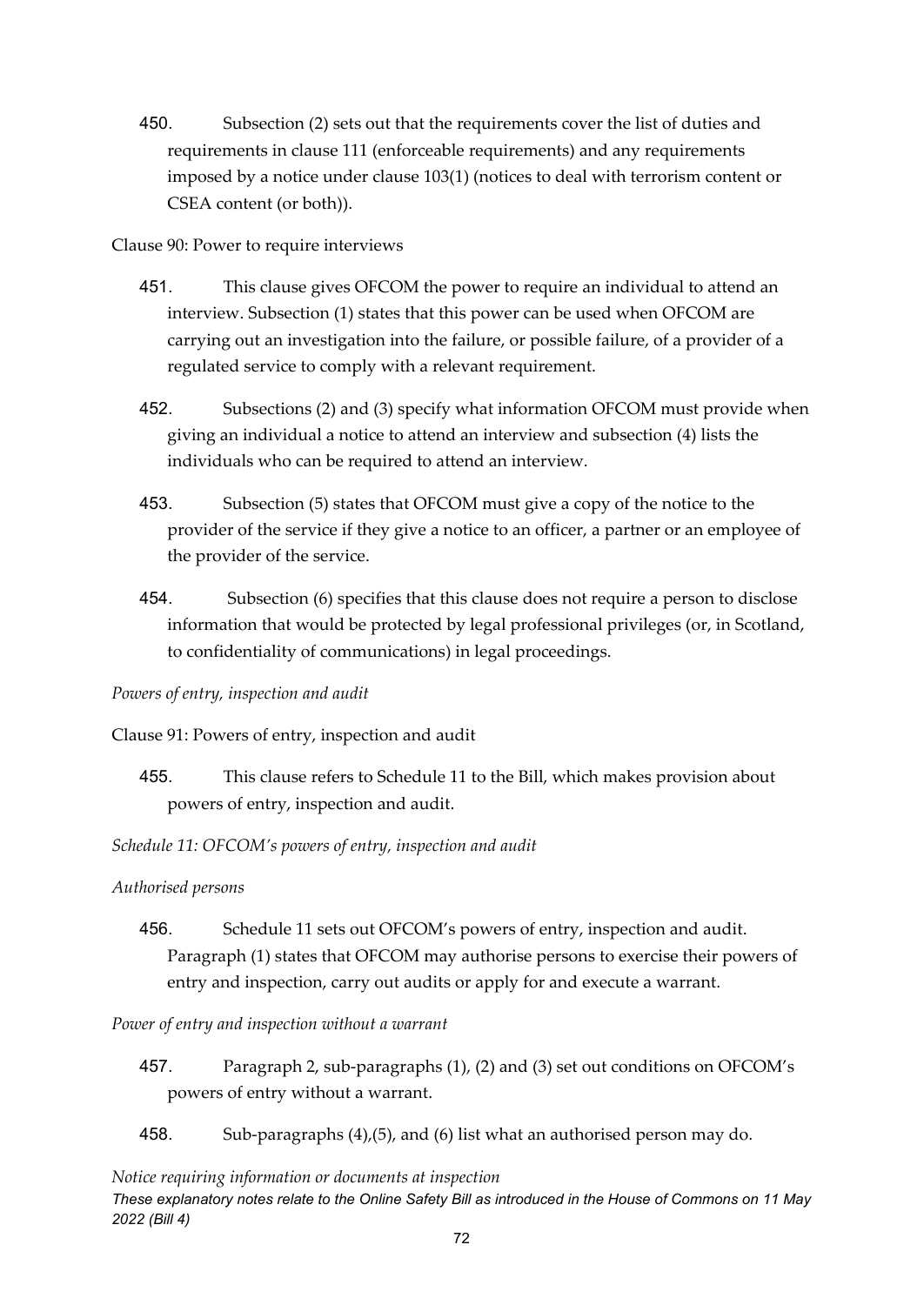459. Paragraph (3) sets out information about the process associated with an inspection notice.

#### *Audit*

460. Paragraph (4) relates to the function of an audit notice. An audit notice may require a regulated provider to take actions mentioned in sub-paragraph (2) to assist OFCOM's audit.

#### *Conditions for issue of a warrant*

461. Paragraph (5) deals with the conditions for the issue of a warrant by a justice for the inspection of premises by OFCOM.

#### *Evidence of authority*

462. Paragraph (6) states the requirements an authorised person must meet before exercising a power of entry under a warrant.

#### *Powers exercisable by warrant*

463. Paragraph (7) lists what a warrant may allow an authorised person to do.

#### *Powers of seizure: supplementary*

464. Paragraph (8) deals with powers of seizure (i.e. when a person executing a warrant seizes a document, record or other thing).

#### *Further provision about executing warrants*

465. Paragraphs (9) to (15) set out further provisions relating to the execution of a warrant.

#### *Return of warrants*

466. Paragraph (16) sets out provisions relating to the return of warrants.

#### *Restrictions on powers*

467. Paragraph (17) applies limitations to the powers set out in paragraph (2), relating to entry and inspection of premises without a warrant, and to powers exercisable under a warrant.

#### *Offences*

468. Paragraph 18 lays down that a person commits an offence if the person intentionally obstructs a person acting under this Schedule or the person fails,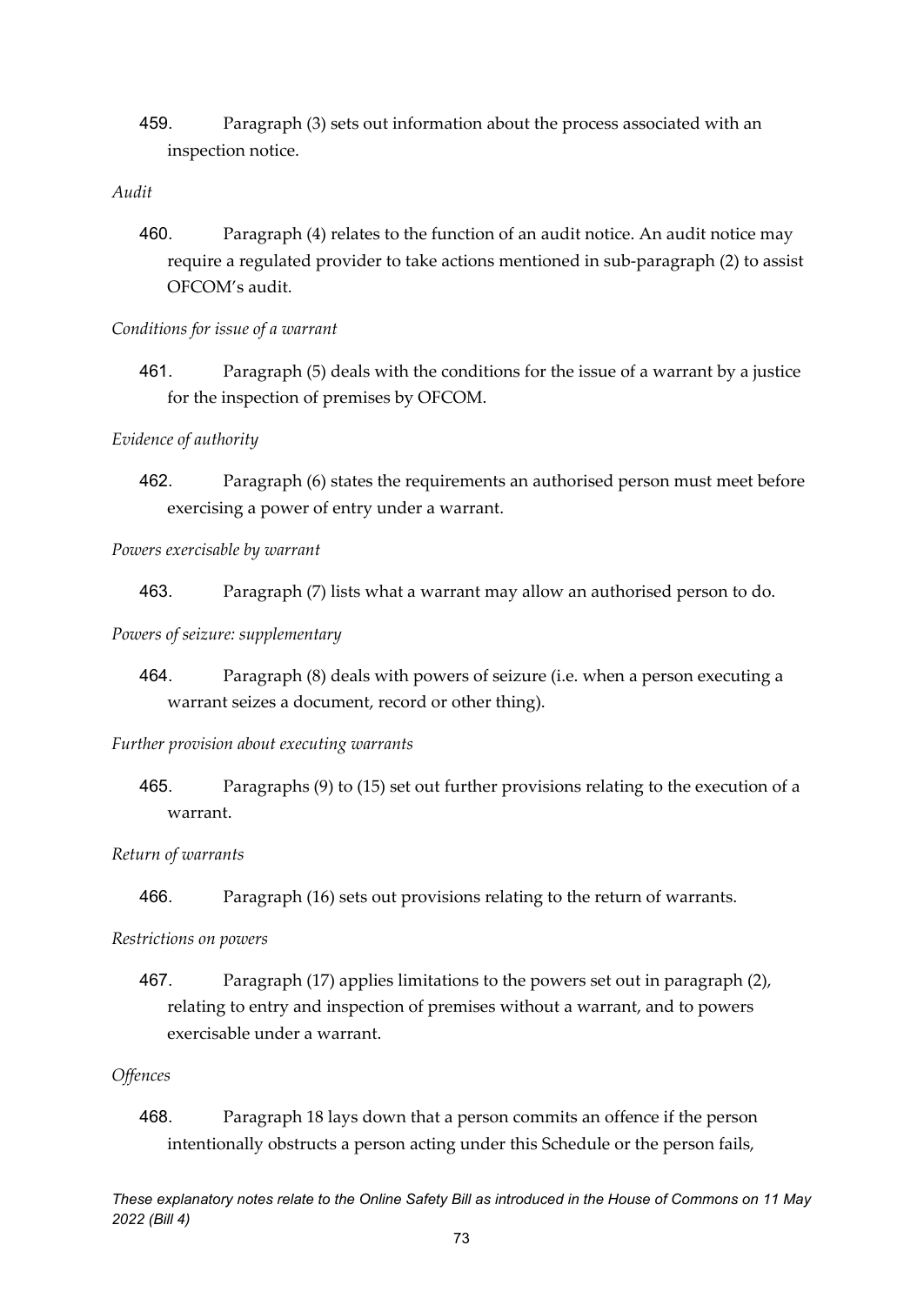without reasonable excuse, to comply with any requirement imposed under this Schedule or knowingly provides false information.

469. Sub-paragraph (2) sets out the penalty of fine and/or maximum sentences that can be imposed by the relevant criminal court on conviction.

#### *Interpretation*

470. Paragraphs (19) to (23) define "domestic premises", "premises", person "acting under this Schedule", "enforceable requirement", "warrant" and "justice" for the purposes of this Schedule. Paragraphs (24) and (25) provide clarification around interpretation when paragraph (5)(1) is applied in Scotland or Northern Ireland.

#### *Information offences and penalties*

Clause 92: Offences in connection with information notices

- 471. This clause sets out the criminal offences that can be committed in relation to information notices issued by OFCOM. It is an offence for such persons to:
	- a. fail to comply with OFCOM's information request;
	- b. provide false information to OFCOM in response to their information request;
	- c. provide encrypted information to OFCOM that it is not possible to understand in response to OFCOM's information request; and
	- d. suppress, destroy or alter information requested by OFCOM.
- 472. Subsection (8) provides for a subsequent court order requiring compliance with an information notice, where a person has been convicted of an offence.

Clause 93: Senior managers' liability: information offences

- 473. This clause sets out the criminal offences that can be committed by named senior managers in relation to their entity's information obligations. Senior managers who are named in a response to an information notice can be held criminally liable for failing to prevent the relevant service provider from committing an information offence.
- 474. Senior managers can only be prosecuted under this clause where the regulated provider has already been found liable for failing to comply with OFCOM's information request.

Clause 94: Offences in connection with notices under Schedule 11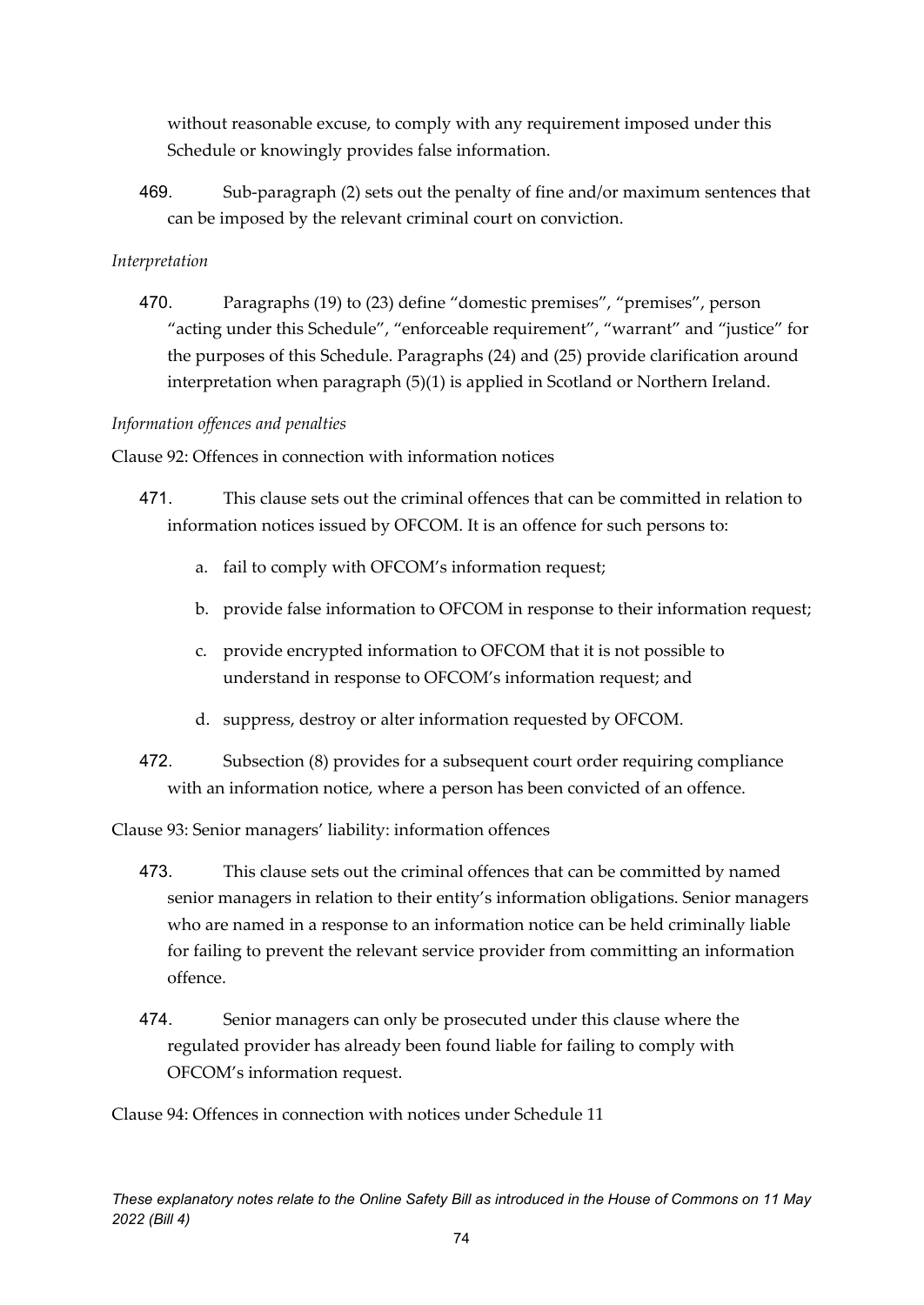- 475. This clause establishes offences in connection with notices under Schedule 11. It is an offence, in connection with audit notices, for persons to fail to comply with a requirement of an audit notice without reasonable excuse. It is also an offence to knowingly provide false information in response to an audit notice.
- 476. It is an offence in connection with inspection or audit notices for a person to intentionally suppress, destroy or alter information required to be provided to OFCOM.
- 477. Upon conviction of an offence under this clause, the court may, on the prosecutor's application, make an order requiring the convicted person to comply with a requirement of a notice under paragraph 3 of Schedule 11 or an audit notice.
- Clause 95: Other information offences
	- 478. This clause establishes additional information-related offences. It is a criminal offence for persons to:
		- a. intentionally obstruct or delay a person copying a document;
		- b. fail to attend or participate in an interview with OFCOM; and
		- c. knowingly or recklessly provide false information when being interviewed by OFCOM.
	- 479. Upon conviction under this clause, the court may require the convicted person to comply with making a copy of a document or a requirement under section 90 within a specified period.

Clause 96: Penalties for information offences

480. This clause establishes penalties for various information offences contained in clauses 92, 93, 94 and 95.

*Disclosure of information*

Clause 97: Co-operation and disclosure of information: overseas regulators

481. This clause grants OFCOM an express power for collaboration and information sharing with an overseas regulator, including by disclosing online safety information in order to facilitate an overseas regulator exercising their online safety functions, or to cooperate with any related criminal investigations or proceedings. An overseas regulator is a person in a country outside the United Kingdom which exercises functions corresponding to OFCOM's online safety functions and the power only applies in relation to an overseas regulator specified in regulations made by the Secretary of State.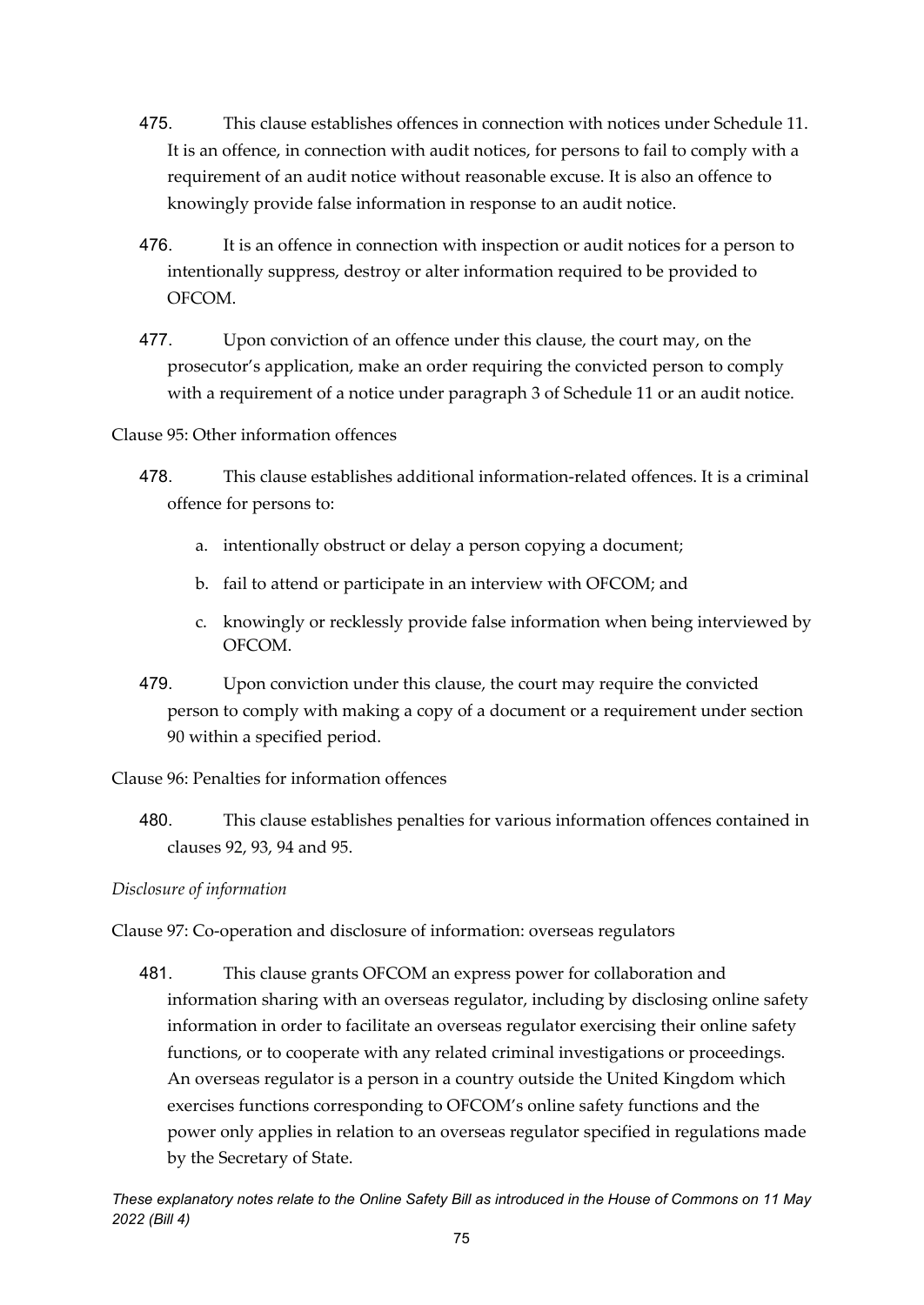- 482. Under subsection (3), unless an overseas regulator has OFCOM's consent or is acting in accordance with an order of a court or tribunal, they cannot use the information disclosed under this power for another purpose, or disclose it further.
- 483. Subsection (4) provides that disclosure under this power does not breach any obligation of confidence owed by the person making the disclosure, or any other restriction on such disclosure, other than the exceptions specified in subsection (5).
- 484. Subsection (6) allows the Secretary of State to give a direction prohibiting the disclosure of information under this power for the purposes of overseas proceedings or overseas proceedings of any description specified in that direction.

#### Clause 98: Disclosure of information

- 485. This clause amends section 393 of the Communications Act 2003 (CA 2003) (general restrictions on disclosure of information) to include new provisions under this Bill. Section 393 provides that, subject to specific exceptions, information obtained by OFCOM in the exercise of their functions under the CA 2003, Broadcasting Act 1990 and Broadcasting Act 1996 cannot be disclosed without the consent of the business in question.
- 486. Subsection (2) has the effect that, subject to the specific exceptions in section 393 of the CA 2003, OFCOM cannot disclose information with respect to a business which they have obtained by exercising their powers under the Online Safety Bill without the consent of the business in question.
- 487. Subsection (3) amends the list of exceptions in section 393 (2) of the CA 2003 so OFCOM can disclose information about a business, without its consent, for the purposes of any civil proceedings brought under this Bill.
- 488. Subsection (4) has the effect that the section 393 CA 2003 restriction on disclosure does not apply to details of enforcement action under clause 127 or research or other information published under Schedule 8.
- 489. Similarly, subsection (5) ensures that section 393 of the CA 2003 does not limit the matters that may be included in, or made public as part of, a report made by OFCOM under this Bill.

Clause 99: Intelligence service information

490. This clause places a duty on OFCOM to consult the relevant intelligence service before OFCOM discloses or publishes any information they have received from that intelligence service.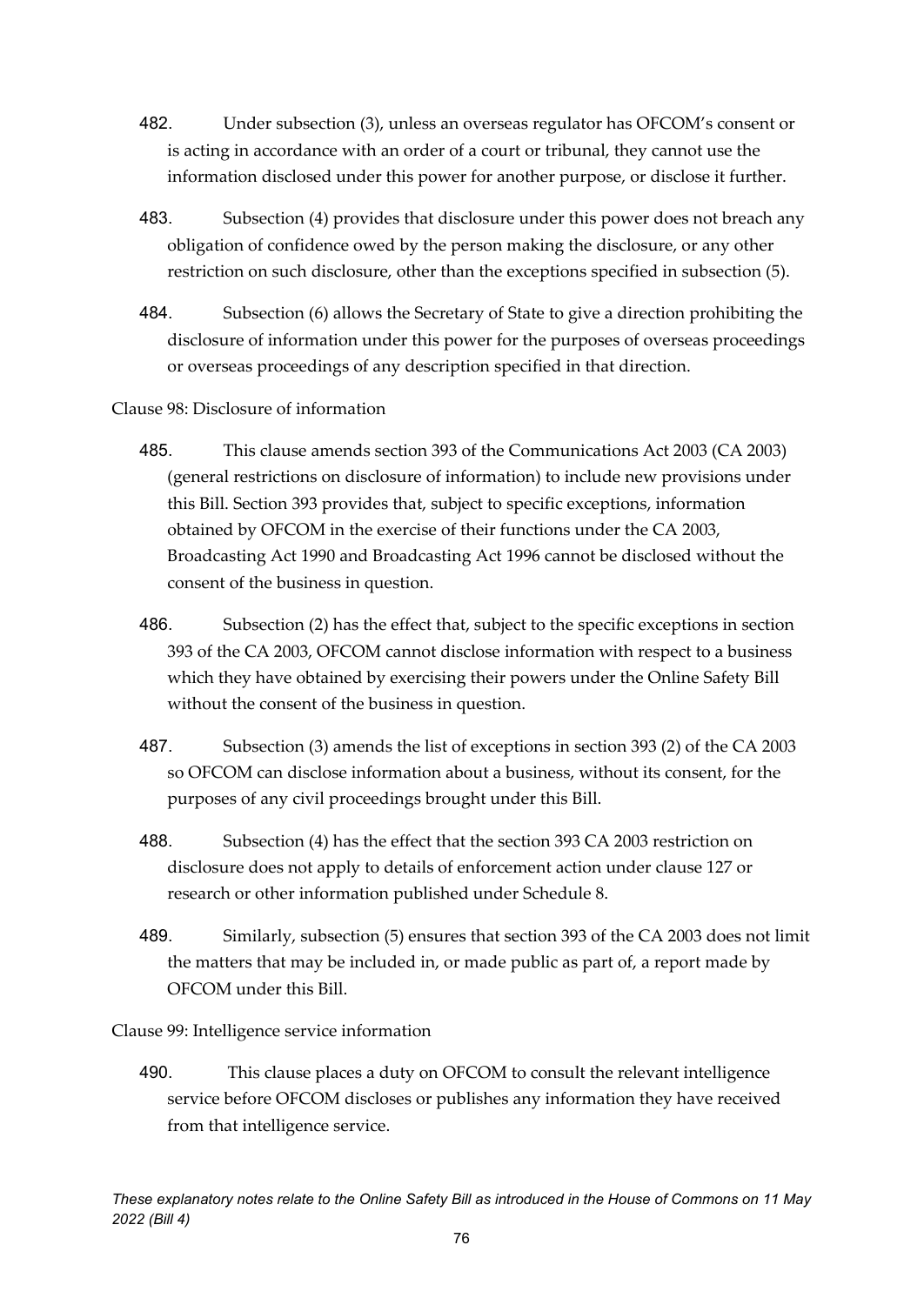- 491. Subsection (1) sets out that OFCOM cannot disclose any information that they have received from an intelligence service, or information about an intelligence service, unless OFCOM have received consent from the intelligence service to disclose the information.
- 492. Subsection (2) states that if OFCOM discloses information as set out in subsection (1) to a person, then that person must not further disclose the information unless they have received consent from the intelligence service to do so.
- 493. Subsection (3) states that if OFCOM were to publish the documents set out in (a) and (b) which contain information set out in subsection (1), then OFCOM must remove or obscure the information that cannot be disclosed due to subsection (1) before the documents are published.
- Clause 100: Provision of information to the Secretary of State
	- 494. The clause makes amendments to Section 24B of the Communications Act 2003 (CA 2003), which allows OFCOM to provide information to the Secretary of State that OFCOM considers may assist the Secretary of State in the formulation of policy.
	- 495. Subsection (2) of this clause amends section 24B(2) of the CA 2003 so that, where information relating to a particular business has been obtained using a power under the Online Safety Bill, OFCOM may not provide this information to the Secretary of State without the consent of the person carrying on that business whilst the business is carried on. This does not affect the fact that consent must still also be obtained for OFCOM to share information that has been acquired using powers in the CA 2003, the Broadcasting Act 1990, the Broadcasting Act 1996, the Wireless Telegraphy Act 2006 or Part 3 of the Postal Services Act 2011 (which were already listed in section 24B(2) of CA 2003).
	- 496. Subsection (3) inserts a new subsection (3) into section 24B of the CA 2003. This new subsection provides that section 24B(2) does not apply, and therefore the consent of the person carrying on the relevant business is not required, for OFCOM to share information which is reasonably required by the Secretary of State and:
		- a. Was obtained by OFCOM using the power under clause 84 in order to determine a proposed threshold figure, which if met or exceeded by providers renders them liable to pay fees to OFCOM (the purpose under subsection  $(5)(c)$  of that clause); or
		- b. Was obtained by OFCOM using the power under clause 145(5) to require information from a provider of a regulated service in response to potential threats to national security, or to the health or safety of the public.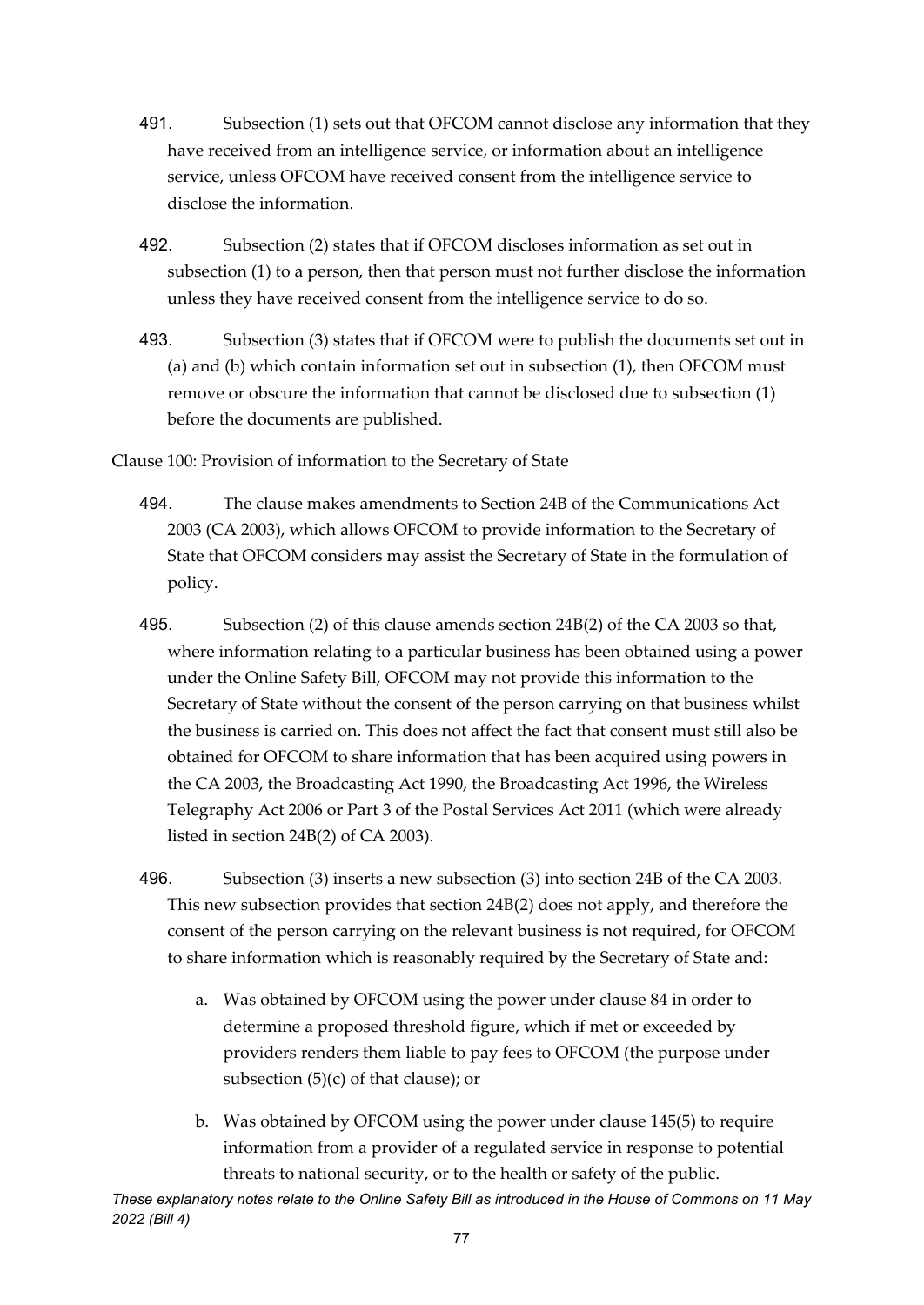Clause 101: Information for users of regulated services

497. The clause makes amendments to Section 26 of the Communications Act 2003 (CA 2003) which provides for publication of information and advice for various persons, such as consumers.

Clause 102: Admissibility of statements

498. Subsection (1) sets out the circumstances in which a statement given to OFCOM, in connection with OFCOM's power to require information under clause 85, OFCOM's power to require interviews under clause 90 or required under OFCOM's powers of entry and inspection under Schedule 11, may be used in evidence against the person who gave the statement.

### **Chapter 5: Regulated user-to-user services and regulated search services: notices to deal with terrorism content and CSEA content**

Clause 103: Notices to deal with terrorism content or CSEA content (or both)

- 499. Chapter 5 provides the statutory basis for OFCOM's power to require a service provider to use accredited technology to identify and remove terrorism content on public channels and child sexual exploitation and abuse (CSEA) content on private and public channels.
- 500. Subsection (1) sets out that OFCOM may issue a notice to a service provider of a regulated user-to-user service or a regulated search service, when doing so is necessary and proportionate.
- 501. Subsections (2) and (3) state that OFCOM may require a service provider of a regulated user-to-user service or regulated search services to use accredited technology to identify terrorism content on public parts of the service (as defined in subsection (10)) and/or child sexual exploitation and abuse (CSEA) content on any part of the service. The service must take down that content without delay.
- 502. Subsection (4) states that OFCOM may require a provider of a service that has both user-to-user functions and search functions to use accredited technology as described in subsection (2) and/or subsection (3).
- 503. Subsection (5) states that in removing terrorism or CESA content under subsections (2) and (3), providers may solely deploy accredited technology, or a combination of accredited technology and human moderators.
- 504. Subsection (6) refers to section 104, which provides criteria that OFCOM must consider before issuing a notice to a service provider as set out in subsection (1).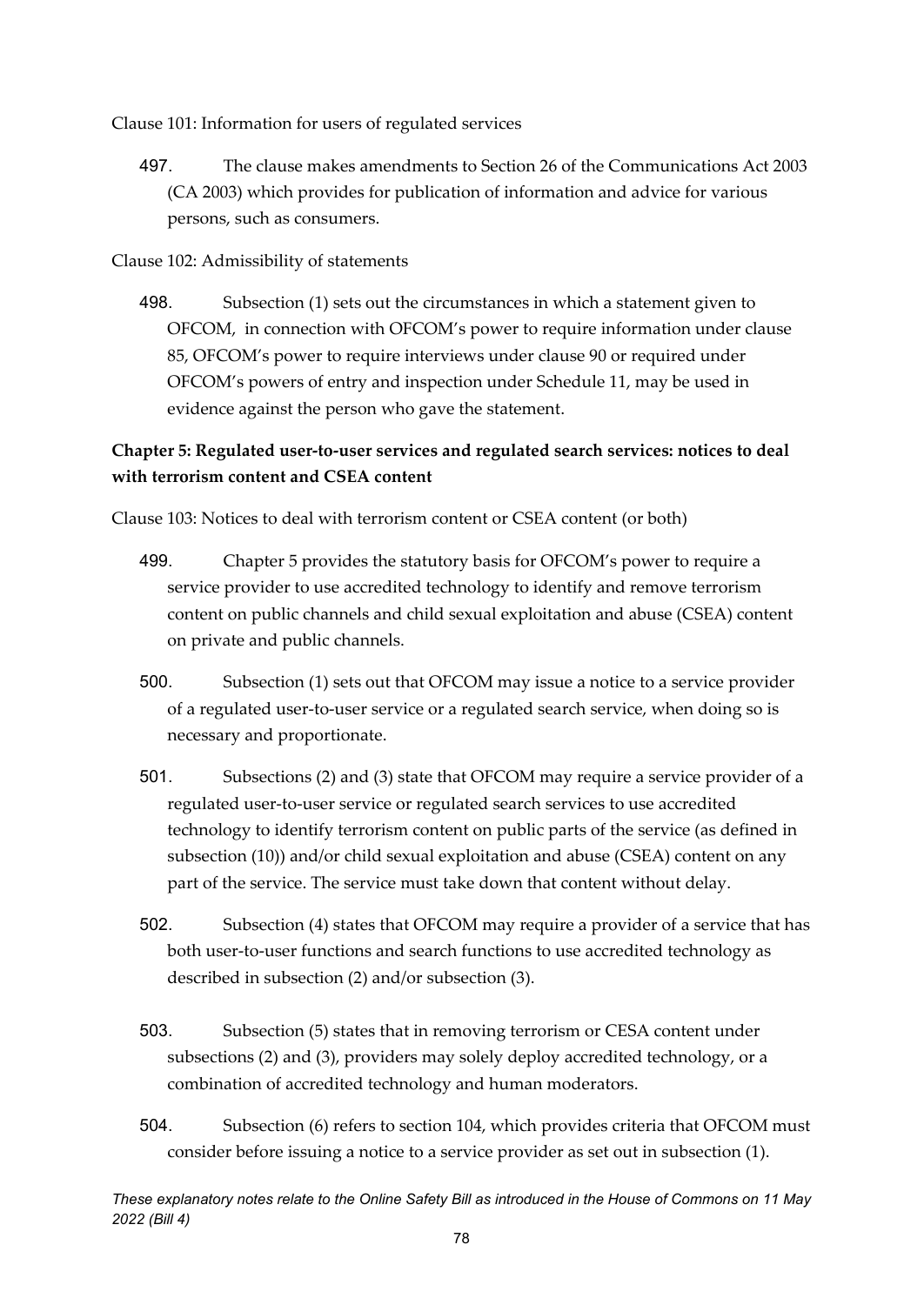- 505. Subsection (7) states that OFCOM may only issue a notice under subsections (1) to a service provider once they have given a warning notice. This warning notice will tell the service provider that OFCOM are considering requiring it to use the technology that is specified in the notice for that service, or for part of that service.
- 506. Subsection (8) sets out the information contained within the warning notice. These include OFCOM's reasons for issuing the notice and the type of technology the service provider would be required to use, and how they must use it.
- 507. Subsection (9) sets out how OFCOM must give a warning notice to providers of services that have both user-to-user functions and search functions.
- 508. Subsection (10) states that after OFCOM have issued a warning notice, they must wait until the end of the period in which the service provider is able to give evidence before issuing a notice.
- 509. Subsection (11) defines public terrorism content.
- 510. Subsection (12) refers to sections 105(9) and (10) which provide the definition of "accredited" technology.

Clause 104: Matters relevant to a decision to give a notice under section 103(1)

- 511. This clause sets out the circumstances under which OFCOM may issue a notice to a service provider, and the conditions that must be met before the power can be used.
- 512. Subsection (1) states that OFCOM may only issue a notice, as set out in 103(1), when it is necessary and proportionate, and this section provides information to aid this decision making.
- 513. Subsection (2) provides a list of criteria for OFCOM to use when deciding whether issuing a notice is necessary and proportionate.
- 514. Subsection (3) sets out the significance of the term "relevant content" as used in subsection (2) (f) and (j) for a user-to-user service, search service or combined service.
- 515. Subsection (4) provides the definitions of "illegal content risk assessment", "relevant content", and "specified technology" as used in section 103(1).

Clause 105: Notices under section 103(1): supplementary

516. Subsection (2) provides that where a service provider is already using technology on a voluntary basis, but this is ineffective, OFCOM can still intervene

*These explanatory notes relate to the Online Safety Bill as introduced in the House of Commons on 11 May 2022 (Bill 4)*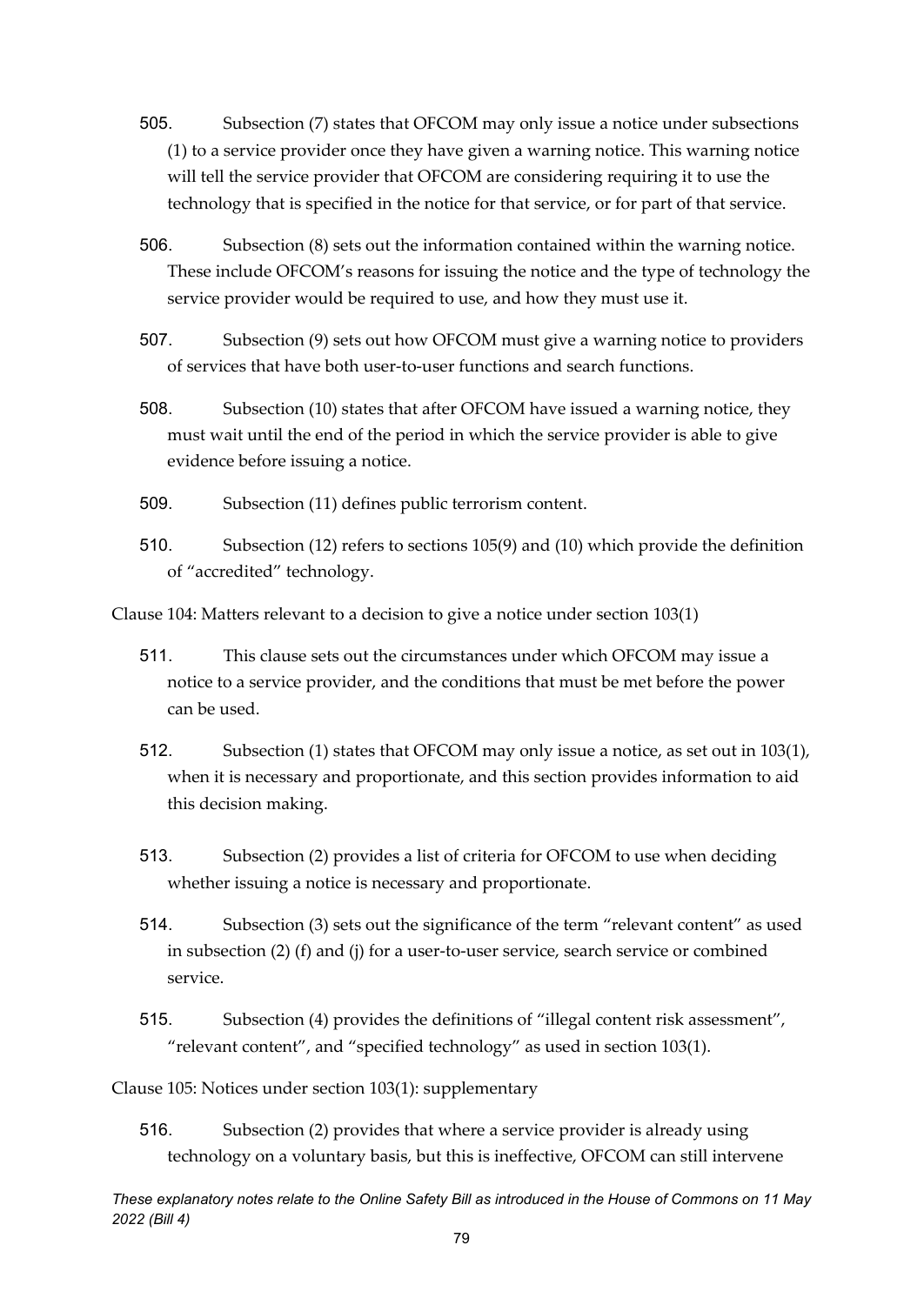and require a service provider to use a more effective technology, or the same technology in a more effective way.

- 517. Subsections (3) and (4) specify that OFCOM can include in the notice to the service provider of a user-to-user service, search service or combined service a requirement to operate an effective procedure for users to challenge the removal of their content from the service.
- 518. Subsections (5) and (6) set out the information that must be contained within a notice and the period of time that it may last for.
- 519. Subsection (7) states that a notice may only require a regulated provider to use accredited technology in relation to regulated services in the United Kingdom or regulated services that affect UK users.
- 520. Subsections (9) and (10) explain that OFCOM will only be able to require the use of tools that meet the minimum standards for accuracy for detecting terrorism and/or CSEA content as set out by the Secretary of State. Any tools that OFCOM require the use of must have been accredited by either OFCOM or a delegated third party as meeting these minimum standards.

Clause 106: Review and further notice under section 103(1)

- 521. Subsection (2) sets out that under clause 105(8), OFCOM also have the power to revoke the notice if there are reasonable grounds to believe that the provider is not complying with it.
- 522. Subsection (3) sets out that if a notice is revoked under subsection (2) and the matters as set out in clause 103 are considered, OFCOM can issue the provider a further notice.
- 523. Subsection (4) requires OFCOM to review the use of the specified technology before the end of the period set by OFCOM in the original notice. Subsection (5) specifies what OFCOM must consider in its review.
- 524. Subsection (6) specifies that following the review, and after consultation with the provider, OFCOM may give the provider a further notice if OFCOM consider that it is necessary and proportionate to do so, taking into account the criteria set out in section 103. Under subsection (7), the conditions set out in subsections (3)-(6) apply again.
- 525. Subsection (9) provides that a warning notice is not required under section 103) (7)-(10) if OFCOM issue a further notice.

Clause 107: OFCOM'S guidance about functions under this Chapter

*These explanatory notes relate to the Online Safety Bill as introduced in the House of Commons on 11 May 2022 (Bill 4)*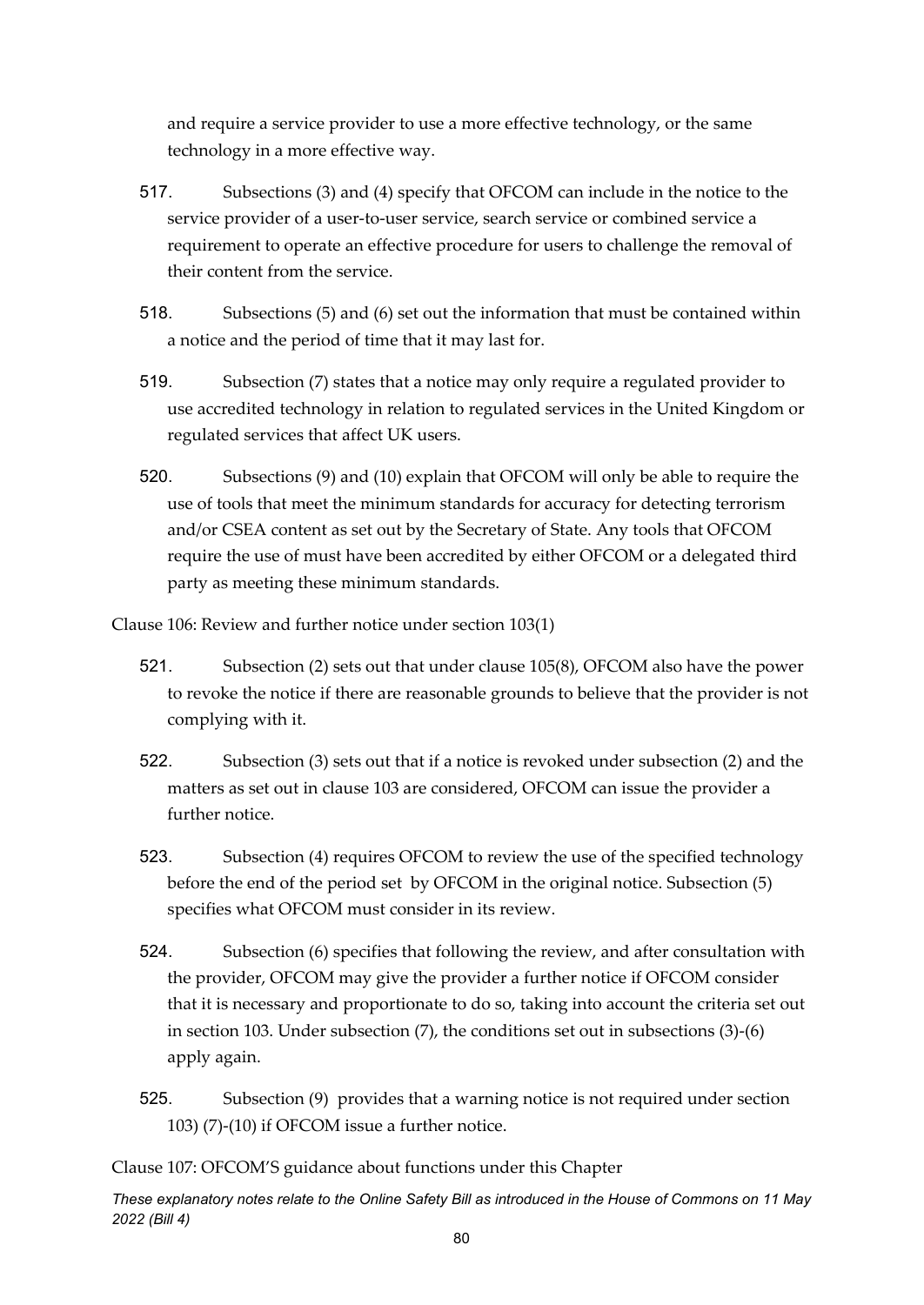- 526. This clause requires OFCOM to issue guidance setting out the circumstances under which they could require a service provider in scope of the power to use technology to identify CSEA and/or terrorism content.
- 527. OFCOM will have the discretion to decide on the exact content of the guidance and must keep it under review and publish it. OFCOM must also have regard to their guidance when exercising these powers. Before preparing the guidance, OFCOM must consult the Information Commissioner.

#### Clause 108: OFCOM's annual report

- 528. This clause requires OFCOM to report annually to the Secretary of State on the exercise of their power during the last year and on current technology and technology in-development that is likely to meet the required minimum standards of accuracy.
- 529. Subsection (2) says that the Secretary of State must lay this report before Parliament.
- 530. Subsection (3) cross-refers to section 137 which sets out provisions for OFCOM excluding confidential information from its published reports.

Clause 109: Interpretation of the Chapter

531. This clause sets out that the definitions of "terrorism content" and "CSEA content" used in chapter 5 are the same as those used in Part 3.

#### **Chapter 6: Enforcement Powers**

*Provisional notices and confirmation decisions*

Clause 110: Provisional notice of contravention

- 532. This clause addresses the process of starting enforcement. OFCOM must first issue a "provisional notice of contravention" to an entity before they reach their final decision. This is required before OFCOM can reach a final decision that a regulated service has breached an enforceable requirement, and before OFCOM makes the final decision regarding any specific steps the service will be required to take and/or any financial penalty that will be imposed as a result.
- 533. The provisional notice of contravention must be sent to the relevant entity or person. This notice sets out OFCOM's provisional decision that an entity has breached its duties, sets out how it has failed, or is failing, and the evidence OFCOM have of this. The notification must detail any proposed requirements that the person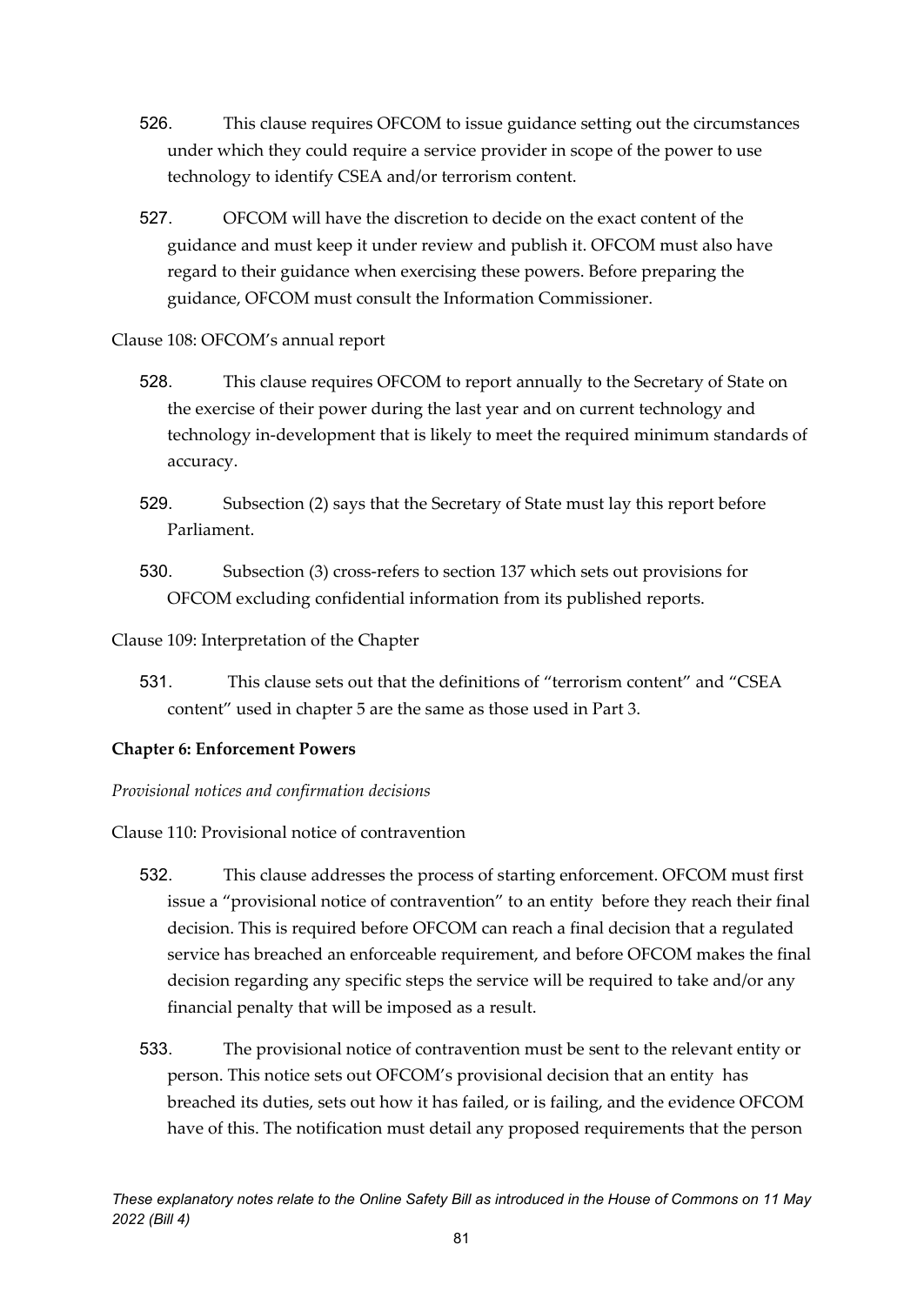must take to comply with the duty or requirement, or remedy the contravention and/or the financial penalties OFCOM intend to impose.

534. Subsection (8) establishes a process for recipients of provisional notices to make representations to OFCOM, and provide evidence in response to the provisional findings set out in the notice. OFCOM's notice has to explain this process, and give a deadline for providing representations. This process means that OFCOM can only reach a final decision after allowing the recipient the chance to make representations.

Clause 111: Requirements enforceable by OFCOM against providers of regulated services

- 535. This clause lists the "enforceable requirements". Failure to comply with these enforceable requirements can trigger enforcement action.
- 536. The enforceable requirements include, for example, duties to carry out and report on risk assessments, safety duties (including specific duties relating to children) and duties related to users' rights (freedom of expression and privacy).

Clause 112: Confirmation decisions

537. If, having followed the required process (see clause 110), OFCOM's final decision is that a regulated service has breached an enforceable requirement, OFCOM will issue a confirmation decision. This will set out OFCOM's final decision and will explain whether OFCOM requires the recipient of the notice to take any specific steps and/or pay a financial penalty.

Clause 113: Confirmation decisions: requirements to take steps

- 538. A confirmation decision may require a person to take specific steps to either come into compliance with their duties or remedy the breach that they have committed.
- 539. OFCOM must allow a reasonable period for the recipient to complete the required steps. However, subsection (5) provides that OFCOM can require immediate action when the recipient has breached its information duties (because it will already be on notice as to what is required).
- 540. Clause 116 allows OFCOM to require services to use a particular kind of "proactive technology" in their confirmation decisions, with certain constraints and safeguards. Proactive technology is defined in clause 184.
- 541. Subsection (3) says that these requirements can only relate to the operation of a regulated service within the UK, or in so far as it affects UK users of the service.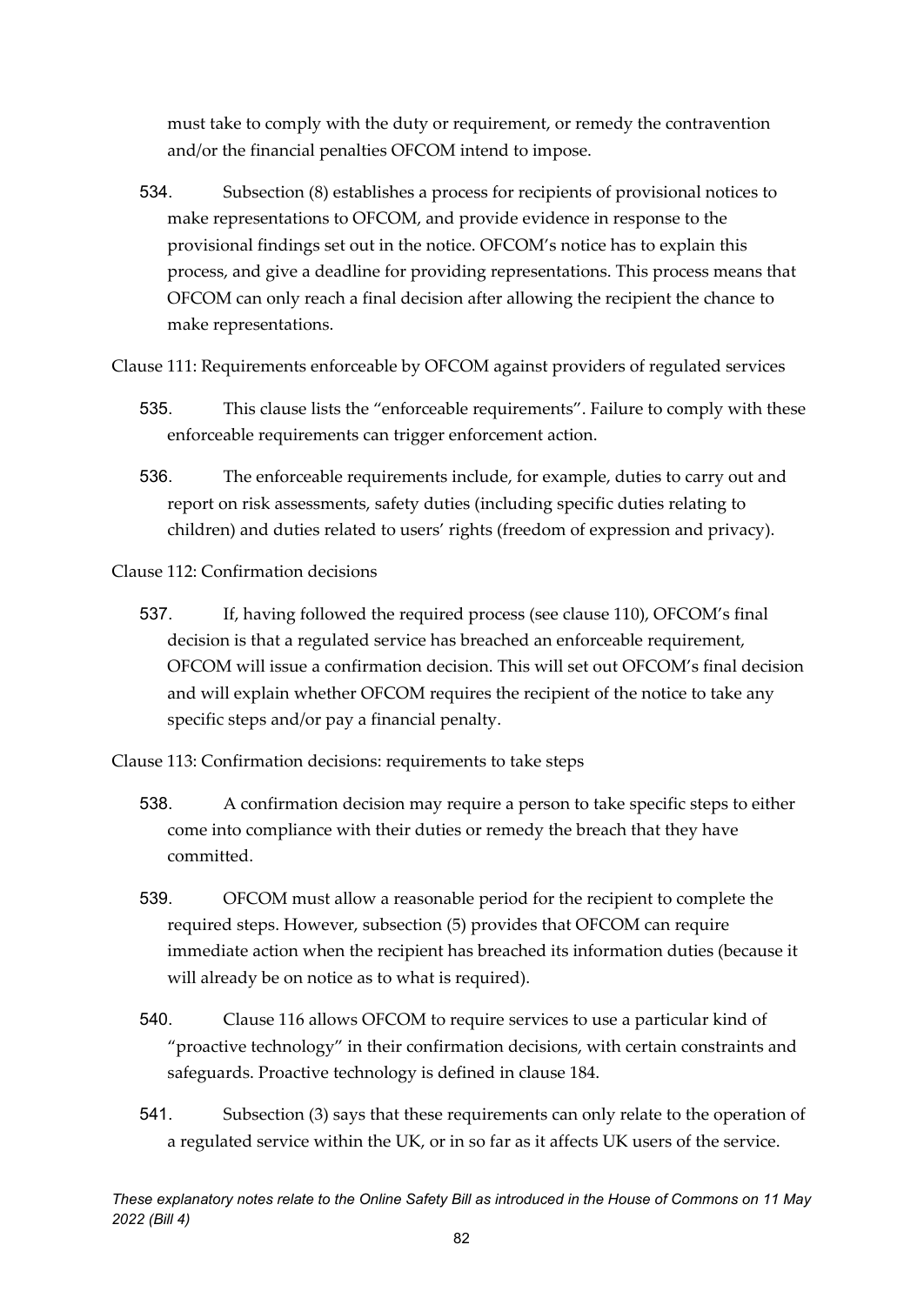- 542. Subsection (4) sets out certain details that must be included in a confirmation decision which requires specific steps to be taken. This includes the steps that are required, OFCOM's reasoning and the recipient's appeal rights.
- Clause 114: Confirmation decisions: risk assessments
	- 543. This clause applies where OFCOM have found that a regulated provider has failed to carry out an illegal content or children's risk assessment properly or at all; and identified a risk of serious harm which the regulated provider is not effectively mitigating or managing.
	- 544. In such cases OFCOM can require the regulated provider to comply with the parts of its illegal content safety duties or children's safety duties that require the provider to mitigate and manage that risk of harm as if it had been identified in the relevant risk assessment. The intention is that the provider will be required to mitigate the risk that OFCOM have identified despite the provider not having identified the risk in its risk assessment. OFCOM will specify the date by which the regulated provider must take or use measures to comply with the duty in question.
	- 545. The requirement to take these measures will apply until the regulated provider has fully complied with the relevant risk assessment duties.

Clause 115: Confirmation decisions: children's access assessments

- 546. This clause applies where OFCOM have found that a regulated provider has failed to properly carry out a children's access assessment.
- 547. In such cases, OFCOM can require a regulated provider to carry out or re-do the children's access assessment and would set a deadline for the completion of the assessment in the confirmation decision. The maximum period of time OFCOM can allow the service to complete the assessment is three months from the date of the confirmation decision (although this can subsequently be extended at OFCOM's discretion).
- 548. This clause also gives OFCOM the power to determine that a service is likely to be accessed by children where there is evidence that it is possible for children to access all or part of the service and the child user condition in clause 31(3) is met. (The child user condition is met if either: (a) a significant number of children are users of the service, or part of the service; or (b) the service, or part of it, is likely to attract a significant number of child users). If OFCOM determine that a service is likely to be accessed by children, the children's risk assessment duties in clause 25 and the children's safety duties in clause 26 will apply to the service. OFCOM will specify the date from which the duties would apply in their confirmation decision.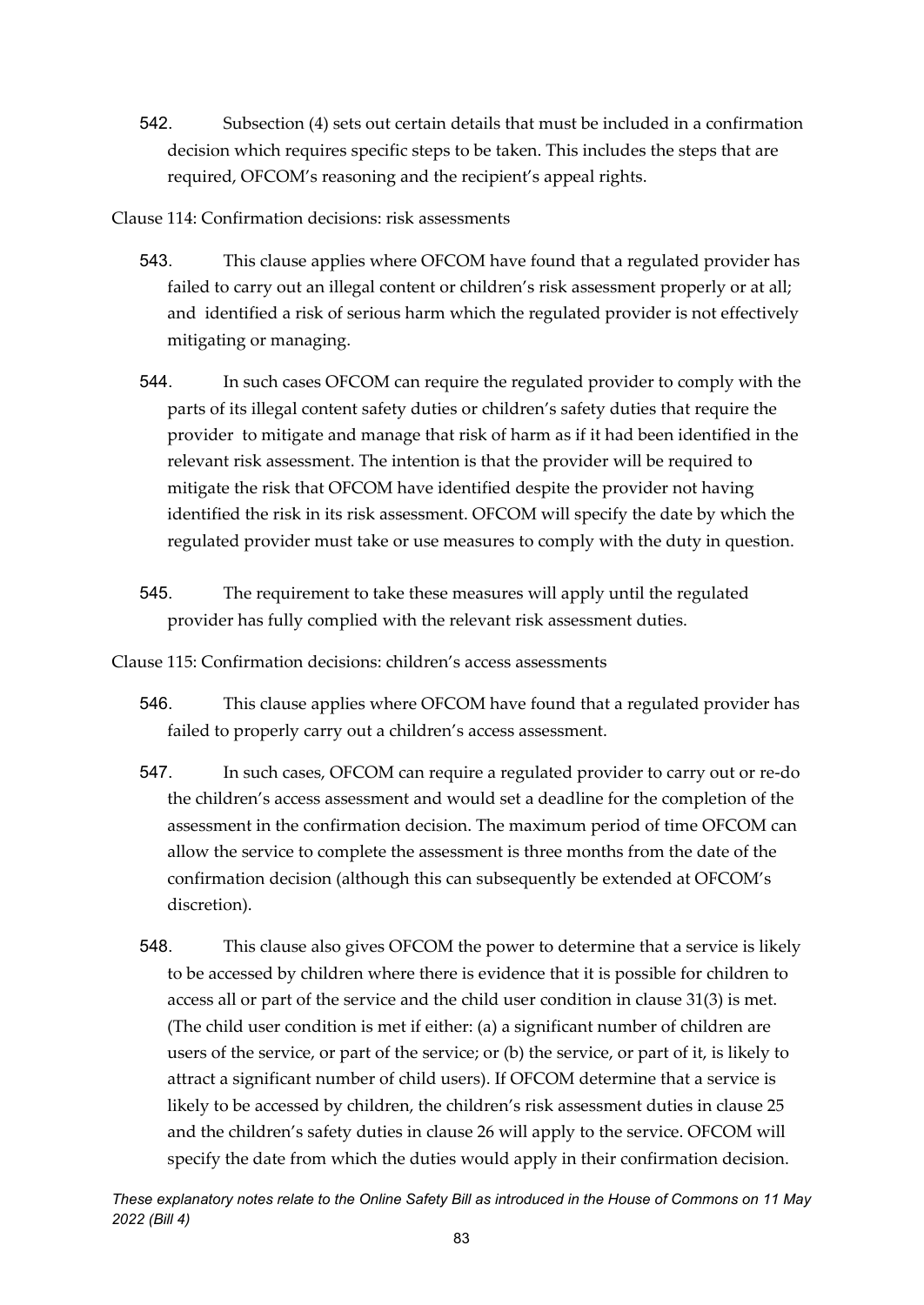OFCOM can also set out the circumstances in which their determination will cease to apply in their confirmation decision.

Clause 116: Confirmation decisions: proactive technology

- 549. This clause sets out when OFCOM may, in a confirmation decision, require a service to use a kind of "proactive technology" specified in the confirmation decision. The clause also sets out the matters OFCOM must consider before deciding to impose such a requirement.
- 550. OFCOM may only require the use of proactive technology on content which is communicated publicly. Therefore, subsection (8) provides that a confirmation decision which requires the use of such technology must identify the content, or parts of the service that include content, which OFCOM considers meets that description of communicated publicly.
- 551. Subsection (7) provides that OFCOM may set the requirement for the regulated service to review their use of any technology imposed in response to a confirmation decision.
- 552. "Proactive technology" is defined in clause 184.

Clause 117: Confirmation decisions: penalties

- 553. This clause allows OFCOM to impose financial penalties in their confirmation decision. These can be a single amount or a daily rate penalty if the failure is ongoing. Before imposing any financial penalty in their confirmation decision, OFCOM must set out the proposed amount(s) to the recipient in their provisional notice of contravention and allow the recipient the chance to make representations.
- 554. Certain details must be included in a confirmation decision which imposes a penalty. This includes OFCOM's reasons for imposing a penalty, the breaches that have attracted the penalty, a deadline for payment and the consequences of nonpayment.

#### *Penalty notices etc*

Clause 118: Penalty for failure to comply with confirmation decision

555. This clause allows OFCOM to impose a financial penalty on a person who fails to complete steps that have been required by OFCOM in their confirmation decision. OFCOM can only impose a penalty under this clause if they have not imposed a daily rate penalty in respect of the same failure in its confirmation decision (to prevent the person being penalised twice for the same delay).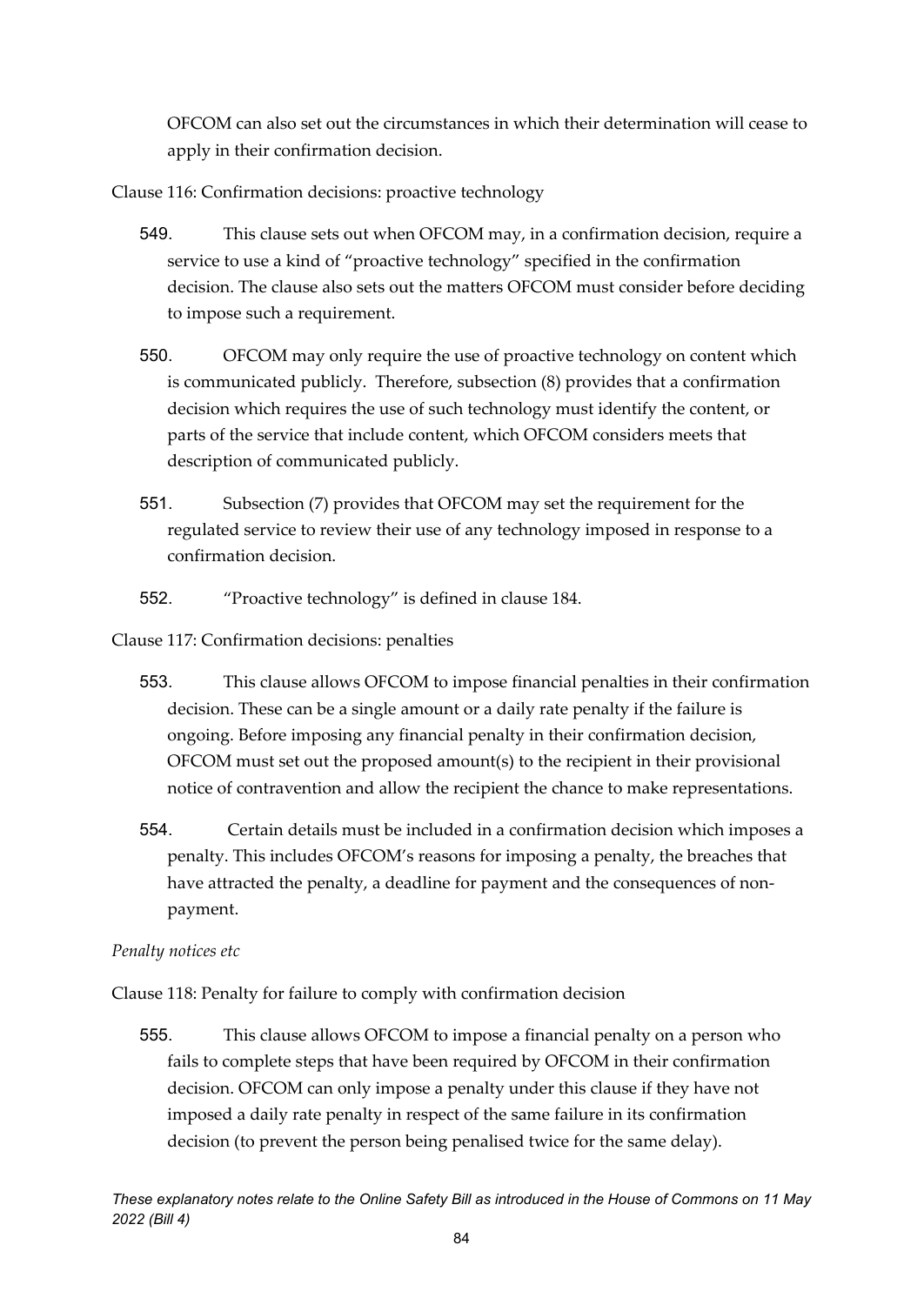Clause 119: Penalty for failure to comply with notice under section 103(1)

556. This clause allows OFCOM to impose a financial penalty on a person who fails to comply with a notice issued under section 103(1), which is a notice that requires technology to be implemented to identify and deal with terrorism content and/or CSEA content on a service.

Clause 120: Non-payment of fee

- 557. Clause 71 explains where OFCOM may require a provider of a regulated service to pay a fee. If a provider of a regulated service does not pay its fee to OFCOM in full, OFCOM may give that provider a notice specifying the outstanding sum and the date by which it must be paid.
- 558. Clause 120 allows OFCOM to give a penalty notice to a provider of a regulated service who does not pay the fee due to OFCOM in full. OFCOM may only impose such a penalty where it has first notified the provider that it proposes to do so in a notice issued under this clause and given the provider the opportunity to make representations in relation to the same. OFCOM must also be satisfied that the unpaid fee is outstanding.

Clause 121: Information to be included in notices under sections 119 and 120

559. This clause requires OFCOM to include certain information in penalty notices issued under clauses 119 and 120. For example, OFCOM must state the reasons why it is imposing a penalty, the amount of the penalty and any aggravating or mitigating factors. OFCOM must also state when the penalty must be paid.

#### *Amount of penalties etc*

Clause 122: Amount of penalties etc

560. This clause cross-refers to Schedule 12 which sets out details on the financial penalties that OFCOM may impose under this Bill, including the maximum amount that may be imposed. OFCOM are required to produce guidelines setting out how they determine penalty amounts.

*Schedule 12: Penalties imposed by OFCOM under Chapter 6 of Part 7* 

#### *Amount of penalties: principles*

561. Paragraph 2 of Schedule 12 sets out the things that OFCOM must take into account when determining the size of the penalty. This includes any representations made by the person or evidence provided by the person and the effects of the failure. OFCOM must also consider any steps taken by the person to comply with the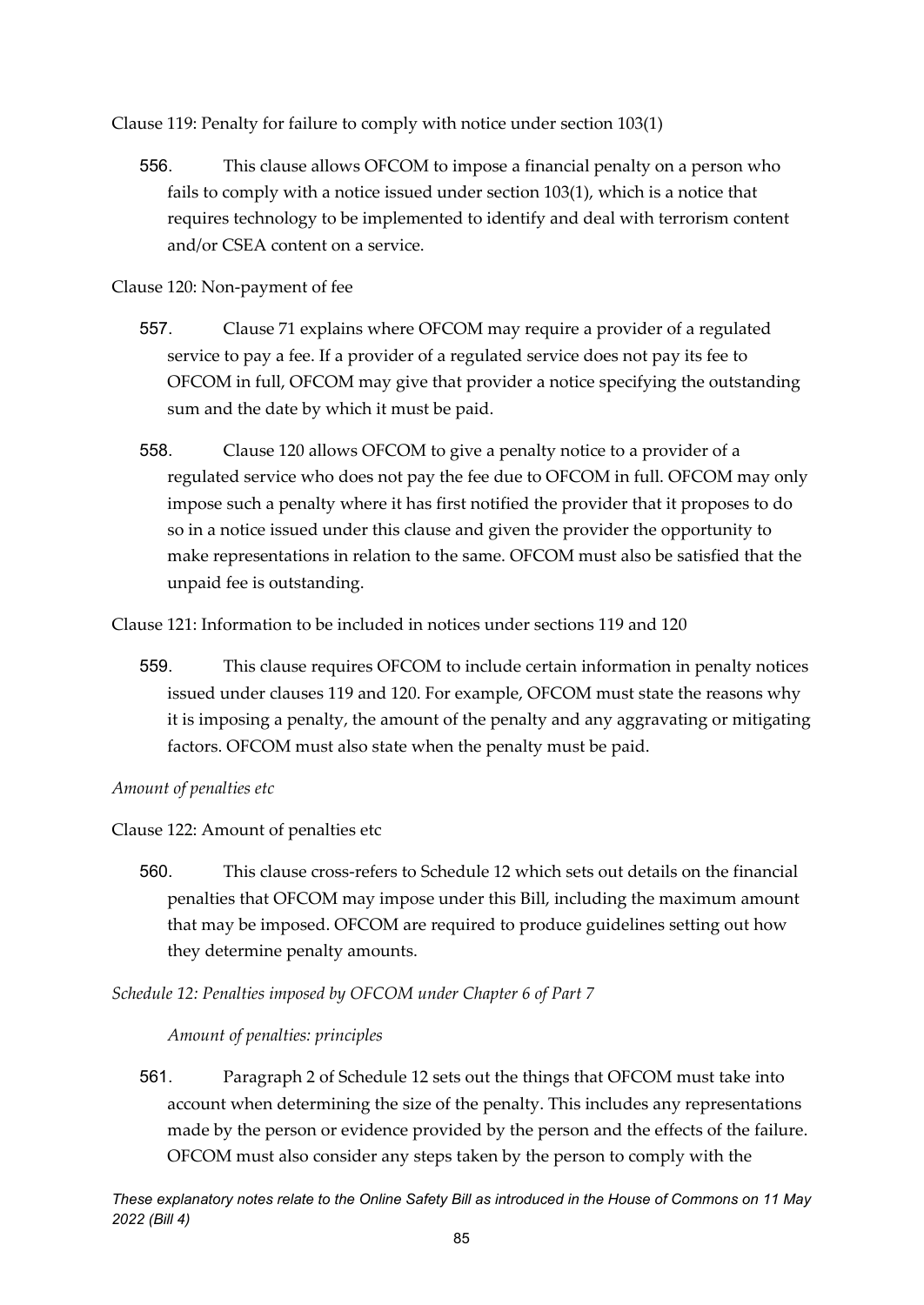requirements set out in the provisional notice or confirmation decision and any steps taken to remedy the failure. OFCOM must impose a penalty that they consider to be appropriate and proportionate to the failure (or failures) in respect of which the penalty is imposed.

#### *Limitation to type and amount of penalties previously proposed*

- 562. Paragraph 3 of Schedule 12 confirms that a penalty imposed by a confirmation decision or penalty notice may not exceed the amount of the penalty, or (if relevant) be payable over a longer period, than was proposed in the earlier notice about the same breach(es).
- 563. However, OFCOM may impose a higher penalty in a confirmation decision or penalty notice if, after issuing the provisional notice, they decide to hold an additional legal person jointly liable for the breach: see paragraph 3(2).

#### *Maximum amount of penalties*

- 564. Paragraph 4(1) of Schedule 12 says that the maximum penalty that OFCOM can impose on the provider of a regulated service is the greater of  $£18$  million and 10% of the person's "qualifying worldwide revenue" for the person's most recent complete accounting period.
- 565. Paragraph 4(4)-(6) also includes further detail on how "qualifying worldwide revenue" will be calculated. The term "qualifying worldwide revenue" will be defined in regulations made by the Secretary of State following consultation with OFCOM.

#### *Maximum amount of penalties: group of entities*

- 566. Schedule 12 sets out the circumstances when OFCOM may hold two or more entities jointly and severally liable for a breach. This may occur where OFCOM deem a parent company jointly liable for the breach of their subsidiary, or where OFCOM deem a subsidiary company to be jointly liable for the breach of their fellow subsidiary or parent company. Paragraph 5 of Schedule 12 sets out how penalties are to be calculated in such a scenario.
- 567. Paragraph 5(3) states that the maximum penalty that OFCOM can impose in such cases is the greater of £18 million and 10% of the "qualifying worldwide revenue" of the group of entities of which the two entities are members.
- 568. Paragraph 5(4) defines the "qualifying worldwide revenue" for a group of entities.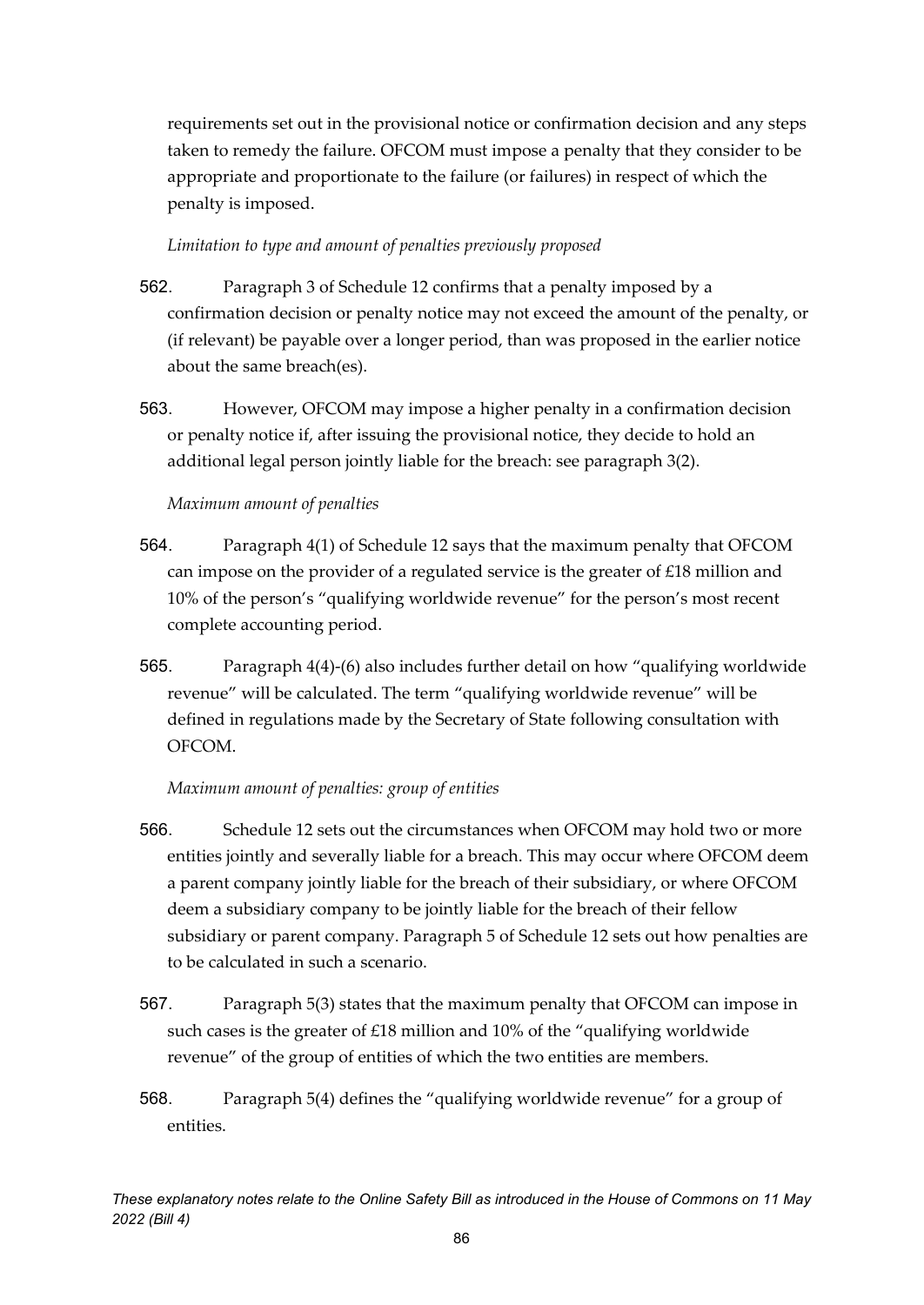569. "Qualifying worldwide revenue" will be defined in regulations made by the Secretary of State following consultation with OFCOM. The regulations may include details for applying this term to a group of entities.

#### *Providers of regulated services*

570. Paragraph 6 of Schedule 12 allows OFCOM to impose penalties to persons who have at any time been a provider of a regulated service, even if they have stopped being the provider of such a service by the time OFCOM issue a notice.

#### *Recovery of penalties*

571. Paragraph 7 of Schedule 12 sets out how payment of penalties can be recovered and enforced.

#### *Paying penalties into the Consolidated Fund*

572. Paragraph 8 of Schedule 12 amends section 400 of the Communications Act 2003 so that it applies to amounts paid to OFCOM in respect of penalties imposed under this Bill. This clause requires OFCOM to pay any penalty sums they receive into the Consolidated Fund of the United Kingdom.

#### *Business disruption measures*

#### Clause 123: Service restriction orders

- 573. The Bill gives OFCOM the power to apply to the courts for "business disruption measures". Business disruption measures are court orders that require third parties to withdraw services or block access to non-compliant regulated services. They are designed to only be used for the most serious instances of user harm. There are two types of business disruption measures - "service restriction orders" and "access restriction orders". The details and grounds for both are covered in the following clauses.
- 574. This clause sets out the circumstances in which OFCOM may apply to the court for a "service restriction order". Service restriction orders are orders that require providers of "ancillary services" (persons providing, for example, payment or advertising services) to take steps aimed at disrupting the business or revenue of a non-compliant provider's operations in the United Kingdom. For example, an order could require an advertising service to cease the provision of its service to a noncompliant provider's service.

#### Clause 124: Interim service restriction orders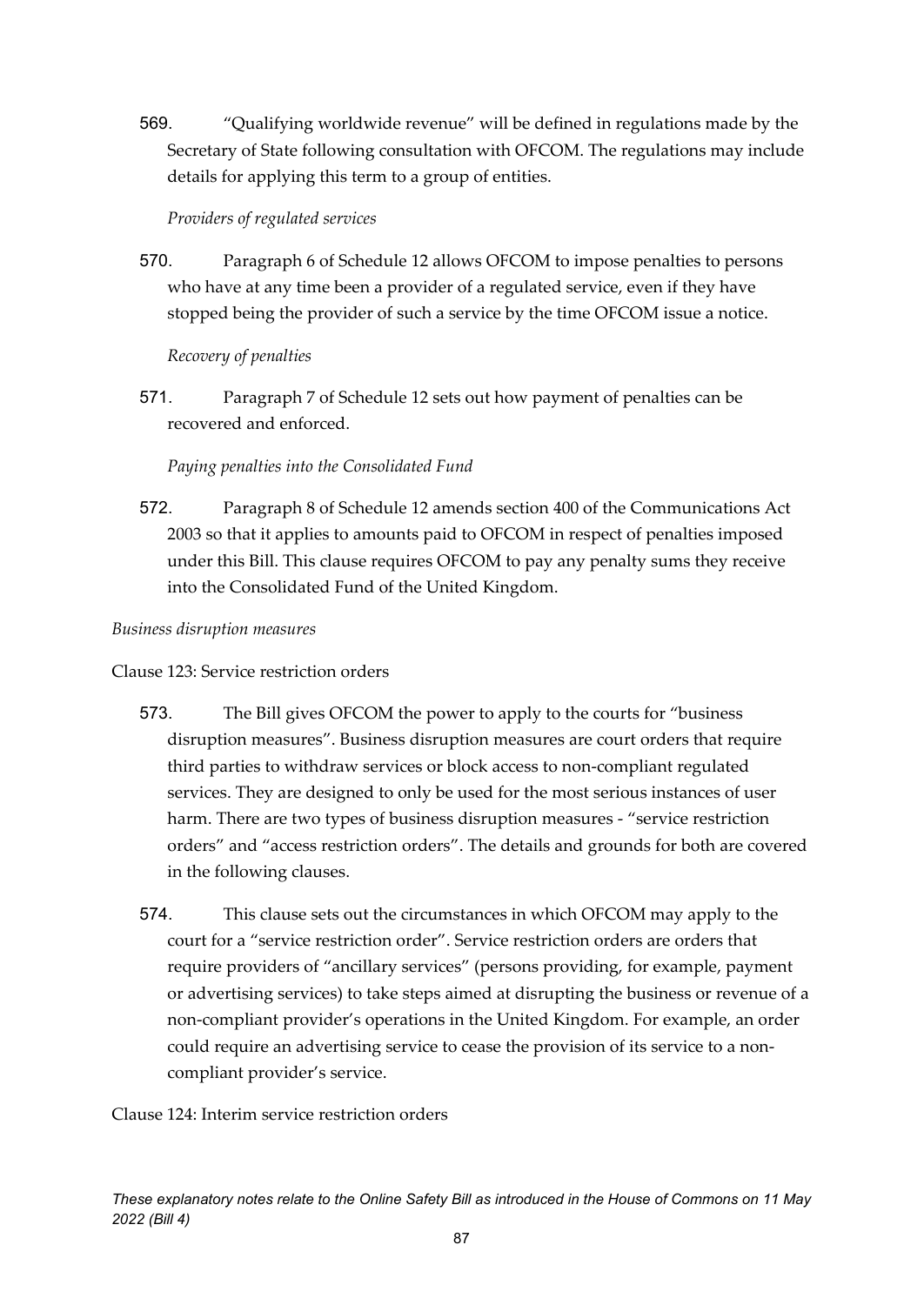- 575. This clause sets out the circumstances in which OFCOM may apply to the courts for an "interim service restriction order". OFCOM can pursue an interim service restriction order in circumstances where it is not appropriate to wait for the failure to be established before making the order. OFCOM are not required to demonstrate to the court that a failure has been established (something which can take a long time), but must demonstrate that it is likely that the provider is failing to comply with a requirement under the Bill and that the nature and severity of that harm, mean that it would not be appropriate to wait to establish the failure before applying for the order.
- 576. An interim service restriction order will cease to have effect on the earlier of either the date specified in the order, or the date on which the court makes a service restriction order under clause 123 that imposes requirements on the persons who are subject to the interim service restriction order (or dismisses the application for such an order).

Clause 125: Access restriction orders

- 577. This clause sets out the circumstances in which OFCOM may apply to the courts for an "access restriction order". An access restriction order can require third parties who provide an "access facility" to take steps to impede access to a noncompliant regulated service, by preventing, restricting or deterring individuals in the United Kingdom from accessing that service. Examples of access facilities are internet service providers and app stores which may be required to restrict access to a service provider's website or app via their service.
- 578. In order to apply for an access restriction order, OFCOM must consider that a service restriction order under clause 123 or 124 would not be sufficient to prevent significant harm to individuals in the United Kingdom.

Clause 126: Interim access restriction orders

579. This clause sets out the circumstances in which OFCOM may apply to the courts for an interim access restriction order. OFCOM can seek to pursue an interim access restriction order in those circumstances where it is not appropriate to wait for the failure to be established before making the order (for example, if there is serious user harm that requires quick action to impede access). OFCOM are not required to demonstrate to the court that a failure has been established (something which can take a long time), but must demonstrate that certain conditions exist which mean that it would not be appropriate to wait to establish the failure before applying for the order.

Clause 127: Interaction with other action by OFCOM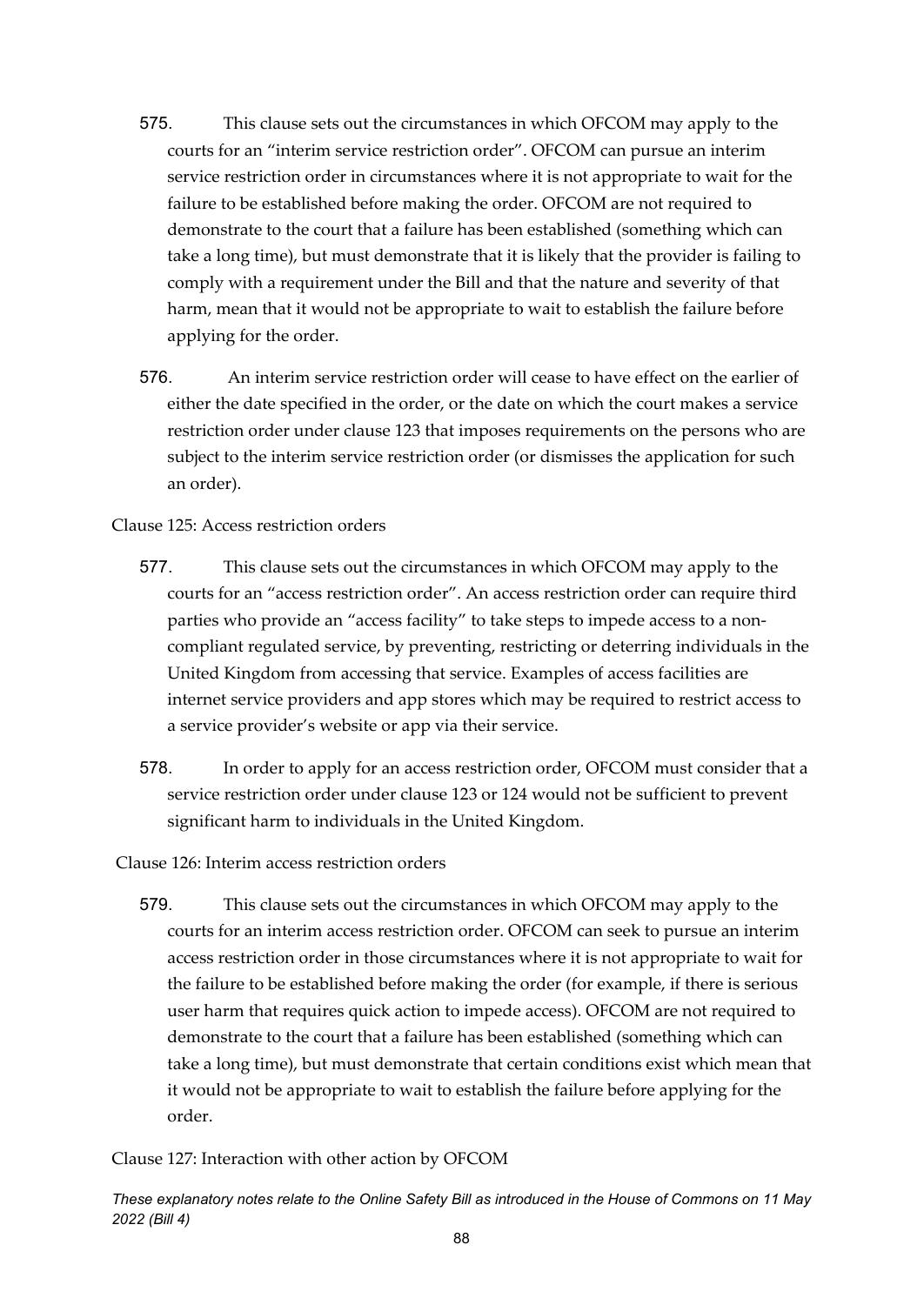580. This clause explains how business disruption orders interact with OFCOM's other enforcement powers. Where OFCOM exercise their powers to apply to the courts for business disruption orders under clauses 123 to 126, they are not precluded from taking action under their other enforcement powers.

#### *Publication of enforcement action*

Clause 128: Publication of details of enforcement action

- 581. If, having followed the required process (see clause 110), OFCOM's final decision is that a regulated service has breached an enforceable requirement, OFCOM will issue a confirmation decision under clause 112. This will set out OFCOM's final decision and will explain whether OFCOM require the recipient of the notice to take any specific steps and/or pay a financial penalty.
- 582. Where OFCOM issue a confirmation decision, they are obliged to publish the identity of the person to whom the confirmation decision was sent, details of the failure to which the confirmation decision relates and details relating to OFCOM's response.
- 583. OFCOM are also obliged to publish these details when they give a person a penalty notice for: failing to comply with a confirmation decision (under clause 118); failing to comply with a notice to deal with terrorism content or CSEA content (or both) (under clause 119); and failing to pay a fee in full (under clause 120).
- 584. This is intended to provide transparency in relation to OFCOM's enforcement activities.

#### *Guidance*

Clause 129: OFCOM's guidance about enforcement action

585. This clause requires OFCOM to publish guidance about how they will use their enforcement powers. This is intended to help regulated providers and other stakeholders understand how OFCOM will exercise their suite of enforcement powers.

#### **Chapter 7: Committees, research and reports**

Clause 130: Advisory committee on disinformation and misinformation

586. This clause places an obligation on OFCOM to form an advisory committee on disinformation and misinformation. This is because the spread of inaccurate information, regardless of intent, is particularly concerning. The clause sets out what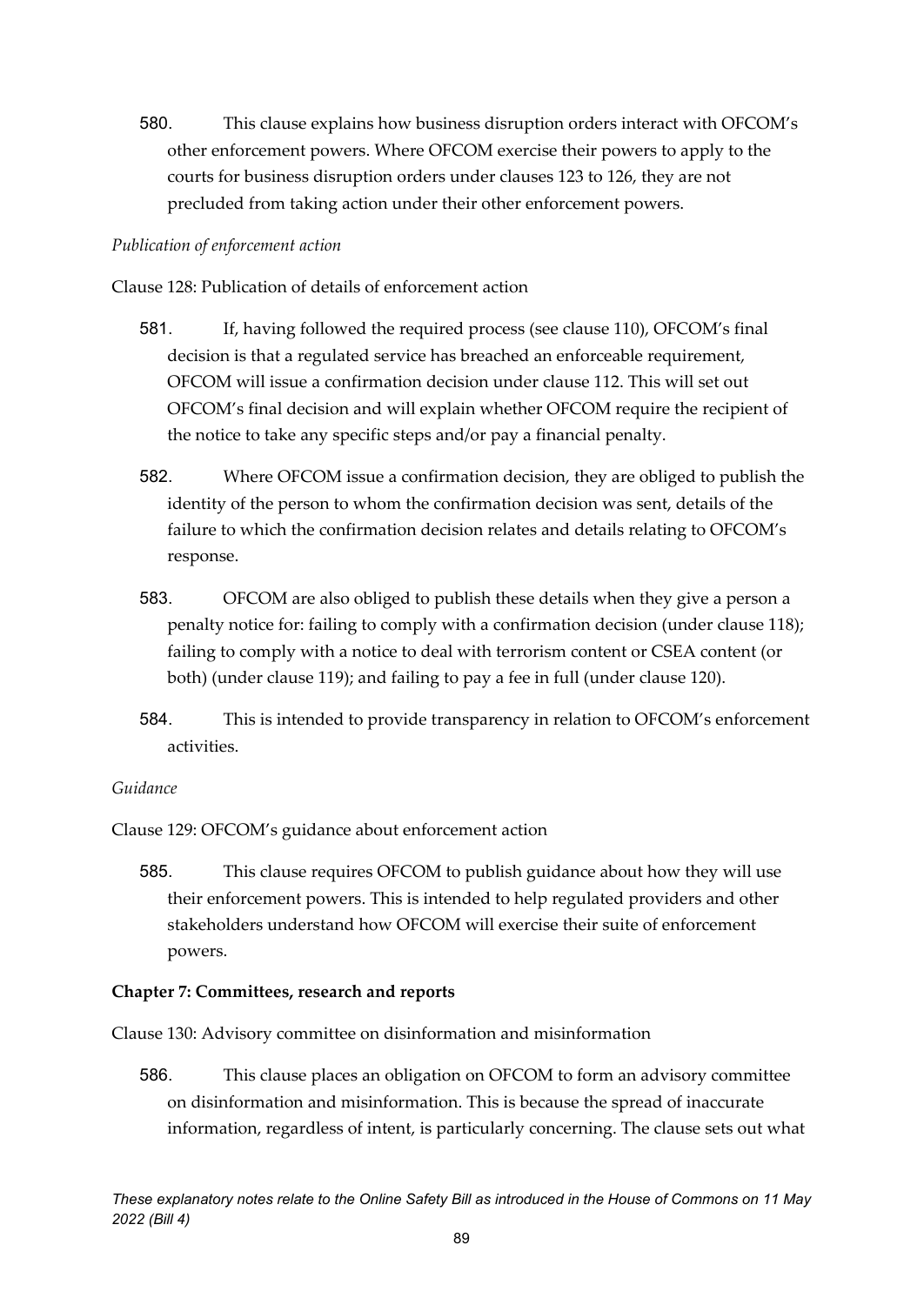OFCOM should consider when appointing committee members, what the functions of the committee are, and what the committee's reporting obligations are.

Clause 131: Functions of the Content Board

587. The Content Board is a committee of the main OFCOM Board, with delegated and advisory responsibilities. This clause amends Section 13 of the Communications Act 2003 (functions of the Content Board) to clarify that it allows, but does not require, OFCOM to confer functions on the Content Board in relation to OFCOM's content related functions under the Online Safety Act.

Clause 132: Research about users' experiences of regulated services

- 588. This clause amends Section 14 of the Communications Act 2003 (consumer research) to require OFCOM to arrange research into United Kingdom users' opinions and experiences relating to regulated services.
- 589. Subsection (2) provides that OFCOM must make arrangements to understand a number of factors - including public opinion concerning providers of regulated services and the experiences and interests of those using regulated services. The intention is to provide OFCOM with the flexibility to choose the most appropriate methods for such research. This subsection also provides that OFCOM must include a statement of the research carried out in their annual report to the Secretary of State and the devolved administrations, under paragraph 12 of the Schedule to the Office of Communications Act 2002.

Clause 133: Consumer consultation

590. This clause extends the Communications Panel's remit to include online safety by amending Section 16 of the Communications Act 2003 (consumer consultation). It ensures that the Communications Panel is able to give advice on matters relating to different types of online content (under this Act) and the impacts of online content on UK users of regulated services.

Clause 134: OFCOM's statement about freedom of expression and privacy

591. This clause requires OFCOM to publish annual reports on the steps they have taken when carrying out online safety functions to uphold users' rights under Articles 8 and 10 of the Convention, as required by section 6 of the Human Rights Act 1998.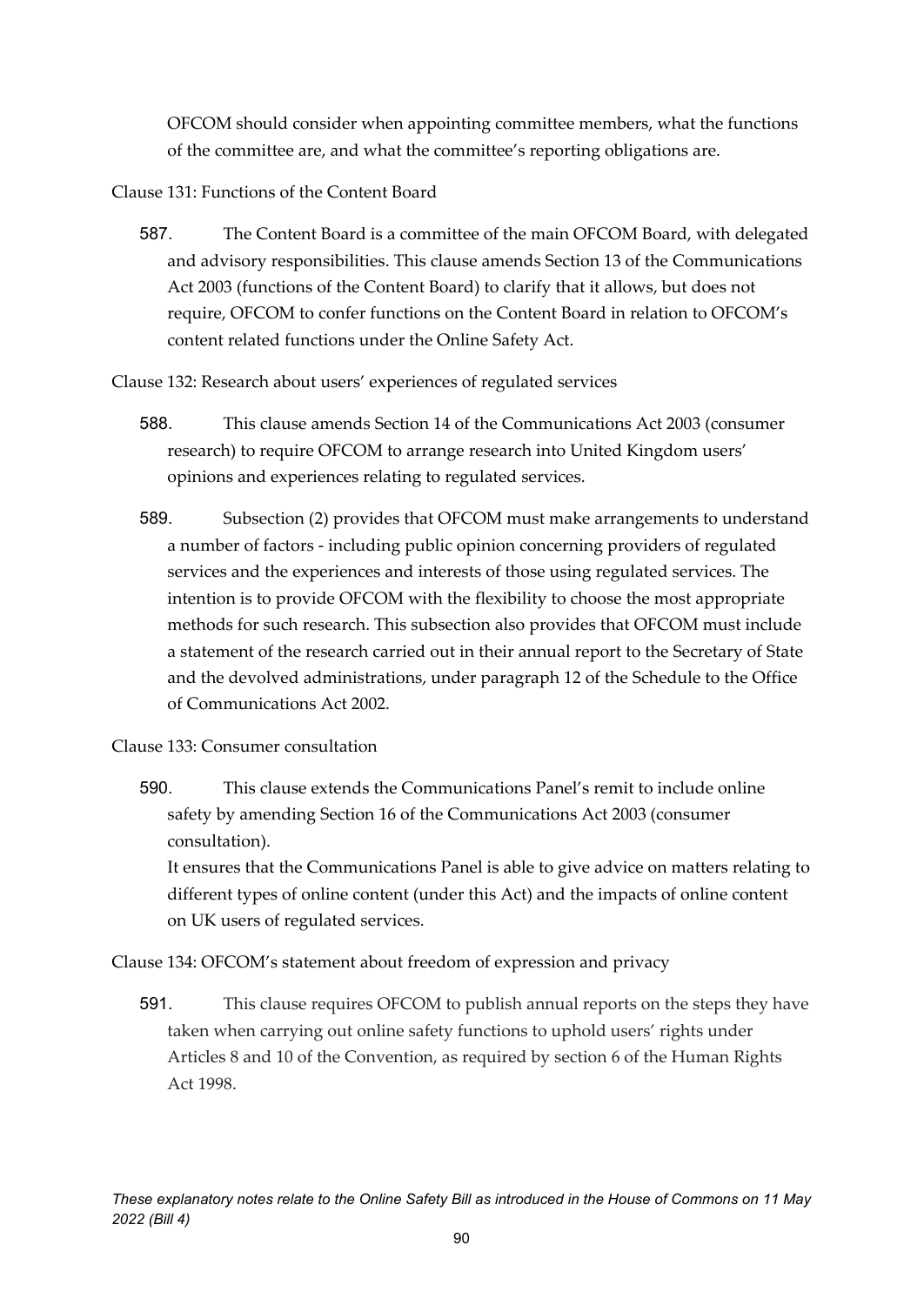Clause 135: OFCOM's transparency reports

592. This clause creates a duty on OFCOM to produce their own reports based on information from the transparency reports that providers are required to publish. The intention is for the report to highlight key insights from the providers' reports, giving users a better understanding of the steps service providers are taking. The report must be published annually.

Clause 136: OFCOM's report about researchers' access to information

593. This clause requires OFCOM to publish a report about the access independent researchers have, or could have, into matters relating to the online safety of regulated services. The clause sets out what OFCOM's report must cover and requirements around consultation, parliamentary procedure and publication. OFCOM may also publish guidance relating to the content of the report

### Clause 137: OFCOM's reports

594. This clause gives OFCOM a discretionary power to publish reports about certain online safety matters. OFCOM will need to consider excluding confidential matters from their reports to the extent it is practicable. An example of this would be information that could be considered commercially sensitive.

# **Part 8: Appeals and super-complaints**

### **Chapter 1: Appeals**

Clause 138: Appeals against OFCOM decisions relating to the register under section 81

- 595. This clause allows for appeals against OFCOM's decisions to include or not to remove services from OFCOM's register of Category 1, Category 2A, and Category 2B services. Service providers who are registered by OFCOM as Category 1, Category 2A, and Category 2B services become subject to additional duties under the Bill.
- 596. Appeals may be made by regulated providers to the Upper Tribunal. The Tribunal must apply the same principles as a court would when hearing an application for judicial review. The clause also lays down that where a regulated provider has filed an appeal, any additional duties or requirements applying under the Act associated with that provider being designated as a Category 1, 2A or 2B operator need not be complied with until the determination or withdrawal of the appeal.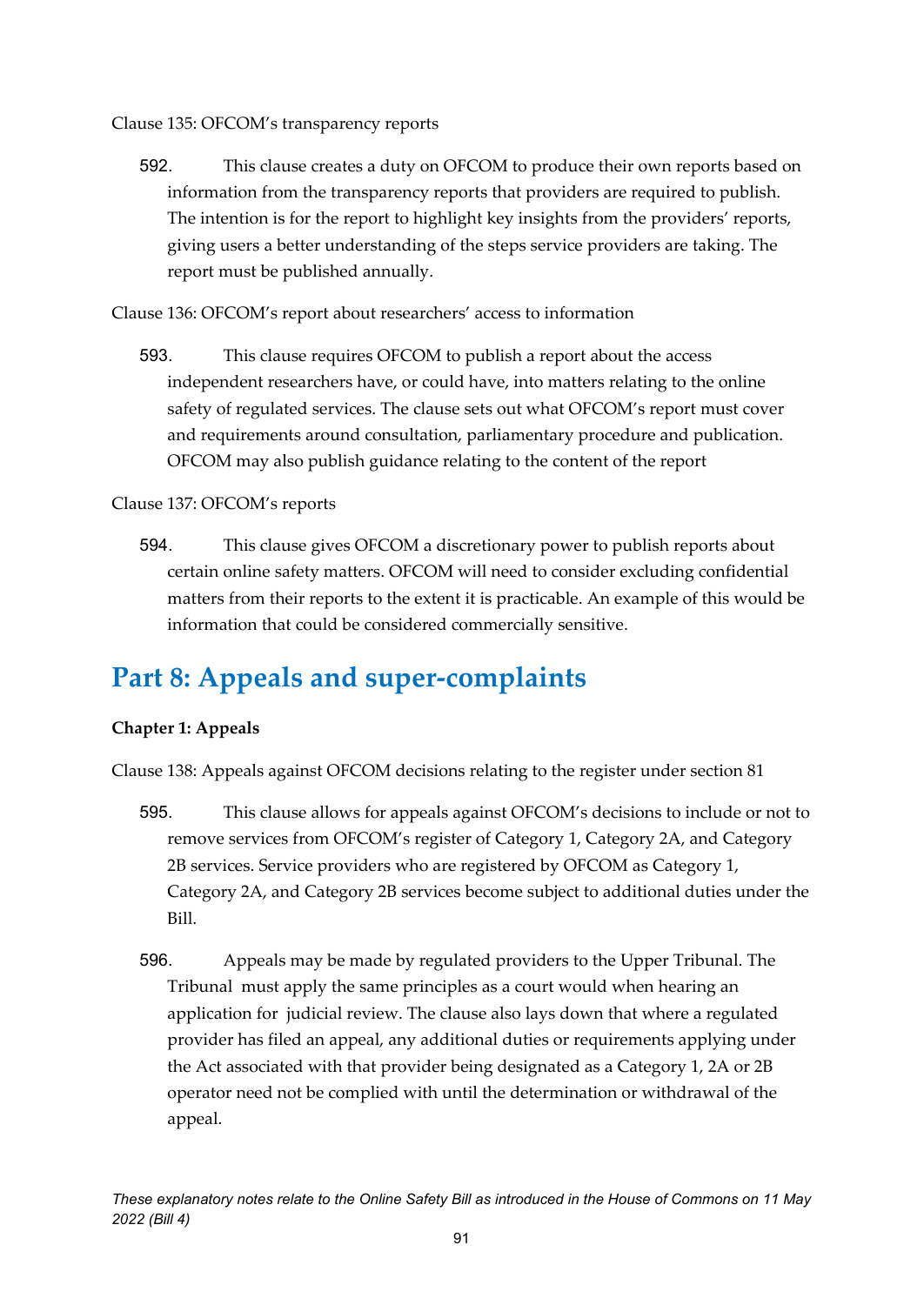597. The Upper Tribunal may either dismiss the provider's appeal or quash OFCOM's decision. Should the Tribunal quash the decision then the Tribunal must remit the decision back to OFCOM.

#### Clause 139: Appeals against OFCOM notices

- 598. This clause allows for appeals against decisions by OFCOM to issue a confirmation decision, a notice under section 103(1) or a penalty notice. An appeal may be brought to the Upper Tribunal by any person with 'sufficient interest' in the decision, although anyone other than the recipient requires permission from the Upper Tribunal to appeal.
- 599. The Tribunal will apply the same principles as a court would when hearing an application for judicial review .
- 600. The Upper Tribunal may either dismiss the appeal or quash OFCOM's decision. Should the Tribunal quash the decision then the Tribunal must remit the decision back to OFCOM for reconsideration, with any directions that the Tribunal thinks are appropriate.

#### **Chapter 2: Super-complaints**

Clause 140: Power to make super-complaints

- 601. This clause establishes a super-complaints mechanism which enables any organisation or other entity that meets the relevant eligibility criteria to bring systemic issues to OFCOM in specific circumstances.
- 602. A super-complaint can be about any feature of a regulated service or conduct of the provider of such a service. It may relate to one or more regulated services or providers and may be about any combination of features and conduct. Where this feature, conduct or combination of the two is causing, appears to be causing or is at material risk of causing users or members of the public significant harm, significantly adversely affecting their right to freedom of expression, or having a significant adverse impact on them, an eligible entity may make a super-complaint.
- 603. Where a super-complaint that relates to the conduct of a single regulated service or single provider of one or more regulated services, OFCOM may only consider it if they believe that the complaint is of particular importance or it relates to impacts on a particularly large number of people.

#### Clause 141: Procedure about super complaints

604. This clause requires the Secretary of State to make regulations which set out the procedural aspects of complaints made under clause 140. It provides examples of

*These explanatory notes relate to the Online Safety Bill as introduced in the House of Commons on 11 May 2022 (Bill 4)*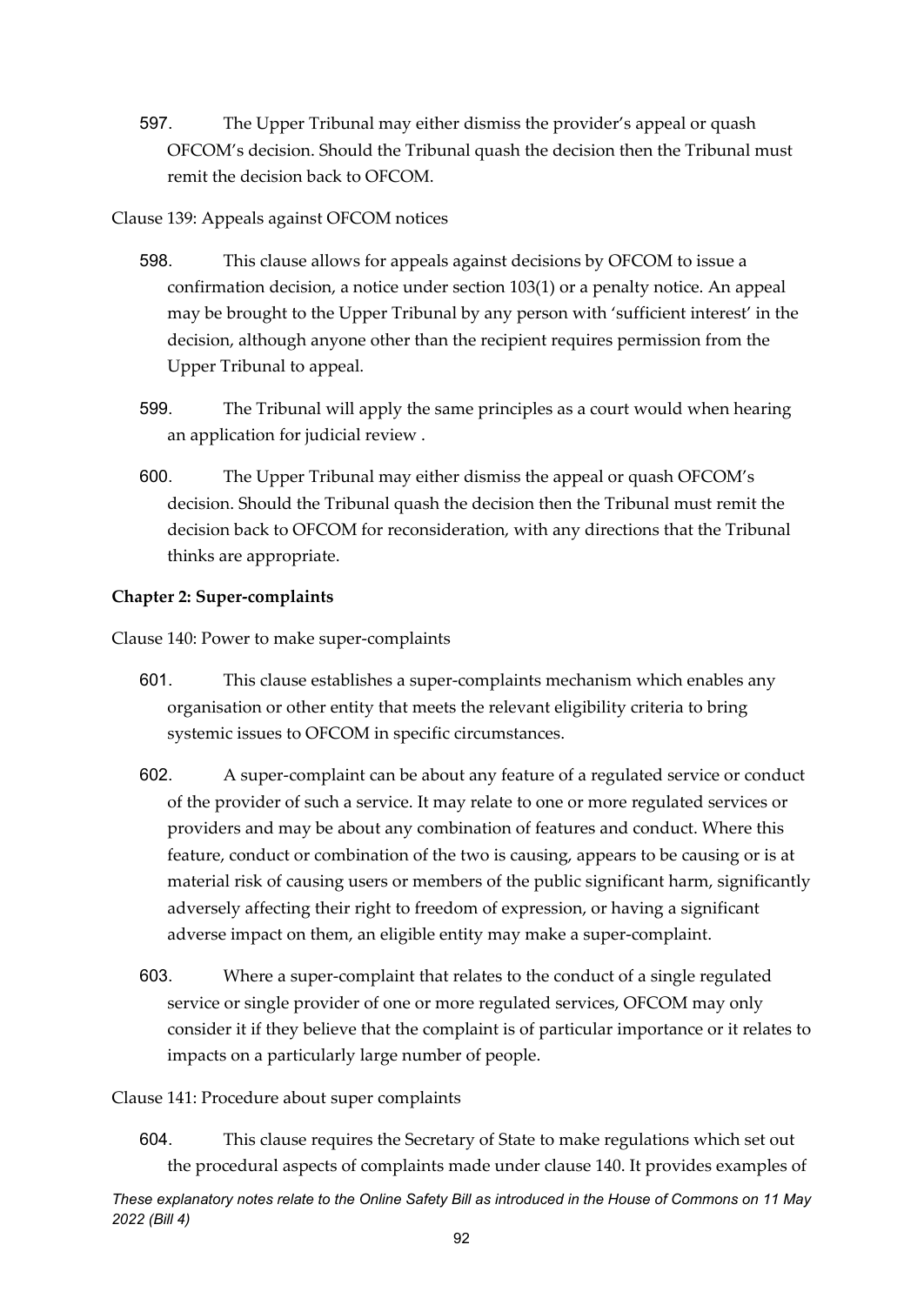the matters that these regulations may include provision for; for example, prenotifying OFCOM of an organisation's intention to make a super-complaint.

605. The Secretary of State must consult OFCOM and anyone else they consider to be appropriate before making these regulations.

Clause 142: OFCOM's guidance about super-complaints

606. This clause puts a requirement on OFCOM to produce and publish guidance on super-complaints and sets out what the guidance must include.

# **Part 9: Secretary of State's functions in relation to regulated services**

#### *Strategic Priorities*

Clause 143: Statement of strategic priorities

- 607. This clause introduces a power for the Secretary of State to set out a statement of the Government's strategic priorities in relation to online safety matters. This power is similar to the existing power the Secretary of State has in the Communications Act 2003 in relation to telecommunications, management of radio spectrum and postal services.
- 608. Before designating the statement, the Secretary of State must first consult and follow the parliamentary procedure set out in clause 144.
- 609. The statement may specify particular outcomes to be achieved with a view to delivering the strategic priorities. For example, the Secretary of State may set a target eradication rate for child sexual exploitation and abuse (CSEA) images online or look to reduce regulatory burdens on service providers.
- 610. If a statement of strategic priorities is to be amended in whole or in part, this must be done by issuing a subsequent statement following the procedure in clause 144. There are limited circumstances in which amendments may be made within a five year period, for example where there has been a significant change in government policy affecting online safety matters.

Clause 144: Consultation and parliamentary procedure

611. This clause sets out the consultation and parliamentary procedure requirements that must be satisfied before the Secretary of State can designate a statement of strategic priorities under clause 143.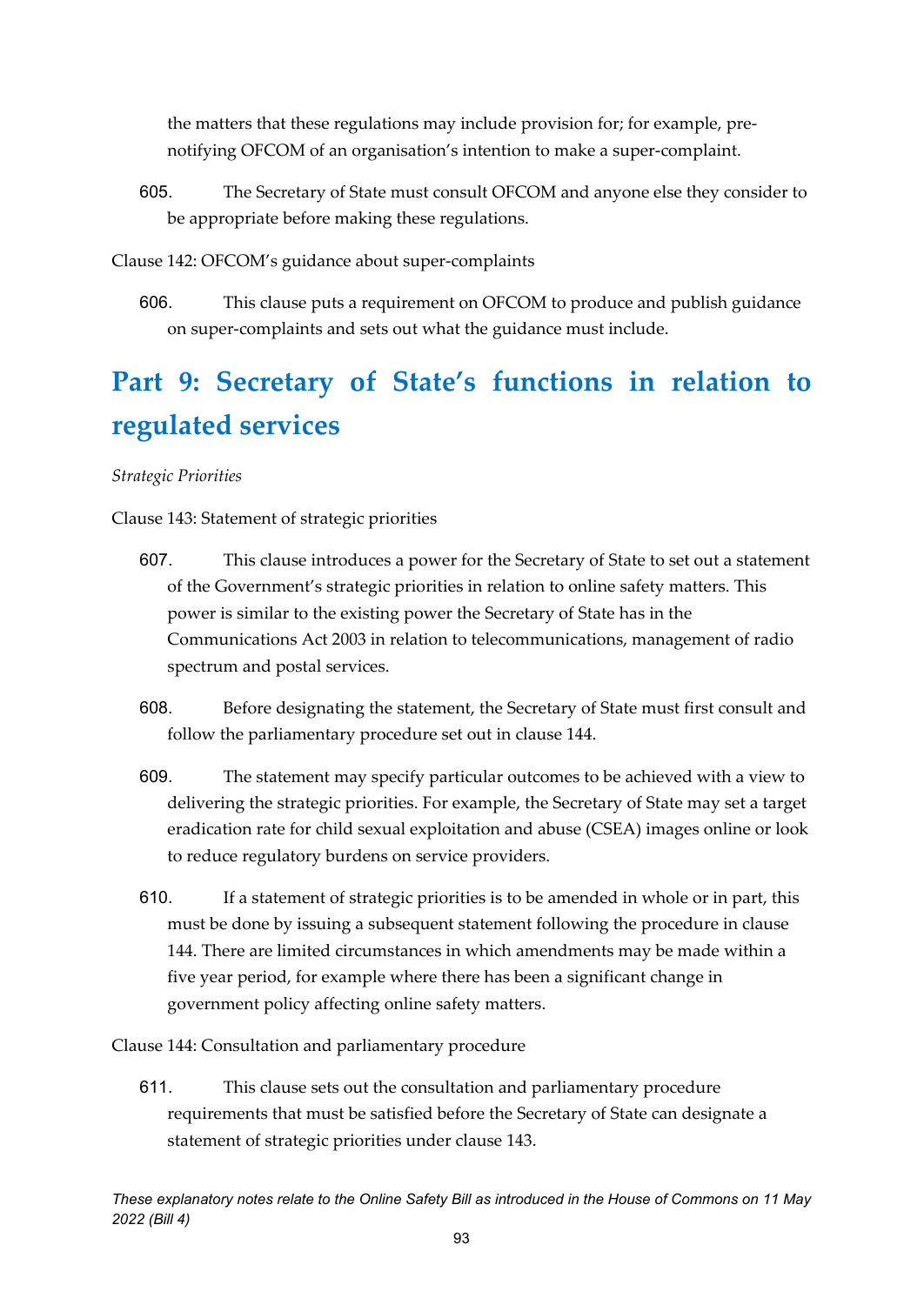- 612. The Secretary of State must consult OFCOM and other persons the Secretary of State considers appropriate on a draft of the statement. For example, the Secretary of State may wish to consult other government departments, industry bodies, academics, policy institutes/think-tanks, or other regulators.
- 613. Subsection (3) provides for a period of at least 40 days for such consultation with OFCOM, following which the Secretary of State must make any changes to the draft statement that appear necessary to the Secretary of State. They must then lay the draft statement before Parliament (subsection (4)) where it is subject to the negative resolution procedure as set out in subsections (5) - (7). After that procedure the Secretary of State may designate the statement.

#### *Directions to OFCOM*

Clause 145: Directions about advisory committees

- 614. This clause enables the Secretary of State to give OFCOM a direction to establish an expert committee to advise OFCOM on a specific online safety matter. By way of example, a direction could be issued requiring OFCOM to establish a committee to provide advice on an emerging online safety issue. The committee could do this by facilitating multi-stakeholder dialogue and building a greater understanding of the respective issue.
- 615. Subsection (3) sets out that OFCOM must appoint a committee chair, and that the number of additional members is at OFCOM's discretion unless the direction specifies otherwise in either case.
- 616. Subsection (4) places a duty on an advisory committee established under this direction to publish a report within 18 months of it being established, unless the direction specifies otherwise. After the initial report, the committee are required to publish reports periodically at their own discretion.

Clause 146: Directions in special circumstances

617. This clause enables the Secretary of State to give OFCOM directions in circumstances where they consider there is a threat to the health or safety of the public, or to national security. This includes directing OFCOM to prioritise action to respond to a specific threat when exercising its media literacy functions and to require specified service providers, or providers of regulated services generally, to publicly report on what steps it is taking to respond to that threat. For example, the Secretary of State could issue a direction during a pandemic to require OFCOM to; give priority to ensuring that health misinformation and disinformation is effectively tackled when exercising its media literacy function; and to require service providers to report on the action they are taking to address this issue.

*These explanatory notes relate to the Online Safety Bill as introduced in the House of Commons on 11 May 2022 (Bill 4)*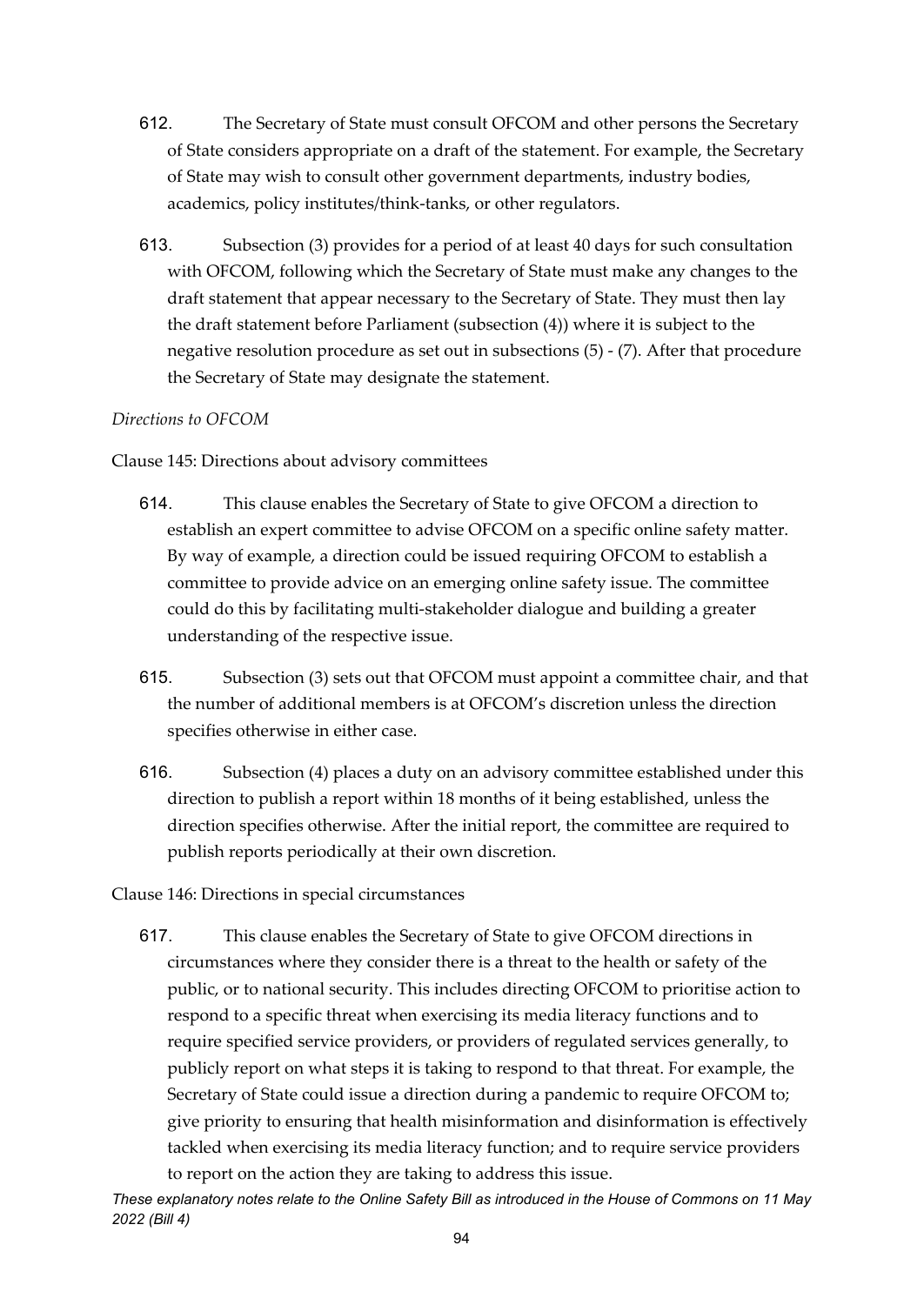- 618. Subsection (6) specifies that the Secretary of State must publish the reasons for giving a direction in circumstances where this is given in response to a threat to the health or safety of the public. There is no requirement to publish reasons for giving a direction where this is done in response to a threat to national security.
- 619. The Secretary of State can vary or revoke a direction at any time. If so, OFCOM can vary or revoke the public statement notice they have given pursuant to the Secretary of State's direction: see subsection (7) and (8).

#### *Guidance*

Clause 147: Secretary of State's guidance

- 620. This clause enables the Secretary of State to give guidance to OFCOM relating to OFCOM's exercise of their statutory powers and functions under the Online Safety Bill. The guidance will provide clarity to OFCOM and others about how the Secretary of State expects OFCOM to carry out their statutory functions.
- 621. Subsections (3) to (7) detail the requirements for producing guidance issued under this clause.
- 622. OFCOM must have regard to the guidance when exercising any functions to which the guidance relates or when considering whether or not to exercise such functions.

#### *Annual Report*

Clause 148: Annual report on the Secretary of State's functions

- 623. Section 390 of the Communications Act 2003 requires the Secretary of State to prepare and lay before Parliament annual reports about their performance of the Secretary of State's functions under specific legislation, including the Communications Act 2003, the Office of Communications Act 2002 and the Broadcasting Acts 1990 and 1996.
- 624. This clause amends the Communications Act 2003 by adding the functions under this Bill to the list of functions which the Secretary of State must include in their annual report to Parliament.

#### *Review*

Clause 149: Review

625. This clause provides for a review to be undertaken by the Secretary of State, published and laid before Parliament, between 2 and 5 years after the duties on services in Part 3 are commenced, in order to assess the effectiveness of the

*These explanatory notes relate to the Online Safety Bill as introduced in the House of Commons on 11 May 2022 (Bill 4)*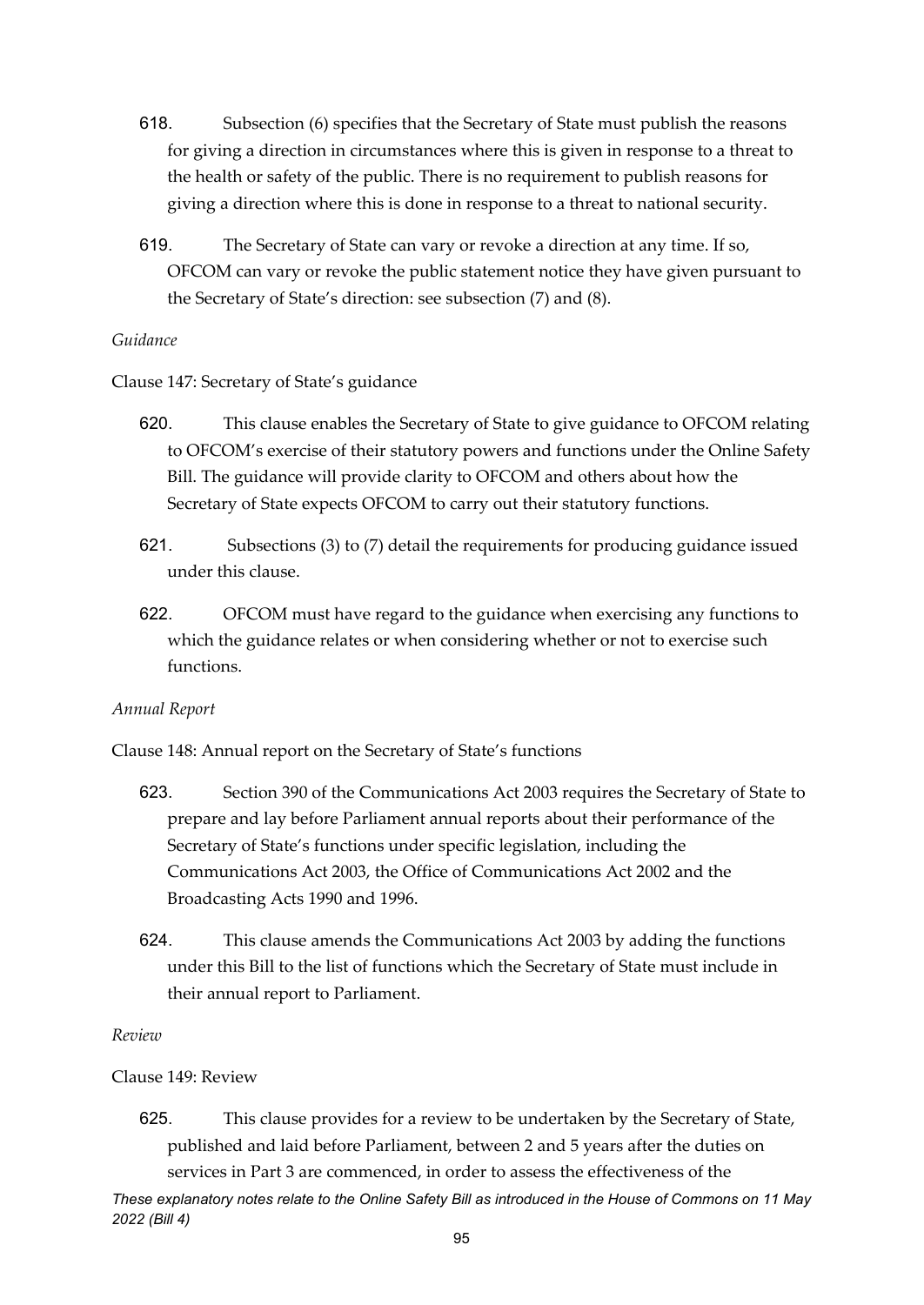regulatory framework. The timing requirement is designed to ensure there is adequate time to allow the regime to be in operation before the review takes place, and that a review will take place in a timely manner.

- 626. The review must consider a number of areas in assessing the effectiveness of the regulatory framework. These areas include how effective the regulatory regime has been at ensuring that regulated services are operating, using systems and processes that minimise the risk of harm to individuals in the United Kingdom, and in providing higher levels of protection for children than for adults.
- 627. The review must also consider the effectiveness of: OFCOM's information gathering, information sharing and enforcement powers; and the extent to which OFCOM have had regard to the desirability of encouraging innovation.

## **Part 10: Communications offences**

*Harmful, false and threatening communications offences*

Clause 150: Harmful communications offence

- 628. The three offences in the following three clauses replace the offences in the Malicious Communications Act 1988 and sections 127(1) and 127(2)(a)-(b) of the Communications Act 2003. Some aspects of the existing law are carried into the new offences, albeit with amendments, such as the offences relating to false communications and threats.
- 629. As with the existing offences, particularly the Malicious Communications Act 1988, the offences are not limited to the internet or online environment. They cover electronic communications, but could also cover letters, for example (see clause 153(2)).
- 630. The three offences criminalise communications based on the potential for harm in a particular context (so the focus is no longer on whether the communication is "grossly offensive", for example), and also on the culpability of the sender: the person sending the message must intend a particular result.
- 631. This clause creates a criminal offence for sending of harmful communications. Any person who, intending to cause at least serious distress and without reasonable excuse, sends (or causes to be sent) a message that presents a real and substantial risk of causing at least serious distress to those likely to encounter it, is guilty of the offence.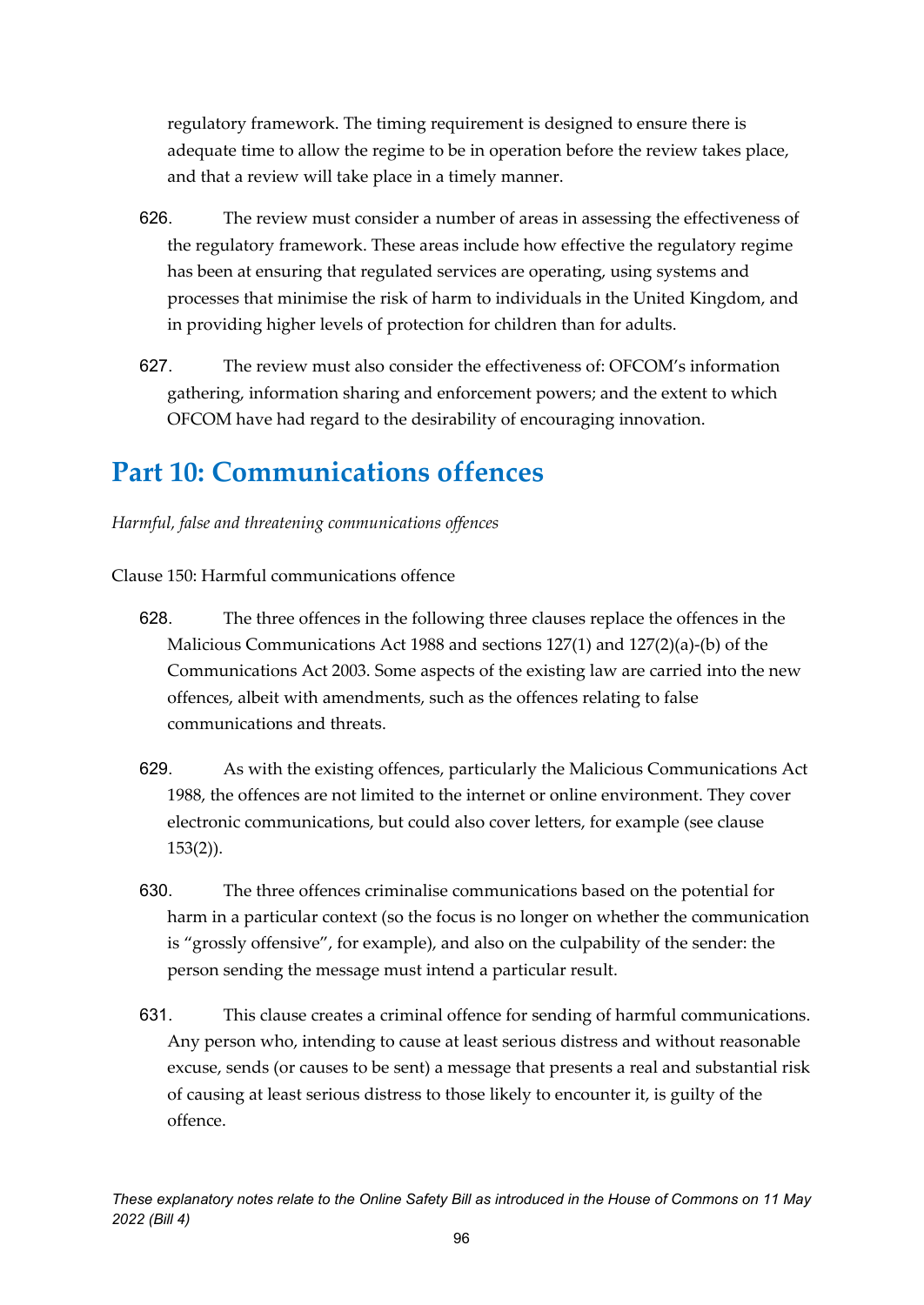- 632. The prosecution must prove beyond reasonable doubt that the sender lacked a reasonable excuse, and this assessment must include consideration of whether the message was or was intended as a contribution to a matter of public interest.
- 633. Subsection (6) provides, for the avoidance of doubt, that the offence cannot be committed by certain bodies. Those bodies are defined as recognised news publishers (as defined in clause 50), those with licences under the Broadcasting Act 1990 or 1996 or section 8 of the Wireless Telegraphy Act 2006, or the providers of ondemand programme services (as defined in section 368A of the Communications Act 2003). Further, an offence cannot be committed in connection with the showing to members of the public of a film that was made for cinema.
- 634. A person who commits an offence under this section is liable on summary conviction to imprisonment for a term not exceeding the maximum summary term for either-way offences or a fine (or both); or on conviction on indictment, to imprisonment for a term not exceeding two years or a fine (or both).
- 635. This offence replaces the offence in section 127(1) of the Communications Act 2003 and the offence in section 1 of the Malicious Communications Act 1988.

Clause 151: False communications offence

- 636. This clause creates a criminal offence for the sending of false communications. A person who, without reasonable excuse, sends a message conveying information the person knows to be false, and in sending the message intends to cause psychological or physical harm that is more than trivial to those likely to encounter the message, is guilty of an offence.
- 637. The prosecution must prove beyond reasonable doubt that the sender lacked a reasonable excuse, and this assessment must include consideration of whether the message was or was intended as a contribution to a matter of public interest.
- 638. Subsection (4) provides, for the avoidance of doubt, that the offence cannot be committed by certain bodies. Those bodies are defined as recognised news publishers (as defined in clause 50), those with licences under the Broadcasting Act 1990 or 1996 or section 8 of the Wireless Telegraphy Act 2006, or the providers of ondemand programme services (as defined in section 368A of the Communications Act 2003). Further, an offence cannot be committed in connection with the showing to members of the public of a film that was made for cinema.
- 639. A person who commits an offence under this section is liable on summary conviction to imprisonment for a term not exceeding the maximum term for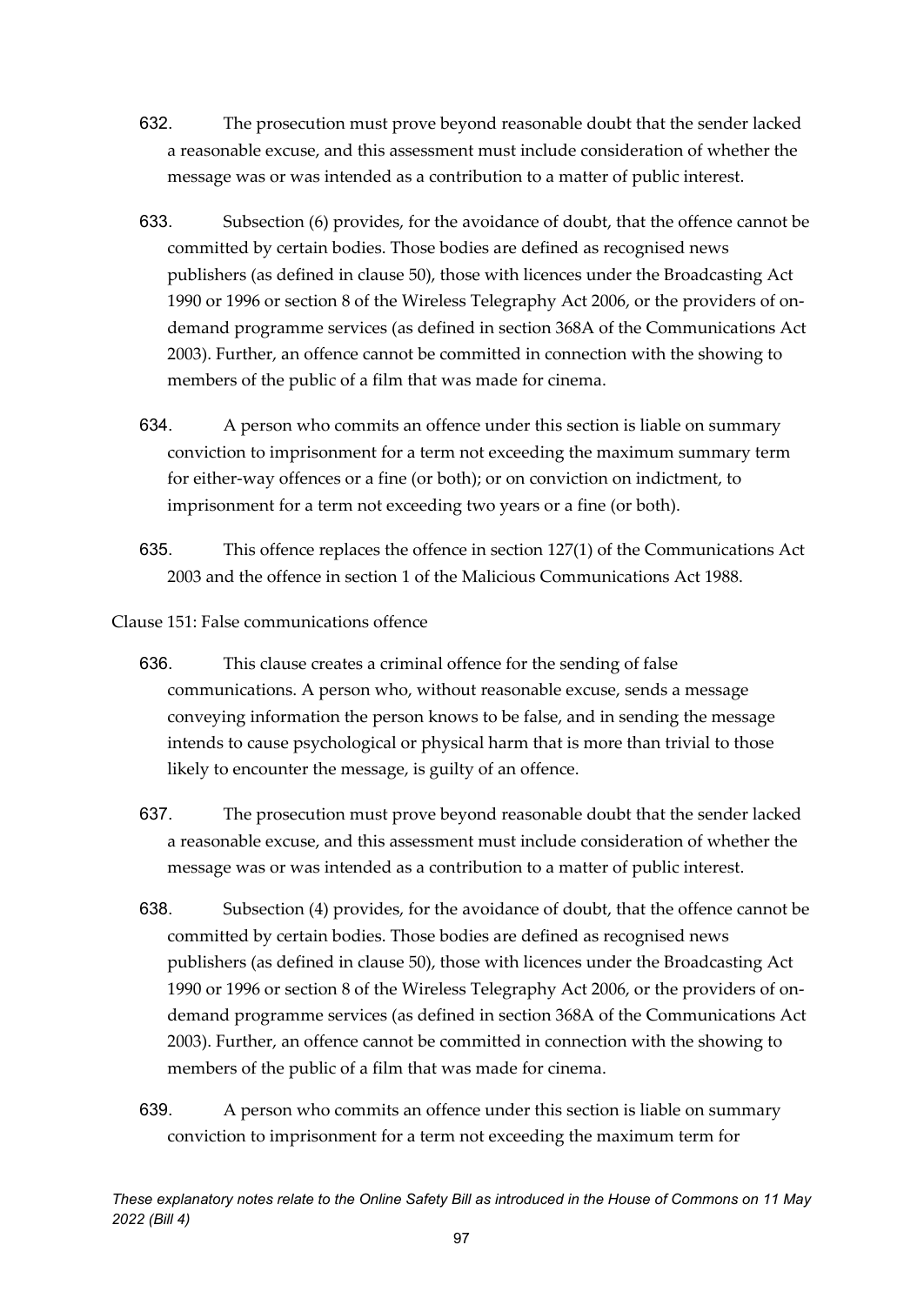summary offences or a fine (or both). Subsection (7) set out the definition of 'maximum terms for summary offences.'

- 640. This offence replaces the offence in section  $127(2)(a)$  and (b) of the Communications Act 2003 and the offence in section 1 of the Malicious Communications Act 1988.
- Clause 152: Threatening communications offence
	- 641. This clause creates a criminal offence for the sending of threatening communications. A person who sends a message conveying a threat of serious injury, rape, assault by penetration, or serious financial loss, intending that those who encounter the message will fear the threat will be carried out (or is reckless as to that fact), is guilty of an offence.
	- 642. With respect to threats of serious financial loss, it is a defence for a person to show that, first, the threat was used to reinforce a reasonable demand and, second, that they reasonably believed the threat was a proper means of reinforcing the demand. This is similar to the defence contained in section 1(2) of the Malicious Communications Act 1988.
	- 643. It is worth noting that threats to kill are already criminalised under section 16 of the Offences Against the Person Act 1861.
	- 644. A person who commits an offence under this section is liable on summary conviction to imprisonment for a term not exceeding the maximum summary term for either-way offences or a fine (or both); on conviction on indictment, to imprisonment for a term not exceeding five years or a fine (or both).
	- 645. This offence replaces the offences in section 127(1) of the Communications Act 2003 and section 1 of the Malicious Communications Act 1988.
- Clause 153: Interpretations of sections 150 to 152
	- 646. This clause sets out how different aspects of the offences in section 150, 151 and 152 should be interpreted.
	- 647. Subsection (2) and (3) sets out the interpretations of the phrase "sends a message." Subsection (5) sets out the interpretation of the phrase "encounter" in relation to a message.
	- 648. Subsection (4) sets out that a provider of an internet service is not regarded as a person who sends a message by virtue of providing that internet service.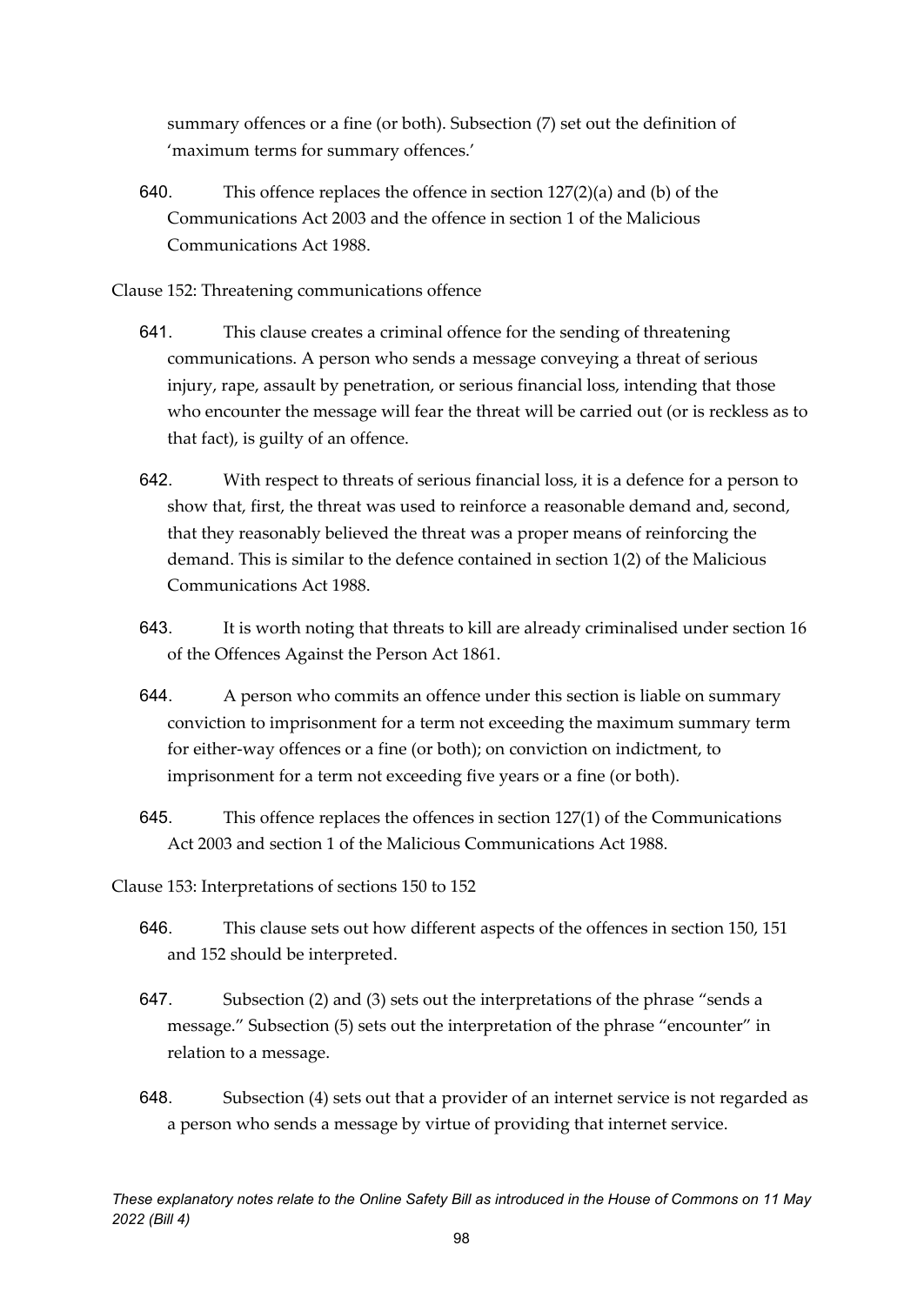649. Subsection (6) sets out that for the purposes of the offences it does not matter if the content of the message is created by the person who sends it. Subsection (7) sets out that a message can consist of or include a hyperlink to other content.

Clause 154 and 155: Extra-territorial application and jurisdiction and Liability of corporate officers

650. Clause 154 and 155 set out that the offences outlined in section 150, 151 and 152 can be committed outside the United Kingdom, though, in that case, only by those habitually resident in England & Wales or by bodies incorporated under the law of England & Wales.

### *Offence of sending etc photograph or film of genitals*

Clause 156: Sending etc photograph or film of genitals

- 651. Clause 156 creates a new offence of sending etc a photograph or film of a person's genitals to another person, in England and Wales. It inserts a new section 66A into the Sexual Offences Act 2003 ("the 2003 Act"). New section 66A(1) provides that where a person (A) intentionally sends or gives a photograph or film of any person's genitals to another person (B), and either A intends that B will see the genitals and be caused alarm, distress or humiliation, or sends or gives the photograph or film for the purpose of obtaining sexual gratification and is reckless as to whether B will be caused alarm, distress or humiliation, A commits an offence.
- 652. Subsection (2) makes clear that "sending or giving" a photograph or film includes in particular sending it to another person by any means, electronically or otherwise, showing it to another person, and placing it for a particular person to find.
- 653. Subsections (3) to (5) set out what is meant by "photograph" and "film". In particular, subsection (5) makes clear that the terms include an image, whether made by computer graphics or in any other way, which appears to be a photograph or film; a copy of such an image, photograph, or film, and data stored by any means which is capable of conversion into such an image; photograph, or film.
- 654. Subsection (6) provides that the offence is triable either way, and is subject to a maximum penalty of 12 months' imprisonment, a fine, or both, following summary conviction, and 2 years' imprisonment following conviction on indictment. The reference to twelve months' imprisonment is to be read as six months in relation to an offence committed before paragraph 24(2) of Schedule 22 to the Sentencing Act 2020 comes into force (new subsection (7)).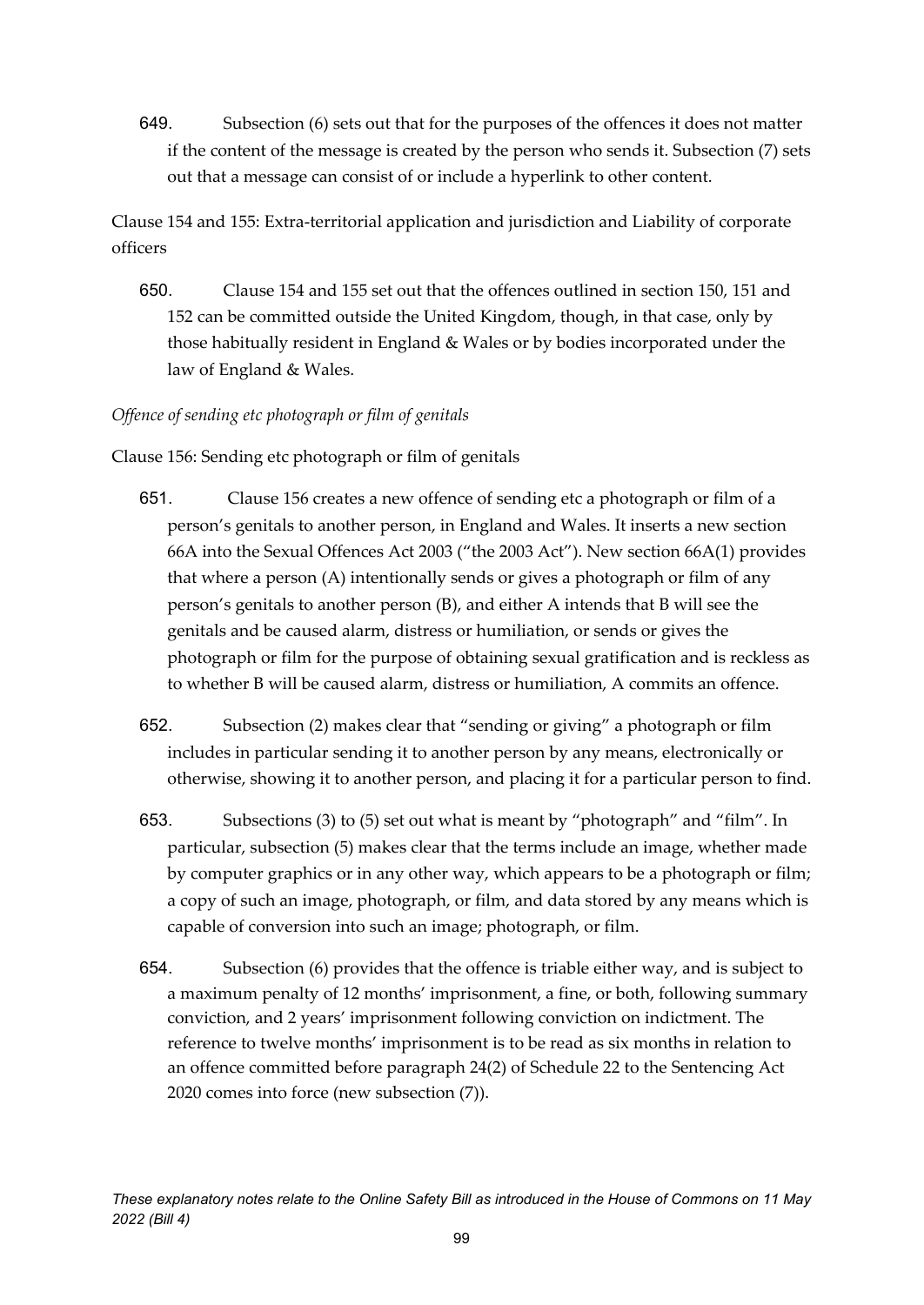Clause 157: Repeals in connection with offences under sections 150, 151 and 152

655. Clause 157 sets out that subsection (1), and (2)(a) and (b) of the Section 127 of the Communications Act 2003 will be repealed in so far as they extend to England and Wales. The Malicious Communication Act 1988 will also be repealed.

Clause 158: Consequential amendments

656. Clause 158 sets out in which part of Schedule 13 the consequential amendments in connection with the offences created in sections 150, 151, 152 and 156 are found.

*Schedule 13:* Amendments consequential on offences in Part 10 of this Act

*Part 1* 

*Amendments consequential on offences in sections 150, 151 and 152*

*Sexual Offences Act 2003*

657. Schedule 5 of the Sexual Offences Act 2003 lists offences in connection with which a sexual harm prevention order may be made. Paragraph 1 of Schedule 13 adds to this list an offence under section 150 of the Online Safety Act 2022 (harmful communications); an offence under section 151 of that Act (false communications); and an offence under section 152 of that Act (threatening communications).

*Regulatory Enforcement and Sanctions Act 2008*

658. Paragraph 2 removes the reference to the Malicious Communications Act 1988 in Schedule 3 of the Regulatory Enforcement and Sanctions Act 2008, replacing it with a reference to the Online Safety Act 2022, sections 150, 151 and 152 (harmful communications, false communications and threatening communications).

*Part 2*

*Amendments consequential on offence in section 156*

#### *Children and Young Persons Act 1933*

659. Paragraph 3 amends Schedule 1 of the Children and Young Persons Act 1933 (offences against children and young persons with respect to which special provisions of Act apply) to refer to section 66a in the entry relating to the Sexual Offences Act 2003.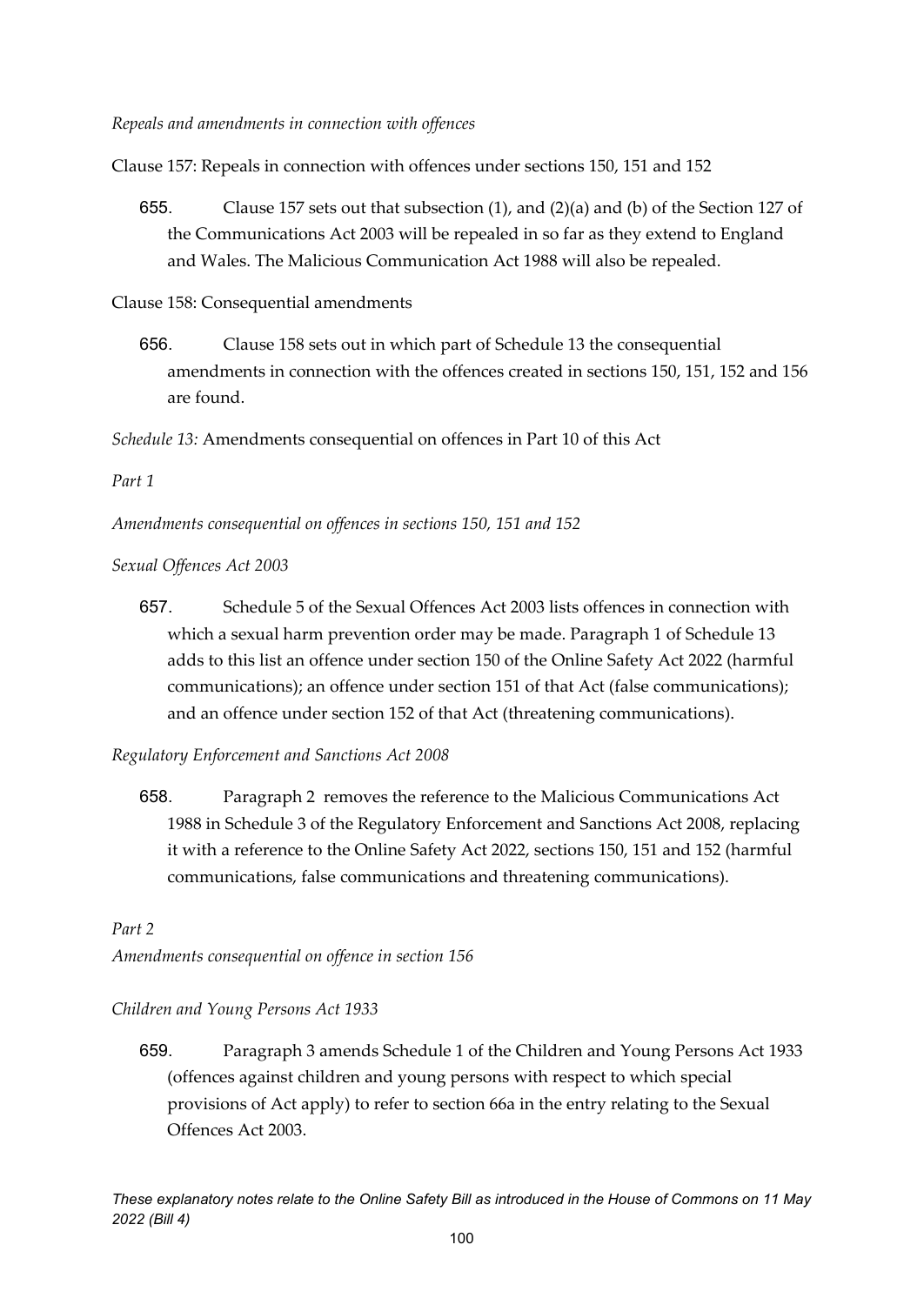#### *Sexual Offences Act 2003*

- 660. Paragraph 4 amends the Sexual Offences Act 2003. Subparagraph (2) amends section 136A(3A) (specified child sex offences), and inserts "66A" in paragraph (c).
- 661. Sub-paragraph (3) inserts a clause into Schedule 3 (sexual offences for purposes of Part 2), paragraph 33A, referring to an offence under section 66A of that Act (sending etc photograph or film of genitals) in specific circumstances.

#### *Criminal Justice Act 2003*

662. Paragraph 5 amends the Criminal Justice Act 2003 to refer to an offence under section 66A of the Sexual Offences Act 2003 (sending etc photograph or film of genitals) in Part 2 of Schedule 15 (specified sexual offences for puroposes of section 325) and Schedule 34A (child sex offences for purposes of section 327A).

#### *Anti-social Behaviour, Crime and Policing Act 2014*

663. Paragraph 6 amends section 116 of the Anti-social Behaviour, Crime and Policing Act 2014 (information about guests at hotels believed to be used for child sexual exploitation) to add a reference to section 66A in the entry that relating to exposure and voyeurism offences in the Sexual Offences Act 2003.

#### *Modern Slavery Act 2015*

664. Paragraph 7 amends Schedule 4 of the Modern Slavery Act 2015 (offences to which defence in section 45 does not apply) to refer to section 66A under paragraph 33 (offences under Sexual Offences Act 2003).

#### *Sentencing Act 2020*

665. Paragraph 8 amends Part 2 of Schedule 18 to the Sentencing Act 2020 (specified sexual offences for purposes of section 306) to refer to section 66A under paragraph 38 (offences under Sexual Offences Act 2003).

#### *Schedule 14: Liability of parent entities etc*

#### *Joint provisional notices of contravention*

- 666. Schedule 14 establishes that decisions or notices can be given jointly to both a regulated provider and its parent company (or controlling individual(s)), its subsidiary company or a fellow subsidiary.
- 667. All relevant entities must be given the opportunity to make representations when OFCOM are seeking to establish joint liability, including on the matters contained in the decision or notice and whether joint liability would be appropriate.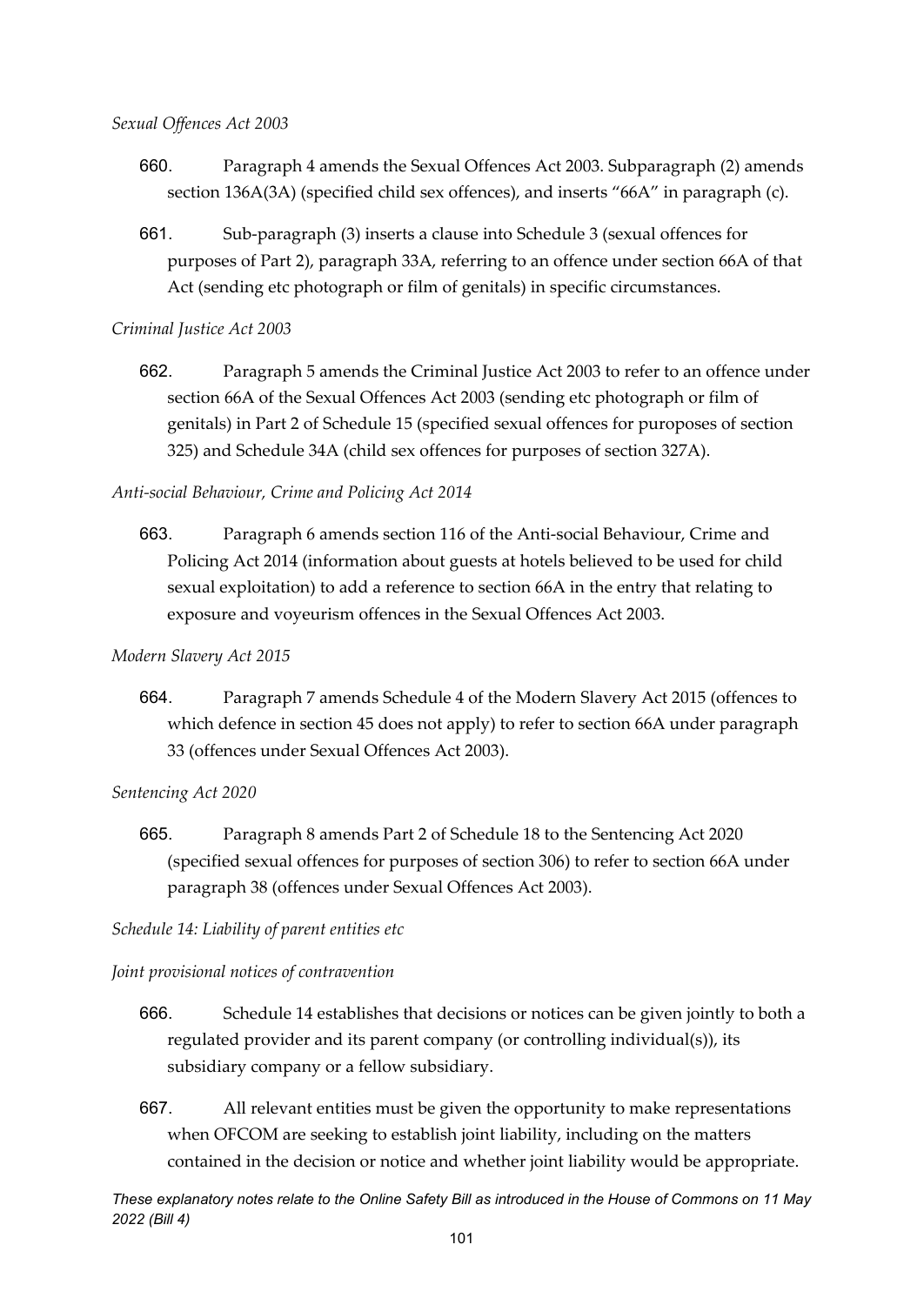668. When OFCOM issue decisions or notices to multiple parties, they are all jointly liable to comply with any requirements or penalties imposed.

# **Part 11: Supplementary and General**

#### *Liability of providers etc*

Clause 159: Providers that are not legal persons

669. This clause provides for the situation in which a penalty notice or confirmation decision needs to be given to a provider of a regulated service that is not a legal person. This may occur, for example, where a partnership or an unincorporated association (an organisation set up through an agreement between a group of people who come together for a reason other than to make a profit, such as a voluntary group or a sports club) provides a regulated service.

Clause 160: Individuals providing regulated services: liability

- 670. This clause sets out how various provisions of the Bill may apply to a group of two or more individuals who together are providers of a regulated service. Where two or more individuals together are providers of a regulated service, they will be jointly and severally liable for any duty, requirement or liability to pay a fee. Two or more individuals jointly given a penalty notice or confirmation decision will also be jointly and severally liable to pay the penalty or meet the requirements.
- 671. The clause also provides for how penalty notices or confirmation decisions may be given to individuals who are together providers.

Clause 161: Liability of parent entities etc

672. This clause cross-refers to Schedule 14, which contains provisions about how joint liability operates under the Bill.

#### *Offences*

Clause 162: Information offences: supplementary

- 673. This clause sets out further detail on how the information offences in clause 92(1) and paragraph 18(1)(b) of Schedule 11 operate.
- 674. Proceedings against a person for an offence of failing to comply with requirements in an information notice or failing to comply with any requirement imposed by a person authorised by OFCOM to exercise powers of entry and inspection may be brought only if: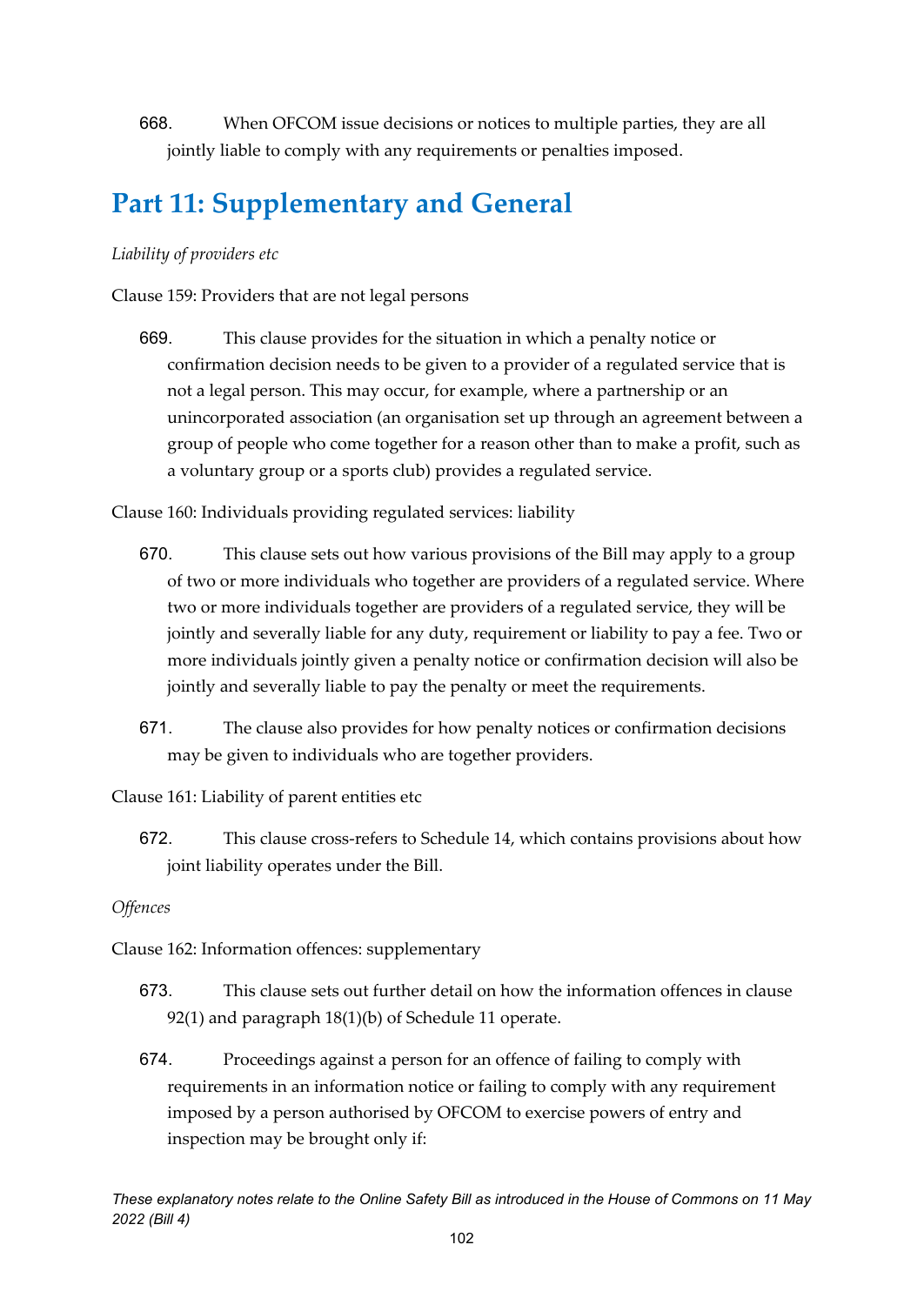- a. the person has been given a provisional notice of contravention;
- b. they have received a confirmation decision in respect of that failure (requiring them to comply with the original requirement or remedy their failure to comply with it) and they have not complied with its requirements by the deadline it sets;
- c. a penalty has not been imposed on them by OFCOM in respect of that failure; and
- d. neither a service restriction order nor an access restriction order has been made in relation to a regulated service provided by them in respect of that failure.
- 675. Subsection (2) confirms that, if any proceedings are to be brought against a senior manager for the offence of failing to prevent an offence of failing to comply with an information notice, these conditions must also be met in relation to the failure to comply with an information notice.

Clause 163: Defences

- 676. This clause applies where a person relies on a defence under clause 92 or 93.
- 677. Where a defendant adduces evidence which raises an issue with respect to the defence, the burden is on the prosecution to prove beyond reasonable doubt that the defence is not satisfied.

Clause 164: Liability of corporate officers for offences

- 678. This clause means that in certain circumstances 'corporate officers' of regulated providers may be found liable for information offences committed by that entity. Corporate officers are generally directors, managers or similarly senior employees.
- 679. If an offence is found to be committed by an entity, and that offence is proved to have been committed with the consent, connivance or neglect of a corporate officer, both the officer and the relevant entity can be found guilty of the offence.

Clause 165: Application of offences to providers that are not legal persons

680. This clause sets how information offences apply to providers that are not legal persons under the law under which they are formed. Under English and Welsh law, a partnership and an unincorporated association would both be examples of such entities.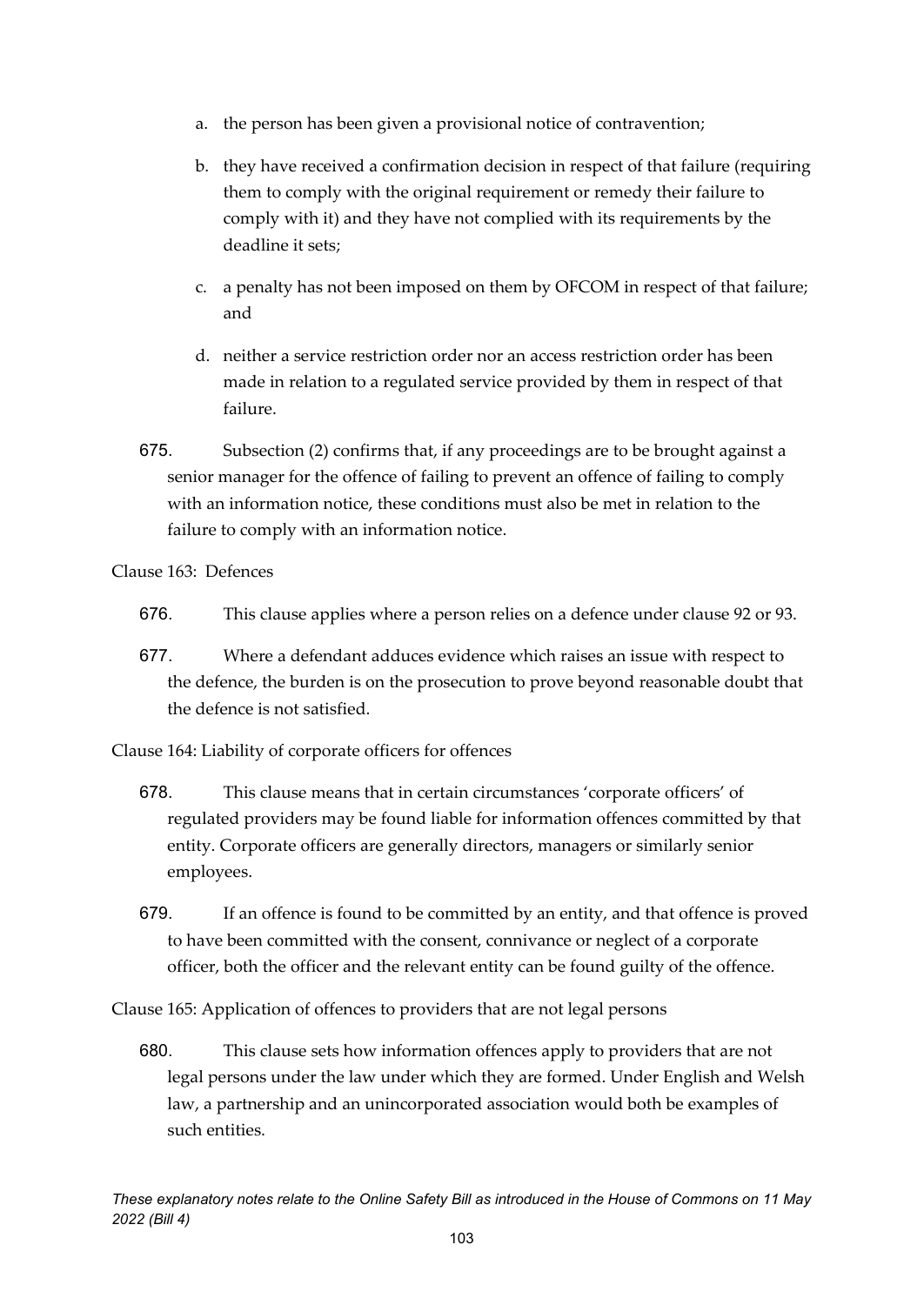- 681. Subsection (2) specifies that proceedings for an offence under this Act alleged to have been committed by a relevant entity must be brought against the entity in its own name. It must not be brought in the name of any of its officers, members or partners. For such proceedings, the rules of court relating to service of documents have the same effect as if the entity were a body corporate (e.g. a company), and that the listed provisions in subsection (3)(b) also apply as they would apply in relation to a body corporate. A fine imposed on a relevant entity on its conviction of an offence under this Act is to be paid out of the entity's funds.
- 682. Subsection (5) provides that, if the relevant entity commits an offence, and this offence was committed with the consent or connivance of, or can be attributed to the neglect of, an officer, then the officer also commits the offence. Proceedings may thus be brought against the officer (subject to clause 162(1))and they may be punished accordingly. The liability of an officer under this subsection is not prejudiced by subsection (2).

#### *Extra territorial application*

Clause 166: Extra-territorial application

683. This clause specifies that references to regulated services and OFCOM's information-gathering powers apply to services provided from outside the United Kingdom (as well as to services provided from within the United Kingdom).

Clause 167: Information offences: extra-territorial application and jurisdiction

684. This clause outlines that the information offences in the Bill apply to acts done in the United Kingdom and outside of the United Kingdom. All offences can be prosecuted in any part of the United Kingdom as if they occurred in that part of the United Kingdom.

*Publication by OFCOM*

Clause 168: Publication by OFCOM

685. This clause requires OFCOM to publish anything they must publish under the Bill in a way which is appropriate to bring it to the attention of any audience likely to be affected by it.

*Service of notices*

Clause 169: Service of notices

686. This clause sets out the process for issuing any notices or decisions under the Act, including notices to deal with CSEA or terrorism content, information notices,

*These explanatory notes relate to the Online Safety Bill as introduced in the House of Commons on 11 May 2022 (Bill 4)*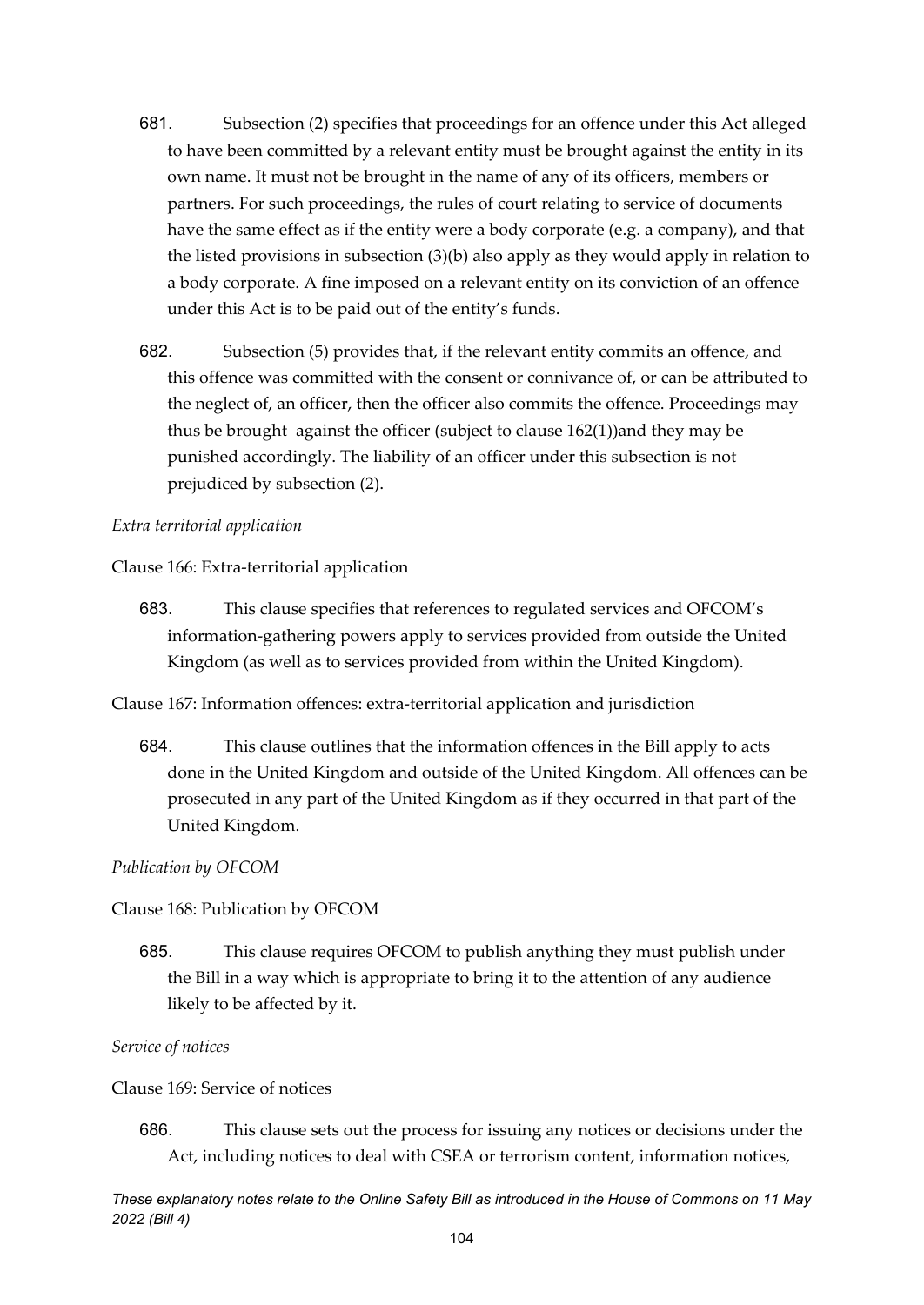enforcement notices, penalty notices and public statement notices to providers of regulated services both within and outside of the United Kingdom.

#### *Repeals and amendments*

Clause 170: Repeal of Part 4B of the Communications Act 2003

687. This deletes clauses pertaining to the regulation of video sharing platform services from the Communications Act 2003 and the Audiovisual Media Services Regulations 2020.

Clause 171: Repeals: Digital Economy Act 2017

688. This clause repeals Part 3 of the Digital Economy Act 2017 (which makes provision in relation to online pornography and an age verification system) and removes the obligation for the Secretary of State to issue a code of practice for online service providers by repealing section 103 of that Act. As a consequence of the repeal of Part 3, the power to extend it to the Channel Islands or the Isle of Man is also repealed.

Clause 172: Offences regarding indecent photographs of children: OFCOM defence

- 689. This clause makes amendment to Section 1B of the Protection of Children Act 1978 (defence to offence relating to indecent photographs of children) to create a defence for OFCOM when exercising their online safety functions.
- 690. It inserts an additional clause into the 1978 Act to create a defence for the offence of making an indecent photograph or pseudo-photograph of a child in circumstances where the defendant is a member of OFCOM, employed or engaged by OFCOM or assisting OFCOM in the exercise of their online safety functions and the photograph or pseudo-photograph is made for the purpose of any of OFCOM's online safety functions, as defined in Section 188. We expect that the handling of this material may be necessary in the course of OFCOM's delivery of its online safety functions, as services will be required by duties in the legislation to proactively identify and remove this content. An example of a scenario in which OFCOM may be required to handle this material would be if OFCOM is assessing a services' systems and processes to assess how they handle illegal content or needs to show that a service is not handling complaints about illegal content correctly.
- 691. The clause provides for amendment to the equivalent legislation in Scotland (Section 52 of the Civic Government (Scotland) Act 1982 (indecent photographs of children)) and in Northern Ireland (Article 3A of the Protection of Children (Northern Ireland) Order 1978 (defence to offence relating to indecent photographs of children)).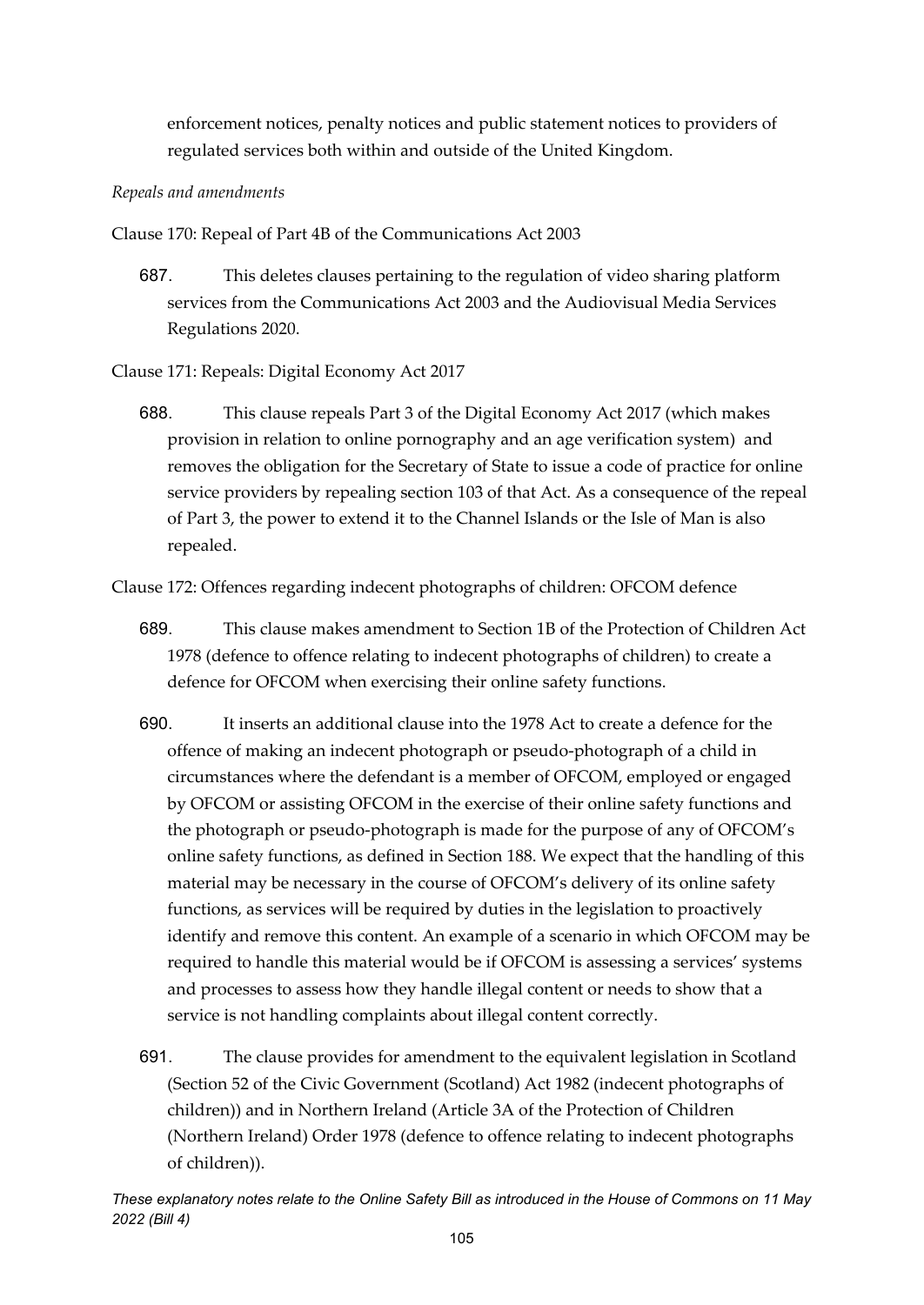#### *Powers to amend Act*

Clause 173: Powers to amend Section 36

- 692. This clause gives the Secretary of State the power to amend the list of fraudulent offences in section 36 in relation to the duties about fraudulent advertising. This power is subject to some constraints.
- 693. Subsection (2) lists the criteria any new offences must meet before the Secretary of State may include it in the list of fraudulent offences in clause 36. Subsection (3) further limits the Secretary of State's power to include new fraud offences, listing types of offences which may not be added to clause 36. This is to avoid regulatory duplication.
- Clause 174: Powers to amend or repeal provisions relating to exempt content or services
	- 694. This clause allows the Secretary of State to make regulations to amend or repeal provisions relating to exempt content or services. Regulations made under this clause can be used to exempt certain content or services from the scope of the regulatory regime or to bring them into scope.
- Clause 175: Powers to amend Part 2 of Schedule 1
	- 695. Schedule 1, paragraph 10 exempts user-to-user or search services that are provided by education or childcare providers as described in Schedule 1, Part 2, from regulatory duties where those services are provided for the purpose of education and childcare. Clause 174 provides a set of powers to amend the list of exempt education and childcare providers listed in Schedule 1 Part 2. This includes powers for the Secretary of State to amend the list in Part 2 Schedule 1 which relates to England (Clause 175, subsection 1) and for the relevant Devolved Ministers to amend the list in their respective areas. This clause also sets out the criteria that must be met in order for an amendment to be made.

Clause 176: Powers to amend Schedules 5, 6 and 7

- 696. This clause gives the Secretary of State power to amend three related schedules of the Bill. Together, the three schedules list the criminal offences that content must amount to to be priority illegal content, as defined in clause 52(7).
- 697. The Secretary of State may amend the list of terrorism offences and the list of CSEA offences other than those CSEA offences which extend only to Scotland, which may be amended by the Scottish Ministers. The Secretary of State may also amend Schedule 7 (priority offences), but only if they consider it appropriate for the reasons set out in subsection (4) and the amendment would not add an offence of a type listed in subsection (5).

*These explanatory notes relate to the Online Safety Bill as introduced in the House of Commons on 11 May 2022 (Bill 4)*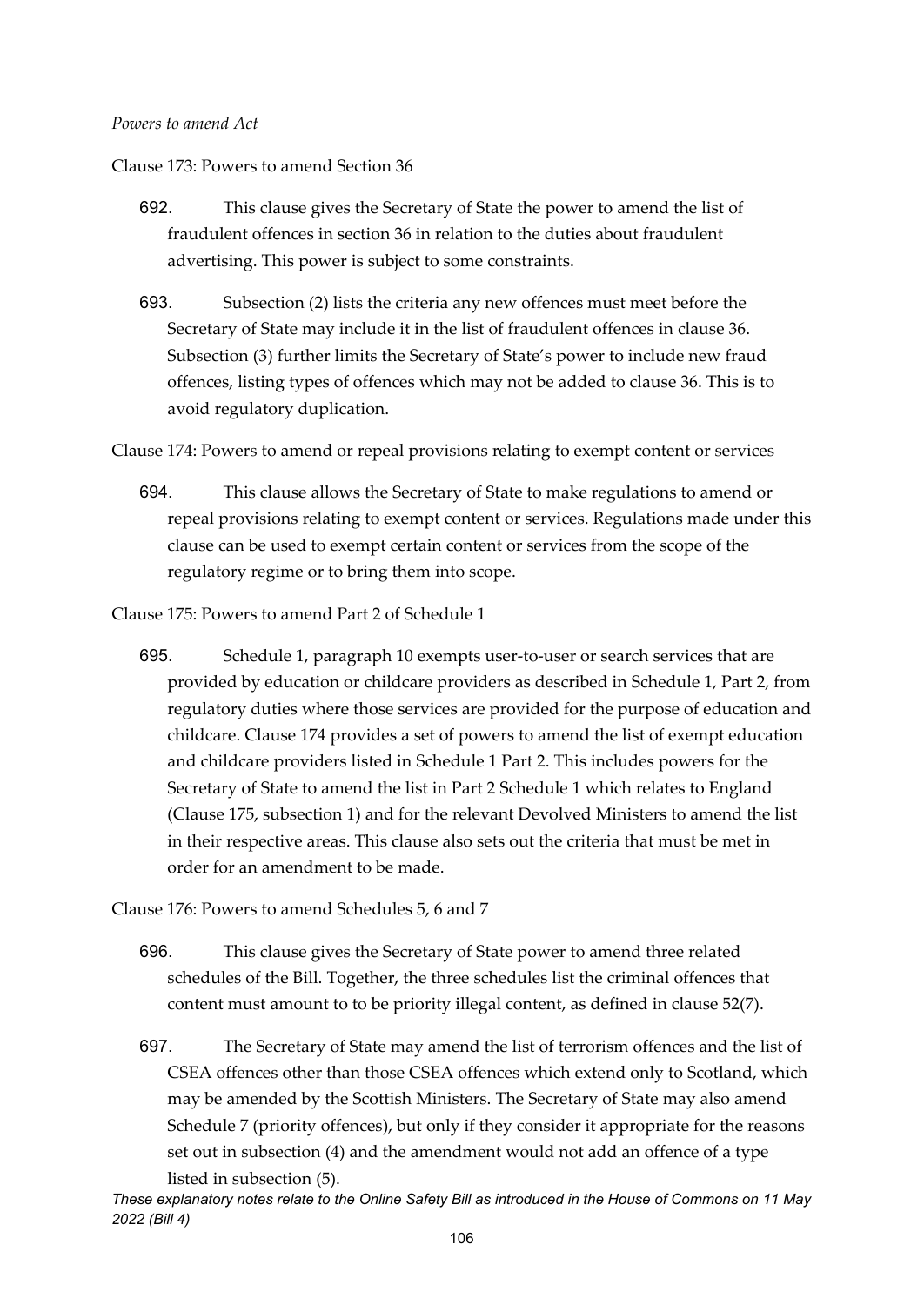698. Each of the three schedules also covers inchoate offences, meaning that where content relates to attempting or conspiring to commit any of the offences listed in the three schedules it will also be considered priority illegal content, and will need to be proactively sought out and removed by providers in the same way that content amounting to the offences themselves will need to be.

#### *Regulations*

Clause 177: Power to make consequential provision

699. This clause gives the Secretary of State a power to make consequential provisions relating to this Bill or to regulations under this Bill. The power is exercised by regulations and includes the power to amend the Communications Act 2003.

Clause 178: Regulations: general

700. This clause sets out how the powers to make regulations conferred on the Secretary of State can be used. Regulations made under this Act can make different provisions for different purposes, in particular relating to different types of services.

Clause 179: Parliamentary procedure for regulations

701. This clause sets out the Parliamentary procedure that must be followed when regulations made using powers conferred by the Bill are made.

### **Part 12: Interpretation and final provisions**

#### *Interpretation*

Clause 180: "Provider" of internet service

- 702. This clause determines who is the 'provider' of an internet service, and therefore who is subject to the duties imposed on providers. For user-to-user services, subsections (2) and (3) set out that the provider is the entity (or individual(s)) which controls who can use the user-to-user elements of a service. The intention is for the duties to apply to the entity or person that directly controls users' access to functionality that enables users to interact or share user-generated content, rather than on any other entity that may embed that service or control other aspects of it. It also makes clear which entity within a broader corporate structure the duties apply to.
- *These explanatory notes relate to the Online Safety Bill as introduced in the House of Commons on 11 May*  703. Subsections (4) and (5) set out that a provider of a search service is the entity (or individual(s)) that has direct control over the operations of the search engine. As set out in subsection (13), the operations of the search service are taken to mean operations which enable users to make search requests, and which subsequently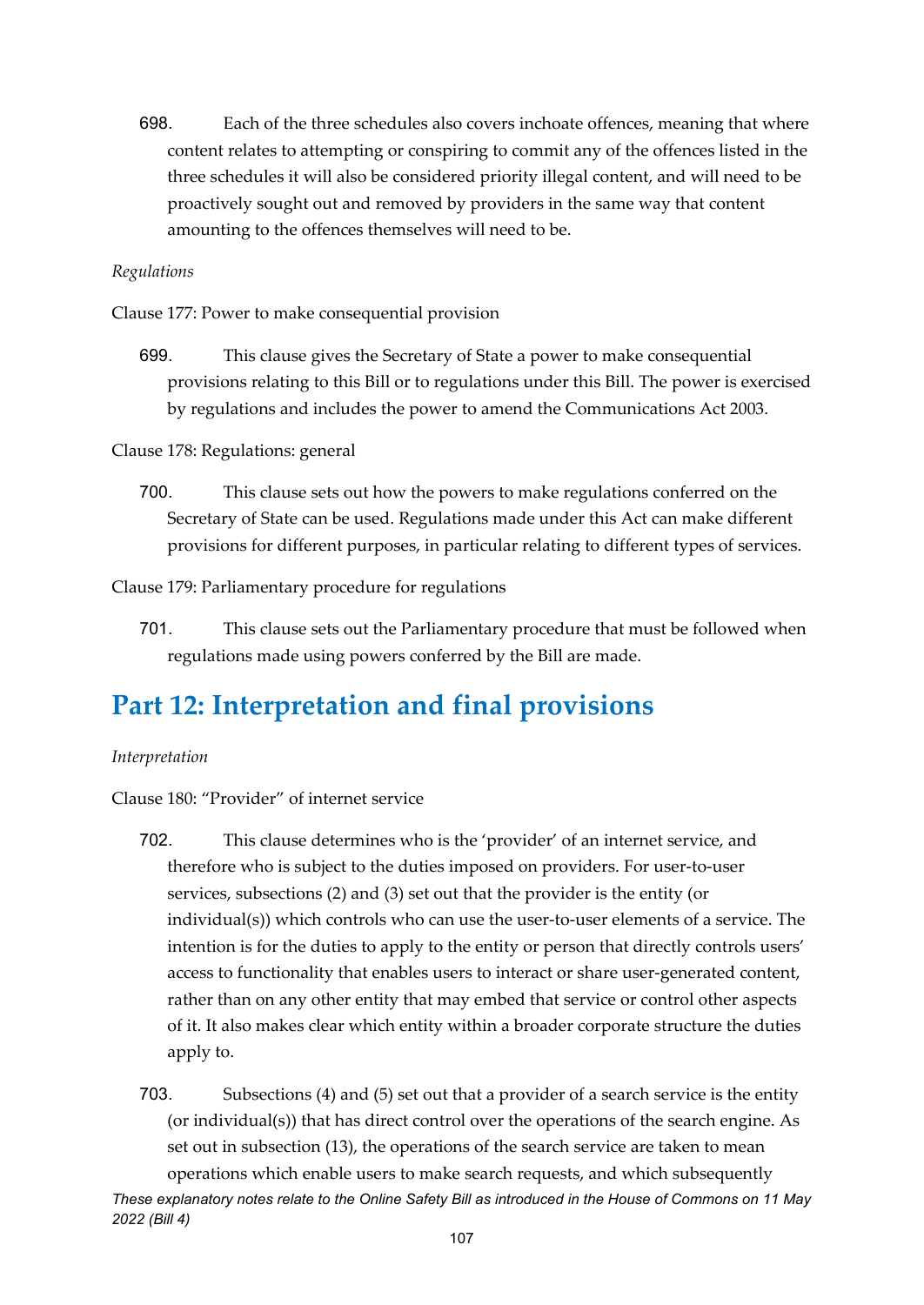generate responses to those requests. The intention is for duties to fall on the person or entity that controls which search results appear to users and how they appear, rather than on any other entity that may embed or otherwise use a search engine. It also makes clear which entity within a broader corporate structure the duties apply to.

- 704. Subsections (6) and (7) provide that the provider of a combined service is the entity which meets both definitions in the preceding four subsections. If the entity (or individual(s)) which controls who can use the user-to-user part of the service is different from the entity (or individual(s)) which controls the search engine, there is not a combined service (see clause 180(2)).
- 705. Subsections (8) and (9) provide that the provider of an internet service which is neither a user-to-user service nor a search service is the entity (or individual(s)) which has control over which content is published or displayed on the service. This is particularly relevant for determining which entities in relation to services other than Part 3 services have duties under Part 5.
- 706. Subsection (12) clarifies that someone who provides an access facility in relation to a user-to-user service, which is a facility that can be withdrawn, adapted or manipulated in order to impede access to the user-to-user service (see clause 125), is not a provider of that service. Examples of "access facilities" would include internet access services, web hosting services, domain name services, security software, content delivery network services, app stores, payment service providers and enterprise software.

Clause 181: "User", "United Kingdom user" and "interested person"

- 707. This clause defines the terms "user", "United Kingdom user", and "interested person", in relation to regulated services.
- 708. Subsection (1) makes clear that a "United Kingdom user" can be either an individual who is in the United Kingdom, or an entity which is incorporated or formed under the law in any part of the United Kingdom.
- 709. Subsections (3) and (4) outline the circumstances where someone would not be counted as a user because they are using the service in the course of the service provider's business. For example, the intention is that an employee of a social media company would not count as a user if uploading content to the service in the course of their employment, for example a company blog. However, they would count as a user of the service if uploading content to that service in a personal capacity.

*These explanatory notes relate to the Online Safety Bill as introduced in the House of Commons on 11 May 2022 (Bill 4)* 710. Subsection (7) defines an "interested person" in relation to search services and combined services. This is intended to recognise that these services' actions may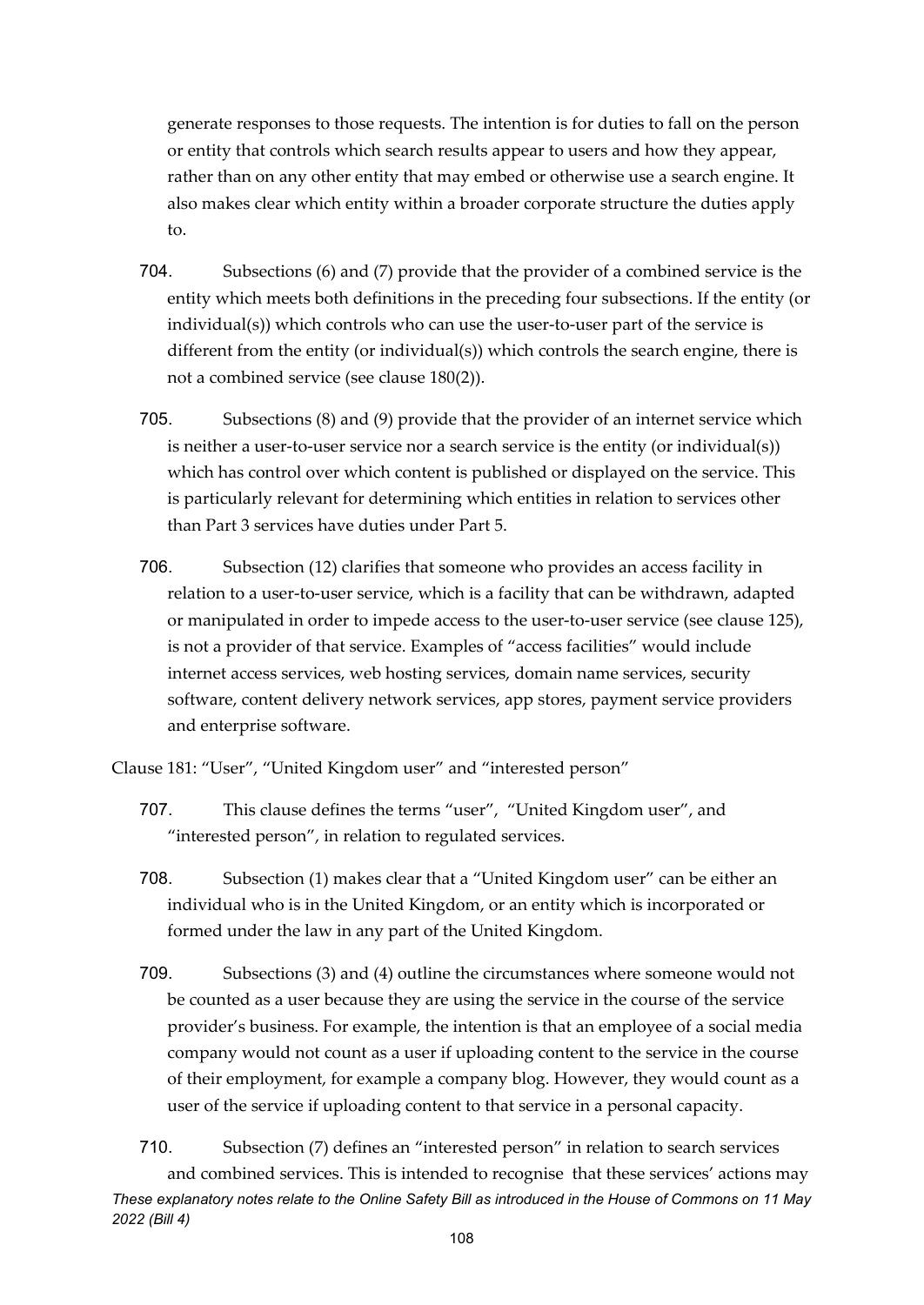affect people and entities who do not directly use search engines where search engines index their website or database.

Clause 182: "Internet service"

711. This clause sets out the meaning of the term "internet service", which includes services made available by the internet, or by a combination of the internet and an electronic communications service (as defined in section 32(2) of the Communications Act 2003). For example, a service which is partly made available over the internet and partly by routing through the public switched telephone network would count as an internet service. This captures services accessed by a mobile phone application as well as those accessed via an internet web browser.

#### Clause 183: "Search engine"

- 712. This clause sets out the meaning of "search engine". This is relevant to the definition of "search service" in clause 2(4), which is an internet service that is, or includes, a search engine.
- 713. Subsection (1)(a) defines a search engine as including services or functionalities which allow a user to search some websites or databases, as well as services which allow a user to hypothetically search *all* websites or databases. This differentiation ensures that search engines and vertical search engines are both included. A vertical search engine is a search engine that is only focused on a specific topic or a genre of content, such as a search engine that only indexes academic articles. Subsection (1)(b) clarifies that the definition does not include services where a user can only search one website or database, thereby ensuring that websites which only have a search tool internal to the website are not considered search services.
- 714. Subsection (2) makes clear that for a service to be a combined service it is necessary for the entity which would be defined as the provider in relation to the user-to-user part of the service to be the same as the entity which would be defined as the provider in relation to the search engine (although a single entity may be the provider of more than one service).

Clause 184: "Proactive technology"

*2022 (Bill 4)*

*These explanatory notes relate to the Online Safety Bill as introduced in the House of Commons on 11 May*  715. Proactive technology may be used by regulated service providers to comply with their duties about illegal content, content which is harmful to children and fraudulent advertising. As explained in relation to those duties, the service provider must specify in their terms of service or publicly available statement if they use proactive technology. OFCOM may recommend the use of proactive technology in the codes of practice related to these duties (see Schedule 4, paragraph 12), and may also impose confirmation decisions requiring the use of proactive technology (see

109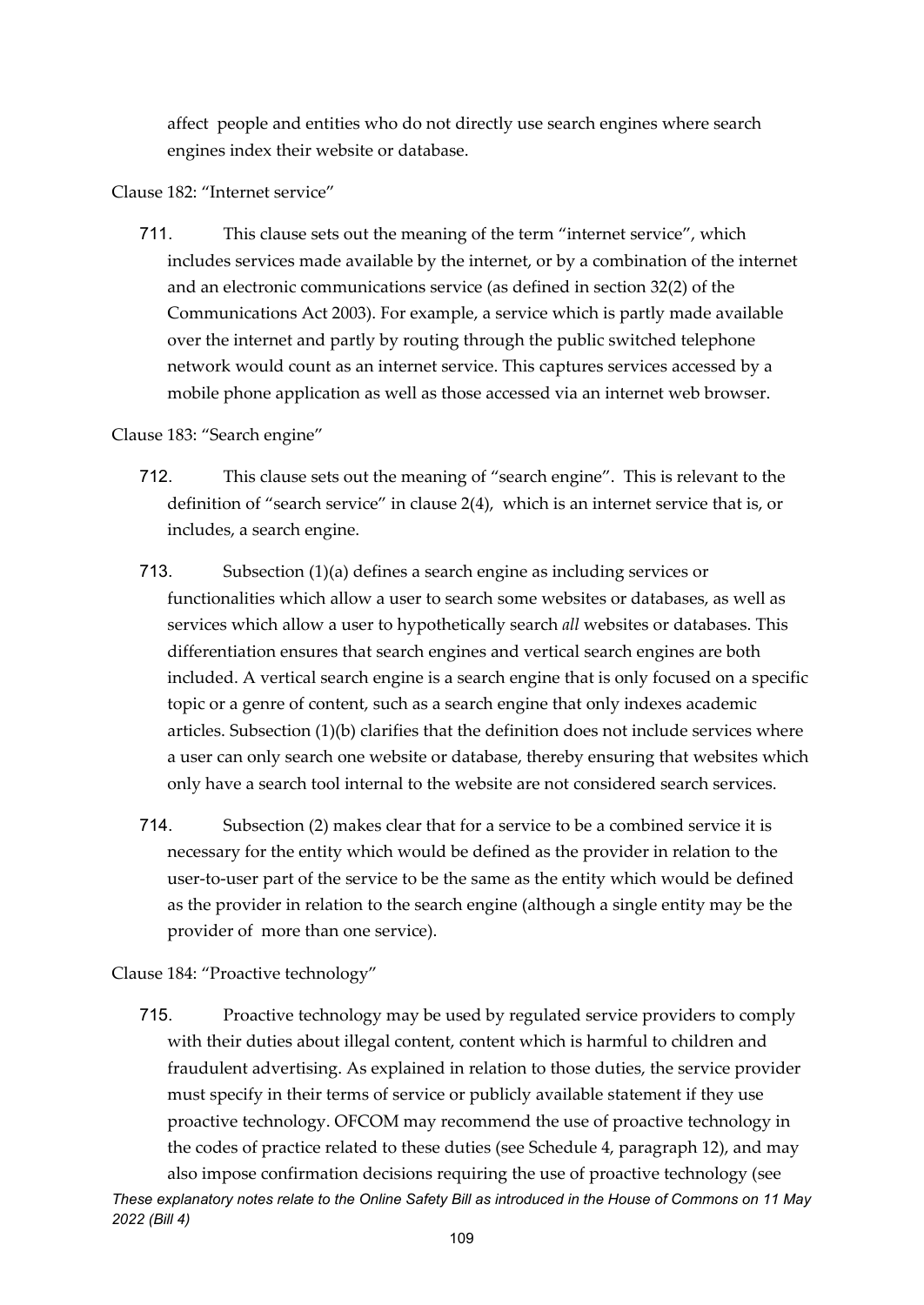clause 116). Both actions by OFCOM are subject to certain constraints included in Schedule 4 and clause 116.

- 716. This clause provides a definition of proactive technology. Proactive technology consists of three types of technology for the purposes of this legislation, content moderation, user profiling and behaviour identification. The clause gives limited examples of the types of technologies that regulated services will use, and makes clear that this will in some cases include artificial intelligence and machine learning technologies.
- 717. Content moderation technology includes technology such as keyword matching or image classification, which will involve, for instance, automatically analysing user-generated content across a user-to-user service for the purposes of assessing if this is illegal content. The service provider can then decide what action is required in respect of that content to comply with its safety duties about illegal content (clause 9). Accredited technology required in relation to the detection of terrorism content or CSEA content (see clause 103) is also an example of content moderation technology. Technology which reviews content which has been flagged by a user report does not fall within this category.
- 718. User profiling technology refers to tools which build a profile of the user, assessing characteristics, so that the service provider can limit their access to harmful content if necessary. The provision notes that this will involve the analysis of content and user data, or relevant metadata of content and user data, which means this includes looking at a number of factors, such as what they post and view online, and could include data the service provider has from a partner site, for example. This doesn't include technology that checks data (such as ID) provided by the user to verify age.
- 719. Behaviour identification technology is a category of technology which assesses harmful behaviour online, including criminal activity. This also concerns the analysis of content and user data, or relevant metadata of content and user data. The provision clarifies that this does not mean investigations conducted by service providers into specific users, where technology is used in response to concerns identified by another person (or another automated tool).
- 720. Subsection (9) defines user data, which is a category of data which these tools will analyse in addition to content and metadata. It specifies that this will include personal data, as well as data that the service provider will create about user activity, or obtain from partner services.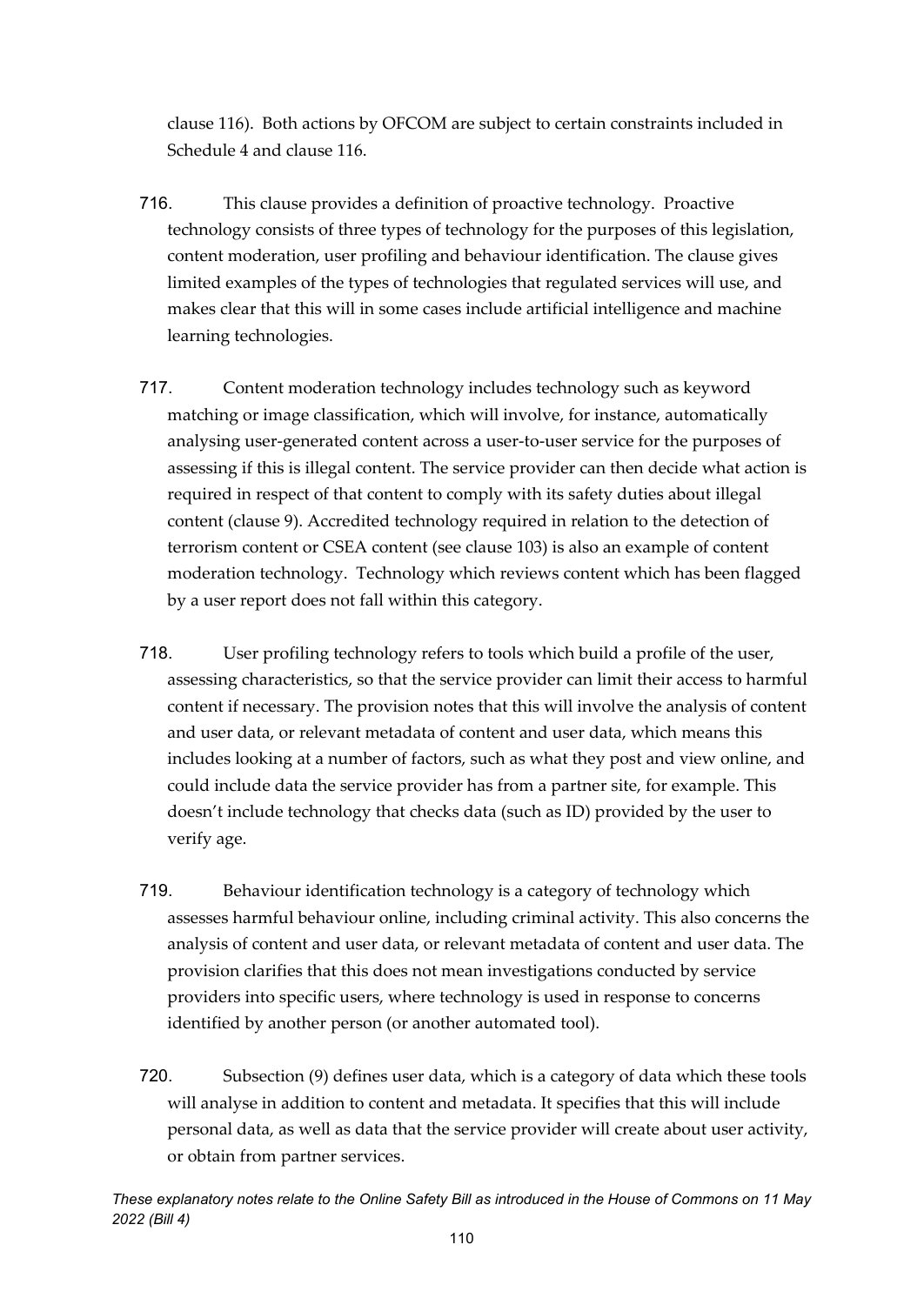Clause 185: Content communicated "publicly" or "privately"

- 721. This clause provides information to assist OFCOM in its decision making on whether content is communicated publicly or privately for the purposes of exercising its powers under the Bill.
- 722. Subsection (1) sets out that OFCOM must consider the factors listed in this clause when making decisions on whether content is communicated publicly or privately under clauses 103 and 116 and under schedule 4.
- 723. Subsection (2) sets out the factors that OFCOM must consider in their decision making.
- 724. Subsection (3) sets out the factors that OFCOM should not consider as being restrictions on users accessing a service.

Clause 186: "Functionality"

725. This clause sets out the meaning of the term 'functionality'.

Clause 187: "Harm" etc

- 726. This clause defines harm as physical or psychological harm. This could include physical injuries, serious anxiety and fear; longer-term conditions such as depression and stress; and medically recognised mental illnesses, both short-term and permanent.
- 727. It provides that harm can arise from the harmful nature of content, for example from grossly offensive, abusive or discriminatory content. It can also arise from the dissemination of content that is not by its nature harmful, for example the malicious sharing of personal information, or the way in which content is disseminated, for example one or many people repeatedly sending content to an individual.
- 728. It also makes provision to include indirect harm, where someone harms themself or another person as a result of content.

Clause 188: "Online safety functions" and "online safety matters"

729. This clause sets out the meaning of "online safety functions" and "online safety matters".

Clause 189: Interpretation: general

730. This clause sets out the meanings of various terms used in the Bill.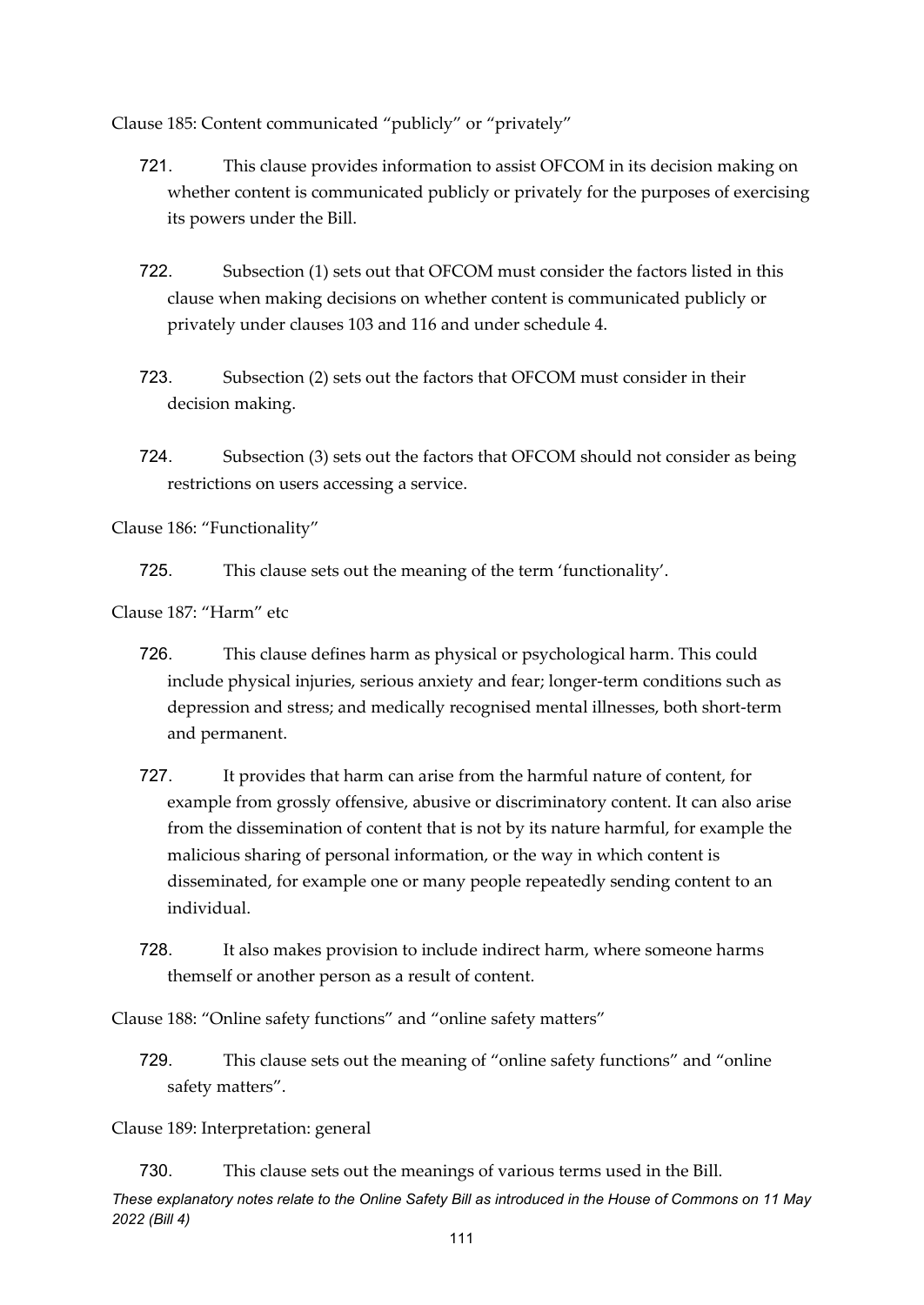Clause 190: Index of defined terms

731. This clause lists those provisions which define or explain terms used in the Bill.

*Final provisions*

Clause 191: Financial provisions

732. This clause sets out the financial provisions for the Bill .

Clause 192: Extent

733. This clause provides that the Bill extends to England and Wales, Scotland and Northern Ireland, subject to the subsections set out in sections 2-7. Further details are included in the extent section of these notes.

Clause 193: Commencement and transitional provision

734. This clause explains when the different provisions of the Bill will come into force.

Clause 194: Short title

735. This clause establishes the short title of this legislation, when enacted, as the Online Safety Act [2022].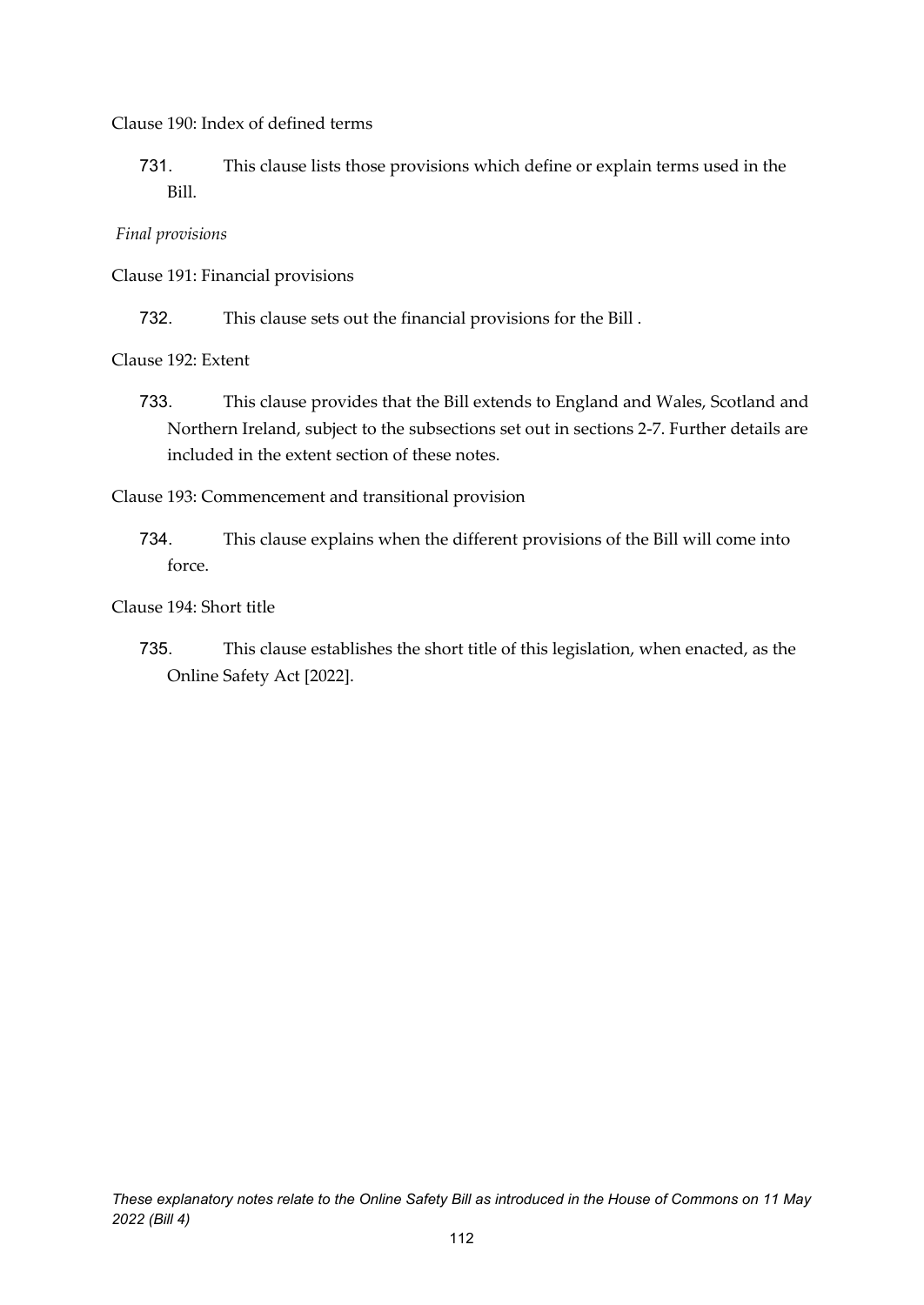#### **Commencement**

- 736. Clause 193 provides for the commencement of the provisions in this Bill.
- 737. Subsection 1 sets out the provisions that will come into force on the day the Bill receives royal assent.
- 738. Subsection 2 sets out that the remaining provisions of the Bill will come into force on a day set out in regulations by the Secretary of State, and subsection 3 sets out that different days may be appointed for different purposes.
- 739. Subsection 4 sets out that the Secretary of State may by regulations make transitional or saving provisions in connection with the coming into force of any provision of this Bill.
- 740. Subsection 6 sets out that any power to make regulations under this section is exercisable by statutory instrument.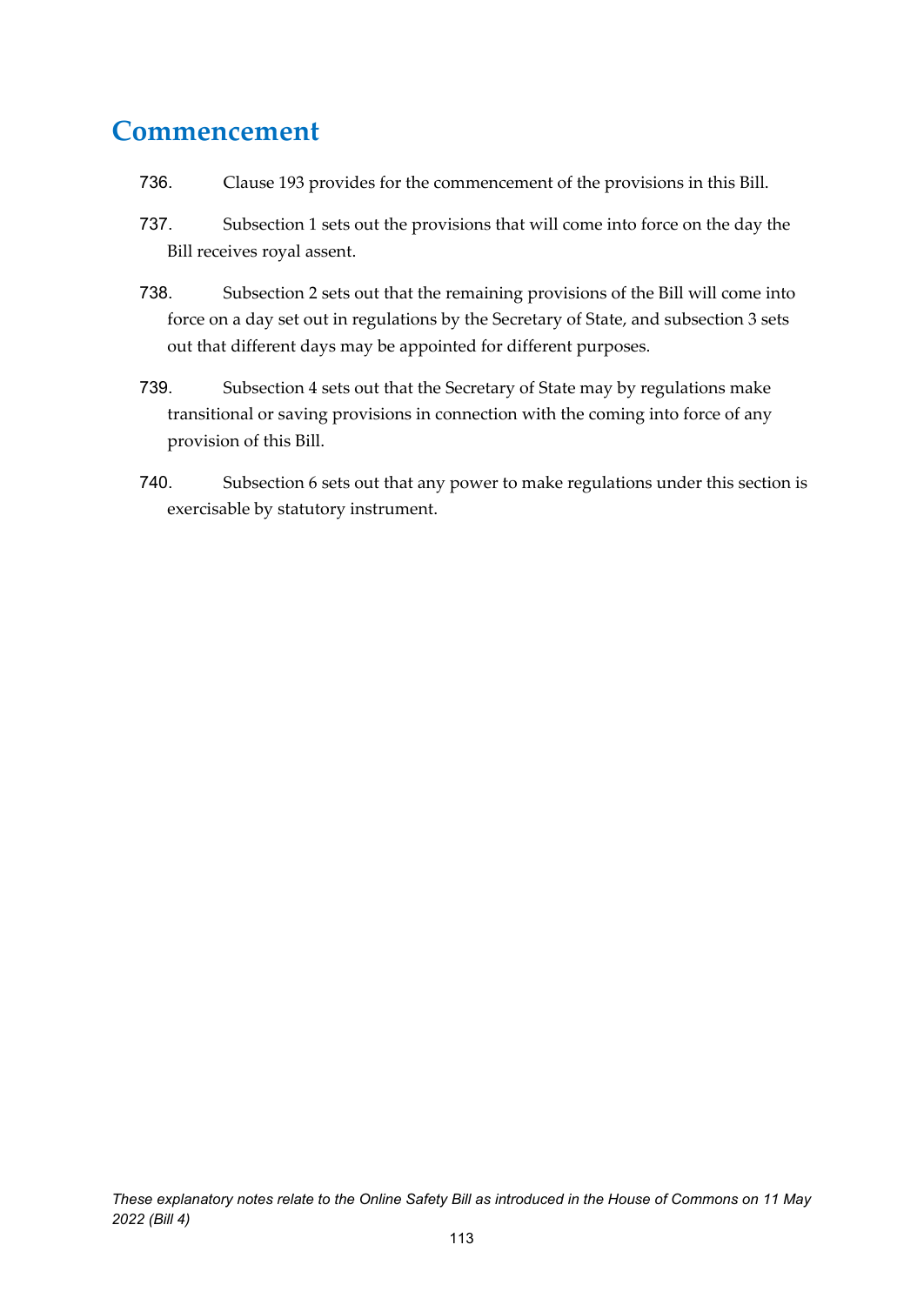## **Financial implications of the Bill**

741. The Bill includes powers to allow OFCOM to charge fees to industry in order to allow them to become cost neutral to the exchequer. Operating costs incurred by OFCOM in carrying out their functions as Online Harms regulator will be met by proportionate fees charged to industry. Further details of the costs and benefits of provisions are set out in the impact assessment published alongside the Bill.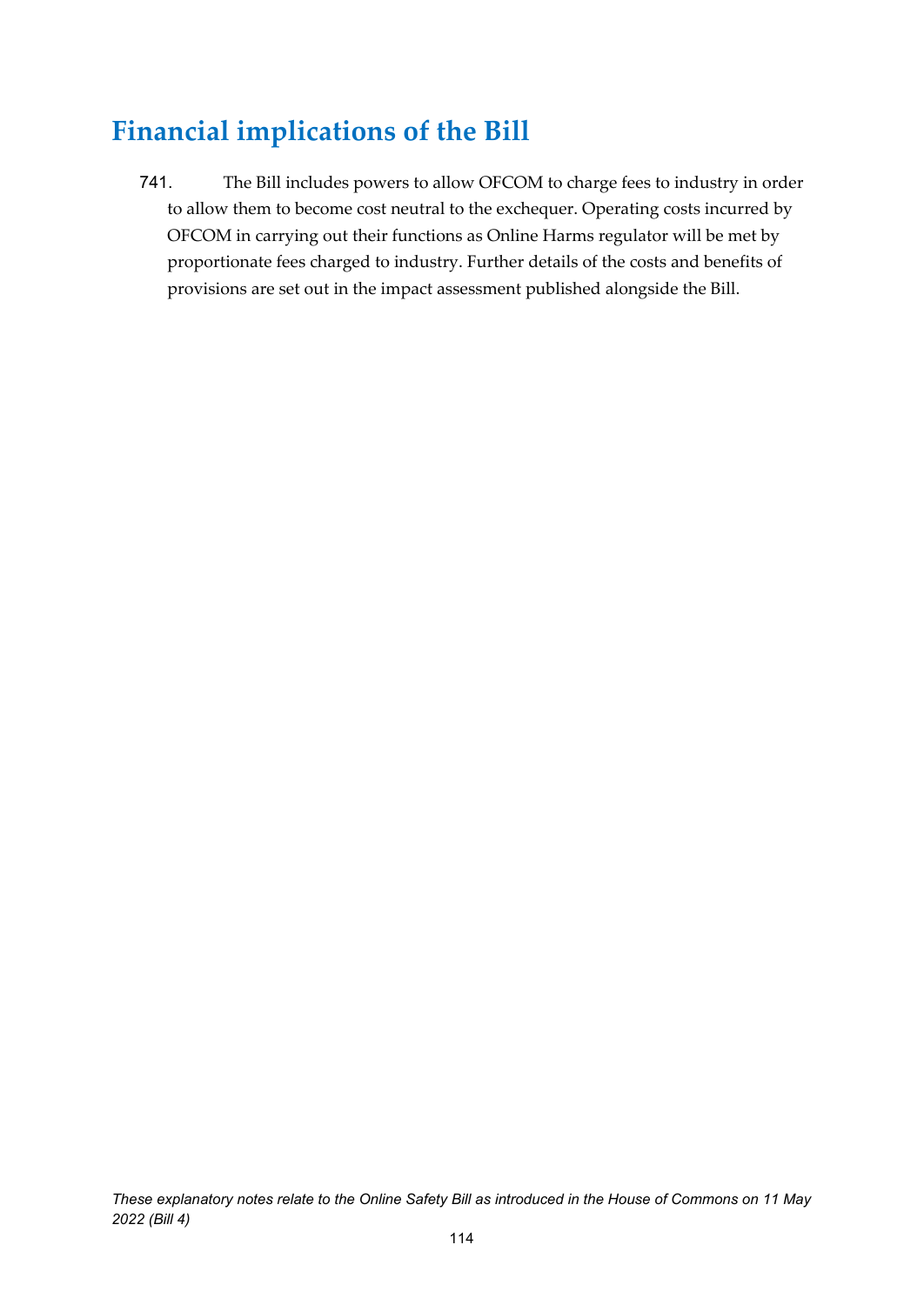## **Parliamentary approval for financial costs or for charges imposed**

- 742. A money resolution is required where a Bill gives rise to, or creates powers that could be used so as to give rise to, new charges on the public revenue (broadly speaking, new public expenditure). This Bill requires a money resolution because the Bill confers new functions on OFCOM (see, for example, OFCOM's duties to carry out risk assessments under clause 83, or OFCOM's enforcement functions in Chapter 6 of Part 7), which will entail a significant increase in OFCOM's costs (which could potentially lead to increased expenditure under the Office of Communications Act 2002), and the Secretary of State will incur significant costs in implementing the Bill. The Bill is also likely to lead to increased expenditure under the Crime and Courts Act 2013 in relation to the National Crime Agency's functions in relation to reports about child sexual exploitation and abuse content: see Chapter 2 of Part 4 of the Bill.
- 743. This Bill also requires a ways and means resolution. Generally, a ways and means resolution is required where a Bill creates or confers power to create new charges on the people (broadly speaking, new taxation or similar charges). The Bill requires a ways and means resolution because it contains a power to charge fees to certain providers of internet services to cover the costs of OFCOM's new regulatory functions (see Part 6 of the Bill), and because the way that the fees will be charged means that some providers will be paying more than the costs attributable to them. The Bill also requires a paying-in resolution (which is included as a limb of the ways and means resolution) because it provides for penalties to be paid into the Consolidated Fund of the United Kingdom (see paragraph 8 of Schedule 12 to the Bill).

744. These motions were passed on 19 April 2022.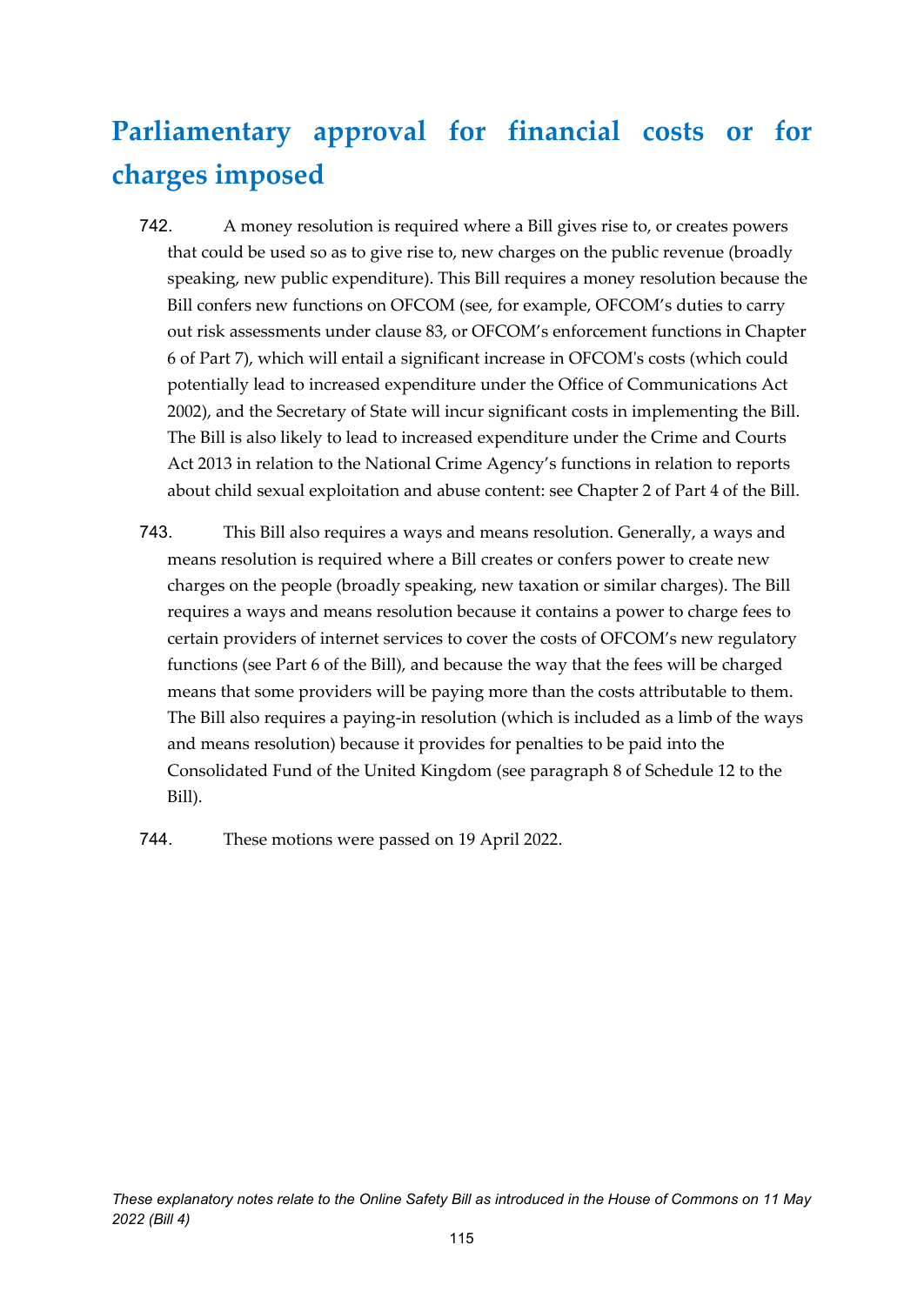# **Compatibility with the European Convention on Human Rights**

- 745. The government considers that the Bill is compatible with the European Convention on Human Rights. Accordingly, a statement under section 19(1)(a) of the Human Rights Act 1998 will be made to this effect.
- 746. Issues arising as to the compatibility of the Bill with the Convention rights are dealt with in a separate memorandum. This was published separately on gov.uk on 17 March 2022.

#### **Compatibility with the Environment Act 2021**

747. Secretary Nadine Dorries is of the view that the Bill as introduced into the House of Commons does not contain provision which, if enacted, would be environmental law for the purposes of section 20 of the Environment Act 2021. Accordingly, no statement under that section has been made.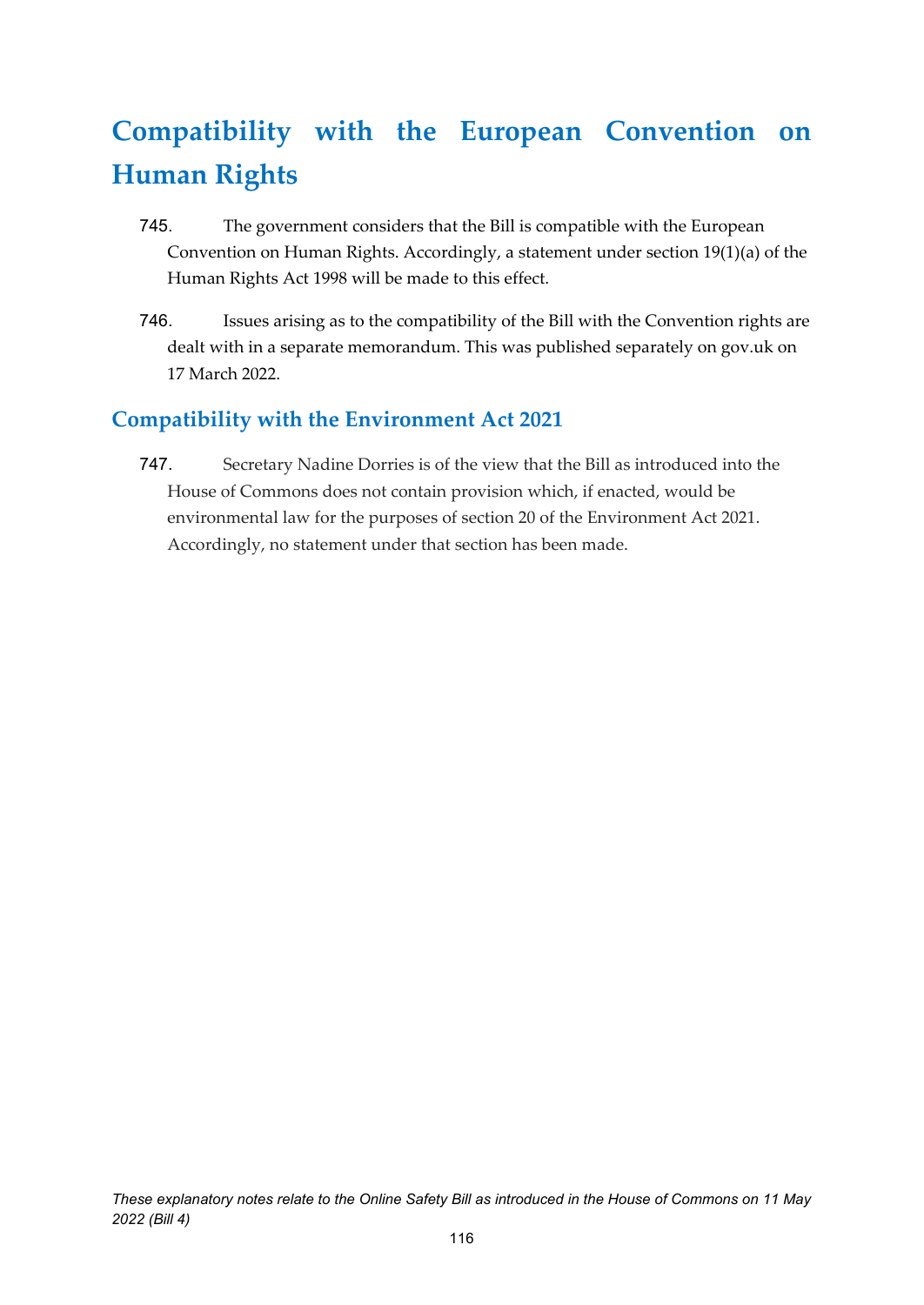### **Related documents**

- 748. The following documents are relevant to the Bill:
	- [Online Harms White Paper and Consultation](https://assets.publishing.service.gov.uk/government/uploads/system/uploads/attachment_data/file/793360/Online_Harms_White_Paper.pdf)
	- [Online Harms White Paper Initial Government Response](https://www.gov.uk/government/consultations/online-harms-white-paper/public-feedback/online-harms-white-paper-initial-consultation-response)
	- [Online Harms White Paper Full Government Response](https://www.gov.uk/government/consultations/online-harms-white-paper/outcome/online-harms-white-paper-full-government-response)
	- [Draft Online Safety Bill](https://assets.publishing.service.gov.uk/government/uploads/system/uploads/attachment_data/file/985033/Draft_Online_Safety_Bill_Bookmarked.pdf)
	- [Law Commission report](https://s3-eu-west-2.amazonaws.com/lawcom-prod-storage-11jsxou24uy7q/uploads/2021/07/Modernising-Communications-Offences-2021-Law-Com-No-399.pdf)
	- [Joint Committee report on the Draft Online Safety Bill](https://committees.parliament.uk/publications/8206/documents/84092/default/)
	- [Digital, Culture, Media and Sport Committee report](https://committees.parliament.uk/publications/8609/documents/86961/default/)
	- [Petitions Committee report on Online Abuse](https://committees.parliament.uk/publications/8669/documents/89002/default/)
	- Online Safety Bill
	- Impact assessment
	- Delegated powers memorandum
	- Government response to the Joint Committee report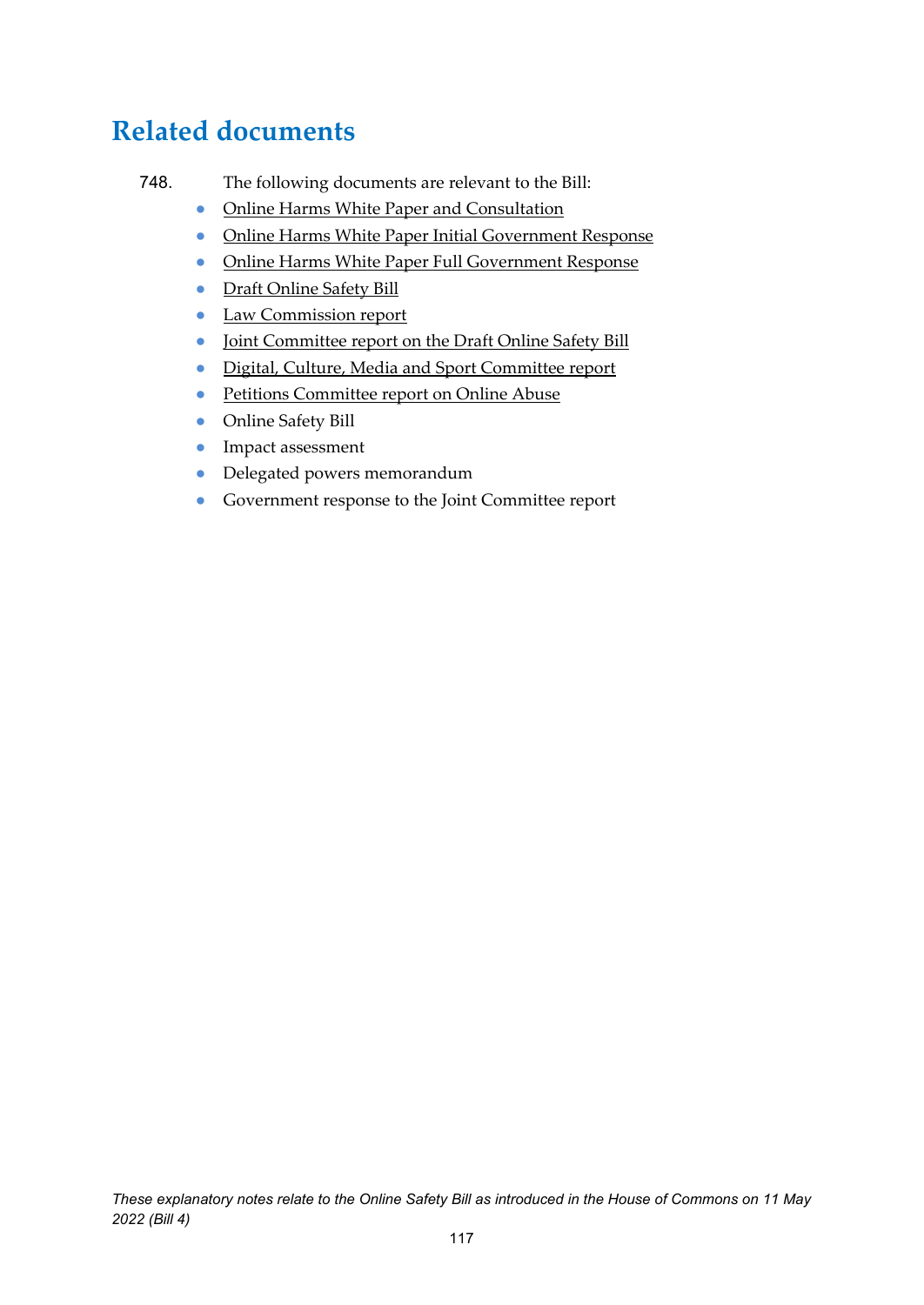## **Annex A – Glossary**

| Category 1 services  | User-to-user services which meet the Category 1 threshold<br>conditions and are included in the relevant OFCOM register. The<br>providers of these services are subject to additional duties in<br>relation to content that is harmful to adults, content of democratic<br>importance and journalistic content; additional reporting and<br>redress duties; additional user empowerment duties; and<br>additional duties with regard to protecting users' freedom of<br>expression and privacy rights. Providers of Category 1 services are<br>also under a duty to produce annual transparency reports. |
|----------------------|----------------------------------------------------------------------------------------------------------------------------------------------------------------------------------------------------------------------------------------------------------------------------------------------------------------------------------------------------------------------------------------------------------------------------------------------------------------------------------------------------------------------------------------------------------------------------------------------------------|
| Category 2A services | Search services which meet the Category 2A threshold conditions<br>and are included in the relevant OFCOM register. The providers of<br>these services are under a duty to produce annual transparency<br>reports.                                                                                                                                                                                                                                                                                                                                                                                       |
| Category 2B services | User-to-user services which meet the Category 2B threshold<br>conditions and are included in the relevant OFCOM register. The<br>providers of these services are under a duty to produce annual<br>transparency reports.                                                                                                                                                                                                                                                                                                                                                                                 |
| Code of Practice     | A code of practice issued by OFCOM outlines the recommended<br>steps to be taken by providers of services in complying with their<br>duties.                                                                                                                                                                                                                                                                                                                                                                                                                                                             |
| Provider             | The entity which has control over who may use a service.                                                                                                                                                                                                                                                                                                                                                                                                                                                                                                                                                 |
| Service              | This may refer to a user-to-user service (an internet service which<br>allows user-generated content to be uploaded or shared by a user),<br>a search service (an internet service which includes a search engine<br>which allows multiple websites to be searched), or an internet<br>service (a service made available by means of the internet).                                                                                                                                                                                                                                                      |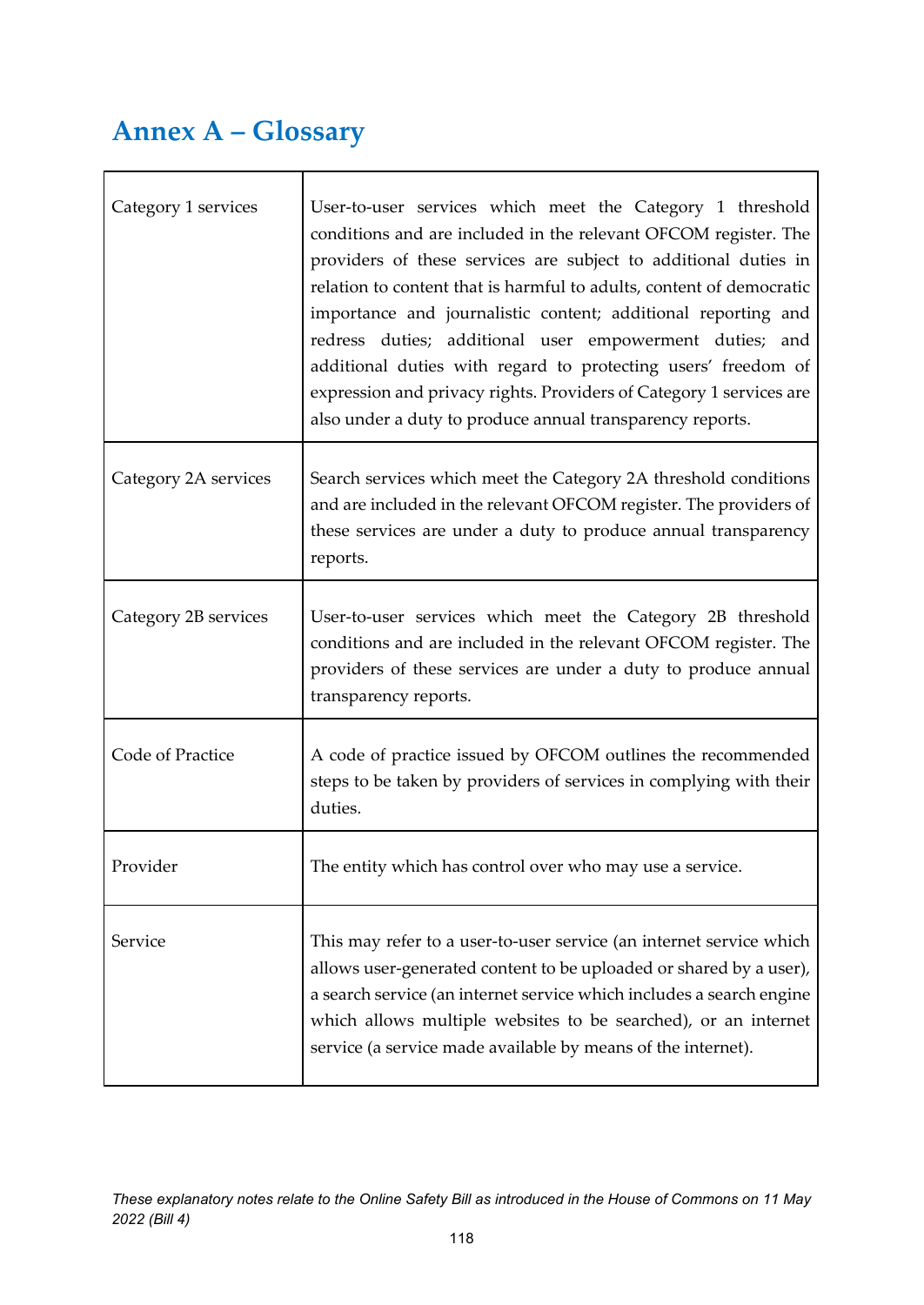# **Annex B - Territorial extent and application in the United Kingdom**

| Provision                                      | England                                                       | Wales                                                                                  |                                             | Scotland                                                                                           |                                          | Northern Ireland                                                        |                                          |  |  |
|------------------------------------------------|---------------------------------------------------------------|----------------------------------------------------------------------------------------|---------------------------------------------|----------------------------------------------------------------------------------------------------|------------------------------------------|-------------------------------------------------------------------------|------------------------------------------|--|--|
|                                                | W<br>&<br>applies<br>England?                                 | Extends to $E$ Extends to $E$ Legislative<br>and $\& W$<br>and<br>to applies<br>Wales? | Consent<br>to Motion<br>process<br>engaged? | <b>Extends and Legislative</b><br>applies<br>to<br>Scotland?                                       | Consent<br>Motion<br>process<br>engaged? | <b>Extends and Legislative</b><br>applies<br>to<br>Northern<br>Ireland? | Consent<br>Motion<br>process<br>engaged? |  |  |
| Part 1: Introduction                           |                                                               |                                                                                        |                                             |                                                                                                    |                                          |                                                                         |                                          |  |  |
| Clause 1                                       | Yes                                                           | Yes                                                                                    | No                                          | Yes                                                                                                | N/A                                      | Yes                                                                     | N/A                                      |  |  |
| Part 2: Key Definitions                        |                                                               |                                                                                        |                                             |                                                                                                    |                                          |                                                                         |                                          |  |  |
| Clause 2                                       | Yes                                                           | Yes                                                                                    | N <sub>o</sub>                              | Yes                                                                                                | N <sub>o</sub>                           | Yes                                                                     | N <sub>o</sub>                           |  |  |
| Clause 3                                       | Yes                                                           | Yes                                                                                    | No                                          | Yes                                                                                                | No                                       | Yes                                                                     | No                                       |  |  |
| Clause 4                                       | Yes                                                           | Yes                                                                                    | No                                          | Yes                                                                                                | No                                       | Yes                                                                     | No                                       |  |  |
|                                                |                                                               |                                                                                        |                                             | Part 3: Providers of regulated user-to-user services and regulated search services: duties of care |                                          |                                                                         |                                          |  |  |
| Chapter 1: Introduction                        |                                                               |                                                                                        |                                             |                                                                                                    |                                          |                                                                         |                                          |  |  |
| Clause 5                                       | Yes                                                           | Yes                                                                                    | No                                          | Yes                                                                                                | No                                       | Yes                                                                     | No                                       |  |  |
|                                                | Chapter 2: Providers of user-to-user services: duties of care |                                                                                        |                                             |                                                                                                    |                                          |                                                                         |                                          |  |  |
| Clauses $6 - Yes$<br>20                        |                                                               | Yes                                                                                    | No                                          | Yes                                                                                                | No                                       | Yes                                                                     | N <sub>o</sub>                           |  |  |
|                                                | Chapter 3: Providers of search services: duties of care       |                                                                                        |                                             |                                                                                                    |                                          |                                                                         |                                          |  |  |
| Clauses 21 -<br>$30\,$                         | Yes                                                           | Yes                                                                                    | No                                          | Yes                                                                                                | No                                       | Yes                                                                     | No                                       |  |  |
|                                                | Chapter 4: Children's access assessments                      |                                                                                        |                                             |                                                                                                    |                                          |                                                                         |                                          |  |  |
| Clauses $31 - Y$ es<br>33                      |                                                               | Yes                                                                                    | No                                          | Yes                                                                                                | No                                       | Yes                                                                     | No                                       |  |  |
| Chapter 5: Duties about fraudulent advertising |                                                               |                                                                                        |                                             |                                                                                                    |                                          |                                                                         |                                          |  |  |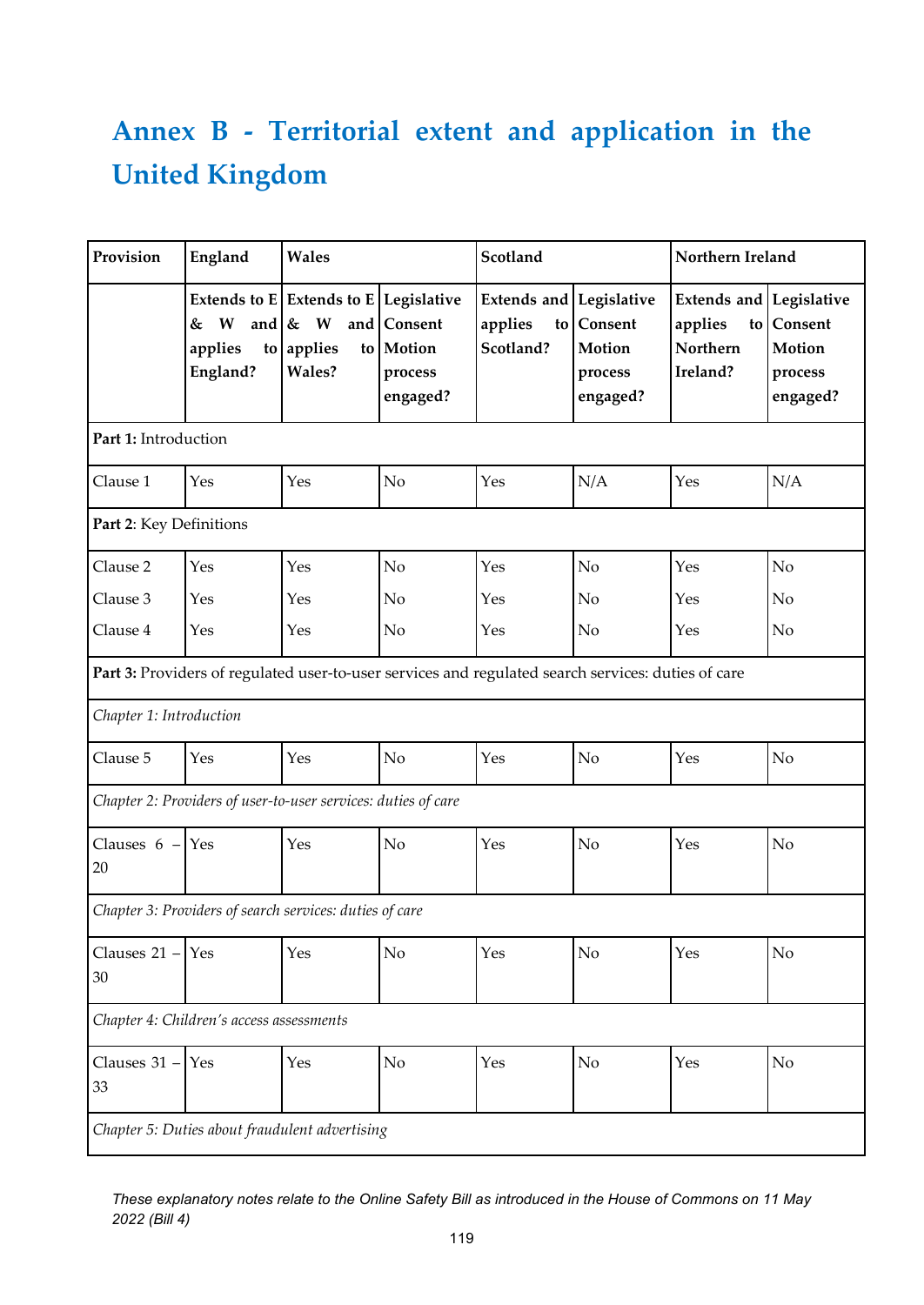| Clauses 34 -<br>36                                                                                 | Yes                                                         | Yes | No                                                                                                 | Yes | No             | Yes | No             |  |  |
|----------------------------------------------------------------------------------------------------|-------------------------------------------------------------|-----|----------------------------------------------------------------------------------------------------|-----|----------------|-----|----------------|--|--|
| Chapter 6: Codes of practice and guidance                                                          |                                                             |     |                                                                                                    |     |                |     |                |  |  |
| Clauses 37 -<br>48                                                                                 | Yes                                                         | Yes | No                                                                                                 | Yes | No             | Yes | N <sub>o</sub> |  |  |
| Chapter 7: Interpretation of Part 3                                                                |                                                             |     |                                                                                                    |     |                |     |                |  |  |
| Clauses 49 -<br>56                                                                                 | Yes                                                         | Yes | No                                                                                                 | Yes | No             | Yes | No             |  |  |
|                                                                                                    |                                                             |     | Part 4: Other duties of providers of regulated user-to-user services and regulated search serviced |     |                |     |                |  |  |
|                                                                                                    |                                                             |     | Chapter 1: Providers of category 1 services: user identity verification                            |     |                |     |                |  |  |
| Clauses 57 -<br>58                                                                                 | Yes                                                         | Yes | No                                                                                                 | Yes | N <sub>o</sub> | Yes | N <sub>o</sub> |  |  |
|                                                                                                    |                                                             |     | Chapter 2: Reporting child sexual exploitation and abuse content                                   |     |                |     |                |  |  |
| Clauses 59 -<br>63                                                                                 | Yes                                                         | Yes | No                                                                                                 | Yes | N <sub>o</sub> | Yes | No             |  |  |
|                                                                                                    | Chapter 3: Transparency reporting                           |     |                                                                                                    |     |                |     |                |  |  |
| Clauses 64 -<br>65                                                                                 | Yes                                                         | Yes | No                                                                                                 | Yes | No             | Yes | N <sub>o</sub> |  |  |
|                                                                                                    |                                                             |     | Part 5: Duties of providers of regulated services: certain pornographic content                    |     |                |     |                |  |  |
| Clauses 66 -<br>69                                                                                 | Yes                                                         | Yes | No                                                                                                 | Yes | No             | Yes | No             |  |  |
|                                                                                                    | Part 6: Duties of providers of all regulated services: fees |     |                                                                                                    |     |                |     |                |  |  |
| Clauses 70 -<br>76                                                                                 | Yes                                                         | Yes | $\rm No$                                                                                           | Yes | No             | Yes | No             |  |  |
|                                                                                                    |                                                             |     | Part 7: OFCOM's powers and duties in relation to regulated services                                |     |                |     |                |  |  |
| Chapter 1: General duties                                                                          |                                                             |     |                                                                                                    |     |                |     |                |  |  |
| Clauses 77 -<br>79                                                                                 | Yes                                                         | Yes | No                                                                                                 | Yes | No             | Yes | No             |  |  |
| Chapter 2: Register of categories of regulated user-to-user services and regulated search services |                                                             |     |                                                                                                    |     |                |     |                |  |  |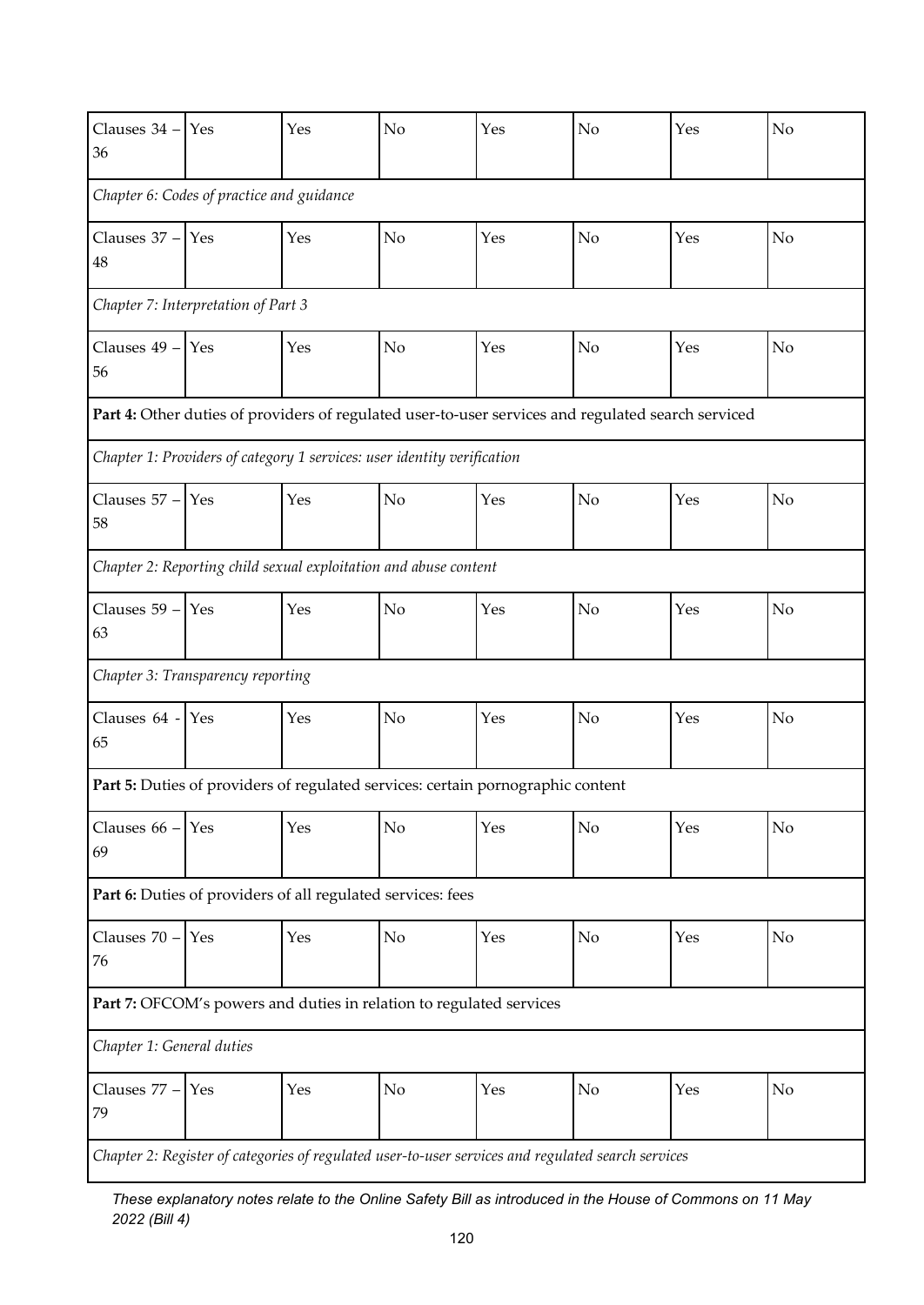| Clauses $80 - Yes$<br>82                                                                                                             |                                             | Yes | No             | Yes | No | Yes | No |  |  |
|--------------------------------------------------------------------------------------------------------------------------------------|---------------------------------------------|-----|----------------|-----|----|-----|----|--|--|
| Chapter 3: Risk assessments of regulated user-to-user services and regulated search services                                         |                                             |     |                |     |    |     |    |  |  |
| Clauses $83 - Y$ es<br>84                                                                                                            |                                             | Yes | No             | Yes | No | Yes | No |  |  |
| Chapter 4: Information                                                                                                               |                                             |     |                |     |    |     |    |  |  |
| Clauses $85 - Y$ es<br>102                                                                                                           |                                             | Yes | No             | Yes | No | Yes | No |  |  |
| Chapter 5: Regulated user-to-user services and regulated search services: notices to deal with terrorism content and CSEA<br>content |                                             |     |                |     |    |     |    |  |  |
| Clauses 103 - Yes<br>109                                                                                                             |                                             | Yes | No             | Yes | No | Yes | No |  |  |
|                                                                                                                                      | Chapter 6: Enforcement powers               |     |                |     |    |     |    |  |  |
| Clauses 110 - Yes<br>129                                                                                                             |                                             | Yes | No             | Yes | No | Yes | No |  |  |
|                                                                                                                                      | Chapter 7: Committees, research and reports |     |                |     |    |     |    |  |  |
| Clauses 130 -<br>137                                                                                                                 | Yes                                         | Yes | N <sub>o</sub> | Yes | No | Yes | No |  |  |
|                                                                                                                                      | Part 8: Appeals and super-complaints        |     |                |     |    |     |    |  |  |
| Chapter 1: Appeals                                                                                                                   |                                             |     |                |     |    |     |    |  |  |
| Clauses 138 -<br>139                                                                                                                 | Yes                                         | Yes | No             | Yes | No | Yes | No |  |  |
| Chapter 2: Super-complaints                                                                                                          |                                             |     |                |     |    |     |    |  |  |
| Clauses 140 -<br>142                                                                                                                 | Yes                                         | Yes | N <sub>o</sub> | Yes | No | Yes | No |  |  |
| Part 9: Secretary of State's functions in relation to regulated services                                                             |                                             |     |                |     |    |     |    |  |  |
| Clauses 143 - Yes<br>149                                                                                                             |                                             | Yes | No             | Yes | No | Yes | No |  |  |
|                                                                                                                                      | Part 10: Communications offences            |     |                |     |    |     |    |  |  |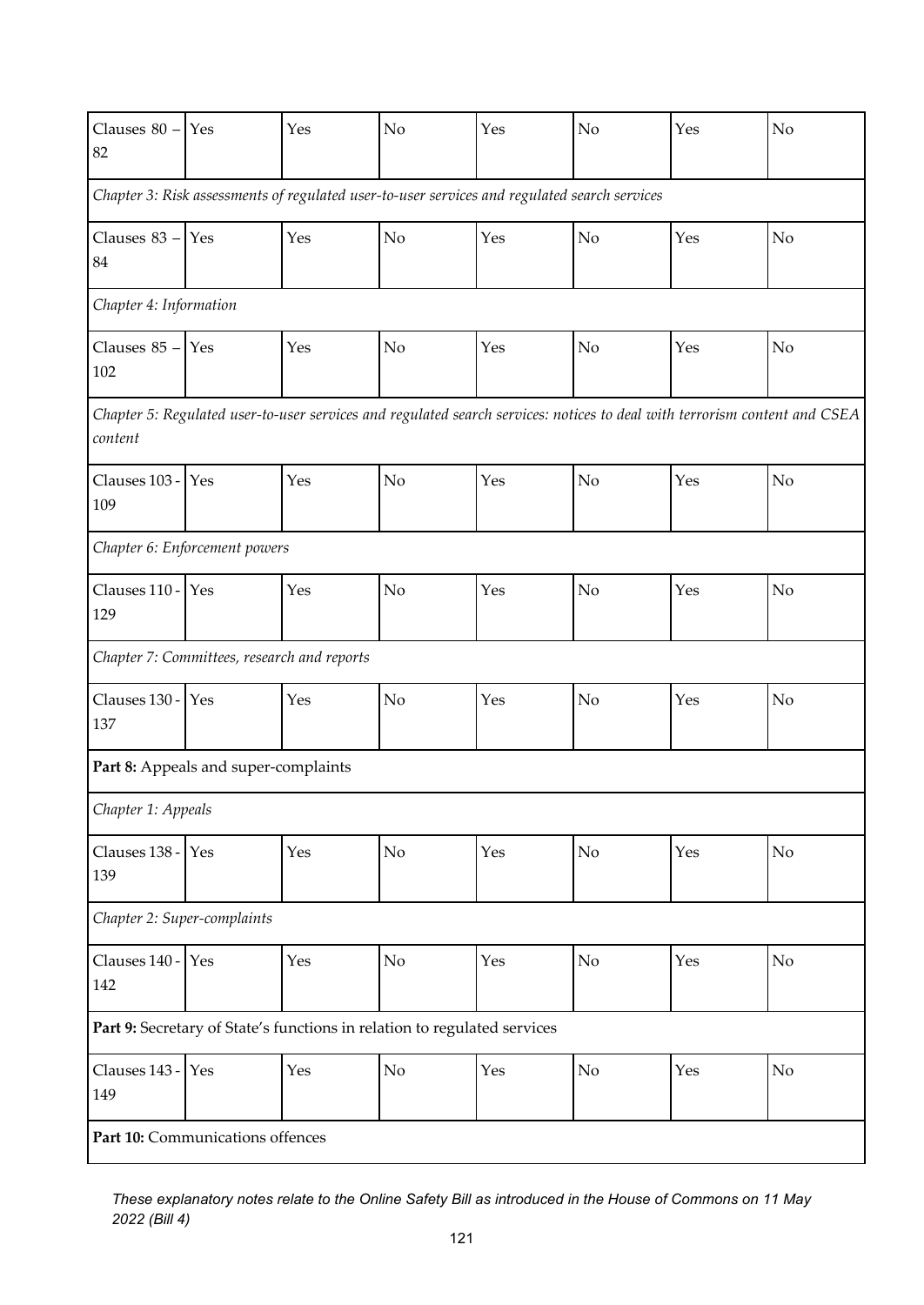| Clauses 150 -<br>155                         | Yes                                | Yes      | $\overline{N}$ | $\rm No$ | $\overline{N}$ | $\rm No$ | $\overline{N}$ |  |
|----------------------------------------------|------------------------------------|----------|----------------|----------|----------------|----------|----------------|--|
| Clause 156                                   | Yes                                | Yes      | $\rm No$       | $\rm No$ | No             | No       | No             |  |
| Clause<br>157(1)                             | Yes                                | Yes      | $\rm No$       | $\rm No$ | $\rm No$       | $\rm No$ | $\rm No$       |  |
| Clause<br>157(2)                             | Yes                                | Yes      | $\rm No$       | No       | $\rm No$       | Yes      | No             |  |
| Clause 158                                   | Yes                                | Yes      | $\rm No$       | Yes      | $\rm No$       | Yes      | $\rm No$       |  |
|                                              | Part 11: Supplementary and general |          |                |          |                |          |                |  |
| Clauses 159 Yes<br>$-171$                    |                                    | Yes      | No             | Yes      | $\overline{N}$ | Yes      | No             |  |
| Clause<br>$172(1)$ to $(3)$                  | Yes                                | Yes      | $\rm No$       | $\rm No$ | $\rm No$       | $\rm No$ | $\rm No$       |  |
| Clause<br>$172(4)$ to $(6)$                  | $\rm No$                           | $\rm No$ | $\rm No$       | Yes      | $\rm No$       | $\rm No$ | $\rm No$       |  |
| Clause<br>$172(7)$ to $(9)$                  | No                                 | $\rm No$ | $\rm No$       | $\rm No$ | $\rm No$       | Yes      | $\rm No$       |  |
| Clause 173 -<br>174                          | Yes                                | Yes      | $\rm No$       | Yes      | $\rm No$       | Yes      | $\rm No$       |  |
| Clause 175 - Yes<br>179                      |                                    | Yes      | No             | Yes      | $\rm No$       | Yes      | $\rm No$       |  |
| Part 12: Interpretation and final provisions |                                    |          |                |          |                |          |                |  |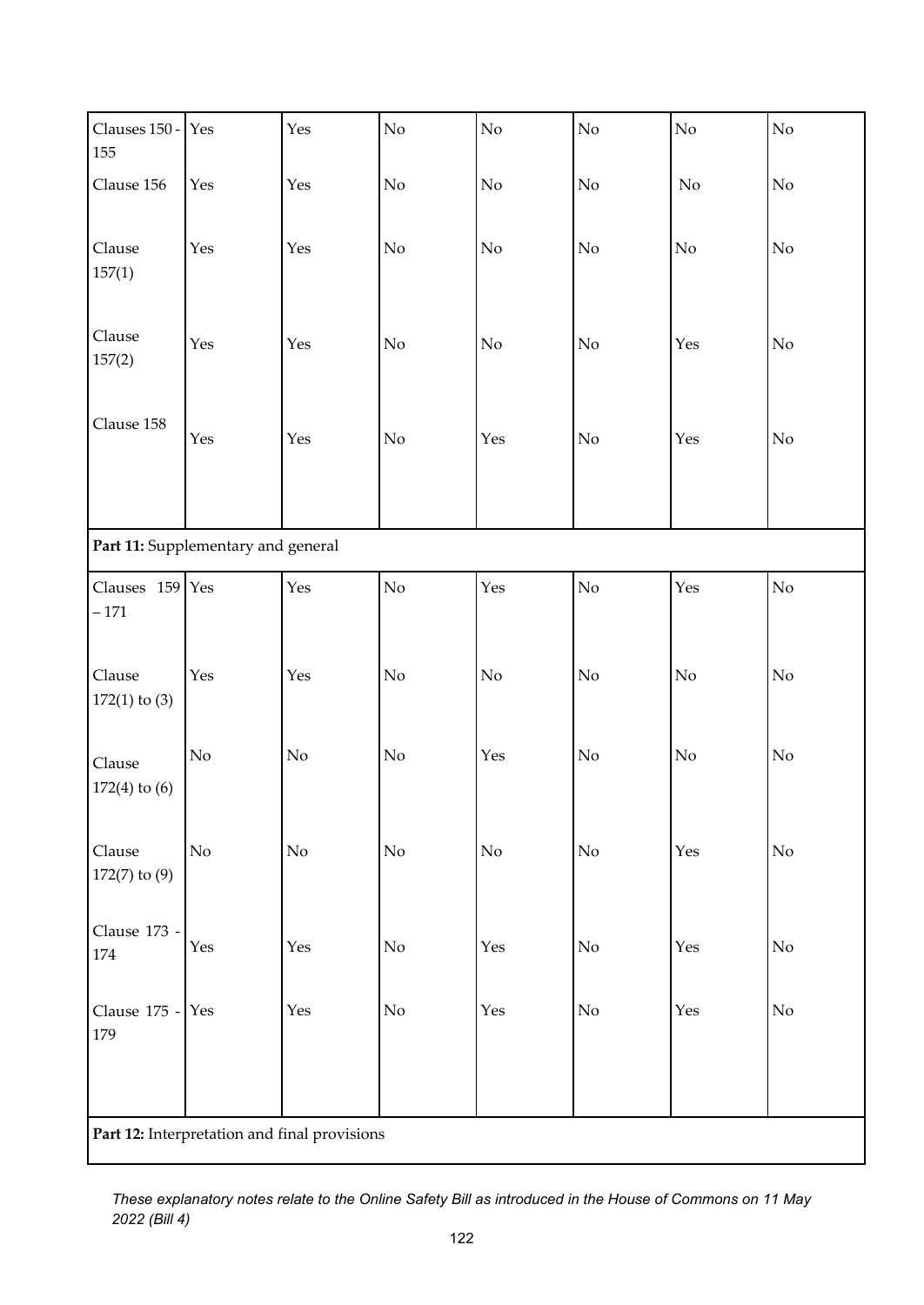| Clause 180 -<br>194                                                                                                    | Yes                            | Yes                                                                                | No             | Yes | N <sub>o</sub>                                                                                                  | Yes | No             |  |  |  |
|------------------------------------------------------------------------------------------------------------------------|--------------------------------|------------------------------------------------------------------------------------|----------------|-----|-----------------------------------------------------------------------------------------------------------------|-----|----------------|--|--|--|
| <b>Schedules</b>                                                                                                       |                                |                                                                                    |                |     |                                                                                                                 |     |                |  |  |  |
| Schedule 1: Exempt user-to-user and search services                                                                    |                                |                                                                                    |                |     |                                                                                                                 |     |                |  |  |  |
| Part 1                                                                                                                 | Yes                            | Yes                                                                                | N <sub>o</sub> | Yes | N <sub>o</sub>                                                                                                  | Yes | N <sub>o</sub> |  |  |  |
| Part 2                                                                                                                 | Yes                            | Yes                                                                                | No             | Yes | Yes                                                                                                             | Yes | Yes            |  |  |  |
| Part 3                                                                                                                 | Yes                            | Yes                                                                                | No             | Yes | Yes                                                                                                             | Yes | Yes            |  |  |  |
|                                                                                                                        |                                |                                                                                    |                |     | Schedule 2: User-to-user services and search services that include regulated provider pornographic content      |     |                |  |  |  |
|                                                                                                                        | Yes                            | Yes                                                                                | No             | Yes | N <sub>o</sub>                                                                                                  | Yes | No             |  |  |  |
|                                                                                                                        |                                | Schedule 3: Timing of providers' assessments                                       |                |     |                                                                                                                 |     |                |  |  |  |
| Parts 1-3                                                                                                              | Yes                            | Yes                                                                                | No             | Yes | No                                                                                                              | Yes | No             |  |  |  |
|                                                                                                                        |                                | Schedule 4: Codes of practice under section 37: principles, objectives and content |                |     |                                                                                                                 |     |                |  |  |  |
|                                                                                                                        | Yes                            | Yes                                                                                | No             | Yes | No                                                                                                              | Yes | N <sub>o</sub> |  |  |  |
|                                                                                                                        | Schedule 5: Terrorism offences |                                                                                    |                |     |                                                                                                                 |     |                |  |  |  |
|                                                                                                                        | Yes                            | Yes                                                                                | N <sub>o</sub> | Yes | No                                                                                                              | Yes | N <sub>o</sub> |  |  |  |
|                                                                                                                        |                                | Schedule 6: Child sexual exploitation and abuse offences                           |                |     |                                                                                                                 |     |                |  |  |  |
| Part 1                                                                                                                 | Yes                            | Yes                                                                                | No             | No  | No                                                                                                              | Yes | $\rm No$       |  |  |  |
| Part 2                                                                                                                 | No                             | No                                                                                 | No             | Yes | No                                                                                                              | No  | N/A            |  |  |  |
|                                                                                                                        | Schedule 7: Priority offences  |                                                                                    |                |     |                                                                                                                 |     |                |  |  |  |
|                                                                                                                        | Yes                            | Yes                                                                                | $\rm No$       | Yes | No                                                                                                              | Yes | $\rm No$       |  |  |  |
| Schedule 8: Transparency reports by providers of Category 1 services, Category 2A services and Category 2B<br>services |                                |                                                                                    |                |     |                                                                                                                 |     |                |  |  |  |
| Parts 1-3                                                                                                              | Yes                            | Yes                                                                                | No             | Yes | No                                                                                                              | Yes | $\rm No$       |  |  |  |
|                                                                                                                        |                                |                                                                                    |                |     | Schedule 9: Certain internet services not subject to duties relating to regulated provider pornographic content |     |                |  |  |  |
|                                                                                                                        | Yes                            | Yes                                                                                | No             | Yes | No                                                                                                              | Yes | $\rm No$       |  |  |  |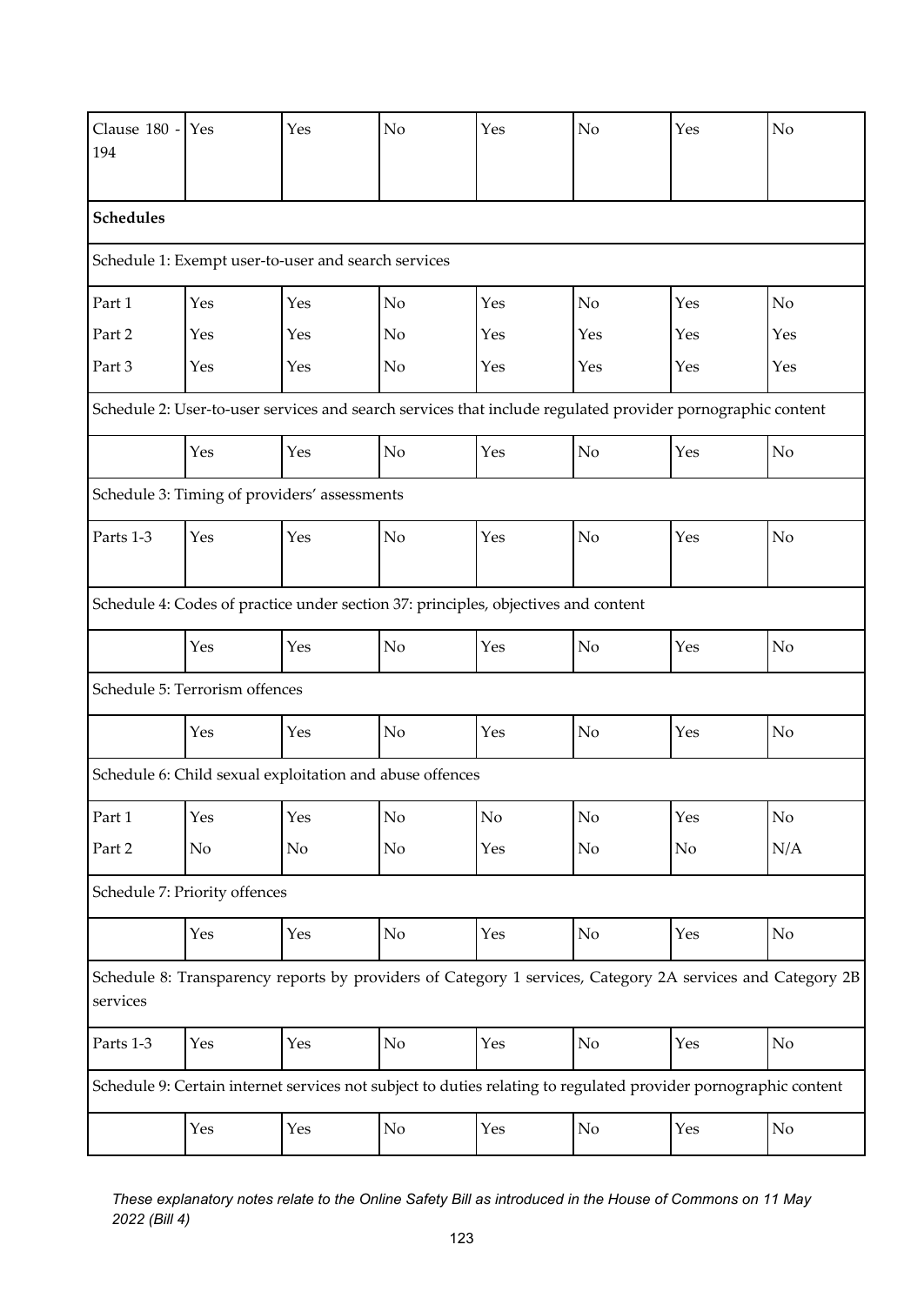| Schedule 10: Categories of regulated user-to-user services and regulated search services: regulations |                                                                          |     |    |     |                |     |                |  |
|-------------------------------------------------------------------------------------------------------|--------------------------------------------------------------------------|-----|----|-----|----------------|-----|----------------|--|
|                                                                                                       | Yes                                                                      | Yes | No | Yes | No             | Yes | No             |  |
| Schedule 11: OFCOM's powers of entry, inspection and audit                                            |                                                                          |     |    |     |                |     |                |  |
|                                                                                                       | Yes                                                                      | Yes | No | Yes | No             | Yes | N <sub>o</sub> |  |
|                                                                                                       | Schedule 12: Penalties imposed by OFCOM under Chapter 6 of Part 7        |     |    |     |                |     |                |  |
|                                                                                                       | Yes                                                                      | Yes | No | Yes | No             | Yes | No             |  |
|                                                                                                       | Schedule 13: Amendments consequential on offences in Part 10 of this Act |     |    |     |                |     |                |  |
| Parts 1-2                                                                                             | Yes                                                                      | Yes | No | Yes | N <sub>o</sub> | Yes | No             |  |
| Schedule 14: Liability of parent entities etc                                                         |                                                                          |     |    |     |                |     |                |  |
|                                                                                                       | Yes                                                                      | Yes | No | Yes | No             | Yes | No             |  |

*Subject matter and legislative competence of devolved legislatures*

- 749. Most of the provisions of the Bill extend to the whole of the United Kingdom and are reserved under the internet services reservation. The offences under Part 10 (communications offences) extend to England and Wales only. Clauses 184(3) - (7) set out other exceptions as to the extent of the Bill.
- 750. There is a convention that Westminster will not normally legislate with regard to matters that are within the legislative competence of the Scottish Parliament, Senedd Cymru or the Northern Ireland Assembly without the consent of the legislature concerned. There are several provisions that extend to the whole of the United Kingdom and require legislative consent from the Devolved Administrations. These provisions are:
	- a. The list of educational institutions exempted from the Bill: Clause 170(3) gives the devolved administrations the power to amend the list of exempt educational institutions in their relevant nations (Schedule 1). As this involves the conferral of a power on Devolved Administration Ministers, this is subject to the granting of legislative consent motions in each nation.
	- b. The list of child sexual exploitation and abuse (CSEA) offences: Clause 171(2) under the Bill, the Scottish Government will have the power to amend the list of CSEA offences in Scotland named in the legislation (Schedule 5). As this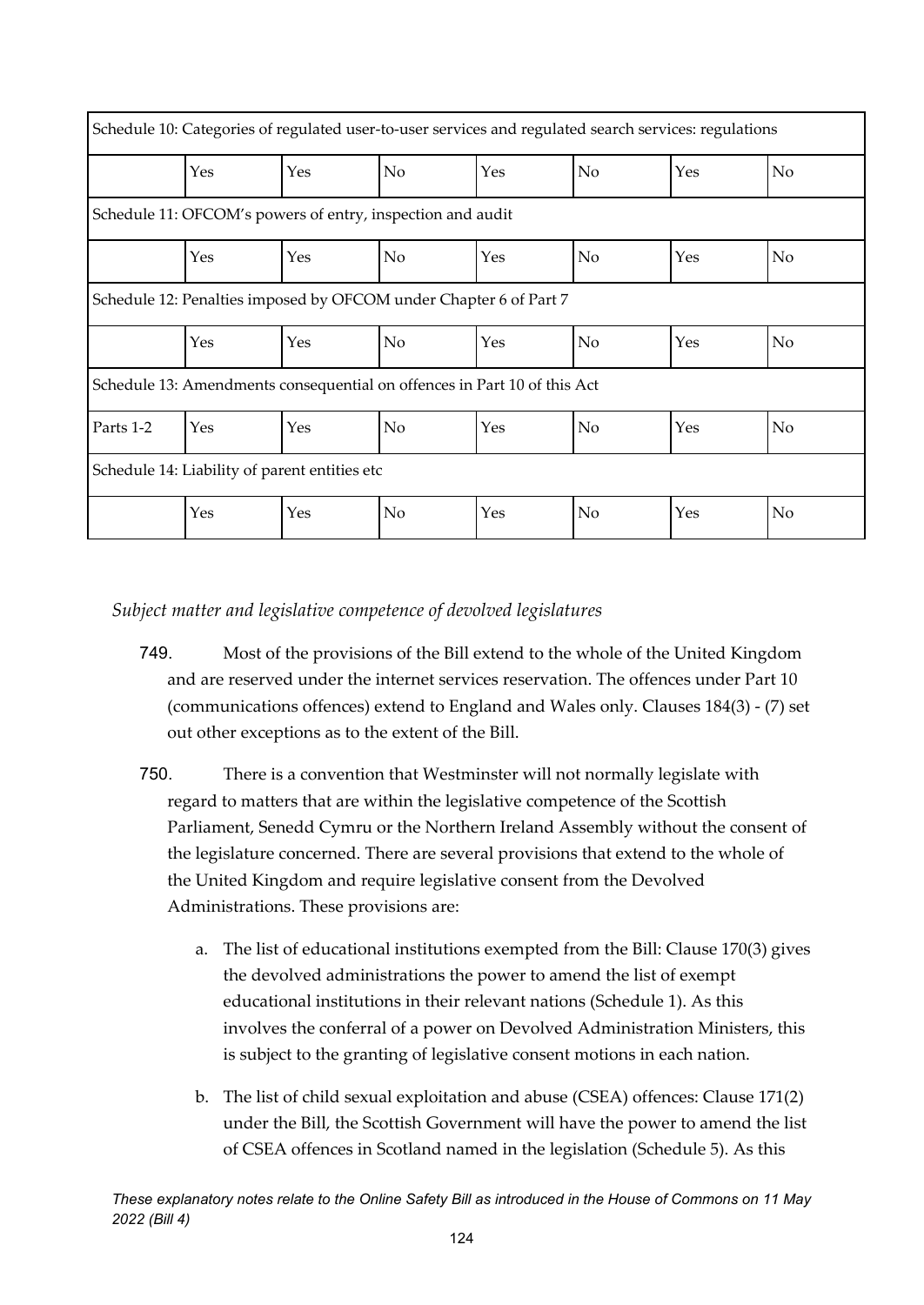involves the conferral of a power on Devolved Administration Ministers, this is subject to the granting of a legislative consent motion in Scotland.